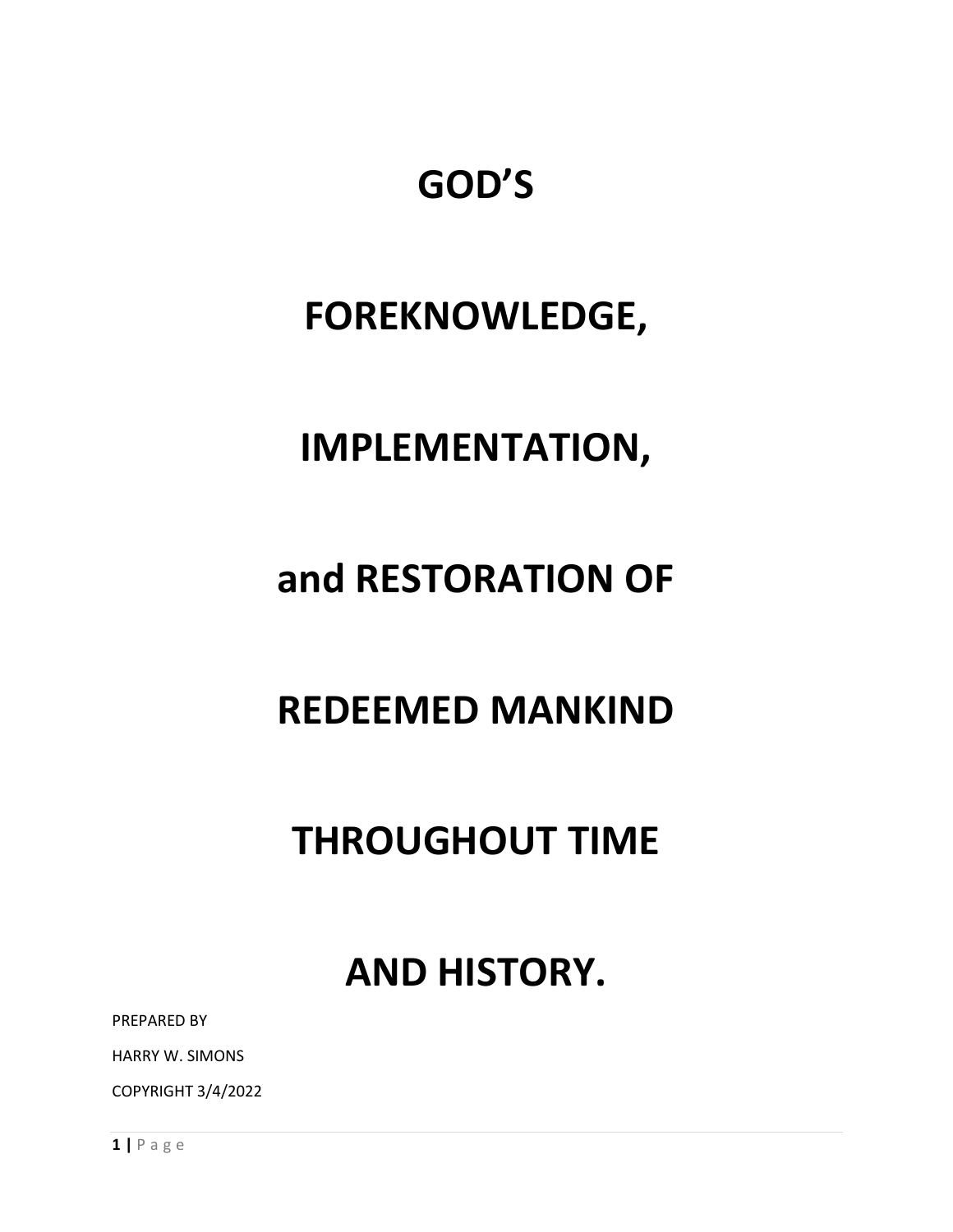#### *GOD'S FOREKNOWLEDGE, IMPLEMENTATION, and RESTORATION OF REDEEMED MANKIND THROUGHOUT TIME AND HISTORY.*

#### **TABLE OF CONTENTS**

- INTRODUCTION General Overview of this Study. P3
- CHAPTER 1 The ETERNAL ERA Before Creation Revealing the Four Persons of the Godhead. P9
- CHAPTER 2 The DESCRIPTION of the ETERNAL ERA. P13
- CHAPTER 3 The Amenities Contained in God's Living Quarters in His Kingdom in the Third Heaven. P23
- CHAPTER 4 The Beginning of the Successive Ages of Creation. P27
- CHAPTER 5 The Creation of Mankind with BOTH A Physical and A Spiritual Nature. P32
- CHAPTER 6 –Satan Originally Sinned Eons BEFORE Adam and Eve Sinned. P36
- CHAPTER 7 God's Process for Redeeming Man. P39
- CHAPTER 8 Who and What Is Our New "STANDARD" As A NEW CREATION in Christ? P42
- CHAPTER 9 Your Partaking of God's Divine Nature i.e. Our Having His Spiritual DNA. P50
- CHAPTER 10 You as a True Believer having a "ONENESS" With God. P59
- CHAPTER 11 Our "ONENESS" With God He Lives in Us and We Live in Him. P63
- CHAPTER 12 Every Naturally Conceived Human's God Formed Spirit Returns to God Upon Death. P68

CHAPTER 13 – There Are Eternal Consequences For Not Knowing and Acknowledging the Name of Jesus Christ As YOUR Personal Savior, Lord God, and Master. P70

CHAPTER 14 – God's Judgment of the True Believers and of the Unbelievers and of the so called Christian Make Believers. Who Is Going to do the Judging? P73

- CHAPTER 15 A Short Description of Hell. P77
- CHAPTER 16 The True Believer's Magnificent Inheritance. P79
- CHAPTER 17 Jesus Christ's 1000 Year Reign. P85
- CHAPTER 18 God's Final Testing of His People At the End of Christ's Millennial Reign. P87

SUMMARY. P89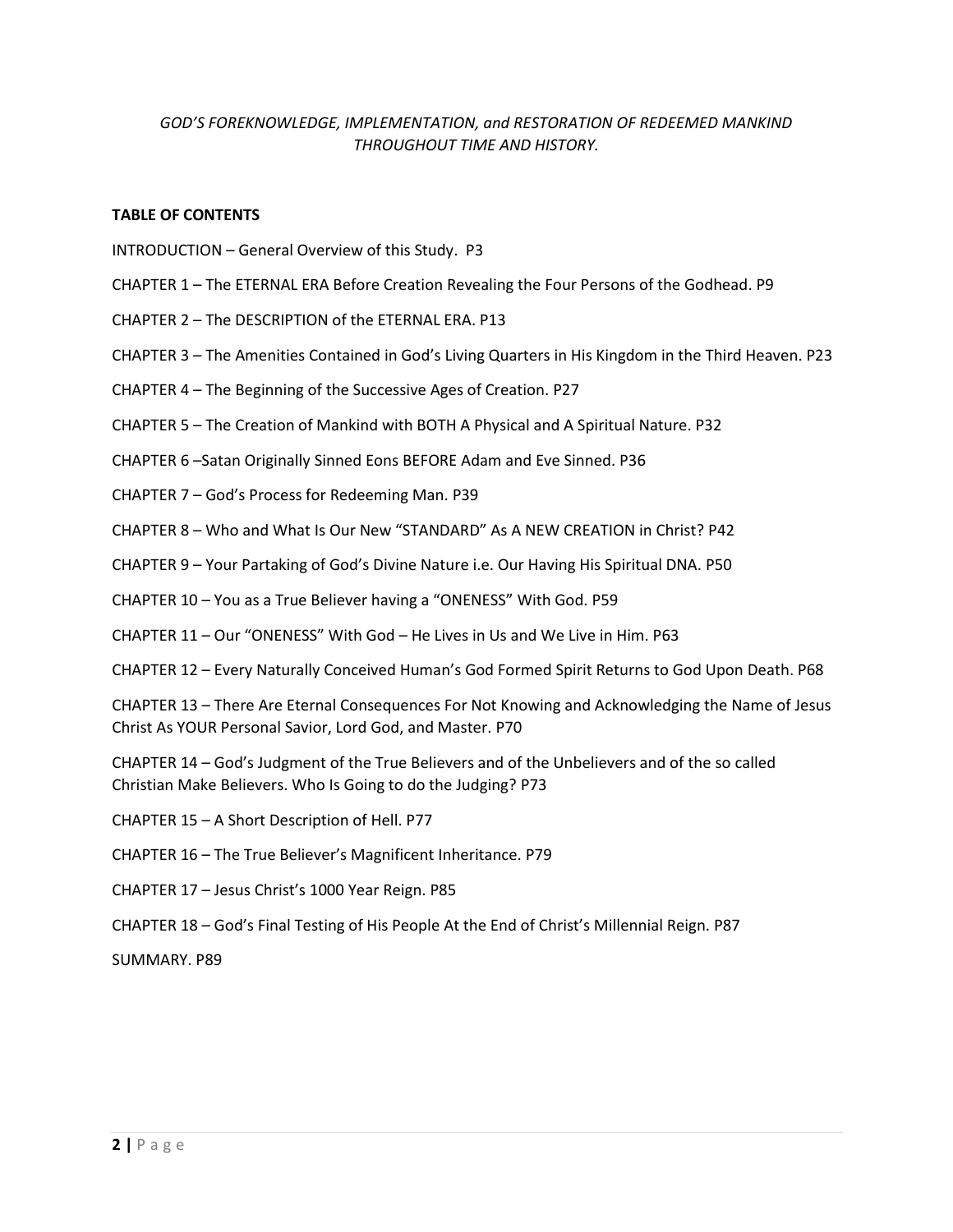\*\*\*These inserted brackets {} in the Scriptures contain my thoughts.

### **INTRODUCTION – General Overview of this Study:**

I believe for us to understand God's IMPLEMENTATION and RESTORATION of REDEEMED MANKIND THROUGHOUT TIME AND HISTORY we MUST know Who Jesus Christ as God/Man truly and really is! I believe that throughout history Jesus Christ has NOT received the full recognition of just Who He is and what His ministry is. In other words, He has been SHORT CHANGED in His identity and ministry! All Christian cults, other religions of the world, and even some Christian Churches and their pastors and teachers do NOT give Him His rightful place in the Godhead as God/Man. I believe this MUST be corrected!!!

So how do we do this? Those that He has redeemed MUST initially and ABSOLUTELY have a PERSONAL relationship with Him as their personal Savior and during their lifetime sanctification process they MUST recognize Him as their Lord God AND Master! This will help us to truly know Who and what He is and Whom and what He represents!

Prayerfully this study will point you in the right direction to learn the TRUTH about Him and His ministry from BEFORE creation, then creation {Genesis 1:1-2}, then through the Old Testament, on to the New Testament, and then onto the end of the age.

There are CHAPTERS in this study that are edited versions from previous studies, but I fell that they must be included in this study to follow God's timeline throughout all of history. This timeline does not contain absolute dates for His creation and in particular the origin of mankind. God's concepts and foreknown plans for His creation originated from eternity – in the ERA BEFORE creation and time as found in Genesis Chapter One began. Then I will continue into His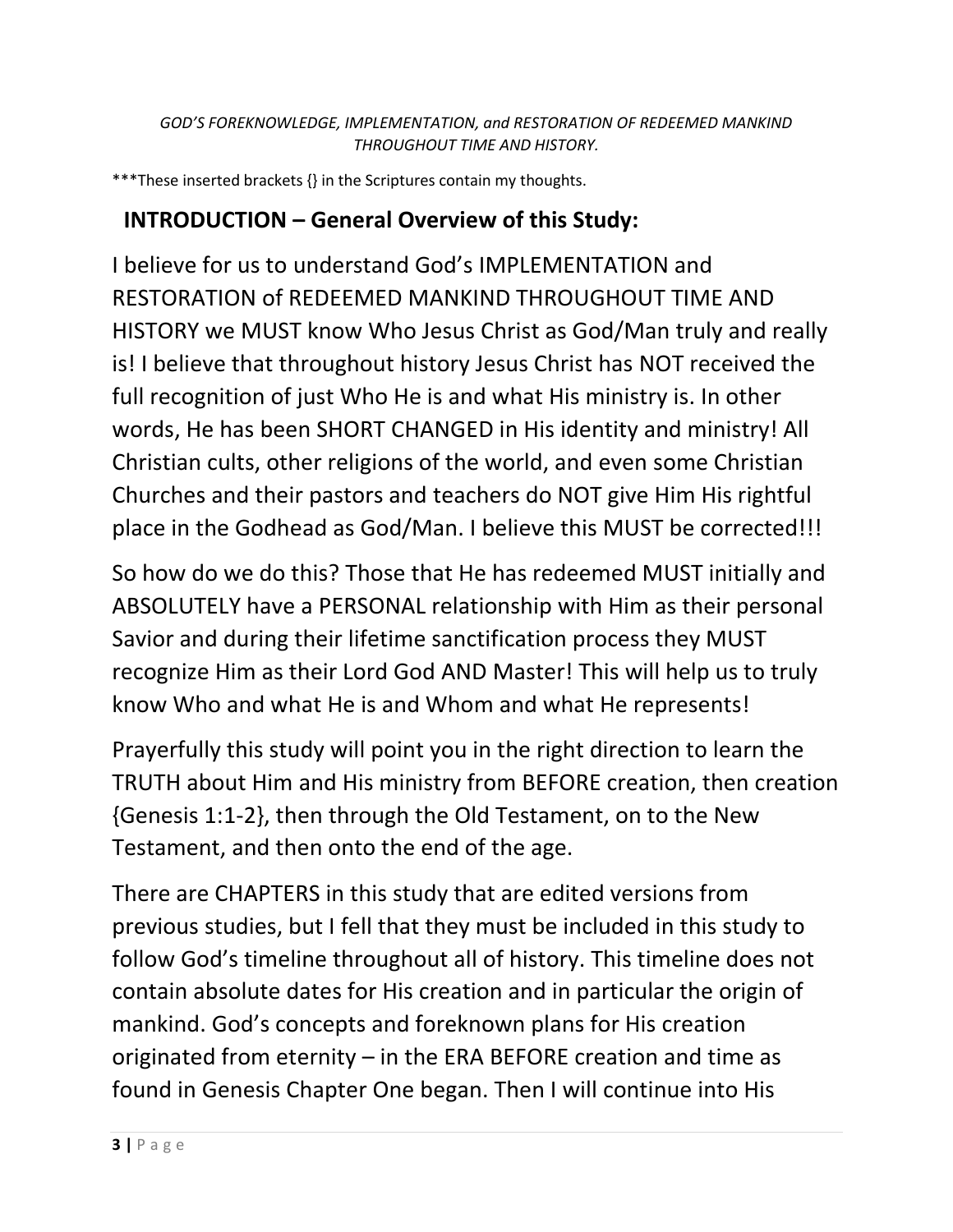creation as found in Genesis Chapters One and Two throughout the history of the Old Testament to Christ's coming to earth as a human baby some 2000 years ago giving us the New Testament. Then I will continue through man's sinning and his redemption through one's faith in the Name of Jesus Christ. Then on through His Second Coming on into His millennial reign and on into our future in eternity whether we will be with God in His Kingdom or in Hell with the Satanic trinity – the beast, and the false prophet {Revelation 19:20}, and the dragon {Satan Revelation 20:2}. Jesus Christ is real!!! Know Him and His ministry.

**John 11:25-26** Jesus said to her, I am [Myself] the Resurrection and the Life. Whoever believes in (adheres to, trusts in, and relies on) Me, although he may {physically} die, yet he shall {spiritually} live; 26 And whoever continues to live and believes in (has faith in, cleaves to, and relies on) Me shall never [actually] {spiritually} die at all. Do you believe this? {I most certainly do!!!} AMP

**Matt 25:46** Then they {the Unsaved and the so called Christian Make Believers} will go away into eternal punishment {in Hell}, but those who are just and upright and in right standing with God {the Christian True Believers} into eternal life with God. [Dan 12:2.] AMP

**Daniel 12:2-3** And many of those who sleep in the dust of the earth shall awake: some to everlasting life {Christian True Believers} and some to shame and everlasting contempt and abhorrence {the Unsaved and the so called Christian Make Believers}. [John 5:29.] 3 And the teachers and those who are wise {those who are saved} shall shine like the brightness of the firmament, and those who turn many to righteousness (to uprightness and right standing with God) [shall give forth light] like the stars forever and ever. [Matt 13:43] {Verse 3 is a description of us the True Believers ministry/work to try to save the lost sinners and disciple them.} AMP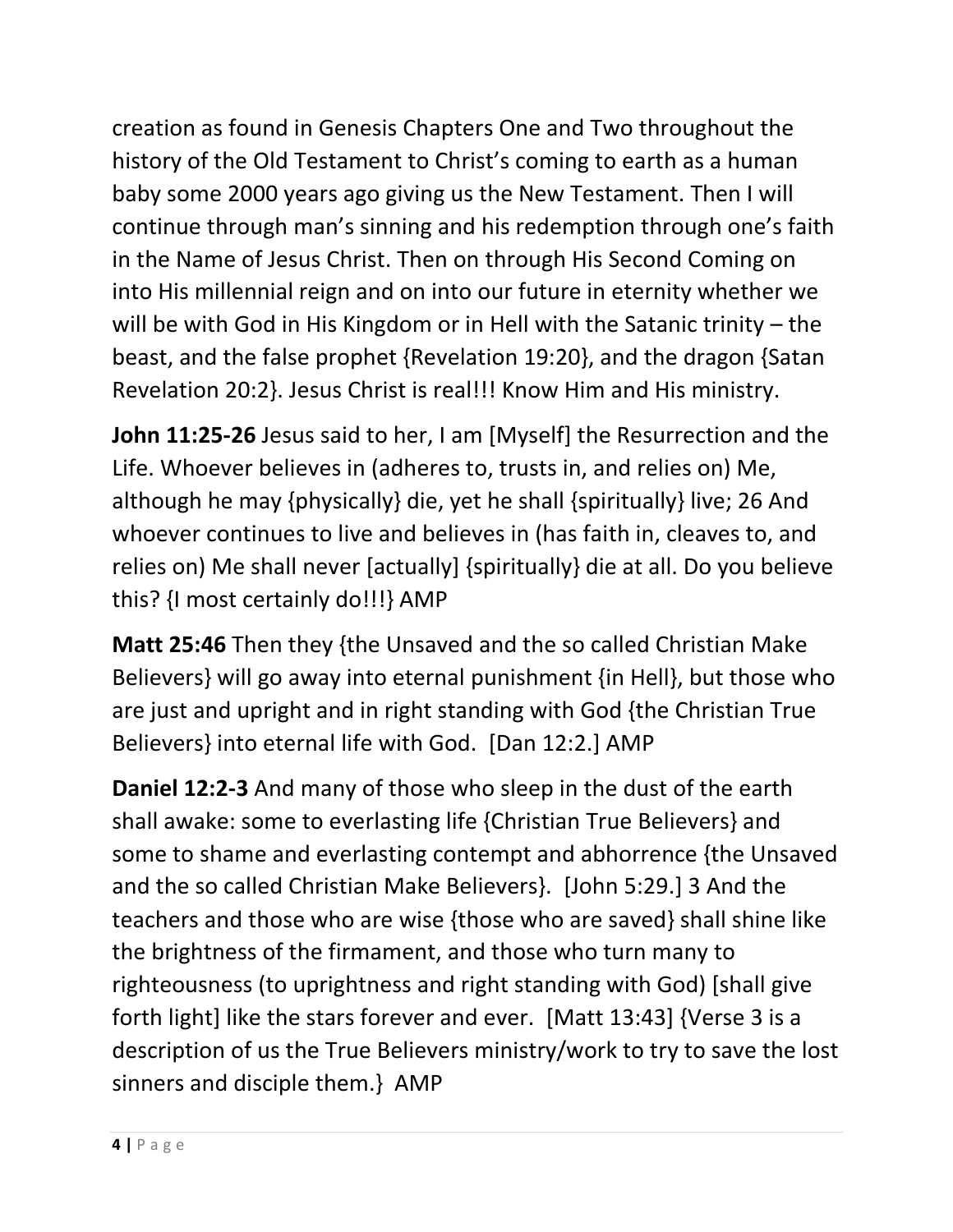**2 Thessalonians 1:5-10** This is positive proof of the just and right judgment of God to the end that you {as the redeemed True Believers} may be deemed deserving of His kingdom [a plain token of His fair verdict which designs that you should be made and counted worthy of the kingdom of God], for the sake of which you are also suffering. 6 [It is a fair decision] since it is a righteous thing with God to repay with distress and affliction those who distress and afflict you, 7 And to [recompense] you who are so distressed and afflicted [by granting you] relief and rest along with us [your fellow sufferers] when the Lord Jesus is revealed from heaven with His mighty angels in a flame of fire, 8 To deal out retribution (chastisement and vengeance) upon those who do not know or perceive or become acquainted with God, and [upon those] who ignore and refuse to obey the Gospel of our Lord Jesus Christ {These people are the Unbelievers and the so called Christian Make Believers}. 9 Such people will pay the penalty and suffer the punishment of everlasting ruin (destruction and perdition) and eternal exclusion and banishment {in Hell} from the presence of the Lord and from the glory of His power, 10 When He comes to be glorified in His saints [on that day He will be made more glorious in His consecrated people], and [He will] be marveled at and admired [in His glory reflected] in all who have believed [who have adhered to, trusted in, and relied on Him {ALL of us True Believers}], because our witnessing among you was confidently accepted and believed [and confirmed in your lives]. AMP

**Revelation 13:1-10** [AS] I stood on the sandy beach, I saw a beast coming up out of the sea with ten horns and seven heads. On his horns he had ten royal crowns (diadems) and blasphemous titles (names) on his heads. 2 And the beast that I saw resembled a leopard, but his feet were like those of a bear and his mouth was like that of a lion. And to him the dragon {Satan Revelation 20:2} gave his [own] might and power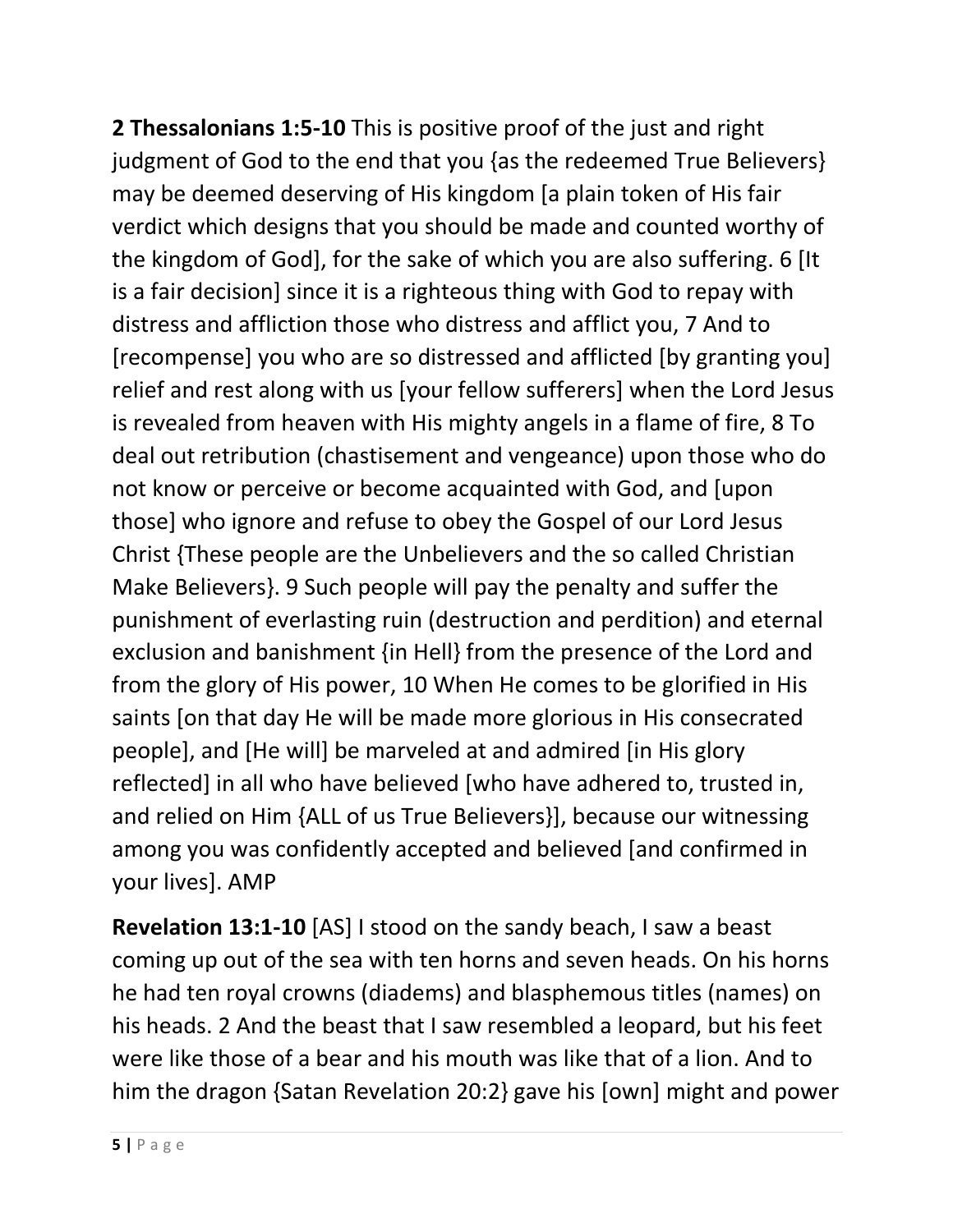and his [own] throne and great dominion. 3 And one of his heads seemed to have a deadly wound. But his death stroke was healed; and the whole earth went after the beast in amazement and admiration. 4 They fell down and paid homage to the dragon, because he had bestowed on the beast all his dominion and authority; they also praised and worshiped the beast, exclaiming, Who is a match for the beast, and, Who can make war against him? 5 And the beast was given the power of speech, uttering boastful and blasphemous words, and he was given freedom to exert his authority and to exercise his will for fortytwo months (three and a half years). [Dan 7:8.] 6 And he opened his mouth to speak slanders against God, blaspheming His name and His abode, [even vilifying] those who live in heaven. 7 He was further permitted to wage war on God's holy people (the saints) and to overcome them. And power was given him to extend his authority over every tribe and people and tongue and nation, [Dan 7:21, 25.] 8 And all the inhabitants of the earth will fall down in adoration and pay him homage, everyone whose name has not been recorded in the Book of Life of the Lamb that was slain [in sacrifice] from the foundation of the world. 9 If anyone is able to hear, let him listen: 10 Whoever leads into captivity will himself go into captivity; if anyone slays with the sword, with the sword must he be slain. Herein is [the call for] the patience and the faith and fidelity of the saints (God's people). [Jer 15:2.] AMP

IF YOU WILL LEARN FROM AND UNDERSTAND THIS STUDY, I pray and believe that you will know much more about Jesus and about us who are redeemed as True Believers and our relationship with God. This being said, we will be better able to witness our faith for Christ. Hopefully through your/my witness, it will help others to accept as to Who the ETERNAL Son of Man Jesus Christ is as their PERSONAL SAVIOR, LORD GOD, and MASTER and to know Who He really is as 100% God and 100% Man. As Jesus said in John 8:24, we MUST know who He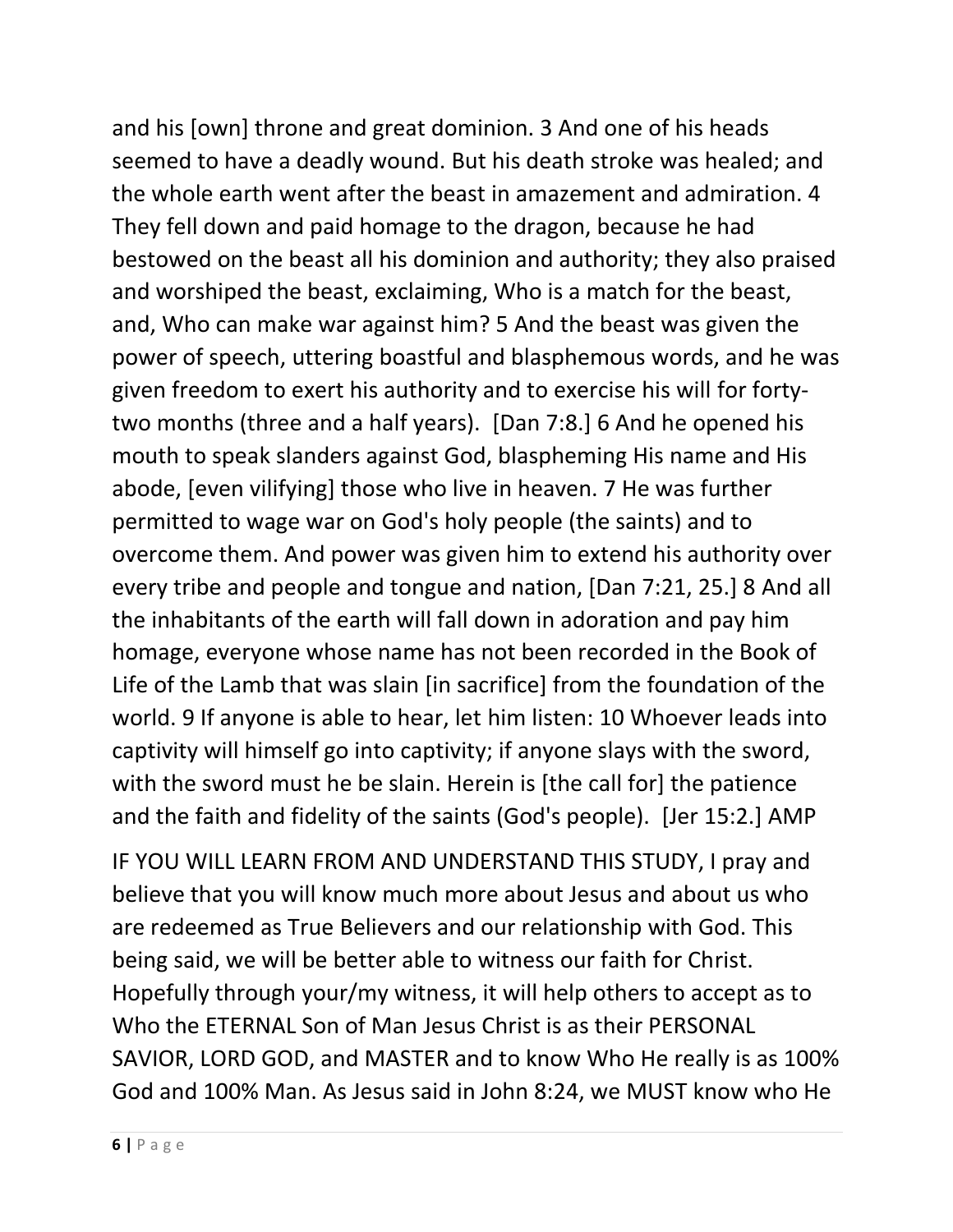TRULY is or else we will die in our sins! I do not want anyone to die as a sinner and spend eternity in HELL!!! God does NOT want anyone to die as a sinner! Hell is a horrible destination for one's future eternal home!!!

**1 Timothy 2:2-5** {God desires} For kings and all who are in positions of authority or high responsibility, that [outwardly] we may pass a quiet and undisturbed life [and inwardly] a peaceable one in all godliness and reverence and seriousness in every way. 3 For such [praying] is good and right, and [it is] pleasing and acceptable to God our Savior {Jesus Christ}, 4 Who wishes all men to be saved and [increasingly] to perceive and recognize and discern and know precisely and correctly the [divine] Truth. 5 For there [is only] one God, and [only] one Mediator between God and men, the Man Christ Jesus, AMP

**Ezekiel 18:23** {Old Testament Scripture on God's thoughts on sinners} Have I any pleasure in the death of the wicked? says the Lord, and not rather that he should turn from his evil way and return [to his God] and live? {I believe ALL Old Testament Saints who God declares as righteous are saved!} AMP

**2 Peter 3:9** {New Testament Scripture on God's thoughts on sinners} The Lord does not delay and is not tardy or slow about what He promises, according to some people's conception of slowness, but He is long-suffering (extraordinarily patient) toward you, not desiring that any should perish, but that all should turn to repentance {and live eternally with Him}. AMP

I pray this study will help you to know God's inception and plans for His creation of the universe and particularly mankind formed in the ERA BEFORE creation on into our future with our residing with God in His Kingdom through the end of the age. I believe that we MUST know God the Son Who He also is as the Son of Man Jesus Christ more intimately,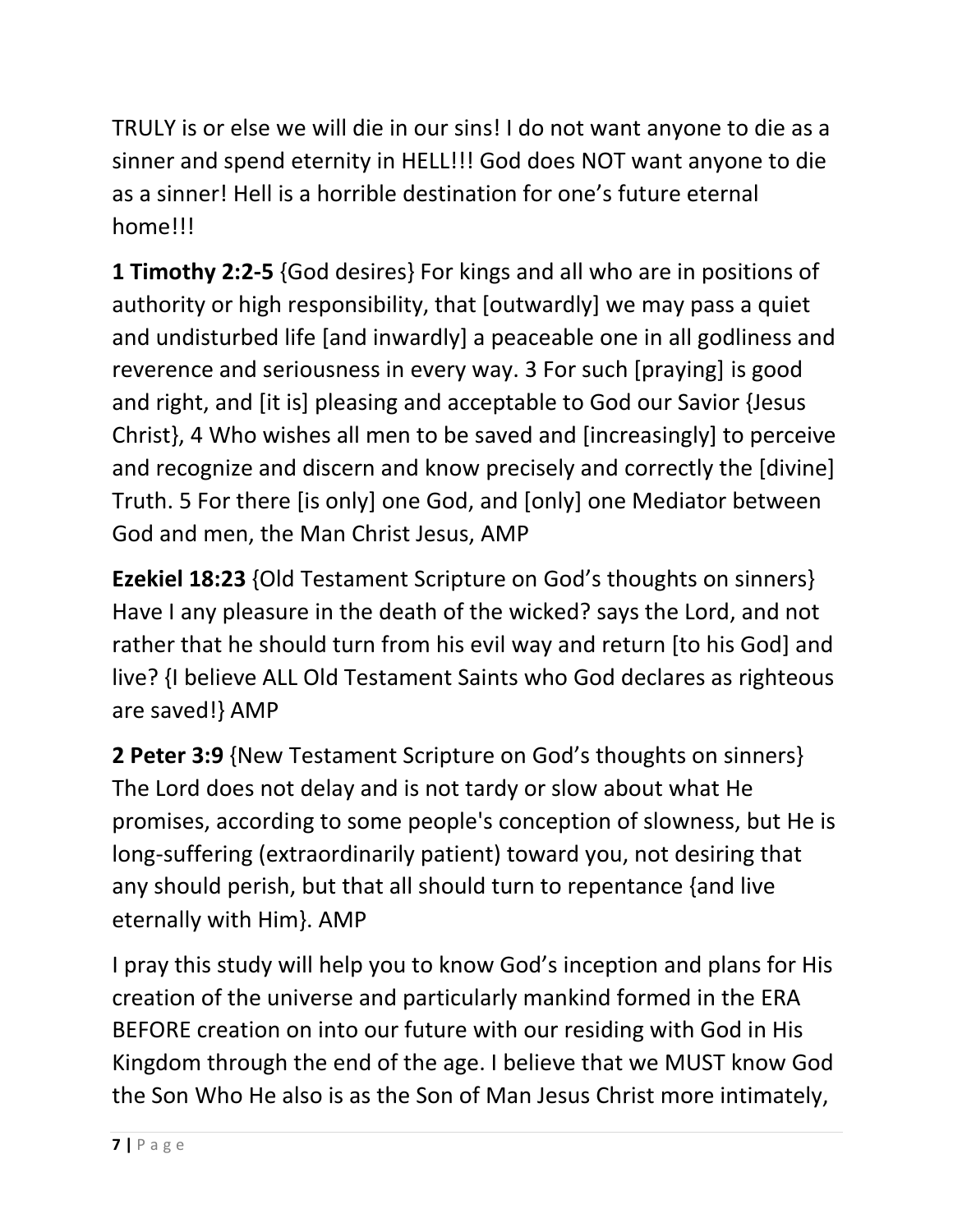completely, and above all as YOUR/OUR personal Savior, Lord God, and Master! I am believing MORE and MORE that knowing Jesus Christ INTIMATELY is our key to knowing and understanding God and our relationship with Him!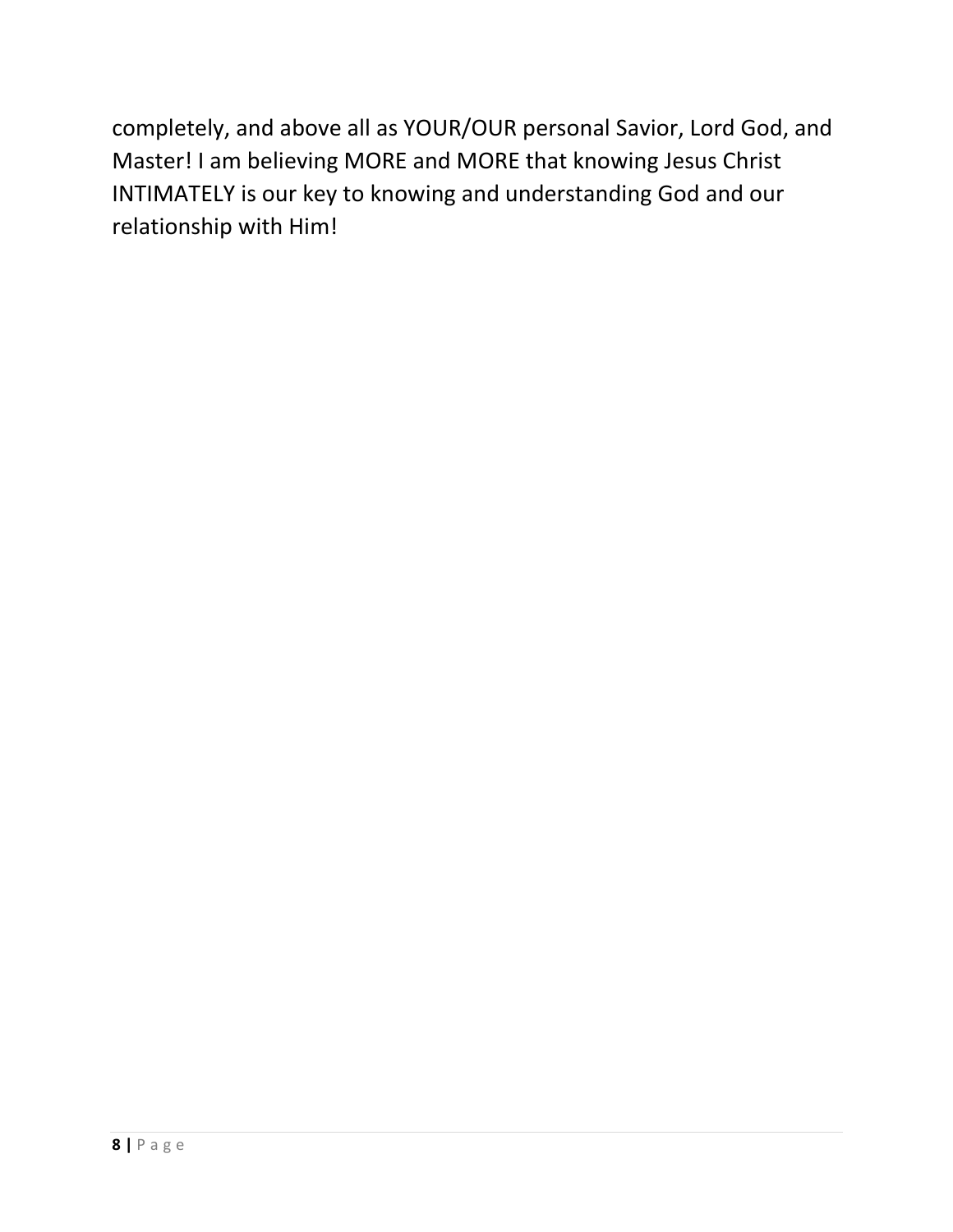### **CHAPTER 1 – The ETERNAL ERA Before Creation Revealing the Four Persons of the Godhead**

The first part of this study is about the ERA/age that is part of ETERNITY. PLEASE UNDERSTAND this ERA has NO BEGINNING NOR END and is from BEFORE creation – Genesis Chapter One of the Bible. Following are Scriptures that we normally use and refer to as "the beginning:"

**Genesis 1:1** IN THE beginning God (prepared, formed, fashioned, and) created the heavens and the earth. [Heb 11:3.] AMP {I have included:}

**Hebrews 11:3** By faith we understand that the worlds [during the successive ages] were framed (fashioned, put in order, and equipped for their intended purpose) by the word of God {Who is the WORD OF God? Jesus Christ.}, so that what we see was not made out of things which are visible. {Please understand that the initial part of creation happened INSTANTLY, but there was parts of creation that happened during successive ages – different consecutive periods of time and history as illustrated by Job 38.} AMP

**Job 38:4-7** {God talking to Job} Where were you when I laid the foundation of the earth? Declare to Me, if you have and know understanding. 5 Who determined the measures of the earth, if you know? Or who stretched the measuring line upon it? 6 Upon what were the foundations of it fastened, or who laid its cornerstone, 7 When the {already created} morning stars sang together and all the sons of God {created angels} shouted for joy? AMP {The creation of the earth was during the successive ages of creation – Hebrews 11:3 above. Genesis 1:1 declares that God the Son/Jesus Christ created the heavens and the earth in the beginning, but this text declares the delayed creation of the earth possible by as much as "billions" of years later as witnessed by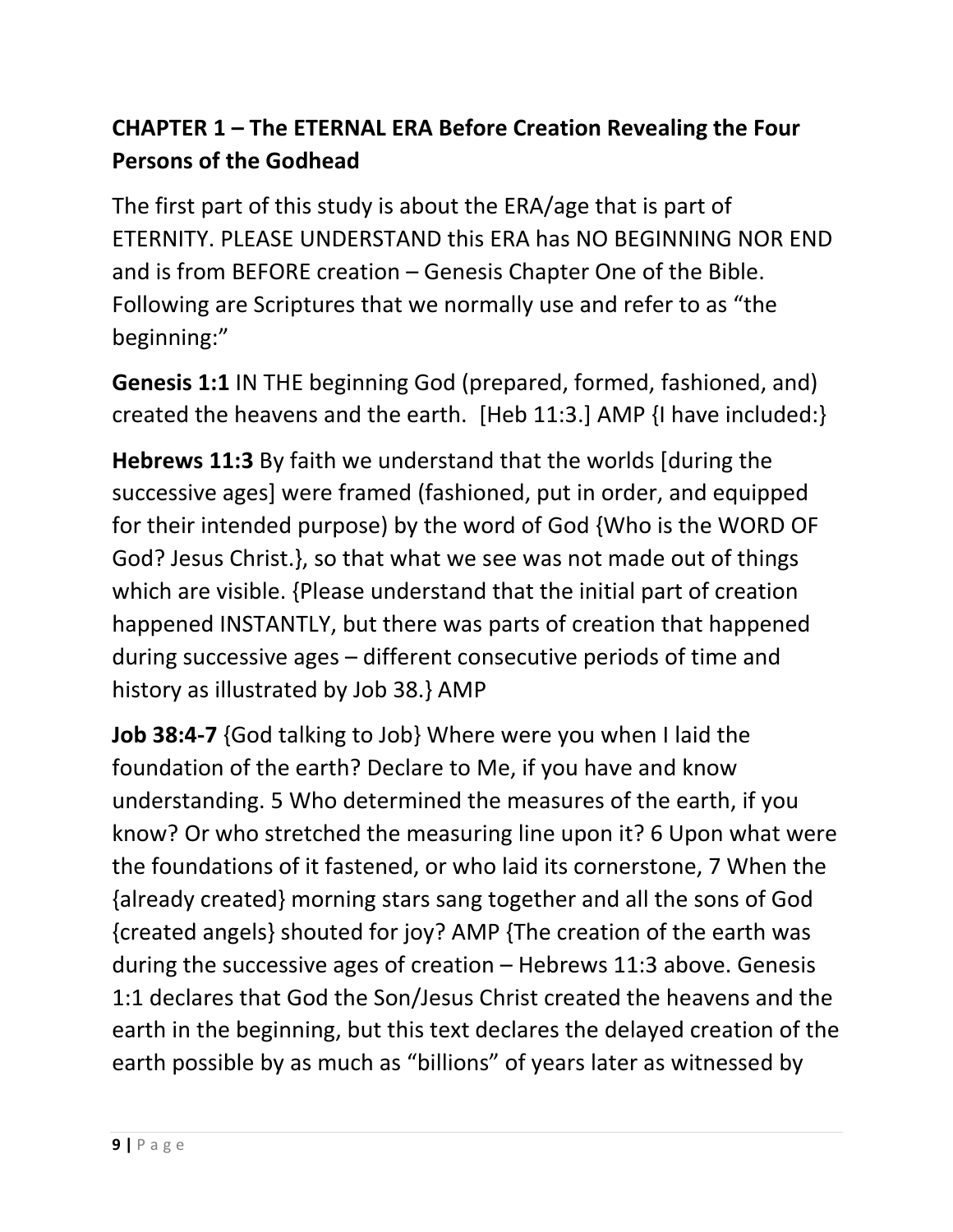the created morning stars singing together, and all the sons of God [{created} angels] shouting for joy.}

Genesis 1:1 declares the beginning of creation, but does the Bible share with us another beginning? And please WE MUST UNDERSTAND this "beginning" does NOT have a TRUE beginning/starting point nor end in history. Why? When did it happen? It was 1) BEFORE the creation of Genesis 1:1 when there was 2) NO time 3) NOR history just the FOUR Persons of the eternal Godhead living in the Kingdom of God in the Third Heaven. This included: 1) the eternal God the Father, 2) the eternal God the Son, 3) Who is also the eternal Son of Man Jesus Christ, and 4) the eternal God the Holy Spirit along with God's amenities {comfort features/conveniences that I will disclose as we go along}. PLEASE REMEMBER THERE ACTUALLY IS NO BEGINNING NOR END in this ETERNAL ERA!

**John 1:1** IN THE beginning {WHEN?} [before all time] {during this ERA in ETERNITY} was the Word 1) {the Son of Man Jesus} (Christ), and the Word was with God {2) {the Father and 3) God the Holy Spirit}, and the Word was God {4*)* the Son} Himself. [Isa 9:6.] {How many Persons of the Godhead are revealed in this text? FOUR} Here are some supporting Scriptures for Jesus Christ to be revealed and known as God:

**Isaiah 9:6** For to us a Child is born {Jesus Christ}, to us a Son is given; and the government shall be upon His shoulder, and His name shall be called Wonderful Counselor, Mighty God, Everlasting Father [of Eternity], Prince of Peace. [Isa 25:1; 40:9-11; Matt 28:18; Luke 2:11.] AMP

**1 John 1:1** [WE ARE writing] about the Word of Life [in] Him {Jesus Christ} Who existed from the beginning {John 1:1-2} Whom we have heard, Whom we have seen with our [own] eyes, Whom we have gazed upon [for ourselves] and have touched with our [own] hands. AMP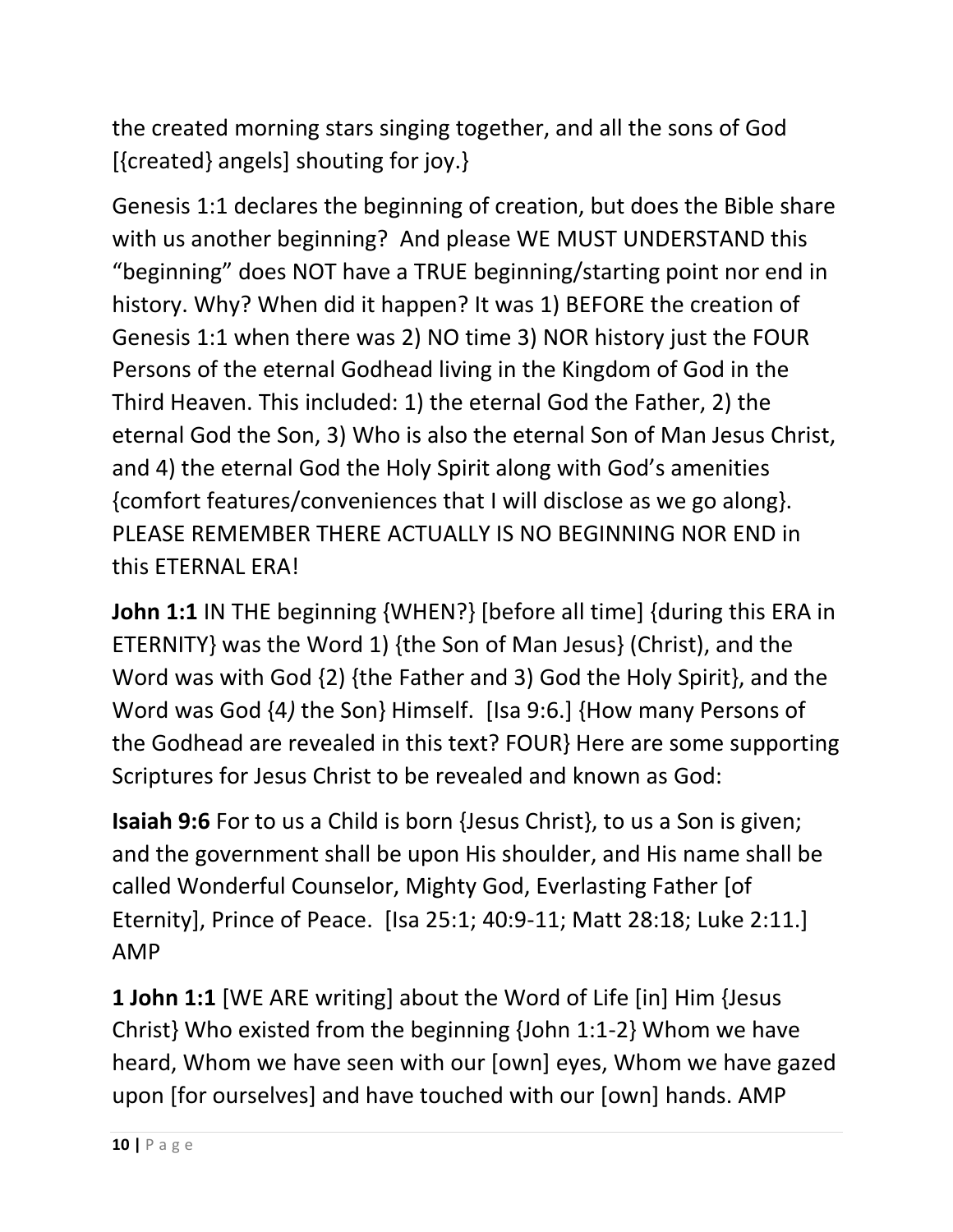**John 1: 2** He {God the Son Who is also the Son of Man Jesus Christ} was present originally with God {the Father and God the Holy Spirit during this ERA of ETERNITY}. AMP {AGAIN, The FOUR Persons of the Godhead revealed! Jesus Christ revealed as a man.}

**John 1:14** And the Word (Christ) became flesh (human, incarnate) and tabernacled (fixed His tent of flesh, lived awhile) among us; and we [actually] saw His glory (His honor, His majesty), such glory as an only begotten son receives from his father, full of grace (favor, lovingkindness) and truth. [Isa 40:5.] AMP

I believe that many Christians mistakenly believe that John 1:14 is the FIRST time Jesus Christ was known as a man in creation – this is NOT true!!! He is eternally God/Man and was seen as a man numerous times in the Old Testament. His human appearances are known as theophanys which are a visible manifestation of God to man. In the Old Testament, any time God is visibly seen talking to a human, it is God the Son/Son of Man Jesus Christ EXCEPT FOR Moses and God the Father talking as God the Father put Moses in the cleft of a rock as He passed by in Exodus 33:22. PLEASE KNOW, UNDERSTAND, and REMEMBER THIS!

Jesus Christ is 100% God AND 100% Man! Did the Jews ever claim Jesus made Himself out to be God? What action did they try to take against Him? He did not have to claim to be a man to His people because they witnessed His physical life that He lived among them as He grew up. Following are some Scriptures that describe the Jews efforts to stone Christ because He claimed to be God:

**John 10:30-33** {Jesus stated that} I and the Father are One. 31 Again the Jews brought up stones to stone Him. 32 Jesus said to them, My Father has enabled Me to do many good deeds. [I have shown many acts of mercy in your presence.] For which of these do you mean to stone Me?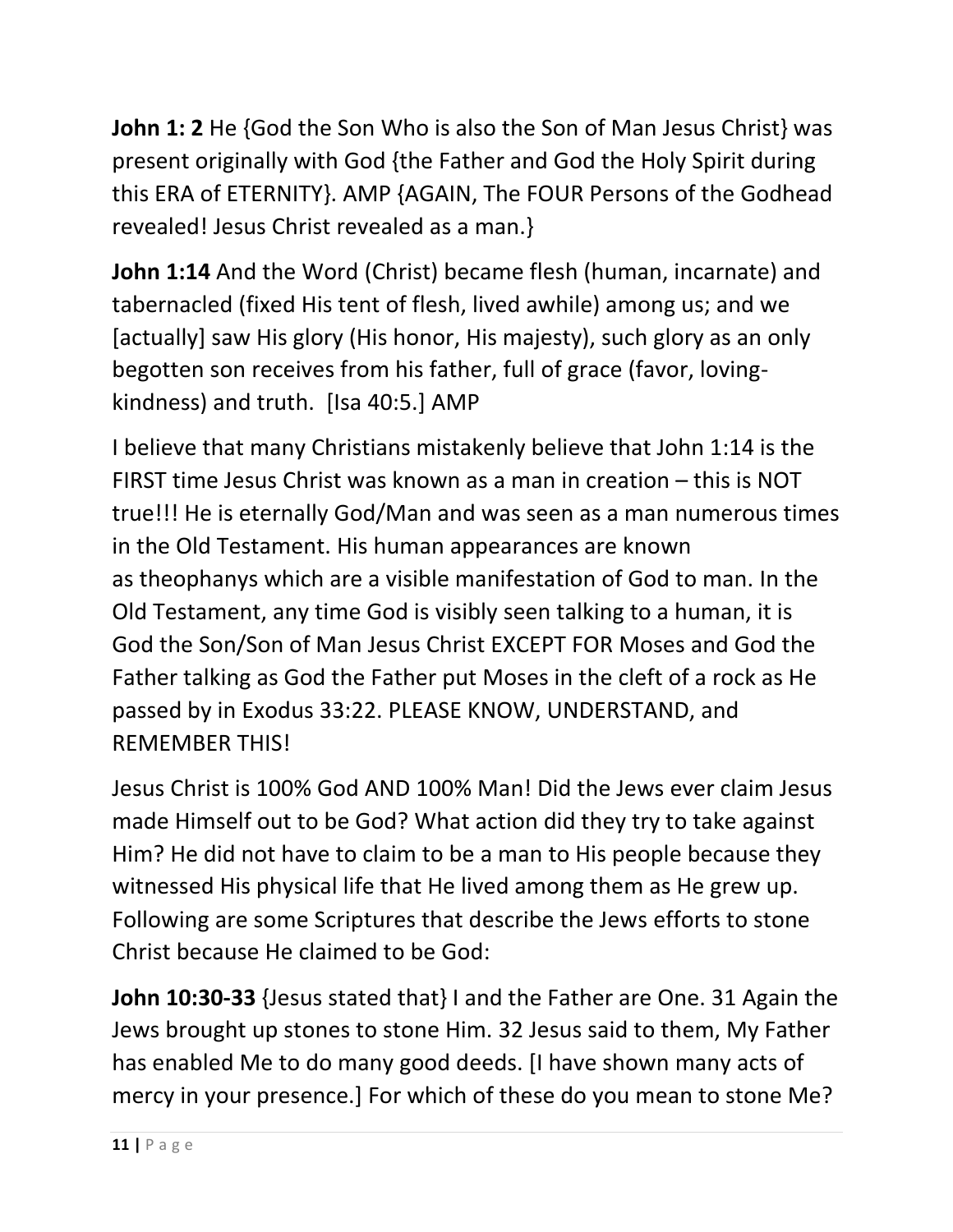33 The Jews replied, We are not going to stone You for a good act, but for blasphemy, because You, a mere Man, make Yourself [out to be] God {To this day the Jews everlasting testimony against Christ!}. AMP

**John 8:56-60** {Jesus speaking to the Jews} Your forefather Abraham was extremely happy at the hope and prospect of seeing My day (My incarnation); and he did see it and was delighted. [Heb 11:13.] 57 Then the Jews said to Him, You are not yet fifty years old, and have You seen Abraham? 58 Jesus replied, I assure you, most solemnly I tell you, before Abraham was born, I AM. [Ex 3:14.] 59 So they took up stones to throw at Him, but Jesus, by mixing with the crowd, concealed Himself and went out of the temple [enclosure]. {I AM in Exodus 3:14 is God's eternal /name.} AMP

All of the above Scriptures are Jesus' testimony as God, There are other texts whereby Jesus claimed to be God. NOW let's look at some Scriptures revealing Jesus Christ as a Man:

**Hebrews 2:14** Since, therefore, {these His} children share in flesh and blood [in the physical nature of human beings], He [Himself] in a similar manner partook of the same [nature] {human}, that by [going through] death He might bring to naught {nothing} and make of no effect him {Satan is absolutely powerless against Jesus} who had the power of death — that is, the devil AMP

**Hebrews 2:17** So it is evident that it was essential that He be made like His brethren in every respect, in order that He might become a merciful (sympathetic) and faithful High Priest in the things related to God, to make atonement and propitiation {Christ's death paid the price} for the people's sins. AMP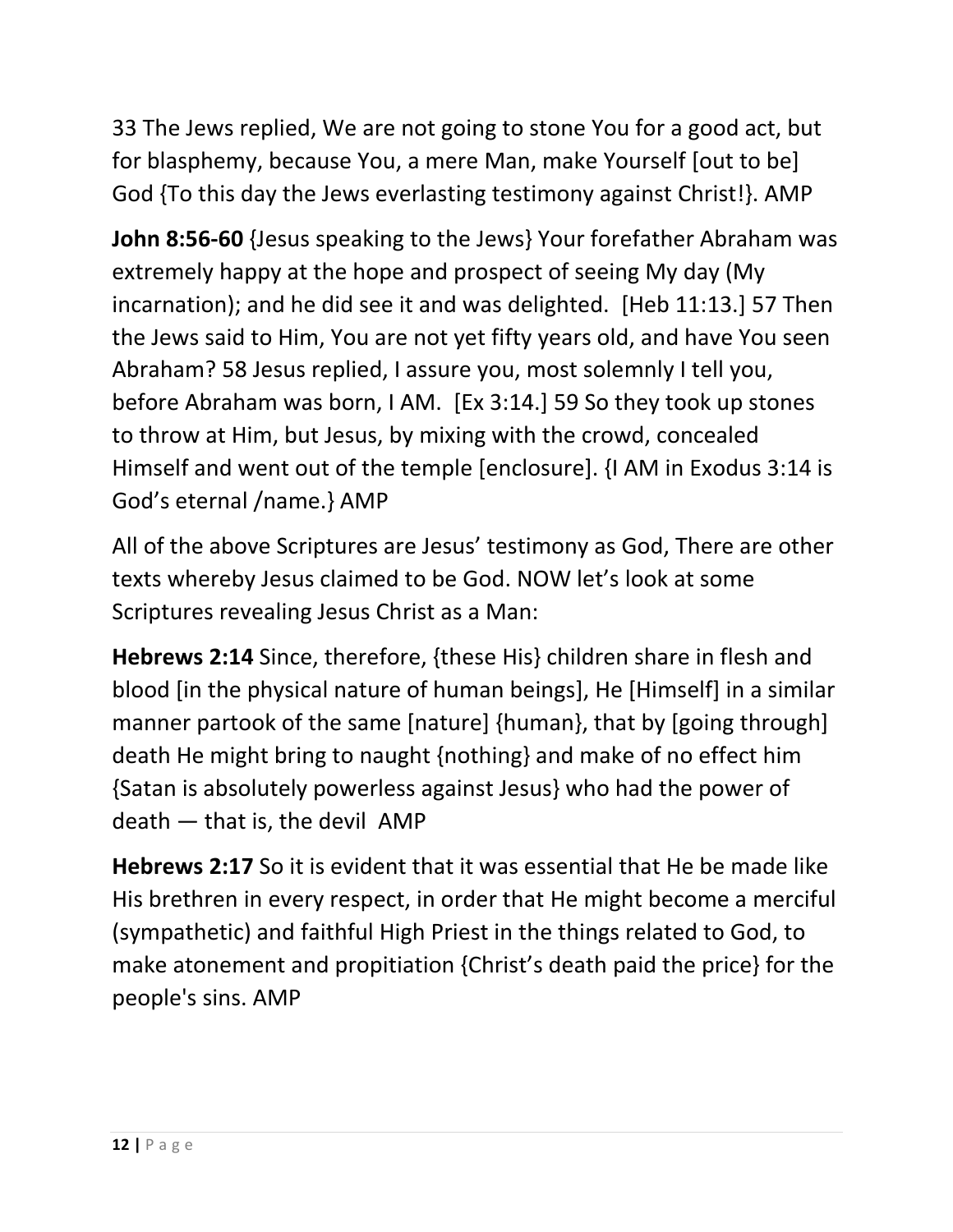### **CHAPTER 2 – The DESCRIPTION of the ETERNAL ERA.**

Very little is taught about this eternal ERA that is in eternity and is BEFORE the Book of Genesis and its initial creation. I believe this ERA was when there was just the FOUR eternal Persons of the Godhead. This ERA is when God the eternal Father did ALL of His writing and planning in His books for creation.

Let's give definitions to some words:

1) There is **ETERNITY** which by definition is an ERA which has no beginning nor end. How is it described?

**Ecclesiastes 3:11** He {God the Son/Son of Man Jesus Christ as Creator} has made everything beautiful in its time. He also has planted eternity in men's hearts and minds [a divinely implanted sense of a purpose working through the ages which nothing under the sun but God alone can satisfy], yet so that men cannot find out what God has done from the beginning to the end. AMP

**1 Thessalonians 4:17** Then we, the living ones who remain [on the earth], shall simultaneously be caught up along with [the resurrected dead] in the clouds to meet the Lord in the air; and so always (through the eternity of the eternities) {forever} we shall be with the Lord! AMP

**1 Timothy 1:17** Now to the King of eternity, incorruptible and immortal, invisible, the only God, be honor and glory forever and ever (to the ages of ages {eternity of eternities/forever}). Amen (so be it). AMP

2) **God is ETERNAL** – ALL FOUR PERSONS of the GODHEAD ARE ETERNAL – None of them have any beginning nor end!!!:

**John 1:1-2** IN THE beginning {WHEN?} [before all time] {during the ERA in ETERNITY} was the Word 1) {the Son of Man Jesus} (Christ), and the Word was with God {2) {the Father and 3) God the Holy Spirit}, and the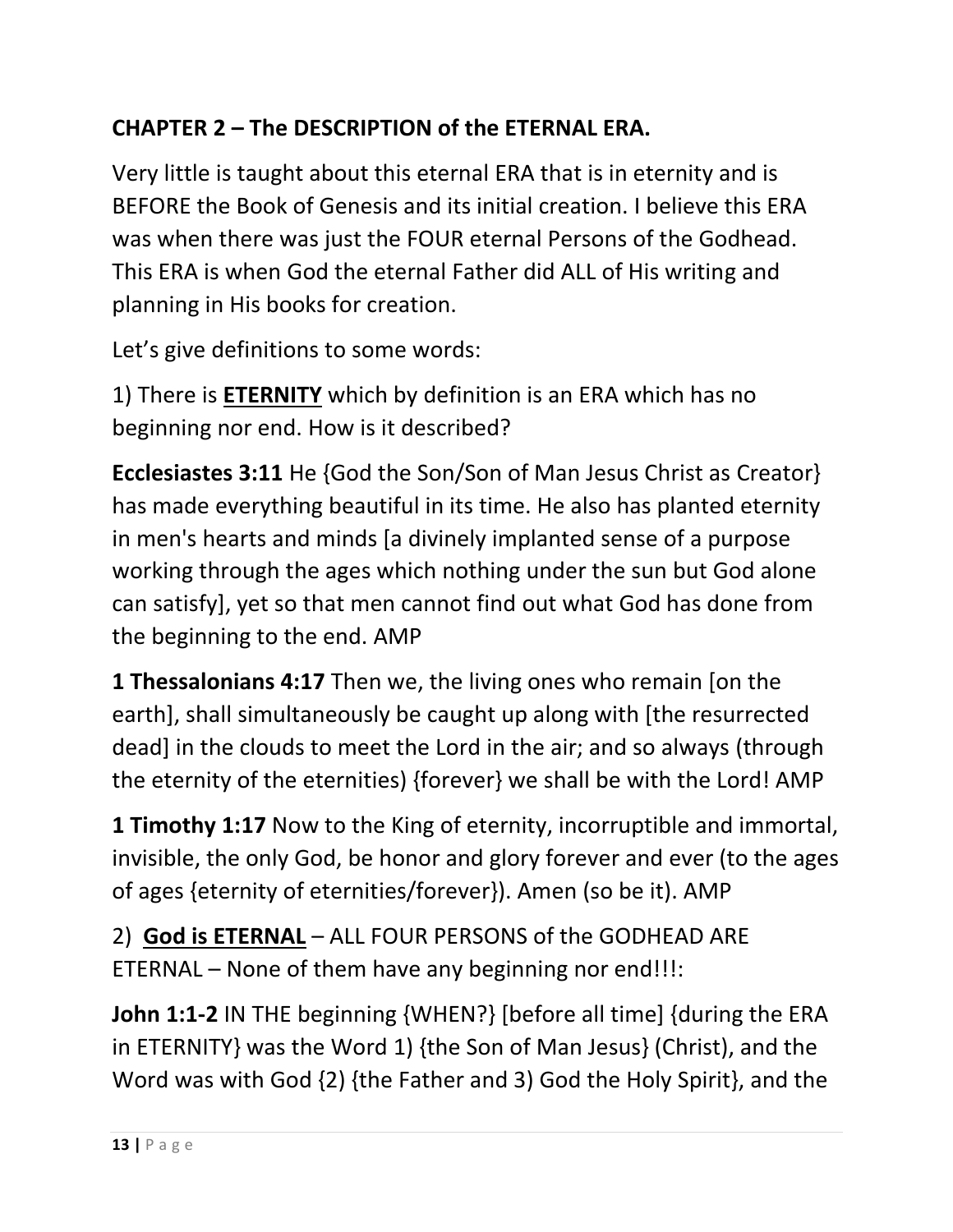Word was God {4*)* the Son} Himself. [Isa 9:6.] 2 He {God the Son Who is also the Son of Man Jesus Christ} was present originally with God {the Father and God the Holy Spirit during this ERA in ETERNITY}. AMP

**Genesis 21:33** Abraham planted a tamarisk tree in Beersheba and called there on the name of the Lord, the Eternal God. AMP

**Psalms 90:2** Before the mountains were brought forth or ever You had formed and given birth to the earth and the world, even from everlasting to everlasting {eternity to eternity} You are God {the Son Creator}. AMP {Jesus Christ as God the Creator – Hebrews 1:2, John 1:3; Colossians 1:16.}

**Isaiah 40:28** Have you not known? Have you not heard? The everlasting {eternal} God, the Lord, the Creator of the ends of the earth, does not faint or grow weary; there is no searching of His understanding. AMP

**Hebrews 9:14** how much more shall the blood of {the eternal} Christ, who through the eternal Spirit offered Himself without spot to God, cleanse your conscience from dead works to serve the living God? NKJV

**1 Timothy 1:17** Now to the King of eternity, incorruptible and immortal, invisible, the only God, be honor and glory forever and ever (to the ages of ages {eternity of eternities/forever}). Amen (so be it). AMP

3) **Scripture Shares with us** that the eternal God inhabits ETERNITY all the while having great concern for the repentant sinner:

**Isaiah 57:15** For thus says the high and lofty One {God} — He Who inhabits eternity, Whose name is Holy: I dwell in the high and holy place {of My eternal Kingdom in the Third Heaven}, but {I also dwell} with him {a sorrowful sinner who} also {is a repentant person} who is of a thoroughly penitent and humble spirit, to revive the spirit of the humble and to revive the heart of the thoroughly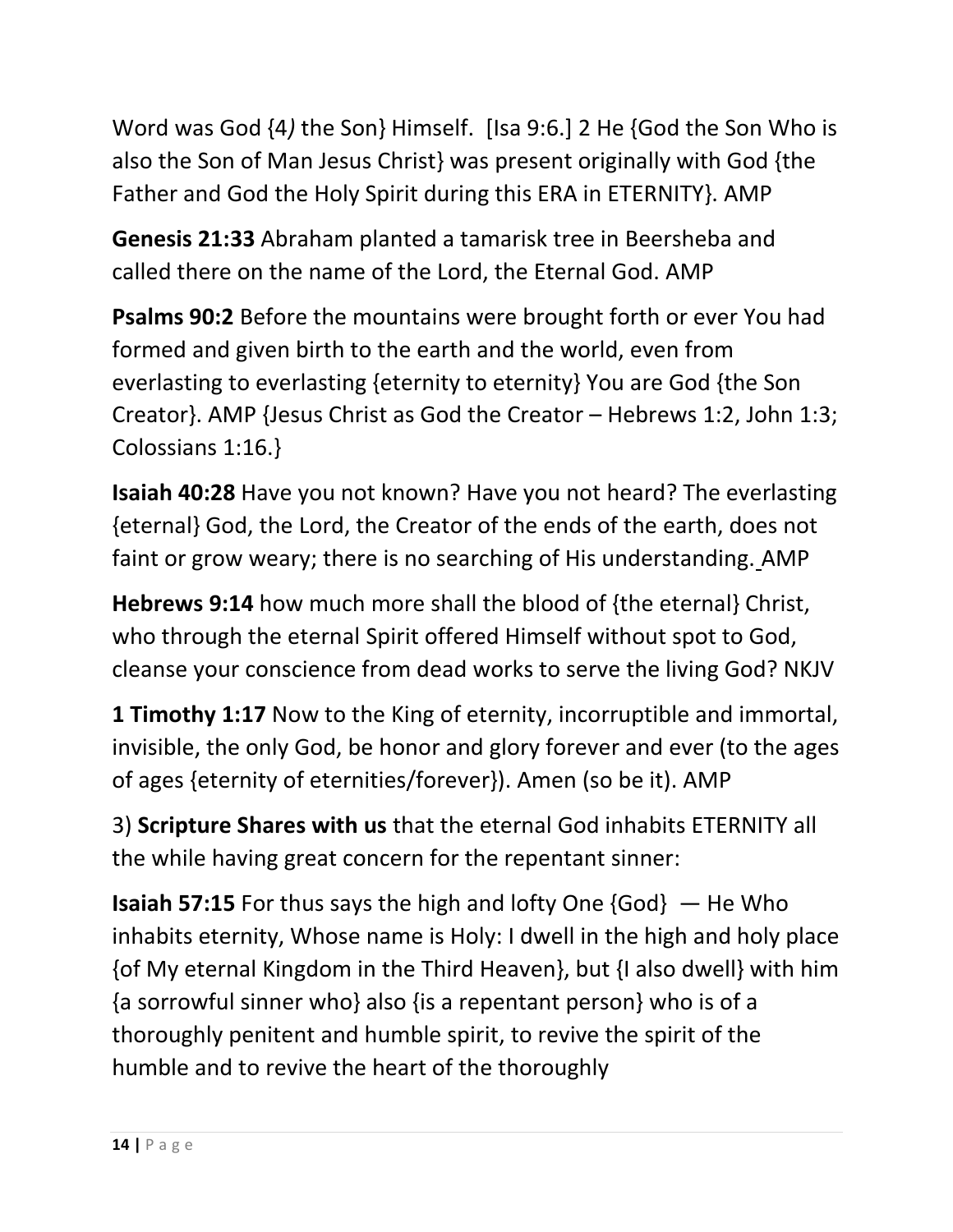penitent{/repentant/sorry person} [bruised with sorrow for sin] {God's compassion towards a sinner.}. [Matt 5:3.] AMP

4) **God's Word is ETERNAL** – It will stand forever. Where does It stand?

**1 Peter 1:25** But the Word of the Lord (divine instruction, the Gospel) endures forever. And this Word is the good news which was preached to you. [Isa 40:6-9.] AMP

**Isaiah 40:8** The grass withers, the flower fades, but the word of our God will stand forever. [James 1:10, 11; 1 Peter 1:24, 25.] AMP {WHERE?}

**Psalms 119:**89 Forever, O Lord, Your word is settled in heaven [stands firm as the heavens]. [Ps 89:2; Matt 24:34, 35; 1 Peter 1:25.] AMP

**Matthew 24:35** Sky and earth will pass away, but My words will not pass away. AMP

5) **The Kingdom of God** which is in the Third Heaven and which also resides in us the redeemed – us who are saved. God's Kingdom is ETERNAL:

**2 Peter 1:11** Thus there will be richly and abundantly provided for you entry into the eternal kingdom of our Lord and Savior Jesus Christ. AMP

**Luke 17:21** {Jesus speaking} Nor will people say, Look! Here [it is]! or, See, [it is] there! For behold, the kingdom of God is within you [in your hearts {individually}] and among you [surrounding you {as Christ's Body/Bride Church}**]**. AMP

I need to set a foundation upon which reveals this eternal ERA. There are two Scriptures that help us to get stared. One is from the Old Testament and the other is from the New Testament. They share the same truth about eternity but in quite different ways: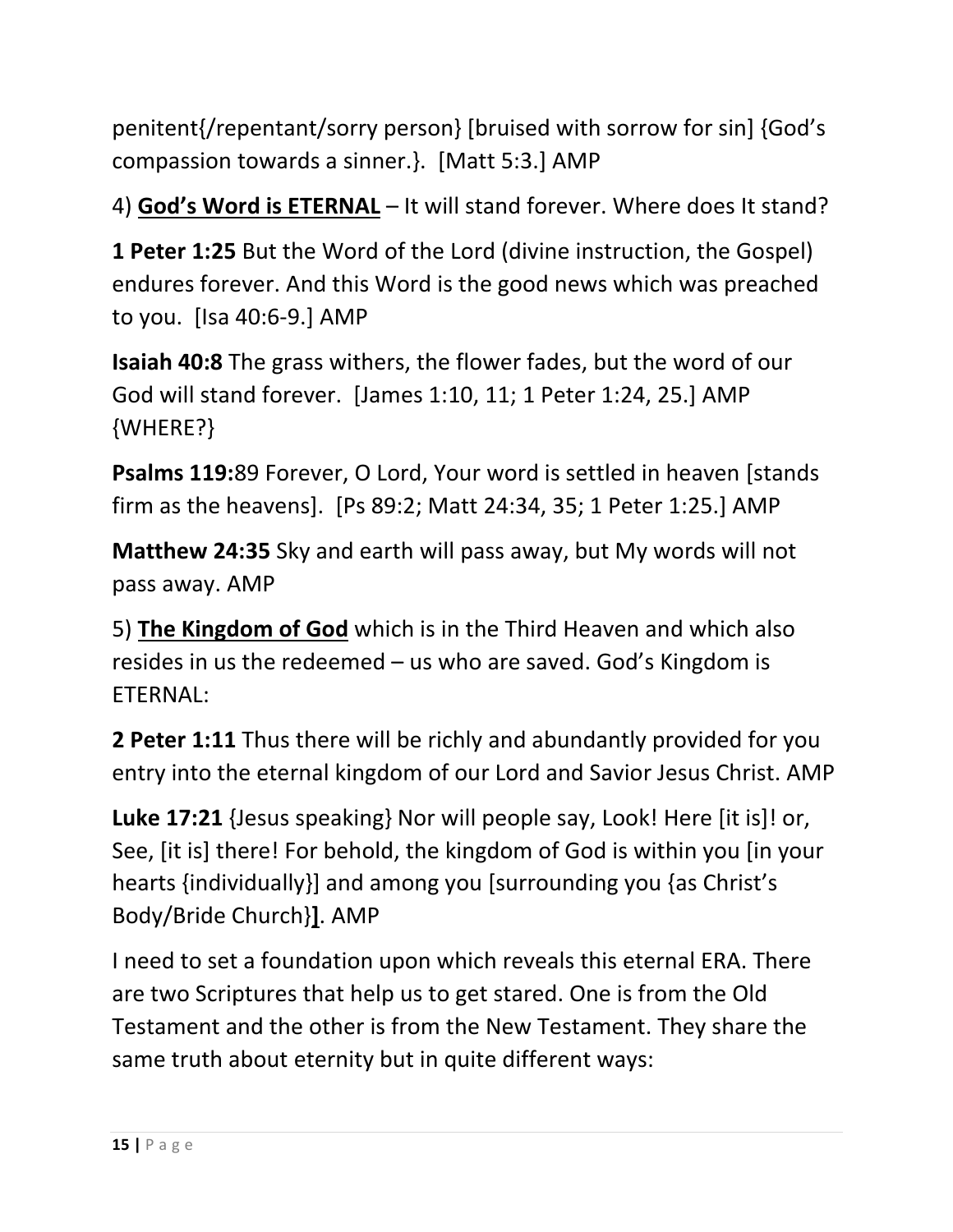**Psalms 139:16** {King David praying/speaking to God. How did he know these things?} Your eyes saw my unformed substance, {Your concept/plans for me and also for ALL future naturally conceived humans} and in Your book {of Life} all the days [of my life] were written before ever they took shape, when as yet there was none of them {God was writing His Plans for David and ALL naturally conceived humans during this ERA in His Book of Life for future reference for the Holy Spirit to participate in human procreation in the future. I believe God the Holy Spirit had God the Father's books on creation including the Father's Book of Life with Him as He hovered over the waters in Genesis 1:2}. AMP

Let's tear this Scripture apart to look at Its different aspects. Remember:

**Malachi 3:6** {God said} For I am the Lord, I do not change; that is why you, O sons of Jacob, are not consumed. AMP

**Hebrews 13:8** Jesus Christ (the Messiah) is [always] the same, yesterday, today, [yes] and forever (to the ages). AMP

1) Let me do some **speculating** – First God cannot change because of the great amount of His plans, and secondly the great length of time from their inception to their actually coming to fruition of being created. I wonder how King David got his insights about God's ministry/work with humans from BEFORE creation, time, and history began? {I believe history began instantly after time began.}

2) King David believed God had a foreknown concept, foreknowledge, and predestination of him during this ERA. Did God have a foreknown concept and predestination and of you/me during the SAME ERA? ABSOLUTELY!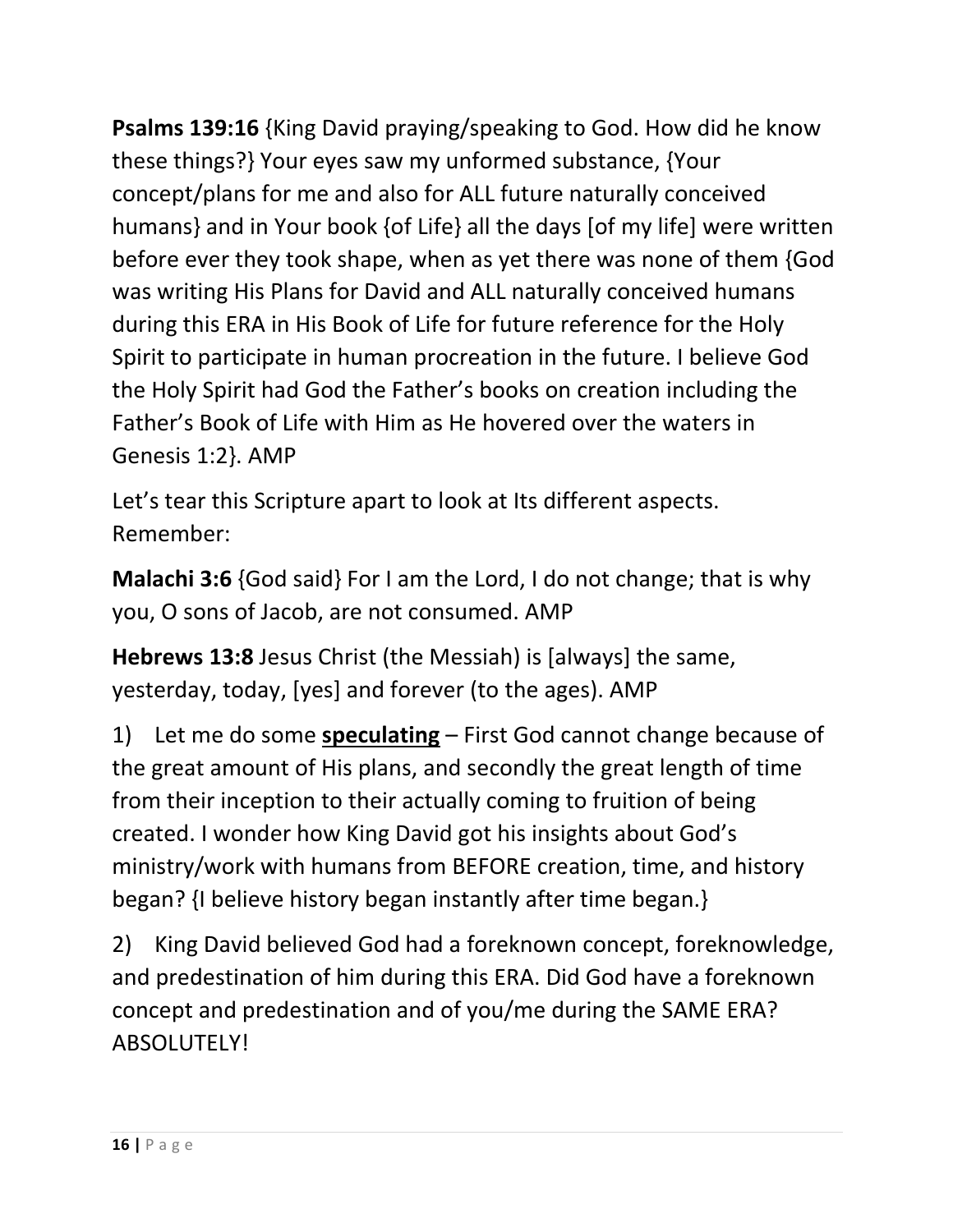3) What do you/we know about God the Father's BOOK of Life? Was/is your/my name written in it? Did God have personal concepts/plans/ foreknowledge about us from BEFORE TIME BEGAN? How long ago do you think this was in time i.e. years ago? Could it be "BILLIONS" of years ago? Astrophysicists guesstimate that the universe was created some  $14 + or - billion$  years ago. They guesstimate that the earth was created some 4.5 billion years ago i.e. nine and a half BILLION years after the initial creation. Remember, the ERA that I am sharing was BEFORE CREATION, TIME, and HISTORY however many years ago that might be!

4) Scripture text verifying the creation of the earth at a successive age AFTER the universe was created and as witnessed by the already created stars and angels:

**Job 38:4-7** {God speaking to Job} Where were you when I laid the foundation of the earth? Declare to Me, if you have and know understanding. 5 Who determined the measures of the earth, if you know? Or who stretched the measuring line upon it? 6 Upon what were the foundations of it fastened, or who laid its cornerstone, 7 When the morning stars sang together and all the sons of God shouted for joy? {These are created things/beings witnessing the earth's creation.} AMP

5) I believe ALL naturally conceived humans have a God the Holy Spirit formed spirit within them. My belief about Artificial Insemination and In Vetro Fertilization is that when ANY human tinkers with natural human conception, they replace God the Holy Spirit and His ministry/work in human conception and the resulting offspring does NOT have a God the Holy Spirit formed human spirit within them. Our names were written in God's Book of Life written by God the Father in the ERA BEFORE creation, time, and history began, and this could have been "BILLIONS" and "BILLIONS" of years ago!!!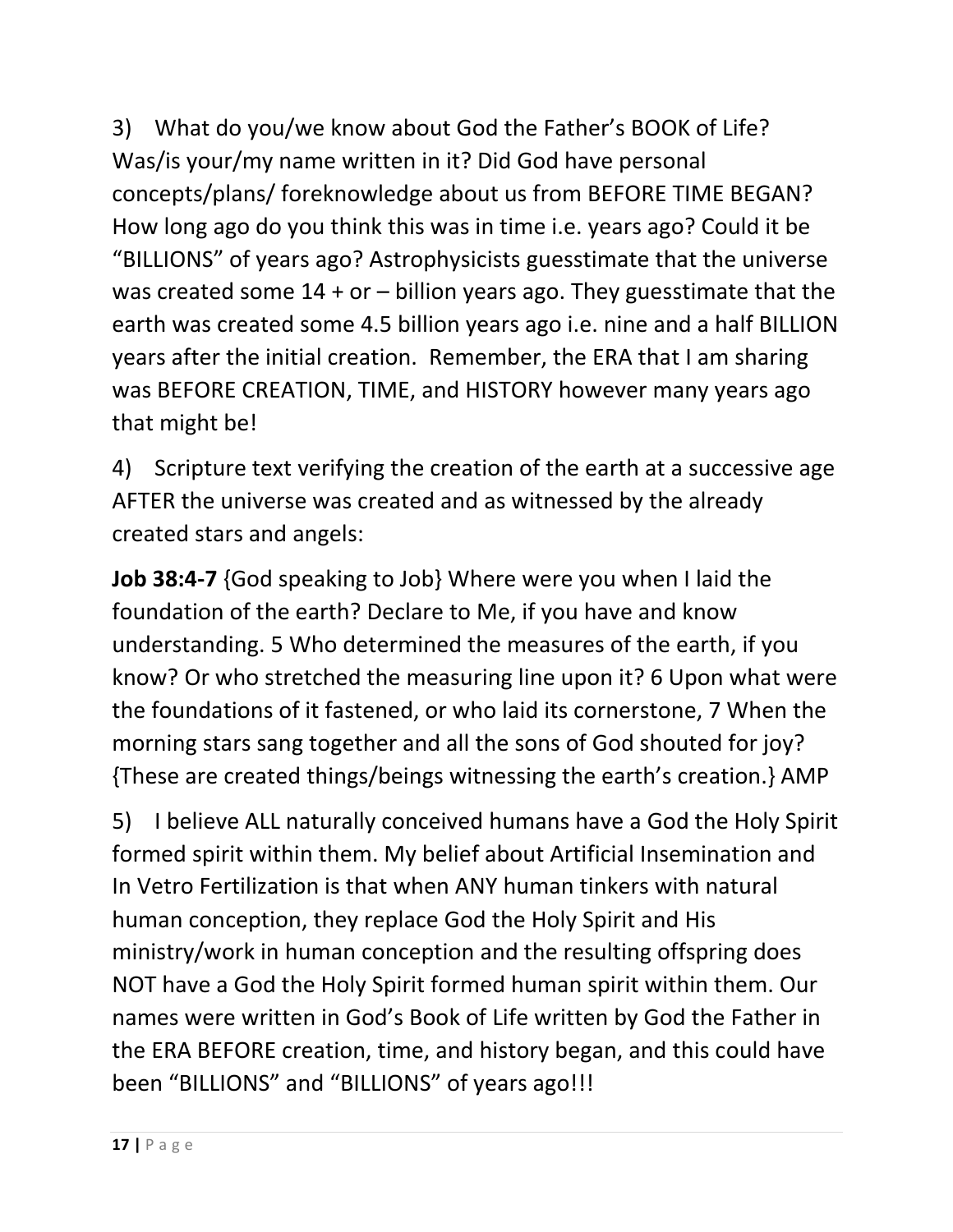**Zechariah 12:1** THE BURDEN or oracle (the thing to be lifted up) of the word of the Lord concerning Israel: Thus says the Lord, Who stretches out the heavens and lays the foundation of the earth and forms the spirit of man within him: AMP

There is another Scripture from the New Testament that shares more information about what God's preplanned ministry with humans was during this eternal ERA:

**Ephesians 1:3-4** May blessing (praise, laudation, and eulogy) be to the God and Father of our Lord Jesus Christ (the Messiah) Who has blessed us in Christ with every spiritual (given by the Holy Spirit) blessing in the heavenly realm! 4 Even as [in His love] He chose us [actually picked us out for Himself as His own] in Christ before the foundation of the world {In the ERA from BEFORE the beginning of creation in the Book of Genesis. Is this predestination – Romans 8:28-31?}, that we should be holy (consecrated and set apart for Him) and blameless in His sight, even above reproach, before Him in love {by the individual sinner's repentance and acceptance of Jesus Christ as their personal Savior, Lord God, and Master – by their being a "Born Again" adopted child of God.}

Let's tear this Scripture apart to look at Its different aspects:

1) God foreknew that man would sin, and our need for a Savior. God foreknew that not only humans would sin but also the angels. This is because of our similar intellect, free will, and spiritual natures that we were created with.

2) What age did God "bless us with EVERY spiritual blessing that was/is available to man?" {The ERA BEFORE the creation of the universe.}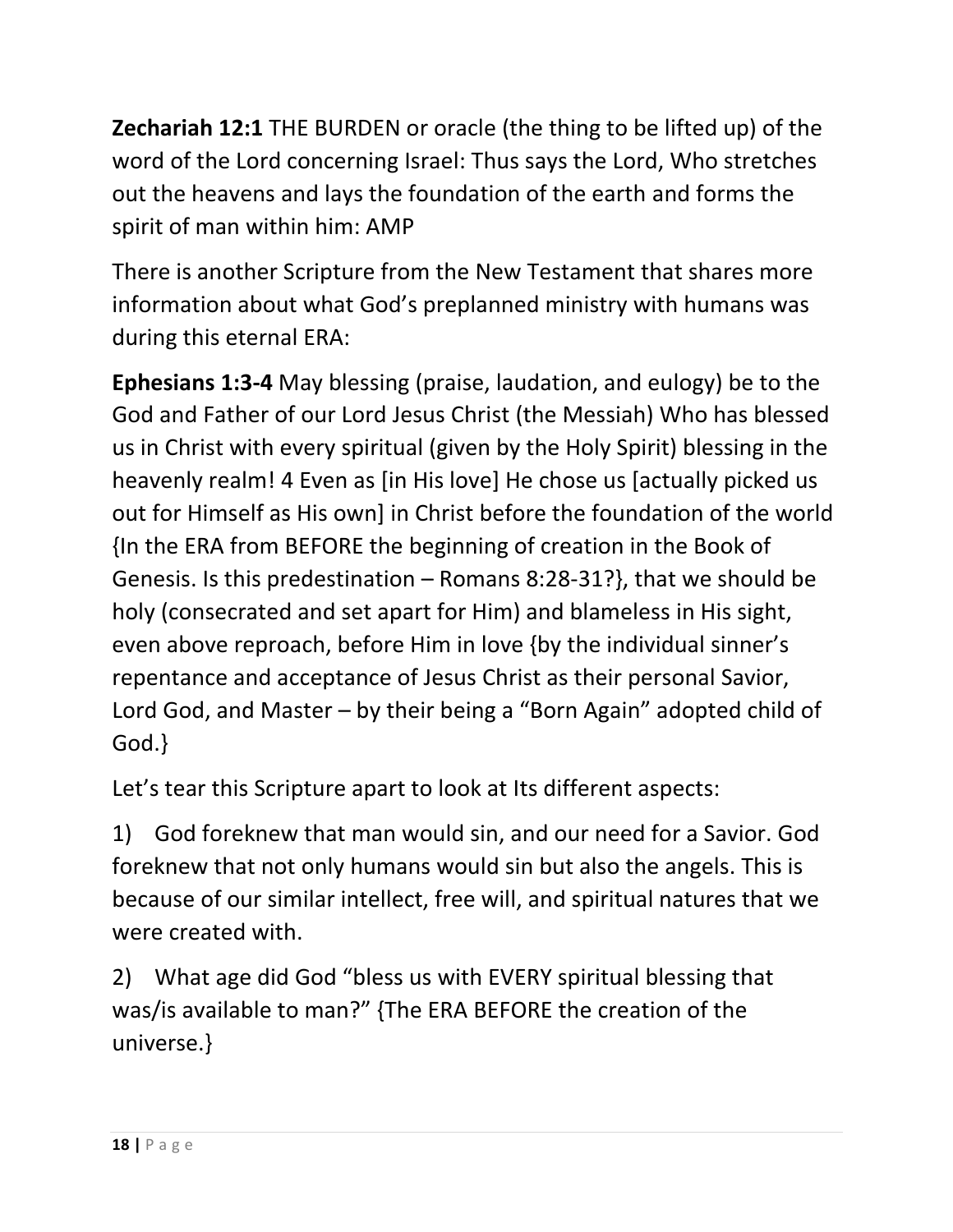3) Read verse 4 very carefully! Who is characterized in this verse – sinful man or redeemed man?

4) What are some of redeemed man's characteristics/ "STANDARD" from verse 4? More on this in CHAPTER 8.

5) I believe the names of ONLY/ALL of the redeemed are written in the "Lamb's Book of Life."

**Revelation 21:27** But nothing that defiles or profanes or is unwashed {NO Unbeliever or Make Believer} shall ever enter it {the New City of Jerusalem}, nor anyone who commits abominations (unclean, detestable, morally repugnant things) or practices falsehood, but only those whose names are recorded in the Lamb's Book of Life. AMP

**Revelation 13:8** And all the inhabitants of the earth will fall down in adoration and pay him homage {the antichrist}, everyone whose name has not been recorded in the Book of Life of the Lamb that was slain [in sacrifice] from the foundation of the world.

I believe Jesus was initially slain for the sins of the angels at the beginning of creation. Following are two "saved" angel's/our brothers' testimonies. Do they hold to the truths of God's Holy Book – the Bible? YES!!!

**Revelation 19:10** Then I {John} fell prostrate at his feet to worship (to pay divine honors) to him {the angel}, but he [restrained me] and said, Refrain! [You must not do that!] I am [only] another servant with you and your brethren who have [accepted and hold] the testimony borne by Jesus. Worship God! For the substance (essence) of the truth revealed by Jesus is the spirit of all prophecy [the vital breath, the inspiration of all inspired preaching and interpretation of the divine will and purpose, including both mine and yours]. AMP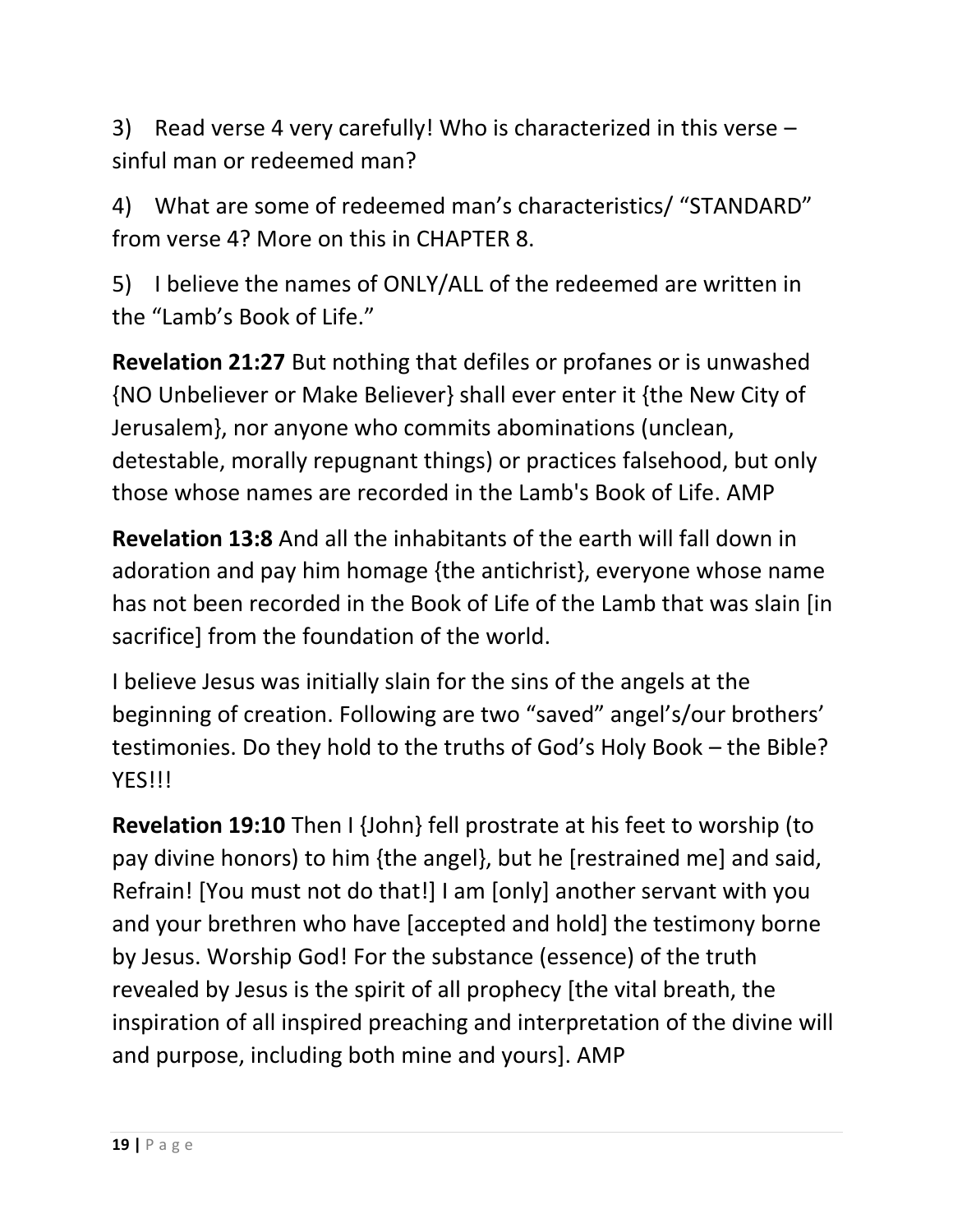**Revelation 22:8-9** And I, John, am he who heard and witnessed these things. And when I heard and saw them, I fell prostrate before the feet of the messenger (angel) who showed them to me, to worship him. 9 But he said to me, Refrain! [You must not do that!] I am [only] a fellow servant along with your-self and with your brethren the prophets and with those who are mindful of and practice [the truths contained in] the messages of this book. Worship God! AMP

**Psalms 103:20-21** Bless (affectionately, gratefully praise) the Lord, you His angels, you mighty ones who do His commandments, hearkening to the voice of His word. 21 Bless (affectionately, gratefully praise) the Lord, all you His hosts, you His ministers who do His pleasure. AMP

**Hebrews 1:14** Are not the {saved/redeemed} angels all ministering spirits (servants) sent out in the service [of God for the assistance] of those who are to inherit salvation {Us the True Believers}? AMP

Let's find out more about this eternal ERA that is in eternity and is BEFORE the Book of Genesis and its creation, time, and history. I believe this ERA was when there was just the FOUR eternal Persons of the Godhead. This ERA is when God the eternal Father did ALL of His planning for creation, and He wrote these plans in His books.

**Jeremiah 29:11** For I know the thoughts {concepts} and plans that I have for you, says the Lord, thoughts and plans for welfare and peace and not for evil, to give you hope in your final outcome {your HOPE of eternal life and being with God after your physical death for all of eternity}. AMP

**Titus 1:2** {Your} [Resting] in the hope of eternal life, [life] which the ever-truthful God Who cannot deceive {lie} promised before the world or the ages of time began {during the ERA before creation}*.* AMP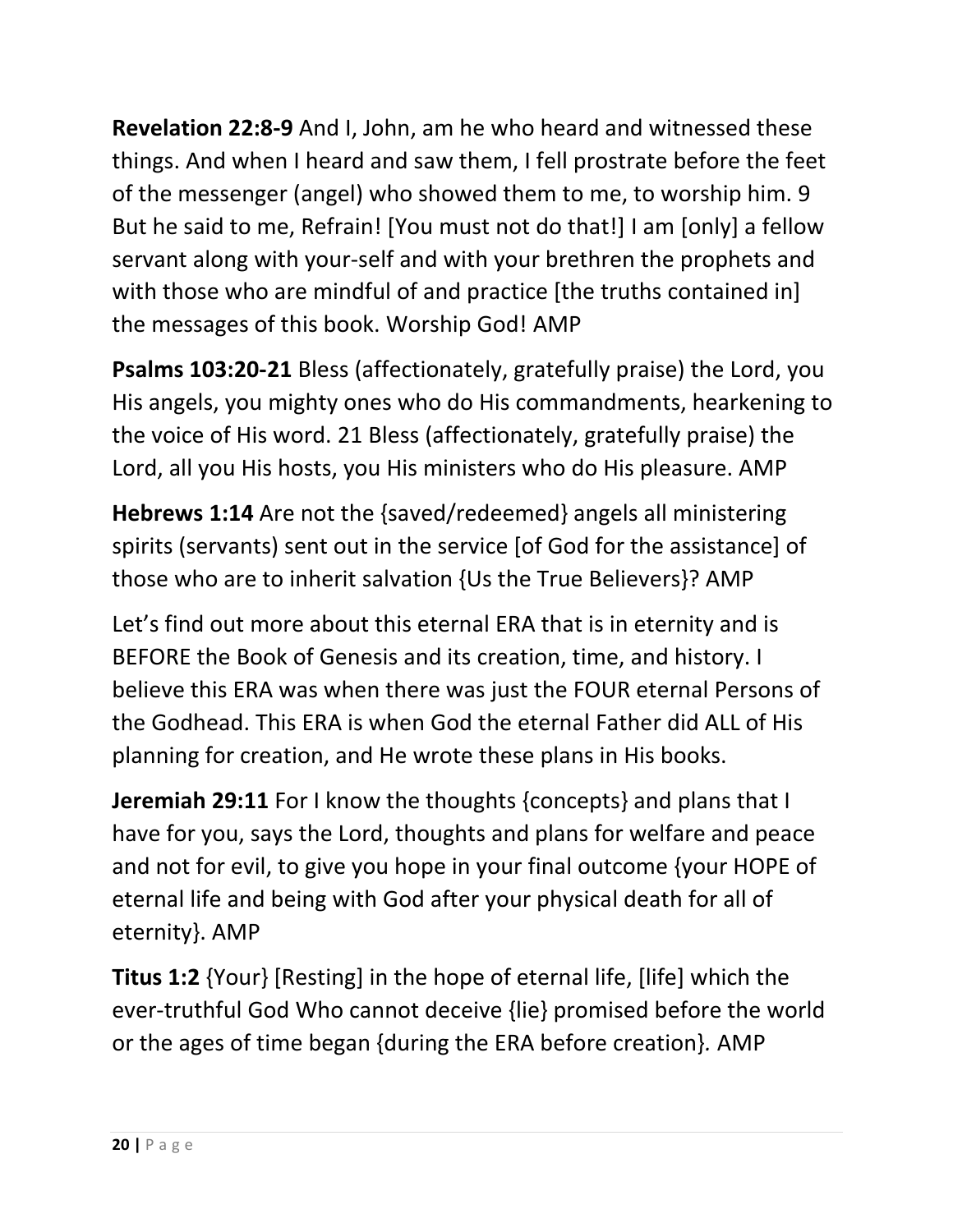The Scriptures share with us about "the books" that I believe were written by God the Father during this eternal ERA, and contained ALL of His concepts/plans for His creation. How many books are there? I do not know for sure! But I do know of three – God the Father's Book of Life which I believe contains the name of each and every naturally conceived human being, and the Lamb's Book of Life that I believe contains the names of every person who was ever saved/redeemed plus the names of those offspring who were aborted or of a miscarriage or died before their age of accountability! And later a book of remembrance containing the names of those who reverenced and worshipfully feared the Lord and who thought on His name.

**Revelation 20:12** I [also] saw the dead, great and small; they stood before the throne {of the Judge – Jesus Christ}, and books were opened. Then another book was opened, which is [the Book] of Life {written by God the Father during the ERA before Genesis 1:1}. And the dead were judged (sentenced) by what they had done [their whole way of feeling and acting, their aims and endeavors] in accordance with what was recorded in the books. AMP

**Revelation 13:8** And all the inhabitants of the earth will fall down in adoration and pay him homage, everyone whose name has not been recorded in the Book of Life of the Lamb that was slain [in sacrifice] from the foundation of the world {for the sins of the angels}**.** AMP

**Malachi 3:16** Then those who feared the Lord talked often one to another; and the Lord listened and heard it, and a book of remembrance was written before Him of those who reverenced and worshipfully feared the Lord and who thought on His name. AMP

**Daniel 7:10** A stream of fire came forth from before Him {God the Son/Jesus Christ}; a thousand thousands ministered to Him and ten thousand times ten thousand {millions of angels} rose up and stood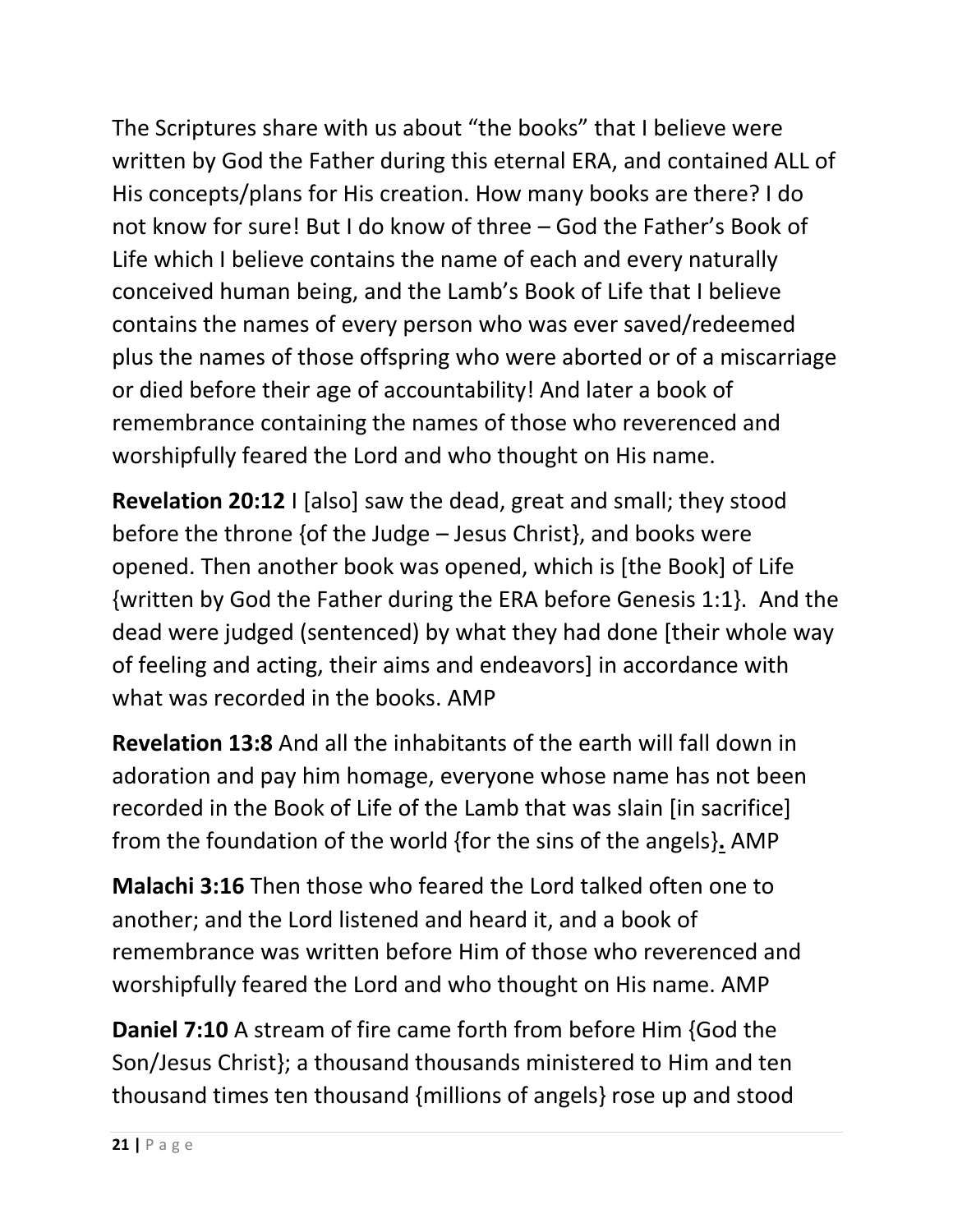before Him; the Judge {Jesus Christ – John 5:22, 27; 2 Corinthians 5:10; Acts 10:42} was seated [the court was in session] and the books were opened. AMP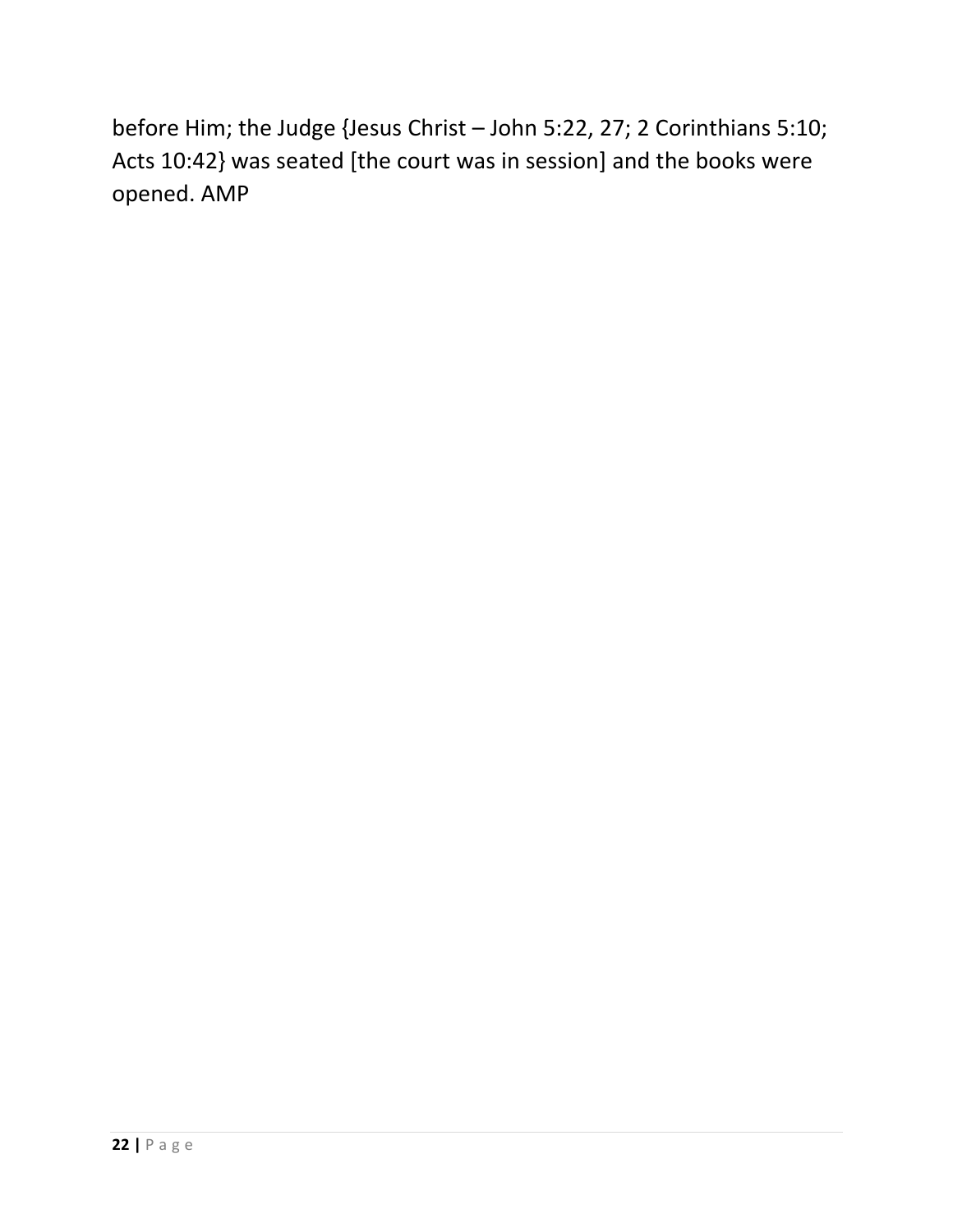### **CHAPTER 3 – The Amenities Contained in God's Living Quarters in His Kingdom in the Third Heaven.**

I believe we now need to look at the amenities/facilities/conveniences that are available to God in His Kingdom in the Third Heaven – God's abode in eternity. Did Jesus Christ create them in this eternal ERA? I do not know how they came into being! I believe God lives in MIGHTY SPLENDOR having ALL of the conveniences that He wants and needs to be available to Him!

This ERA contains several amenities/features of the area where God lives in the Kingdom of God in the Third Heaven which we can verify from Scripture:

1) The Kingdom of God in the Third Heaven is where God lives in eternity:

**Psalms 103:19** The Lord has established His throne in the {third} heavens, and His kingdom rules over all. AMP

**John 18:36** Jesus answered, My kingdom (kingship, royal power) belongs not to this world. If My kingdom were of this world, My followers would have been fighting to keep Me from being handed over to the Jews. But as it is, My kingdom is not from here (this world); [it has no such origin or source]. AMP

**2 Chronicles 6:21** So listen to and heed the requests of Your servant and Your people Israel which they shall make facing this place. Hear from Your dwelling place, {in the third} heaven; and when You hear forgive. {Please remember that God's dwelling place CANNOT be in the created heavens which were created after time began – Genesis 1:1!}. AMP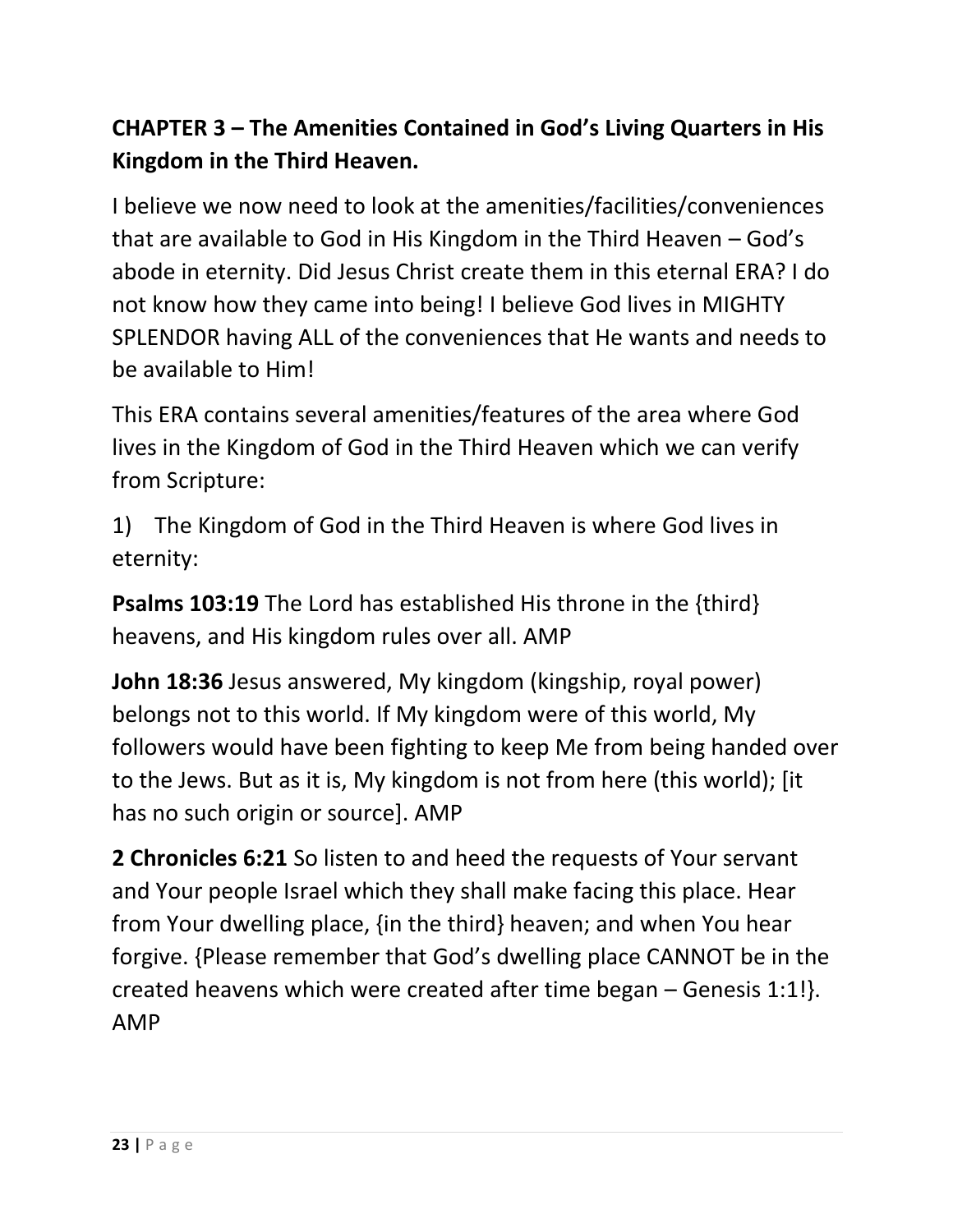**2 Corinthians 12:2** I know a man in Christ who fourteen years ago whether in the body or out of the body I do not know, God knows  $$ was caught up to the third heaven. AMP

**Isaiah 57:15** For thus says the high and lofty One — He Who inhabits eternity, Whose name is Holy: I dwell in the high and holy place, but with him [also who is of a thoroughly penitent and humble spirit, to revive the spirit of the humble and to revive the heart of the thoroughly penitent [bruised with sorrow for sin]. {A sinner desiring redemption} [Matt 5:3.] AMP

2) I believe that Eden the Garden of God and the Garden of Eden to be TWO SEPARATE GARDENS used at different times, places, and ways in history by God. I believe Eden the Garden of God is part of ETERNITY and was with God in His Kingdom in the Third Heaven in the ERA BEFORE creation {Genesis Chapter One}, and the Garden of Eden was with Jesus in the beginning of creation. I believe the amenities of God's Kingdom in the Third Heaven were created by Jesus Christ and will always be there. I believe God's Kingdom in the Third Heaven to be totally self-sufficient/ furnished for God's use and enjoyment!!!

**Ezekiel 28:13** {God speaking} You {Lucifer} were in Eden, the garden of God… {Satan had visited God in Eden the Garden of God in the Third Heaven. This is Jesus talking to Satan in the Garden of Eden AFTER the creation of the Garden in Genesis Chapters 2-3}. AMP

**Genesis 2:8-9** And the Lord God planted a garden toward the east, in Eden [delight]; and there He put the man whom He had formed (framed, constituted). 9 And out of the ground the Lord God made to grow every tree that is pleasant to the sight or to be desired — good (suitable, pleasant) for food; the tree of life also in the center of the garden, and the tree of the knowledge of [the difference between] good and evil and blessing and calamity. [Rev 2:7; 22:14, 19.] AMP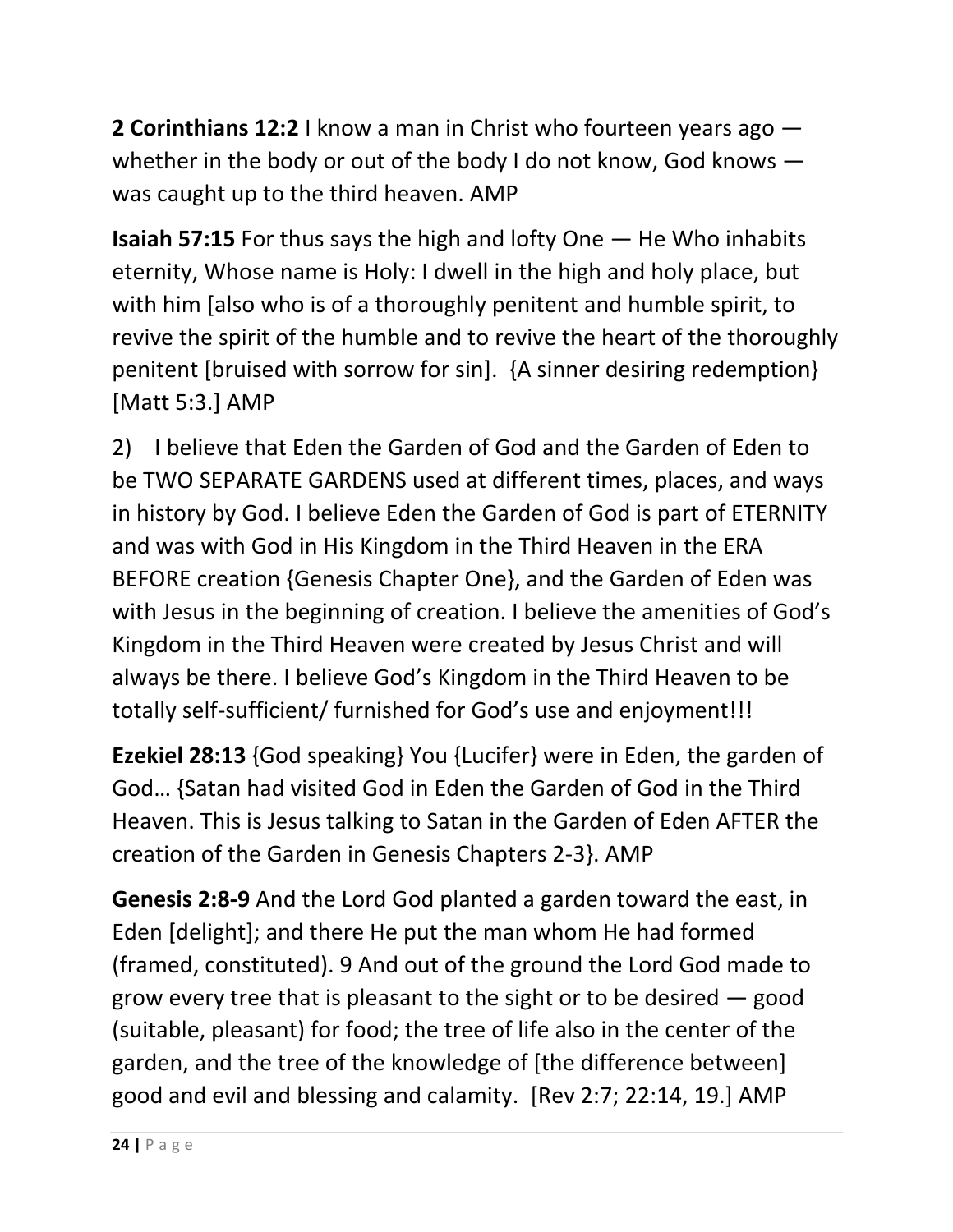**Genesis 3:8** And they {Adam and Eve} heard the sound of the Lord God {God the Son/Jesus Christ} walking in the garden {of Eden} in the cool of the day, and Adam and his wife hid themselves from the presence of the Lord God among the trees of the garden. AMP

3) To be a Garden, it must have had soil but it also needed water, light, and seeds for it to produce vegetation i.e. edible food for Jesus to eat, oxygen for Jesus to breathe, and beautiful flowers with their fragrances for God to enjoy. God can have whatever He wants in His Garden!

4) There is a Throne in the Kingdom of God in the Third Heaven for God the Father and the Lamb to sit on with water gushing out to water the Garden and for Jesus to drink. {My question – How close is God the Father Who has a form [Exodus 33:21-23] to having the human form of a man? Jesus said if you have seen Me, you have seen the Father – John 14:8-10. God the Holy Spirit does NOT have a throne because He is OMNIPRESENT – able to be present anywhere and everywhere at ALL times. God the Father and Jesus Christ furnishes the light for the Third Heaven and the Garden. The Garden with its soil, water, light, and seeds is able to produce vegetation to eat, oxygen to breathe, and with much beauty and many fragrances.}

**Revelation 22:1** THEN HE {the angel} showed me the river whose waters give life, sparkling like crystal, flowing out from the throne of God and of the Lamb. AMP

**1 John 1:5** And this is the message [the message of promise] which we have heard from Him and now are reporting to you: God is Light, and there is no darkness in Him at all [no, not in any way]. AMP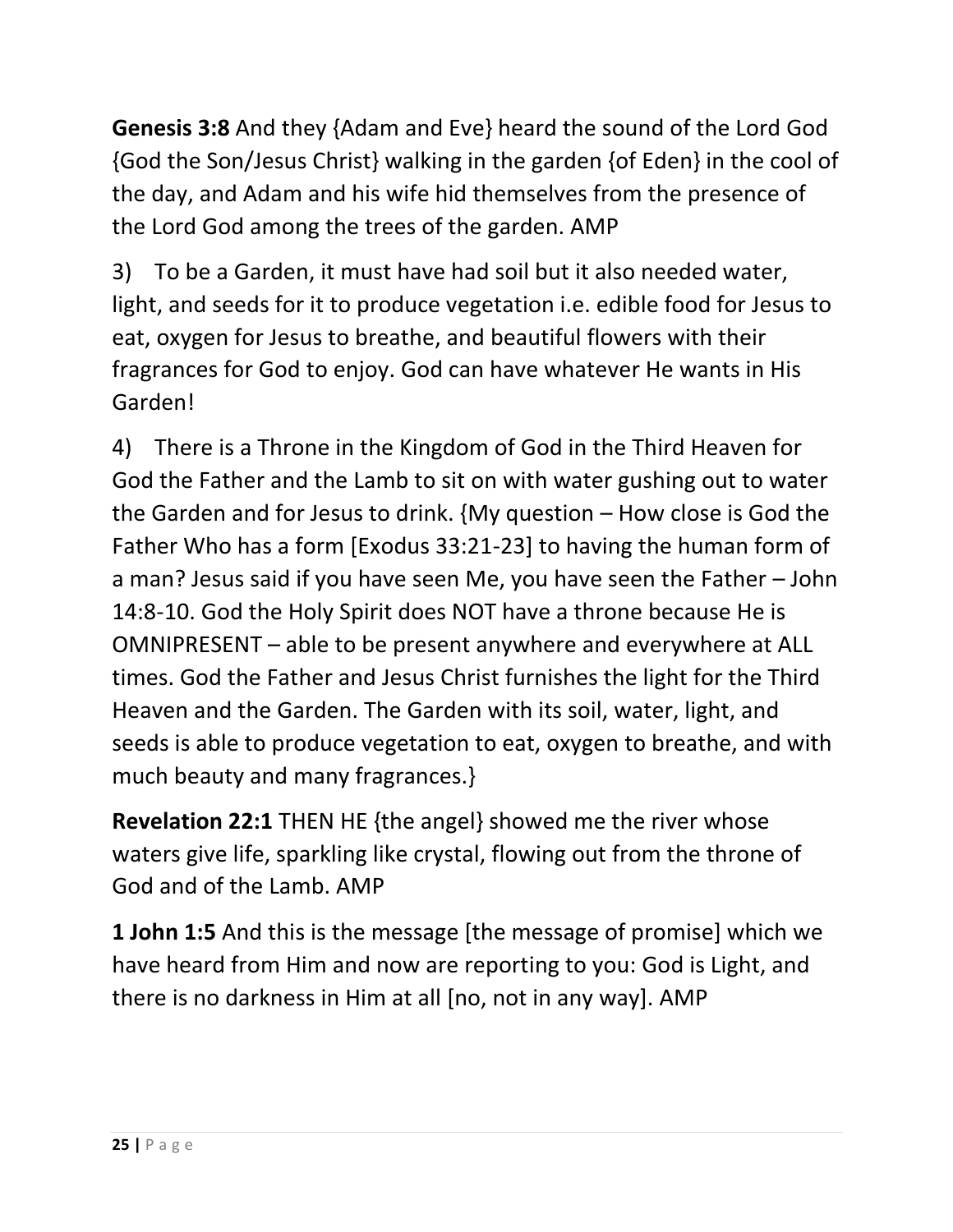**John 8:12** Once more Jesus addressed the crowd. He said, I am the Light of the world {cosmos/universe}. He who follows Me will not be walking in the dark, but will have the Light which is Life. AMP

5) We know from the Scriptures that Jesus ate and drank with numerous people while He was here on earth and also AFTER His resurrection. We also know there will be a "marriage supper" after Jesus' Second Coming:

**Hebrews 13:8** Jesus Christ (the Messiah) is [always] the same, yesterday, today [yes] and forever (to the ages). AMP

**Revelation 19:7** Let us rejoice and shout for joy [exulting and triumphant]! Let us celebrate and ascribe to Him glory and honor, for the marriage of the Lamb [at last] has come, and His bride has prepared herself. [Ps 118:24.] AMP

**Revelation 19:8** She {The Bride/Saints of the Church} has been permitted to dress in fine (radiant) linen, dazzling and white — for the fine linen is (signifies, represents) the righteousness (the upright, just, and godly living, deeds, and conduct, and right standing with God) of the saints (God's holy people). AMP

6) I wonder if we the redeemed AND those in Hell will need food, water. clothes, shelter?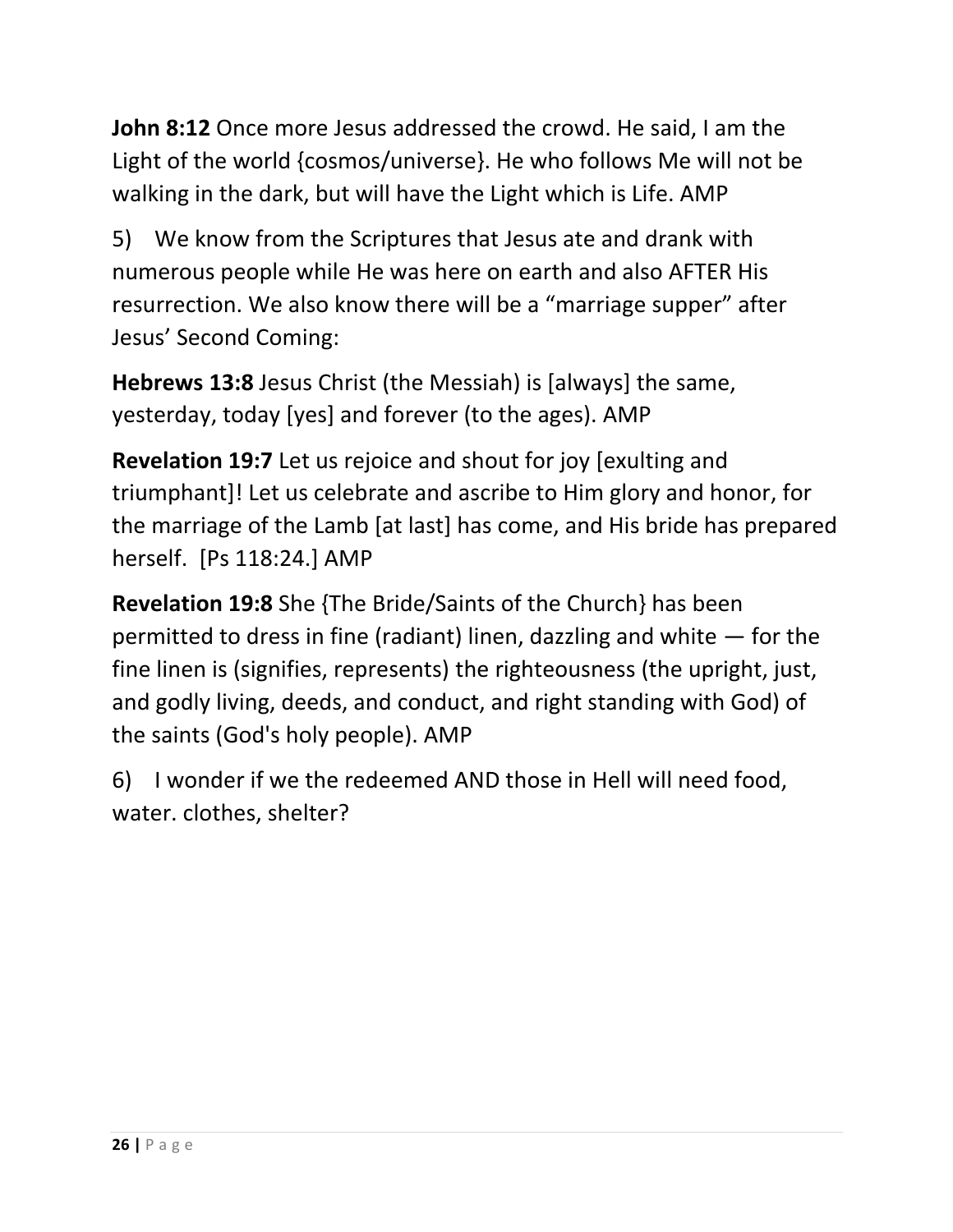### **CHAPTER 4 – The BEGINNING of the SUCCESSIVE AGES of CREATION.**

I would like to take us from the ERA in eternity from BEFORE Genesis 1:1 NOW to the BEGINNING of the implementing of God's plans for His original creation. PLEASE follow along carefully:

**Genesis 1:1-3** IN THE beginning God (prepared, formed, fashioned, and) created the heavens {There are THREE heavens. The first heaven which surrounds the earth is blue in color. The second heaven is humongous! It is space and contains ALL of the stars, their planets, black holes, etc. and is mostly dark except for the scattered stars and angels. These two heavens were created by Jesus Christ. The Third HEAVEN is BEYOND creation, and is God's ETERNAL Kingdom, Throne, and home. It is without beginning nor end.} and the earth. [Heb 11:3.] 2 The earth was without form and an empty waste {This verse indicates that the earth, mankind, and other parts of creation are to be created/formed during "successive ages" of time and history}, and darkness was upon the face of the very great deep {space}. The Spirit of God was moving (hovering, brooding) over the face of the waters {and I believe He had the books that contained God the Father's plans for His creation PLUS His Book of Life so God the Holy Spirit can be involved in every natural human conception.}. 3 And God said, Let there be light; and there was light {light was provided by God the Father and God the Son/Son of Man Jesus Christ, the stars, and a short time later the angels}. AMP

**Hebrews 11:3** By faith we understand that the worlds [during the successive ages/consecutive periods of time in history] were framed (fashioned, put in order, and equipped for their intended purpose) by the word of God {Who is the WORD OF God? Jesus Christ.}, so that what we see was not made out of things which are visible. {Understand and know that creation did NOT happen all at once but happened during successive ages which are consecutive but different periods of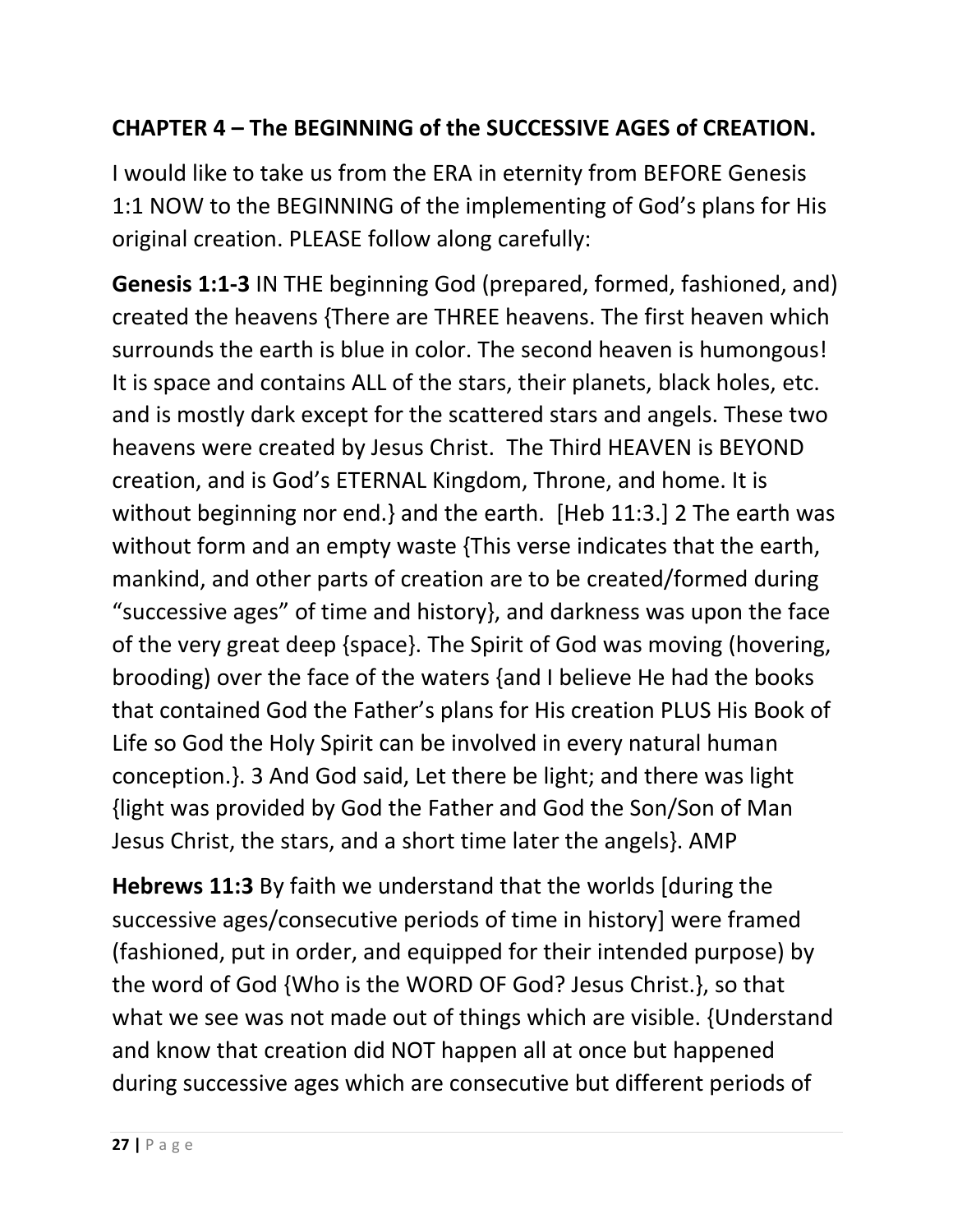time and history as previously illustrated by Job 38 and the stars and angels witnessing the formation of the earth in its designated spot in the original creation – Genesis 1:1.} AMP

I believe the last piece of creation to be created was mankind. Man was extremely prolific from his beginning throughout history. Many True Believers guesstimate that civilization was created by God as recently as about 6,000 years ago. Scientists using carbon dating guesstimate that modern man came into being about 200,000 years ago. Scientist guesstimate that over 100 billion people have been procreated over the centuries. How close are these facts to the truth? But what we do know is that man has TWO natures – physical and spiritual. Jesus Christ Who is 100% God and 100% Man and as man's creator gave man his physical and spiritual natures:

**Genesis 1:26-27** God said, Let Us [Father, Son, and Holy Spirit] make mankind in Our {physical} image, after Our {spiritual} likeness, and let them have complete authority over the fish of the sea, the birds of the air, the [tame] beasts, and over all of the earth, and over everything that creeps upon the earth. [Ps 104:30; Heb 1:2; 11:3.] 27 So God created man in His own image, in the {physical} image and {spiritual} likeness of God He created him; male and female He created them. [Col 3:9, 10; James 3:8, 9.] AMP

**Genesis 2:7** Then the Lord God formed man from the dust of the ground and breathed into his nostrils the breath or spirit of life {this is when Adam received his two natures}, and man became a living being. [1 Cor 15:45-49.] AMP

PLEASE read the following texts carefully remembering that God the Son/the Son of Man Jesus Christ is creator of most BUT NOT EVERYTHING that is on the earth. Jesus Christ did NOT create the kingdoms/nations of the world except for the nation of Israel: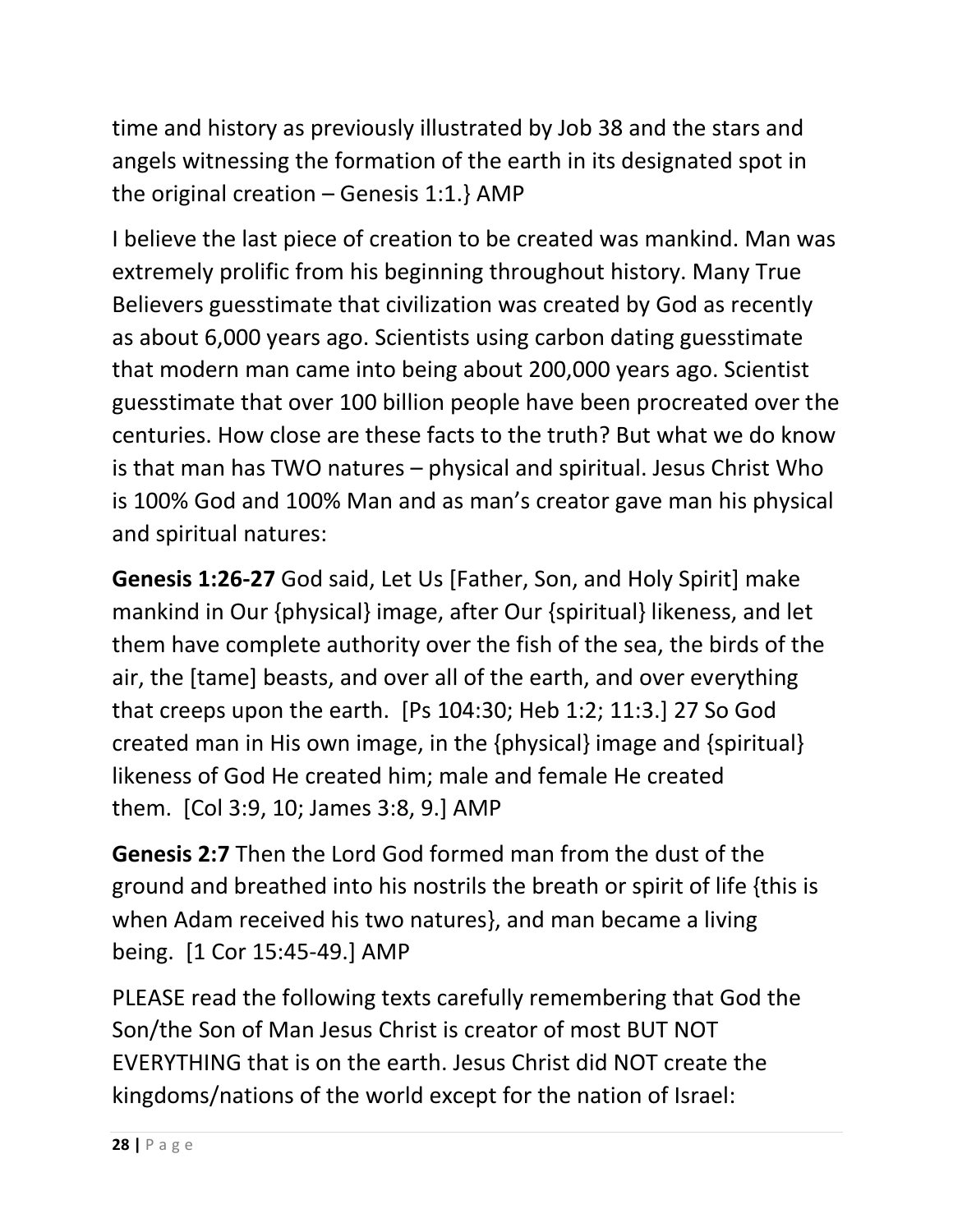**Hebrews 1:2** [But] in the last of these days He {God the Father} has spoken to us in [the person of a] Son {God the Son/Son of Man Jesus Christ}, Whom He appointed Heir and lawful Owner of all things, also by and through Whom He created the worlds and the reaches of space and the ages of time [He made, produced, built, operated, and arranged them in order]. AMP

**John 1:3** All things were made and came into existence through Him {God the Son/Son of Man Jesus Christ}; and without Him was not even one thing made that has come into being. AMP

**Colossians 1:16** For it was in Him {God the Son/Son of Man Jesus Christ} that all things were created, in heaven and on earth, things seen and things unseen, whether thrones, dominions, rulers, or authorities; all things were created and exist through Him [by His service, intervention] and in and for Him. AMP

God the Son/Son of Man Jesus Christ created/formed ONLY the nation of Israel:

**Isaiah 43:1** BUT NOW [in spite of past judgments for Israel's sins], thus says the Lord, He Who created you, O Jacob, and He Who formed you, O Israel: Fear not, for I have redeemed you [ransomed you by paying a price instead of leaving you captives]; I have called you by your name; you are Mine. AMP

If God the Son created ONLY Israel, how did the other nations of the world come into being? How did Satan become known as "the god of this world?" Who were his cohorts that helped him become "the god of this world?" Did he confront Jesus as to who was the proprietor of the kingdoms/nations of the world? Please know and understand that Jesus will combine the nations/kingdoms of the world into Hs Kingdom at His millennial reign.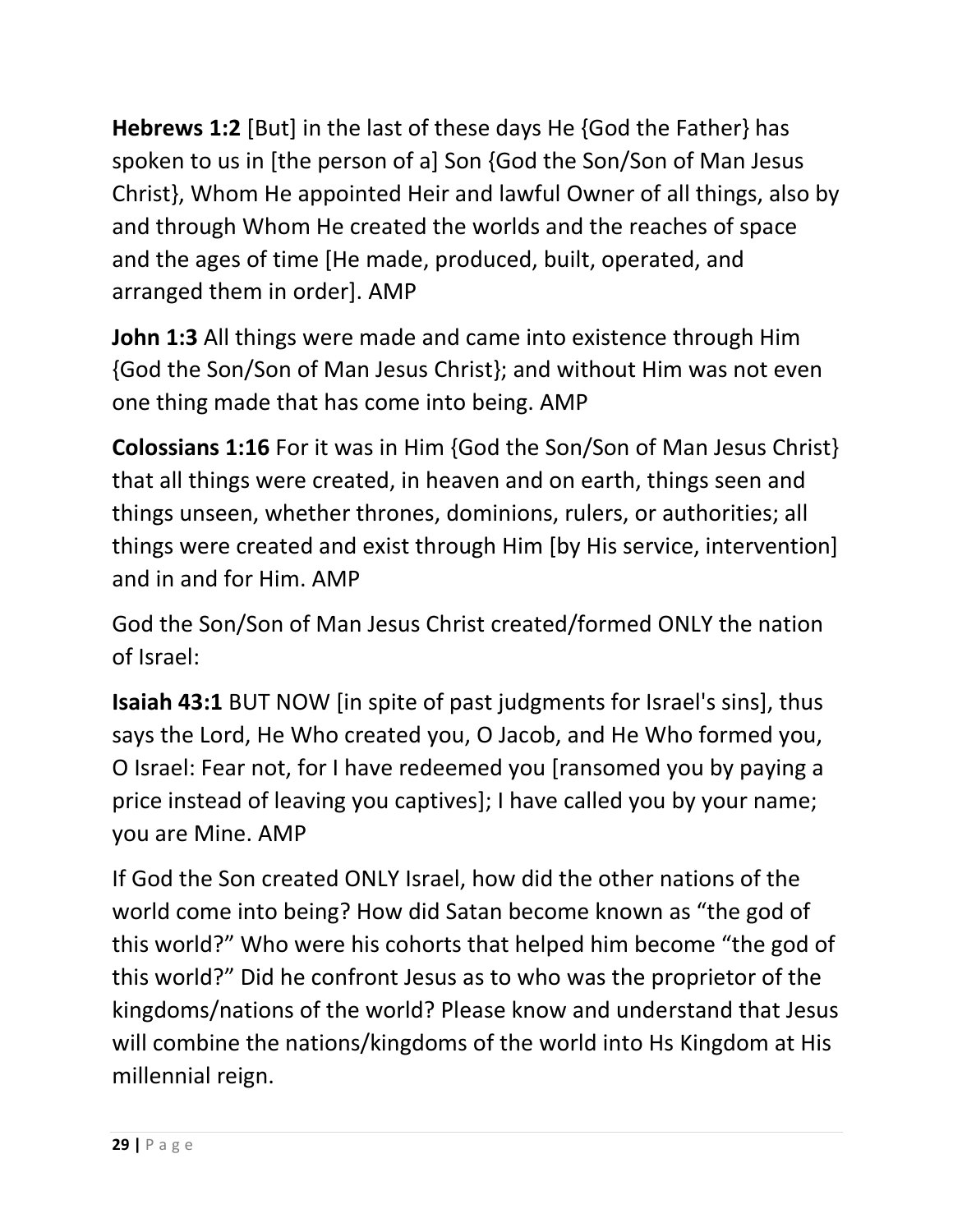**2 Corinthians 4:4** For the god of this world has blinded the unbelievers' minds [that they should not discern the truth], preventing them from seeing the illuminating light of the Gospel of the glory of Christ (the Messiah), Who is the {spiritual} Image and {physical} Likeness of God. AMP

**Matthew 4:8-10** Again, the devil took Him {Jesus Christ} up on a very high mountain and showed Him all the kingdoms of the world and the glory (the splendor, magnificence, preeminence, and excellence) of them. 9 And he {Satan} said to Him, These things {the world's kingdoms/nations except for the nation of Israel}, all taken together, I will give You {THEY ARE MINE TO GIVE!}, if You will prostrate Yourself before me and do homage and worship me. 10 Then Jesus said to him, Begone, Satan! For it has been written, You shall worship the Lord your God, and Him alone shall you serve. [Deut 6:13.] AMP

**Luke 4:5-8** Then the devil took Him up to a high mountain and showed Him all the kingdoms of the habitable world in a moment of time [in the twinkling of an eye]. 6 And he said to Him, To You I will give all this power and authority and their glory (all their magnificence, excellence, preeminence, dignity, and grace), for it has been turned over to me, and I give it to whomever I will. 7 Therefore if You will do homage to and worship me [just once], it shall all be Yours. 8 And Jesus replied to him, Get behind Me, Satan! It is written, You shall do homage to and worship the Lord your God, and Him only shall you serve. [Deut 6:13; 10:20.] AMP

**Revelation 11:15** The seventh angel then blew [his] trumpet, and there were mighty voices in heaven, shouting, The dominion (kingdom, sovereignty, rule) of the world has now come into the possession and become the kingdom of our Lord and of His Christ (the Messiah), and He shall reign forever and ever (for the eternities of the eternities)! [Ps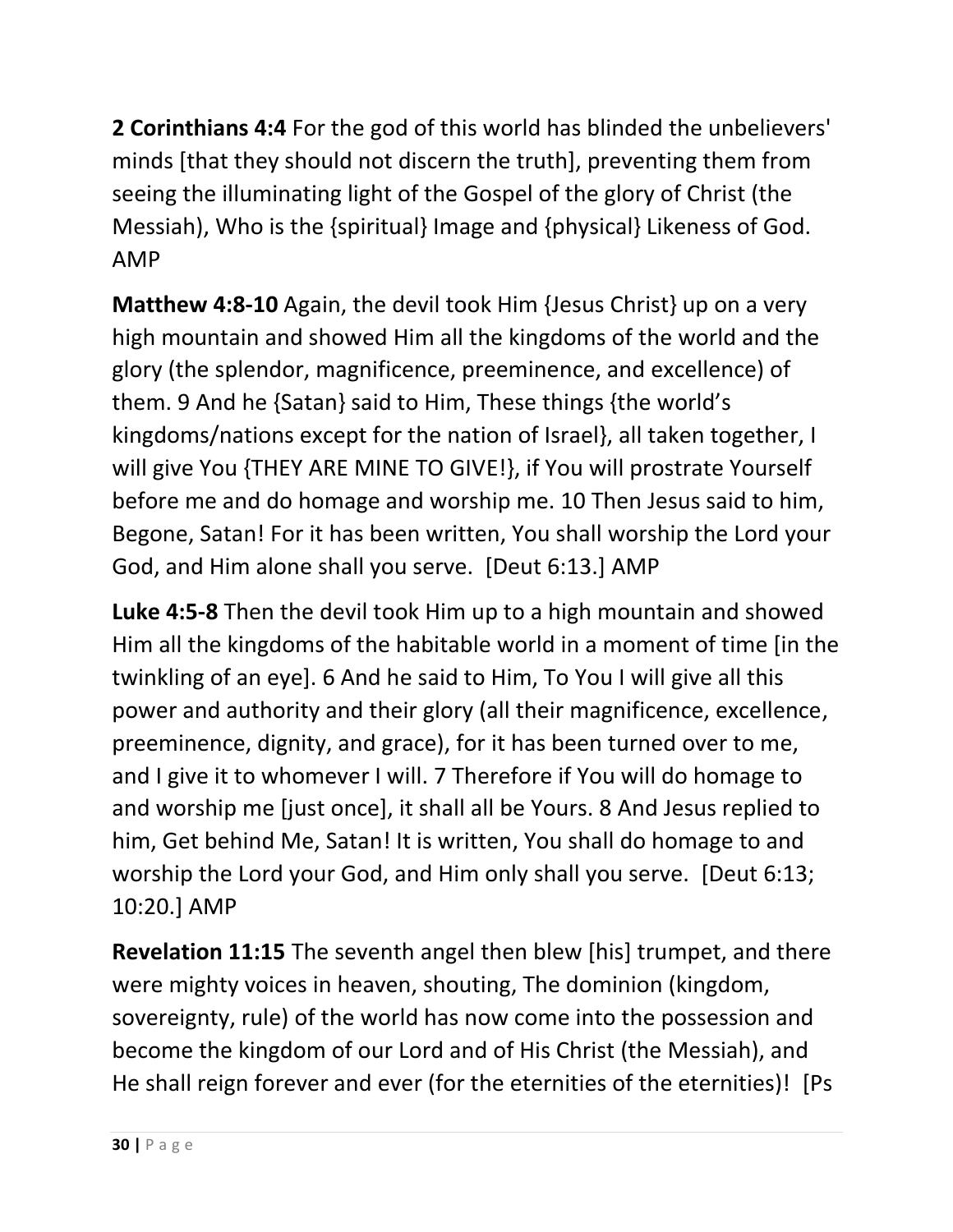22:28; Dan 7:13, 14, 27.] {Christ shall govern the united kingdoms/nations of the world during His reign.} AMP

**Daniel 7:13-14** I saw in the night visions, and behold, on the clouds of the heavens came One like a Son of man, and He came to the Ancient of Days and was presented before Him. 14 And there was given Him [the Messiah] dominion and glory and kingdom, that all peoples, nations, and languages should serve Him. His dominion is an everlasting dominion which shall not pass away, and His kingdom is one which shall not be destroyed. [Rev 5:1-10.] AMP

**2 Corinthians 11:13-15** {Paul speaking} For such men {Unbelievers and Christian Make Believers – ALL followers of Satan} are false apostles [spurious, counterfeits], deceitful workmen, masquerading as apostles (special messengers) of Christ (the Messiah). 14 And it is no wonder, for Satan himself masquerades as an angel of light; 15 So it is not surprising if his servants {Unbelievers and Christian Make Believers} also masquerade as ministers of righteousness. [But] their end will correspond with their deeds. AMP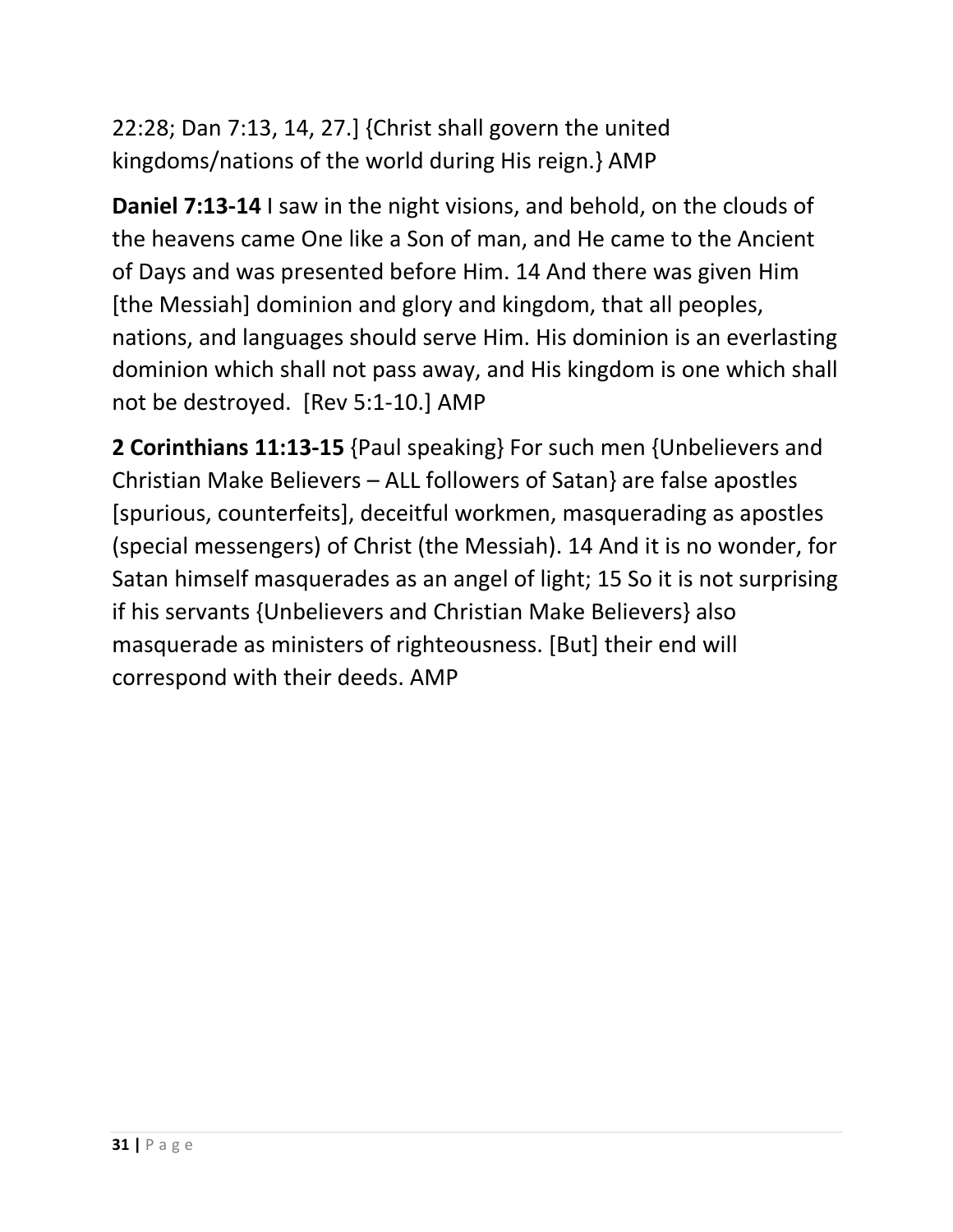### **CHAPTER 5 – The Creation of Mankind With BOTH A Physical And A Spiritual Nature.**

In this first part of this Chapter I will refresh our memories about God the Son/Son of Man Jesus Christ creating man with BOTH a physical and a spiritual nature. We will review Adam and Eve's sinning, then we will proceed with reviewing everyone's need for being "Born Again," and the last part will be our new but not really our NOT so new "STANDARD" of God {2 Corinthians 5:17}!

The creation of man/Adam with BOTH a physical and spiritual nature. Please remember that God the Son/Son of Man Jesus Christ is the creator of ALL things!

**Genesis 1:26-27** God said, Let Us [Father, Son, and Holy Spirit {including the Son of Man – Jesus Christ}] make mankind in Our {spiritual} image, after Our {physical} likeness, and let them have complete authority over the fish of the sea, the birds of the air, the [tame] beasts, and over all of the earth, and over everything that creeps upon the earth. [Ps 104:30; Heb 1:2; 11:3.] 27 So God created man in His own image, in the {spiritual} image and {physical} likeness of God He created him; male and female He created them. [Col 3:9, 10; James 3:8, 9.] AMP

**Hebrews 1:2** [But] in the last of these days He {God the Father} has spoken to us in [the person of a] Son {of God/Son of Man Jesus Christ}, Whom He appointed Heir and lawful Owner of all things, also by and through Whom He created the worlds and the reaches of space and the ages of time [He {Jesus Christ} made, produced, built, operated, and arranged them in order]. AMP

God the Son's creating of Man and then His forming Eve from Adam's side. It is important to remember that God di d NOT create Eve from the dust of the ground: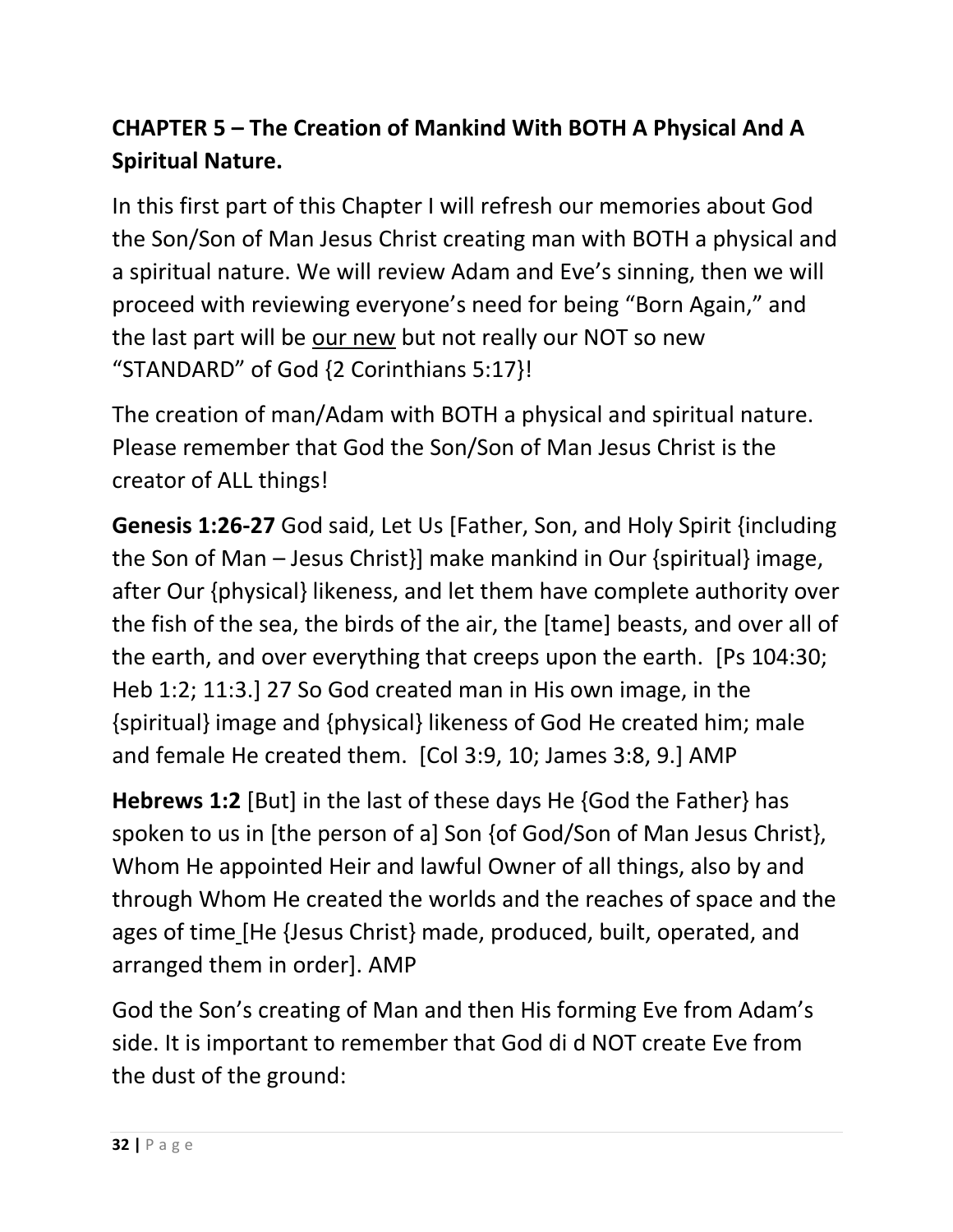**Genesis 2:7** And the Lord God {Jesus Christ Who is 100% God and 100% Man} formed man of the dust of the ground, and breathed into his nostrils the breath of life; and man became a living being. NKJV

**Genesis 2:1**8 Now the Lord God said, It is not good (sufficient, satisfactory) that the man should be alone; I will make him a helper mate (suitable, adapted, complementary) for him. AMP

**Genesis 2:20-25** And Adam gave names to all the livestock and to the birds of the air and to every [wild] beast of the field; but for Adam there was not found a helper mate (suitable, adapted, complementary) for him. 21 And the Lord God caused a deep sleep to fall upon Adam; and while he slept, He took one of his ribs or a part of his side and closed up the [place with] flesh. 22 And the rib or part of his side which the Lord God had taken from the man He built up and made into a woman, and He brought her to the man. 23 Then Adam said, This [creature] is now bone of my bones and flesh of my flesh; she shall be called Woman, because she was taken out of a man. 24 Therefore a man shall leave his father and his mother and shall become united and cleave to his wife, and they shall become one flesh. [Matt 19:5; 1 Cor 6:16; Eph 5:31-33.] 25 And the man and his wife were both naked and were not embarrassed or ashamed in each other's presence. AMP

Scripture explains the order of the physical nature and then the spiritual nature of mankind:

**1 Corinthians 15:44, 46** It {the naturally conceived human body} is sown a natural (physical) body; it is raised a supernatural (an eternal spiritual) body. [As surely as] there is a physical body, there is also a spiritual body. 46 But it is not the spiritual life which came first, but the physical and then the spiritual. AMP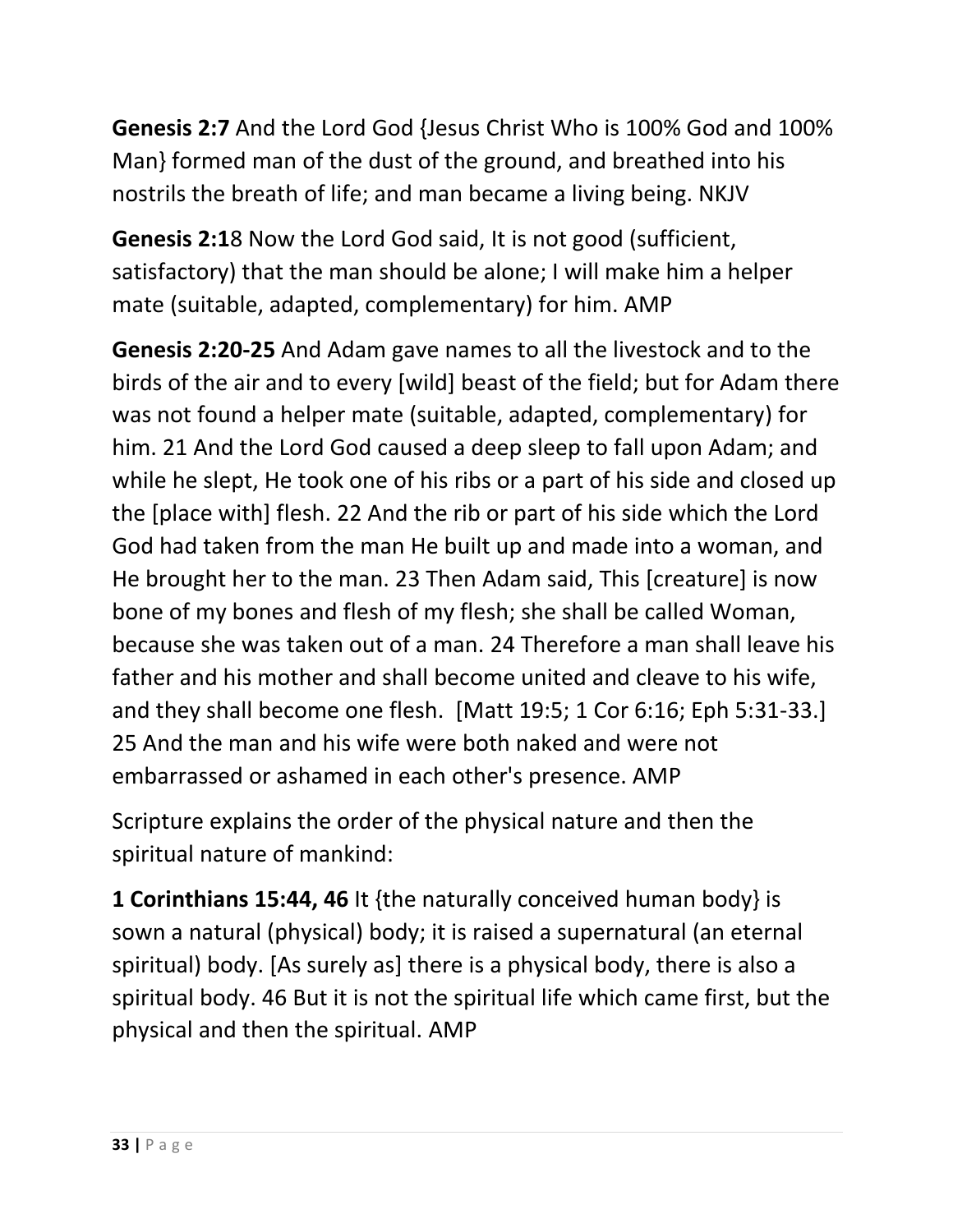**1 Corinthians 15:48-49** Now those {naturally conceived humans} who are made of the dust are like him who was first made of the dust (earthly-minded) {Adam}; and as is [the Man {Jesus Christ}] from heaven, so also [are those] who are of heaven (heavenly-minded). 49 And just as we have borne the image [of the man{/Adam}] of dust, so shall we and so let us also bear the {physical and spiritual} image [of the Man {Jesus Christ}] of {the third} heaven. AMP {Please read 1 Corinthians 15:42-58.}

What are the parts of a human being?

**1 Thessalonians 5:23** And may the God of peace Himself sanctify you through and through [separate you from profane things, make you pure and wholly consecrated to God]; and may your spirit and soul and body be preserved sound and complete [and found] blameless at the coming of our Lord Jesus Christ (the Messiah). AMP

How does a human obtain a spirit? Please remember that ONLY NATURALLY CONCEIVED humans have a God formed spirit within them!!!

**Zechariah 12:1** THE BURDEN or oracle (the thing to be lifted up) of the word of the Lord concerning Israel: Thus says the Lord, Who stretches out the heavens and lays the foundation of the earth and forms the spirit of man within him: AMP

**Numbers 16:22** And they fell upon their faces, and said, O God, the God of the spirits of all {human} flesh, shall one man sin and will You be angry with all the congregation? AMP

There are numerous examples of natural human conception in the Bible. The first two are found in Genesis and notice Who is given credit for helping with those pregnancies – God the Holy Spirit using God the Father's Book of Life: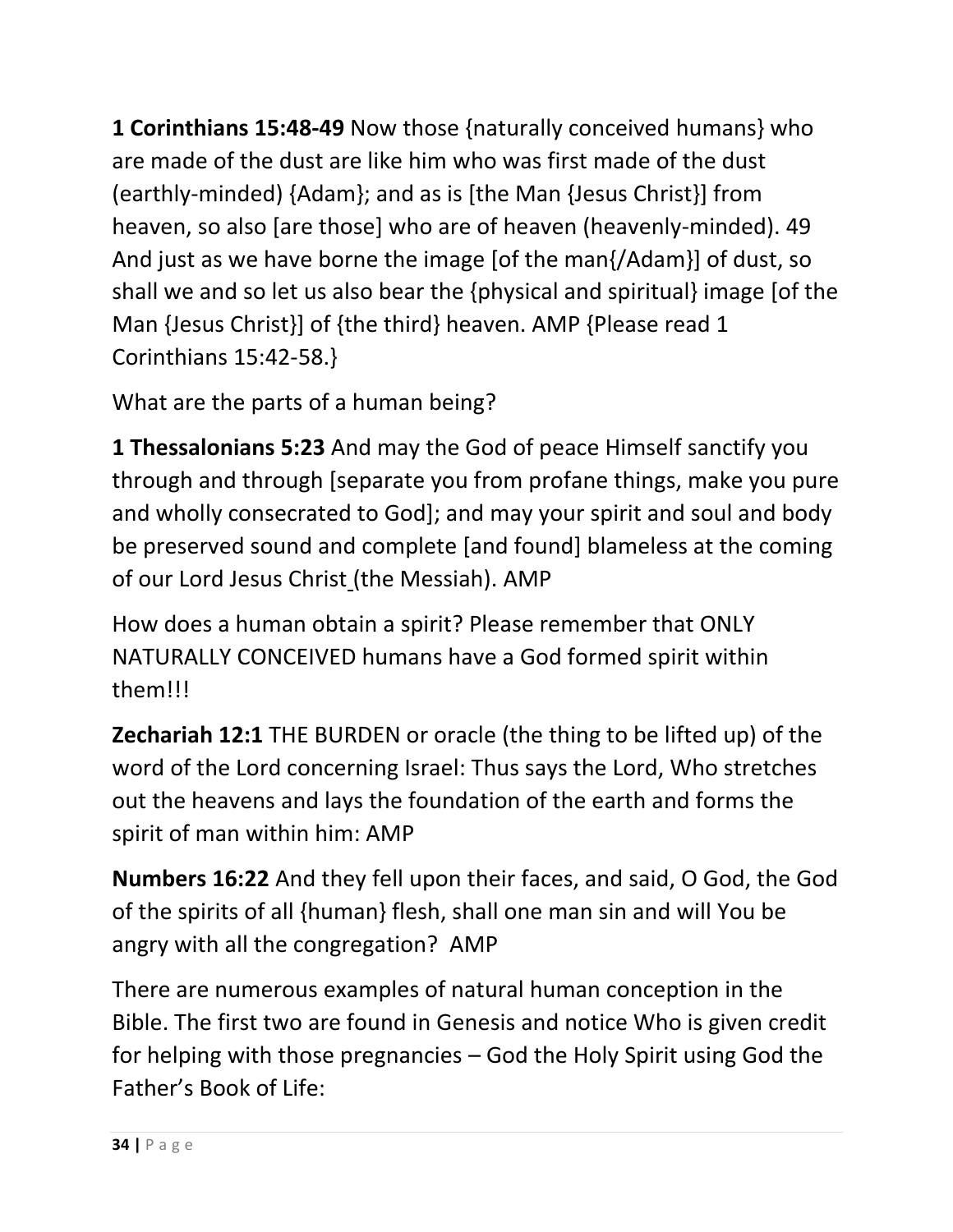**Genesis 4:1** AND ADAM knew {had sexual intercourse with} Eve as his wife, and she became pregnant and bore Cain; and she said, I have gotten and gained a man with the help of the Lord {How did she know this?}. AMP

**Genesis 4:25** And Adam's wife again became pregnant, and she bore a son and called his name Seth. For God, she said, has appointed for me another child instead of Abel, for Cain slew him. AMP

I believe with God's help Adam and Eve are the parents of the beginning of the generations of the peoples of the kingdoms/nations of the world:

**Isaiah 41:4** Who has prepared and done this, calling forth and guiding the destinies of the generations [of the {peoples of the} nations] from the beginning? I, the Lord — the first [existing before history began] and with the last [an ever-present, unchanging God] — I am He. AMP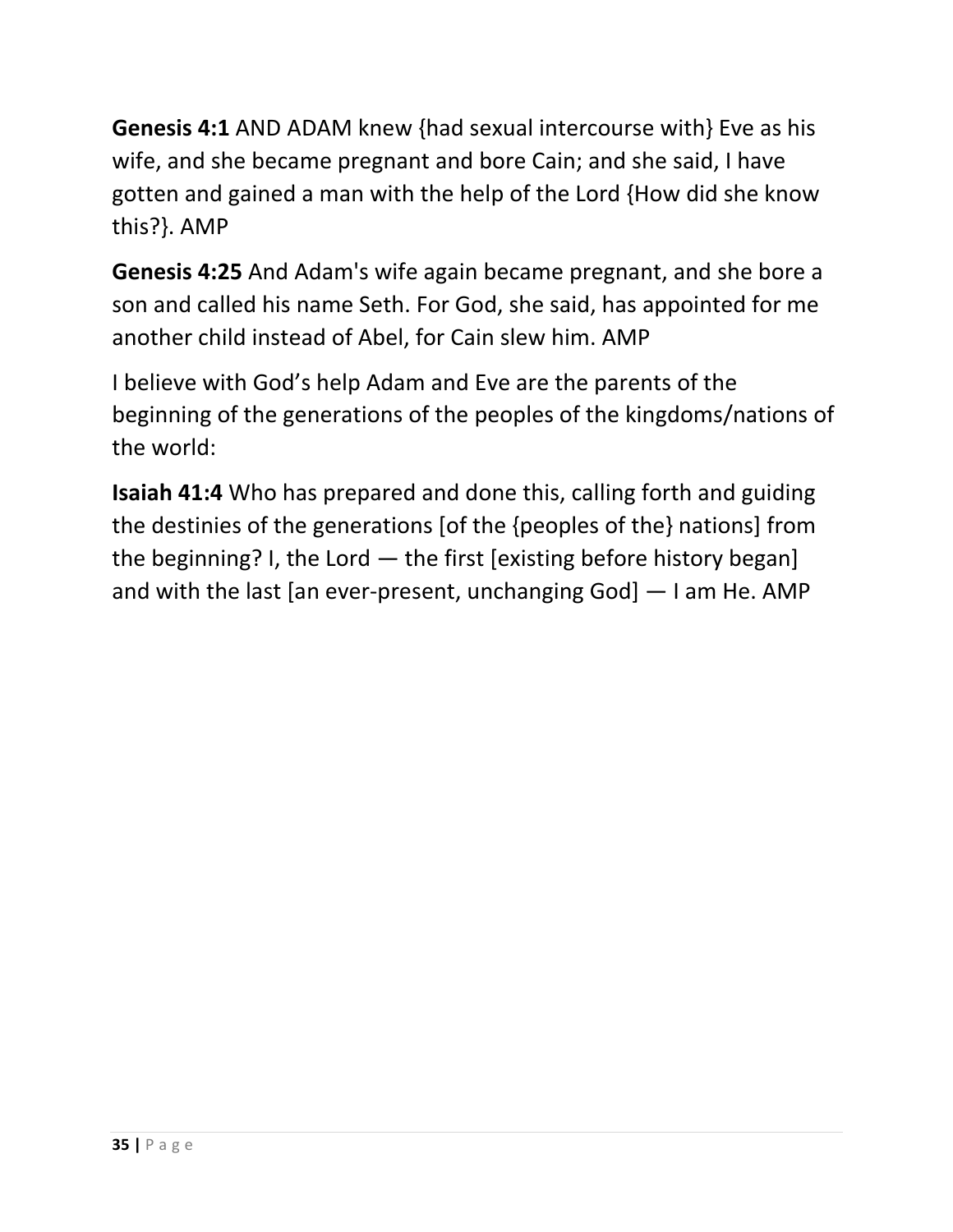### **CHAPTER 6 –Satan Originally Sinned Eons BEFORE he Caused Eve to Sin.**

He was cast to earth acting like an animal seeking prey to devour:

**1 Peter 5:8** Be well balanced (temperate, sober of mind), be vigilant and cautious at all times; for that enemy of yours, the devil, roams around like a lion roaring [in fierce hunger], seeking someone to seize upon and devour. AMP

Many True Believers including myself believe the following texts are veiled references for Lucifer:

**Isaiah 14:12-14** How have you fallen from heaven, O light-bringer and daystar, son of the morning {Lucifer}! How you have been cut down to the ground, you who weakened and laid low the nations [O blasphemous, satanic king of Babylon!] 13 And you said in your heart, I will ascend to heaven; I will exalt my throne above the stars of God; I will sit upon the mount of assembly in the uttermost north. 14 I will ascend above the heights of the clouds; I will make myself like the Most High {Satan's pride exhibited with "five I will"}. AMP

**Ezekiel 28:13-17** {God talking to Satan} You were in Eden, the garden of God; every precious stone was your covering, the carnelian, topaz, jasper, chrysolite, beryl, onyx, sapphire, carbuncle, and emerald; and your settings and your sockets and engravings were wrought in gold. On the day that you were created they were prepared. [Gen 3:14,15; Isa 14:12-15; Matt 16:23.]

14 You were the anointed cherub that covers with overshadowing [wings], and I set you so. You were upon the holy mountain of God; you walked up and down in the midst of the stones of fire [like the paved work of gleaming sapphire stone upon which the God of Israel walked on Mount Sinai]. [Ex 24:10.] 15 You were blameless in your ways from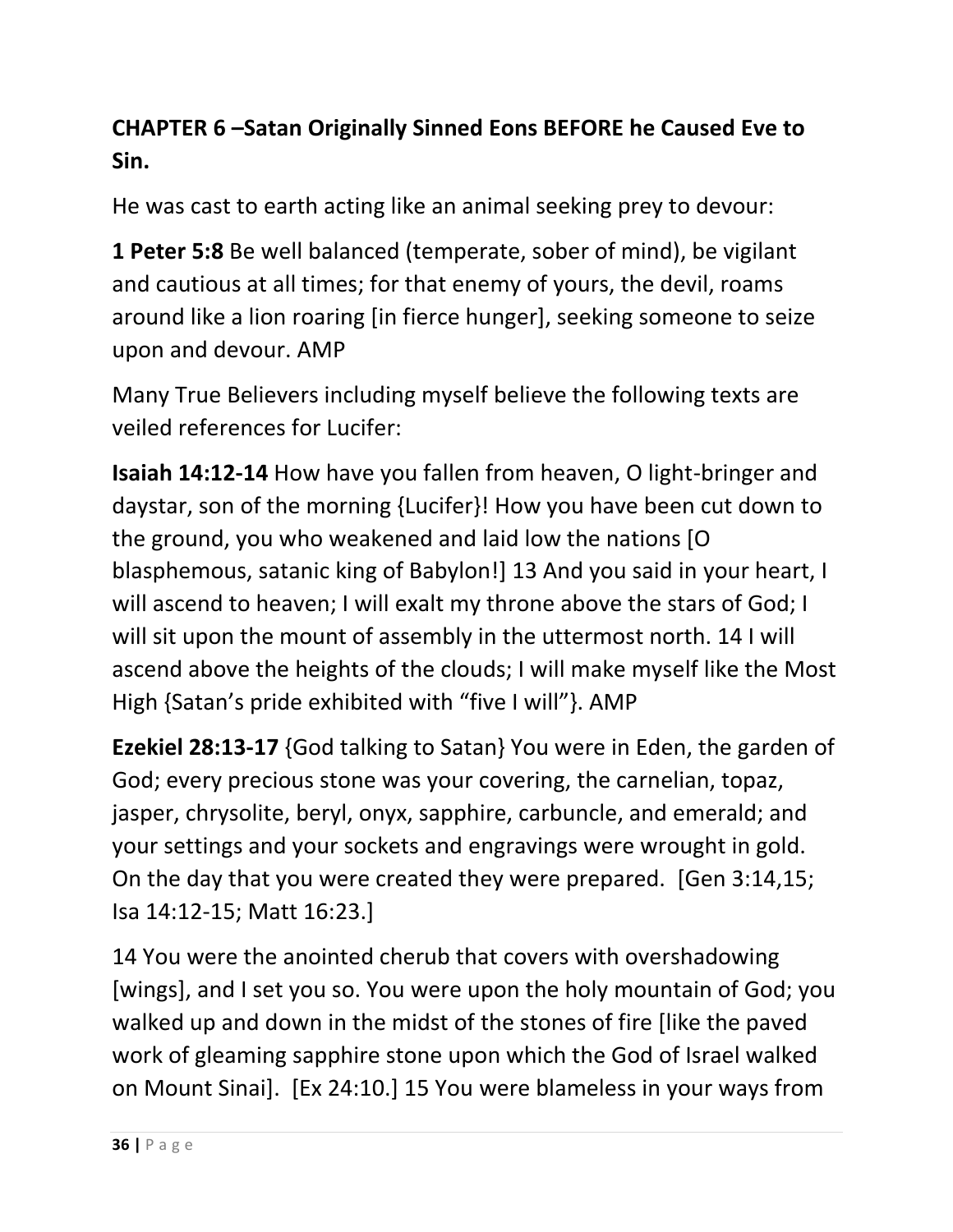the day you were created until iniquity and guilt were found in you. 16 Through the abundance of your commerce you were filled with lawlessness and violence, and you sinned; therefore I cast you out as a profane thing from the mountain of God and the guardian cherub drove you out from the midst of the stones of fire. 17 Your heart was proud and lifted up because of your beauty; you corrupted your wisdom for the sake of your splendor. I cast you to the ground; I lay you before kings that they might gaze at you. AMP

Satan then found his prey on earth – Eve.

**Genesis 3:1-7** NOW THE serpent {Satan} was more subtle and crafty than any living creature of the field which the Lord God had made. And he [Satan] said to the woman {Eve}, Can it really be that God has said, You shall not eat from every tree of the garden? [Rev 12:9-11.] 2 And the woman said to the serpent, We may eat the fruit from the trees of the garden, 3 Except the fruit from the tree which is in the middle of the garden. God has said, You shall not eat of it, neither shall you touch it {Eve is lying about the touching! Compare to what God said to Adam in Genesis 2:15-17 }}, lest you die 4 But the serpent said to the woman, You shall not surely die, [2 Cor 11:3.] 5 For God knows that in the day you eat of it your eyes will be opened, and you will be like God, knowing the difference between good and evil and blessing and calamity. 6 And when the woman saw that the tree was good (suitable, pleasant) for food and that it was delightful to look at, and a tree to be desired in order to make one wise, she took of its fruit and ate; and she gave some also to her husband, and he ate. 7 Then the eyes of them both were opened, and they knew that they were naked; and they sewed fig leaves together and made themselves apron like girdles. AMP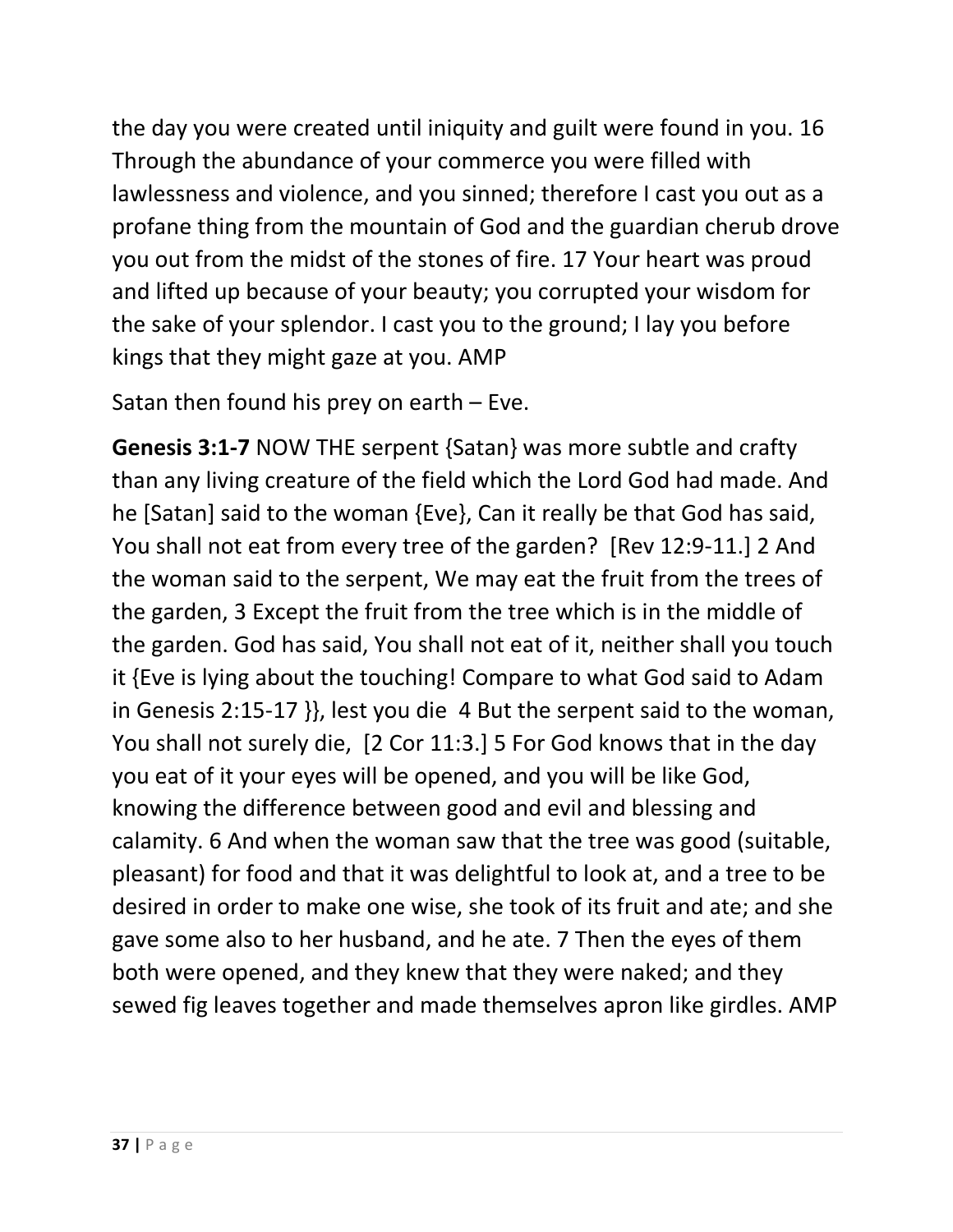I believe ALL naturally conceived humans are sinners after the age of accountability, but God desires to redeem them:

**Romans 3:23** Since all have sinned and are falling short of the honor and glory which God bestows and receives. AMP

**Romans 6:23** For the wages which sin pays is death, but the [bountiful] free gift of God is eternal life through (in union with) Jesus Christ our Lord. AMP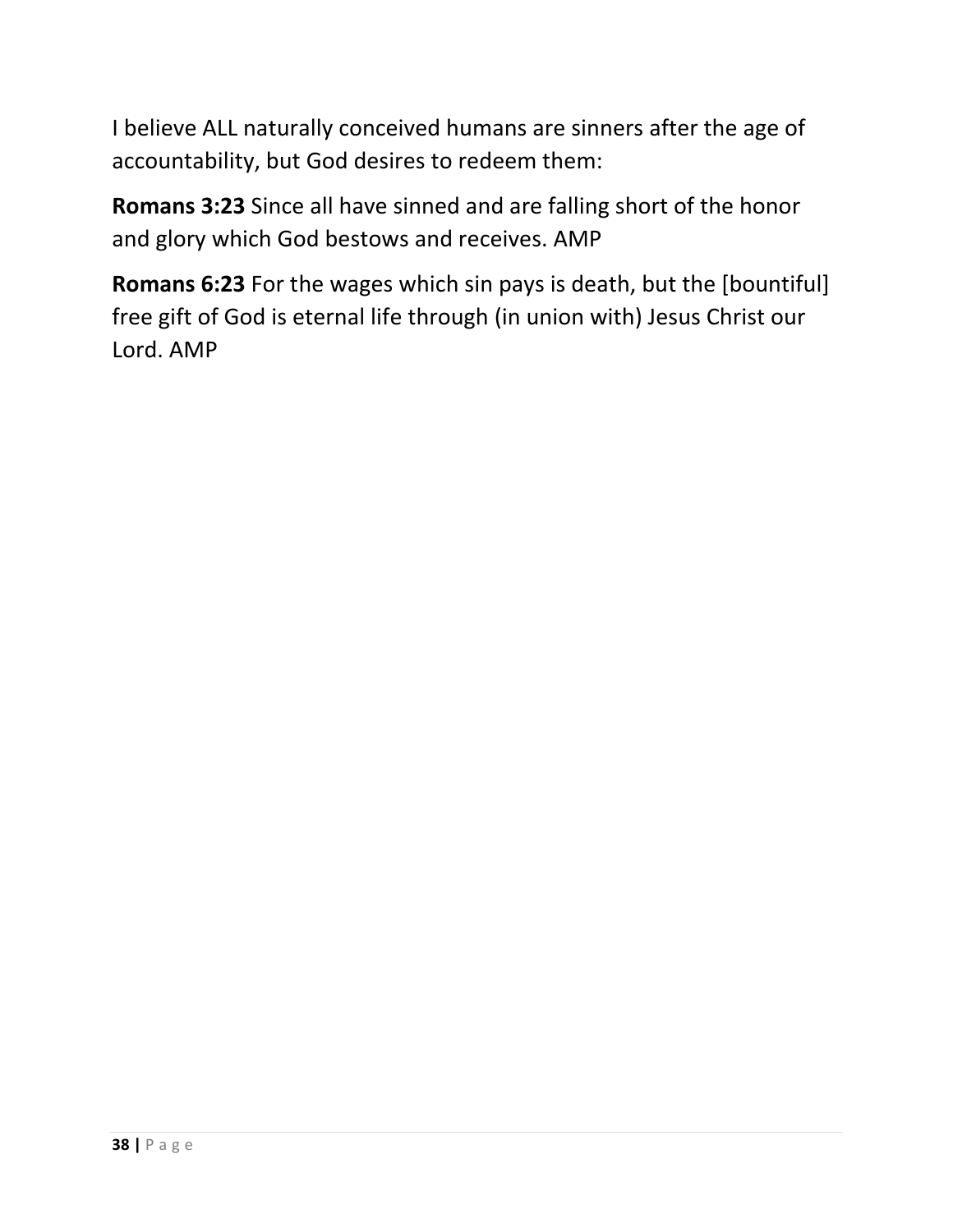#### **CHAPTER 7 – God's Process for Redeeming Man:**

I am going out on a limb. This is how important I believe it is to truly understand and know who and what created sinless Adam represents! I firmly believe that when God redeems a sinful person, He returns that person to the very essence that original created sinless Adam had. Created sinless Adam was/is the epitome or "STANDARD" for ALL naturally conceived mankind. This "STANDARD" was lost when Adam sinned, but is restored when a sinner is truly "Born Again" and will be fully revealed in CHAPTER 8. Jesus Christ as God is sinless and has the SAME "STANDARD" as Adam!

I have had this knowledge for some 30 years, but I was not capable of making the full connection of its wisdom back to created sinless Adam until recently. I hope you are NOT as dense as I am!

This is MY TESTIMONY: I would like to share something that happened to me some 30 years ago. Listen very carefully to what I share and tell me what you think God shared with me. In the early 1990s, I was sitting at my desk working on my computer, and I began to ponder out loud about the material that I am about to share with you. The question that I was pondering was, "Who was I as a new creation?" I vividly remember asking God, "As a new creation, could I be like original Adam {with the SAME attributes/characteristics as he had} BEFORE he sinned?" Instantly God shot back in an audible voice, "Would I have more than ONE "STANDARD?" {PLEASE also know and remember that Jesus Christ as God/Man is of the SAME "STANDARD" because He NEVER SINNED!!!}

Now I knew the answer to His question was "NO!!!" But I did not know exactly what He meant by His use of "STANDARD?" The word "STANDARD" was NOT part of my everyday vocabulary! As I have continued to study and pray about this experience, I came to know that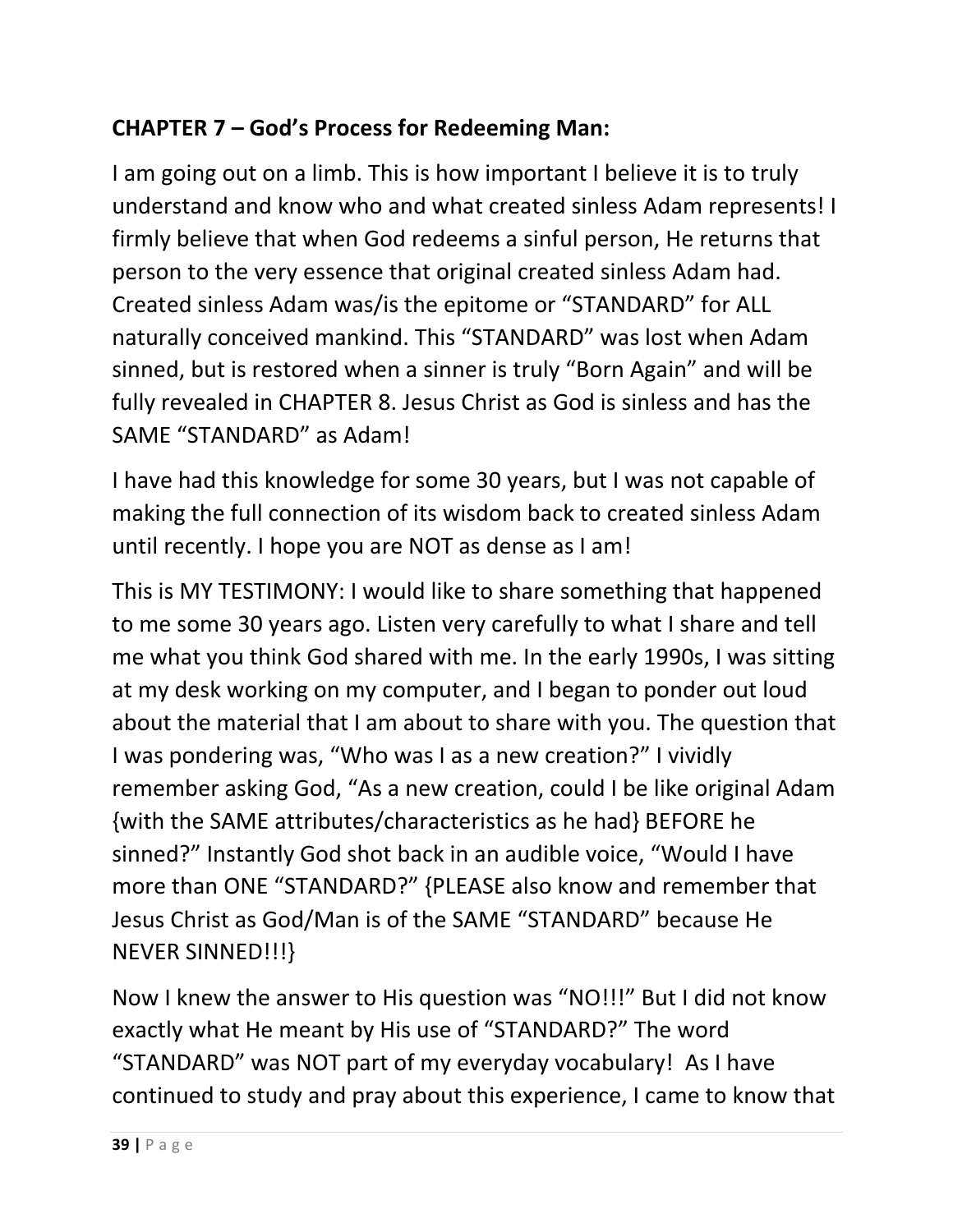the word STANDARD could best be defined from a worldly point of view as "the ultimate or very best example of a particular item/product to which we compare other similar items/products." Many individual items/products are held up to their STANDARD for comparison.

The problem with the worldly STANDARDS is that they keep changing. We used to have the monetary GOLD STANDARD but in recent years gold has been replace by Platinum. The Rolex wrist watch used to be the STANDARD for wrist watches, but it has been replaced by jewel encrusted electric or self-winding watches. Mercedes Benz used to be STANDARD for automobiles but it has been replaced by 100 thousand dollar electric cars. There are even Christian Brothers and Sisters who profusely claim the King James Version of the Bible is the ONLY STANDARD translation for Bibles. With all of the newer and different translations that are available, this has changed too. What I am trying to show you is that the STANDARDS that are of the world and even Bibles keep changing.

But the "STANDARD" that God created in original sinless Adam does NOT change but remains the SAME throughout time because God does not change:

**Malachi 3:6** For I am the Lord, I do not change…; AMP

And God's "STANDARD" is restored when sinful man is truly redeemed! God's "STANDARD" could best be described when He said that everything He created was VERY GOOD!!!, and gave His approval of it.

**Genesis 1:31** And God saw everything that He had made, and behold, it was very good (suitable, pleasant) and He approved it completely. And there was evening and there was morning, a sixth day. AMP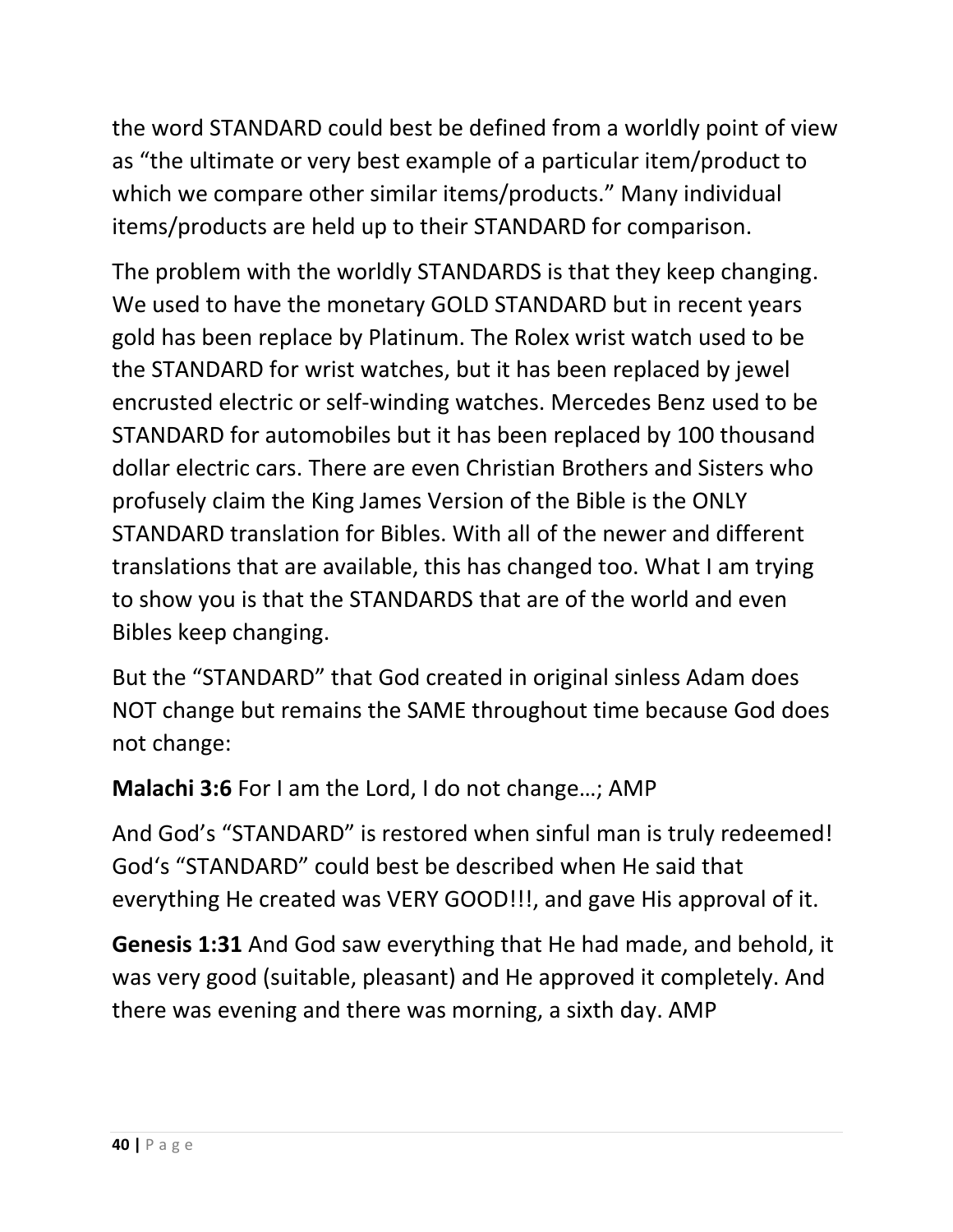Let me continue with my testimony. Now I did something quite stupid, I began to look for Scriptures that said original Adam was created without sin. I could not find any nor could I find ANY attributes or characteristics about original Adam. I finally realized that God created Adam according to His VERY OWN "STANDARD" with BOTH His physical form and spiritual image! To show you how slow of thinking I am, I finally began to know and understand that some of the preceding Scriptures of this study revealed man's sinning, and his need of a Savior which could only be overcome by the sinner being "Born Again" as an adopted child of God in order to have eternal victory over his sin and eternal life with God:

**John 3:3-8** Jesus answered him, I assure you, most solemnly I tell you, that unless a person is born again (anew, from above), he cannot ever see (know, be acquainted with, and experience) the kingdom of God. 4 Nicodemus said to Him, How can a man be born when he is old? Can he enter his mother's womb again and be born? 5 Jesus answered, I assure you, most solemnly I tell you, unless a man is born of water and [even] the Spirit, he cannot [ever] enter the kingdom of God. [Ezek 36:25-27.] 6 What is born of [from] the flesh is flesh [of the physical is physical]; and what is born of the Spirit is spirit. 7 Marvel not [do not be surprised, astonished] at My telling you, You must all be born anew (from above). 8 The wind blows (breathes) where it wills; and though you hear its sound, yet you neither know where it comes from nor where it is going. So it is with everyone who is born of the Spirit. AMP

**Ephesians 1:5** For He foreordained us (destined us, planned in love for us) to be adopted (revealed) as His own children through Jesus Christ, in accordance with the purpose of His will [because it pleased Him and was His kind intent] AMP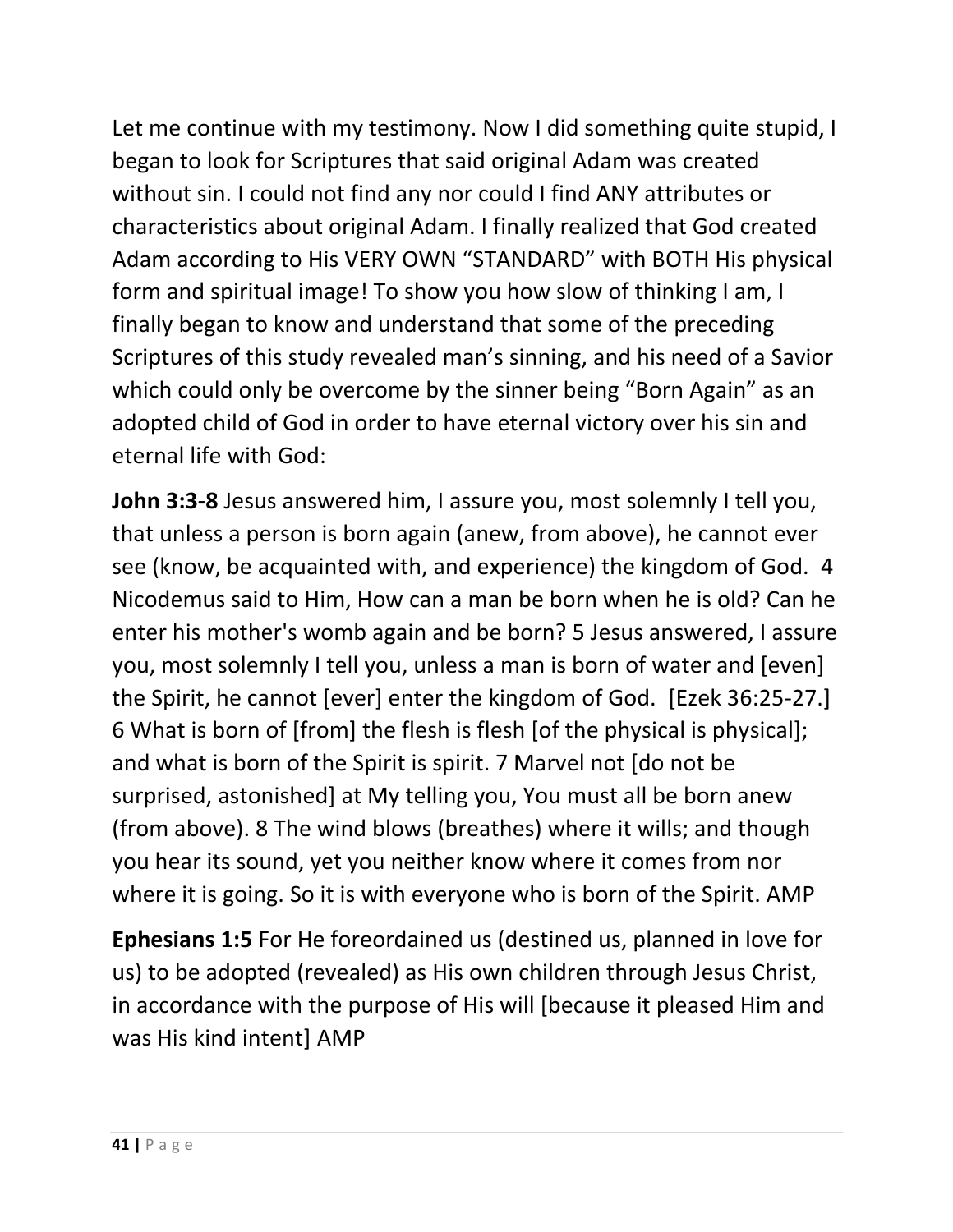### **CHAPTER 8 – Who and What Is Our New "STANDARD" As A NEW CREATION In Christ?**

**2 Corinthians 5:17** Therefore if any person is [ingrafted] in Christ (the Messiah) he is a new creation (a new creature altogether); the old [previous moral and spiritual condition] has passed away. Behold, the fresh and new has come! AMP

PLEASE THINK ABOUT THIS! I believe it is NOT easy to tell if a person is truly "Born Again" and has a renewed spirit UNLESS their way of life starts to visibly change. As 2 Corinthians 5:17 states the old MORAL and SPIRITUAL condition {our old sinful nature} has passed away when a sinner is "BORN AGAIN," but the question is, "WHAT IS OUR FRESH AND NEW NATURE?" WHAT HAPPENS TO US IN OUR TRANSFORMATION?

Is there any example in nature that illustrates what happens when a "sinner is Born Again?" I believe the example of an ugly spiny caterpillar being morphed/changed into a beautiful butterfly is about as close a "physical example" of the change that takes place when a sinner is so beautifully "spiritually supernaturally Born Again." The following text about being "Born Again" and shares this as a spiritual supernatural rebirth/phenomenon which is the work of God the Holy Spirit in the transformation of a "sinners" life.

**John 3:3-8** Jesus answered him {Nicodemus}, I assure you, most solemnly I tell you, that unless a person is born again (anew, from above), he cannot ever see (know, be acquainted with, and experience) the kingdom of God {that lives in those who are truly "Born Again" – Luke 17:21}. 4 Nicodemus said to Him, How can a man be born when he is old? Can he enter his mother's womb again and be born? 5 Jesus answered, I assure you, most solemnly I tell you, unless a man is born of water and [even] the Spirit, he cannot [ever] enter the kingdom of God. [Ezek 36:25-27.] 6 What is born of [from] the flesh is flesh [of the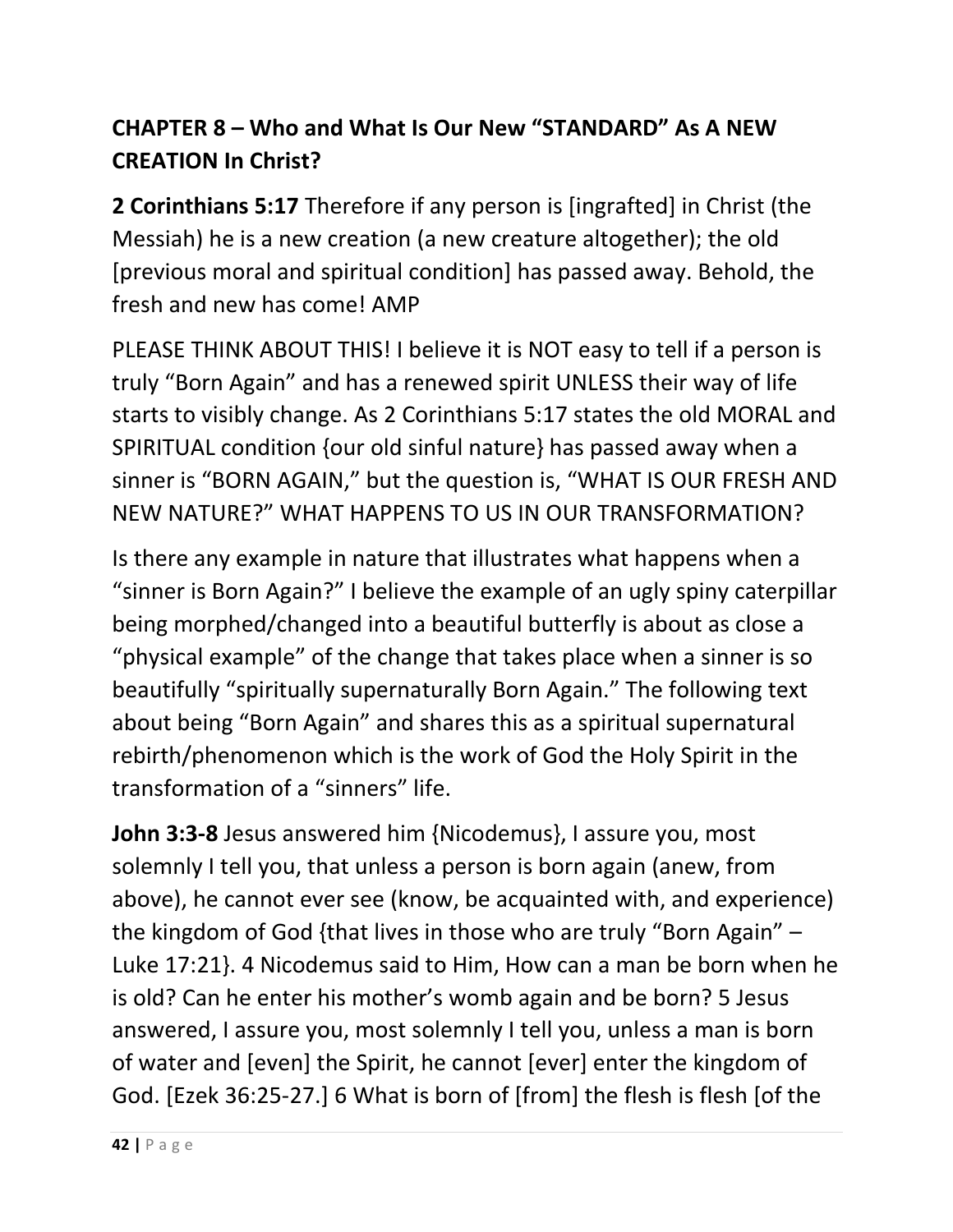physical is physical]; and what is born of the Spirit is spirit. 7 Marvel not [do not be surprised, astonished] at My telling you, You must all be born anew (from above). 8 The wind blows (breathes) where it wills; and though you hear its sound, yet you neither know where it comes from nor where it is going. So it is with everyone who is born of the Spirit. AMP

ALL TRUE BELIEVERS PARTAKE of the SAME partial "STANDARD" that God has! When YOU accepted Jesus Christ as your personal Savior, God instantly restored you/me with the SAME

"STANDARD/"attributes/characteristic as original sinless Adam. This "STANDARD" is that you are without sin, righteous, perfect, holy, pure, and blessed. BUT THERE IS A CATCH TO YOUR NEW NATURE – YOU/WE HAVE A MINISTRY/WORKS THAT GOES WITH EACH NEW CHARACTERISTIC OF OUR NEW "STANDARD!" You as a new creation AND your/our ministry of reconciliation back to God is partially revealed to us in the text that goes with when a sinner is grafted into Christ as their personal Savior they also partake of His partial "STANDARD" as God:

**Corinthians 5:17-20** Therefore if any person is [ingrafted] in Christ (the Messiah) he is a new creation (a new creature altogether); the old [previous moral and spiritual condition] has passed away. Behold, the fresh and new has come! 18 But all things are from God, Who through Jesus Christ reconciled us to Himself [received us into favor, brought us into harmony with Himself] and gave to us the ministry of reconciliation [that by word and deed we might aim to bring others into harmony with Him]. 19 It was God [personally present] in Christ, reconciling and restoring the world to favor with Himself, not counting up and holding against [men] their trespasses [but cancelling them], and committing to us the message of reconciliation (of the restoration to favor). 20 So we are Christ's ambassadors, God making His appeal as it were through us.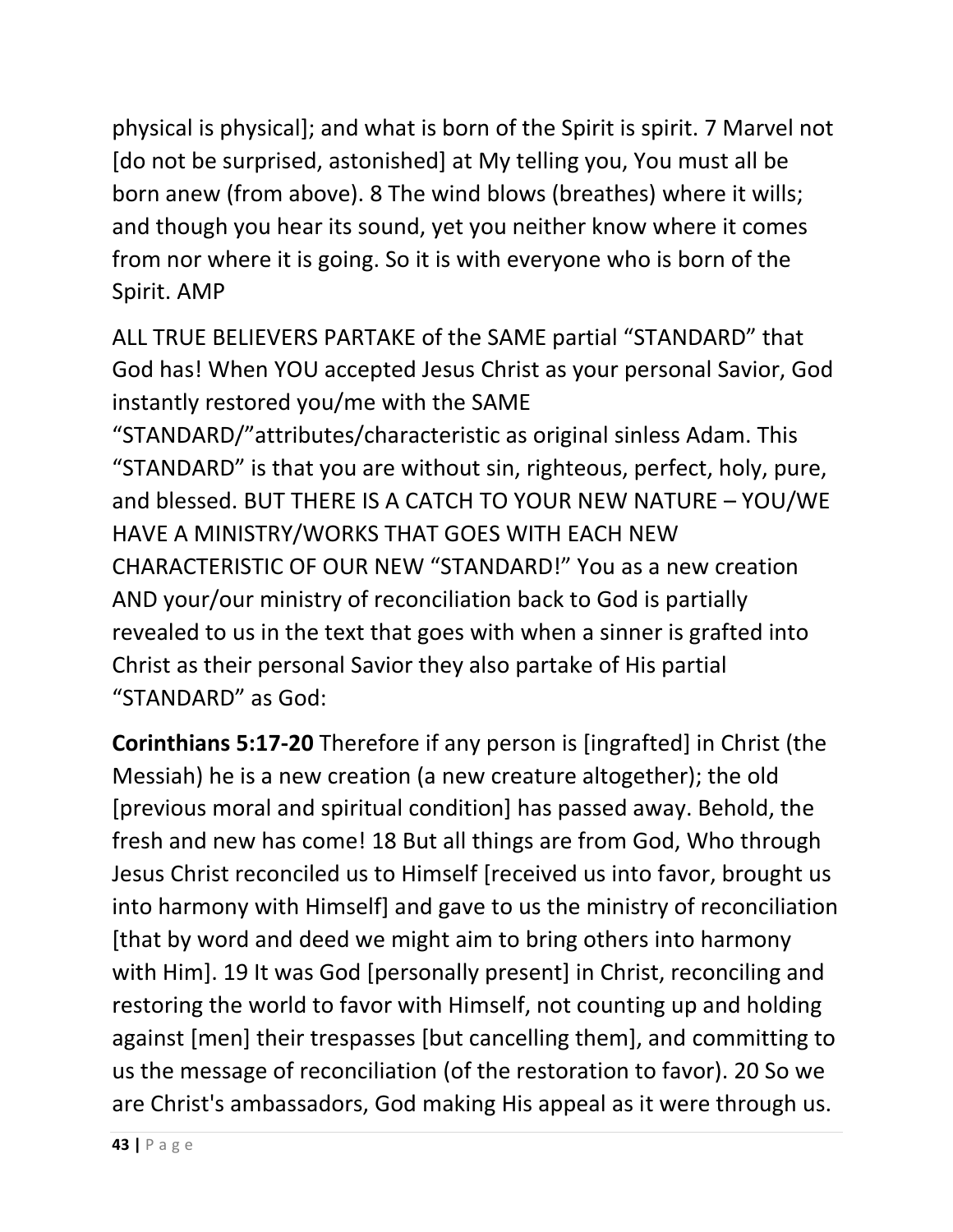We [as Christ's personal representatives] beg you for His sake to lay hold of the divine favor [now offered you] and be reconciled to God. AMP

There are six awesome things that instantly spiritually transforms you to make you a "new creation AND creature" in Christ. I pray that you can understand their implications of the spiritual principles and the spiritual mystery that has instantly taken place inside of you as a "True Believer" and incorporate them into your life! Please pray about you as a new spiritual creature using the "sound mind of Christ!" It is awesome! And if you have to reread this study to understand it, do it! Do not be "short changed!" We MUST LEVEL the mind field between us and God!

**1 Corinthians 2:16** For WHO HAS KNOWN THE MIND OF THE LORD, THAT HE WILL INSTRUCT HIM? But we have the {sound} mind of Christ. NASU

**2 Timothy 1:7** For God has not given us a spirit of fear, but of power and of love and of a sound mind. NKJV

Following is your new spiritual "STANDARD"/Kingdom of God Spiritual Profile. "STANDARD" is the word God used when He shared with me some 30 years ago when I asked Him, "If I as a "Born Again" Saint, could be like original Adam and Jesus i.e. without sin?" His audible answer was in the form of a question, "Would I have more than ONE "STANDARD?" My answer to Him was "Of course NOT!" God does NOT show favoritism! He treats every new creation exactly the SAME!

What we MUST realize is that our new "STANDARD" IS PARTIALLY OF THE "STANDARD" OF GOD!!! Us "Born Again"/redeemed sinners will NEVER be God, but as this study moves along, you will learn that we absolutely do have SOME of the SAME "STANDARD" as God!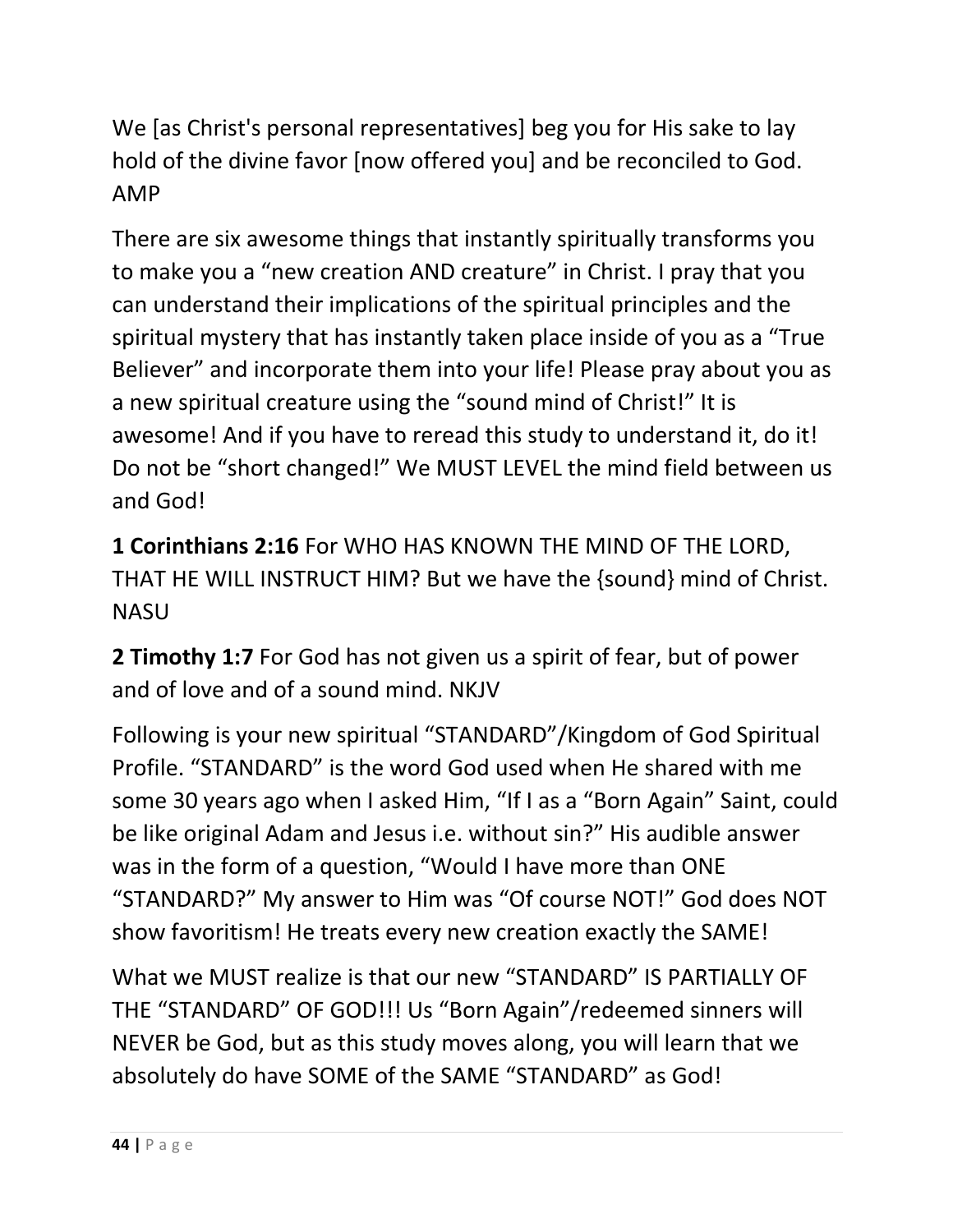**Acts 10:34-35** And Peter opened his mouth and said: Most certainly and thoroughly I now perceive and understand that God shows no partiality {favoritism – NIV} and is no respecter of persons, 35 But in every nation he who venerates{/worships} and has a reverential fear for God, treating Him with worshipful obedience and living uprightly, is acceptable to Him and sure of being received and welcomed [by Him]. AMP

ALL True Believers are instantly imputed with this SAME spiritual "STANDARD /"Kingdom of God Spiritual Profile when they become a "new spiritual creation" in Christ. ALL "True Believers" have the SAME new spiritual "STANDARD" which can be identified as, "A person having new exalted individual spiritual characteristics that are Christ like, acceptable to God, and of the SAME partial 'STANDARD' as God." ALL of us Christians also have the SAME "Kingdom of God Spiritual Profile" which can be defined as, "A set of exalted spiritual characteristics that identify a group of people – the Bride Church of Christ." Let me repeat this again, ALL of us True Believers as a new spiritual creature have this SAME partial spiritual "STANDARD"/Spiritual Profile as God! We are ALL spiritually the SAME!!! You/we MUST truly understand this!!! WE will NEVER BE GOD, BUT WE MUST LEARN TO LIVE A CHRISTLIKE LIFE DAILY!!! YOU/WE MUST learn to live this Kingdom of God teaching {Kingdom Teaching} while living here in God's Kingdom here on earth {Kingdom Living}!!!

Luke 17:21 Nor will people say, Look! Here [it is] {the Kingdom of God}! or, See, [it is] there! For behold, the kingdom of God is within you [in your hearts] {of EACH adopted child of God} and among you [surrounding you] {TOTALLY encapsulating Christ's Bride Church}. AMP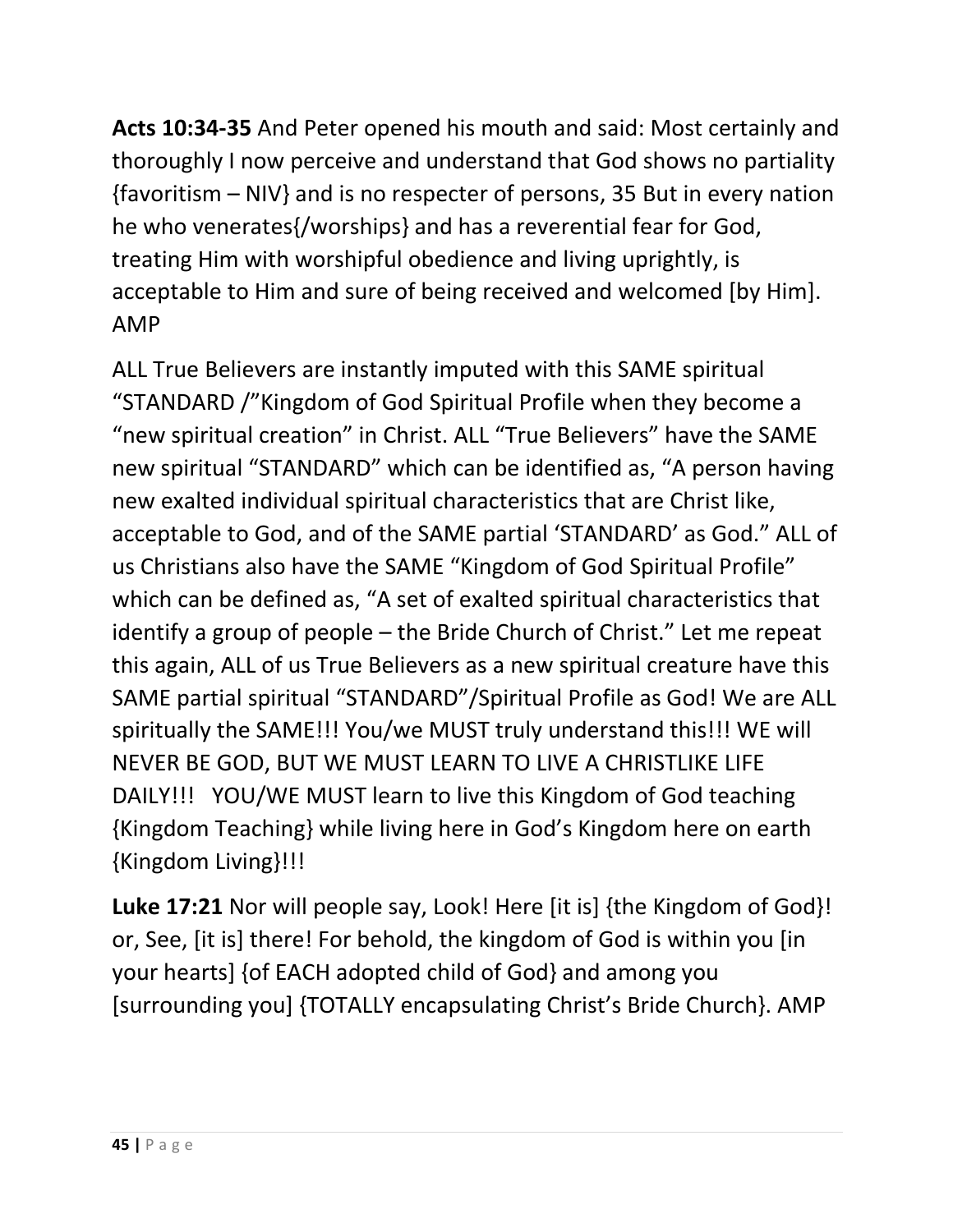Following are the six of your exalted new spiritual characteristics. Each characteristic is represented by a number, its Scriptural confirmation by the letter "a," and your ministry/works in the Kingdom of God {Ephesians 2:10} that goes with each one by the letter "b."

**Ephesians 2:10** For we are God's [own] handiwork (His workmanship), recreated in Christ Jesus, [born anew] that we may do those good works which God predestined (planned beforehand) for us [taking paths which He prepared ahead of time {BEFORE creation Genesis 1:1 began}], that we should walk in them [living the good life which He prearranged and made ready for us to live]. AMP

These six characteristics intertwine/intermix with each other in such a way that you cannot have one without having them all! You/we are a new "complete spiritual package." Please remember that each characteristic is designated as a number, its Scriptural confirmation is the letter "a," and our ministry/works by the letter "b."

As a new creation in Christ, God now looks at you/us through His "STANDARD" as being:

1) Without sin – without having the stain on your life caused by sin {Isaiah 1:18 see below}. Scripturally confirmed by:

a) The **2 Corinthians 5:17, 19** Therefore if any person is [ingrafted] in Christ (the Messiah) he is a new creation (a new {spiritual} creature altogether); the old [previous moral and {demonic} spiritual condition] has passed away. Behold, the fresh and new {moral and Godly spiritual condition} has come! 19 It was God [personally present] in Christ, reconciling and restoring the world to favor with Himself, not counting up and holding against [men] their trespasses {sins} [but canceling them], and committing to us the message of reconciliation (of the restoration to favor). AMP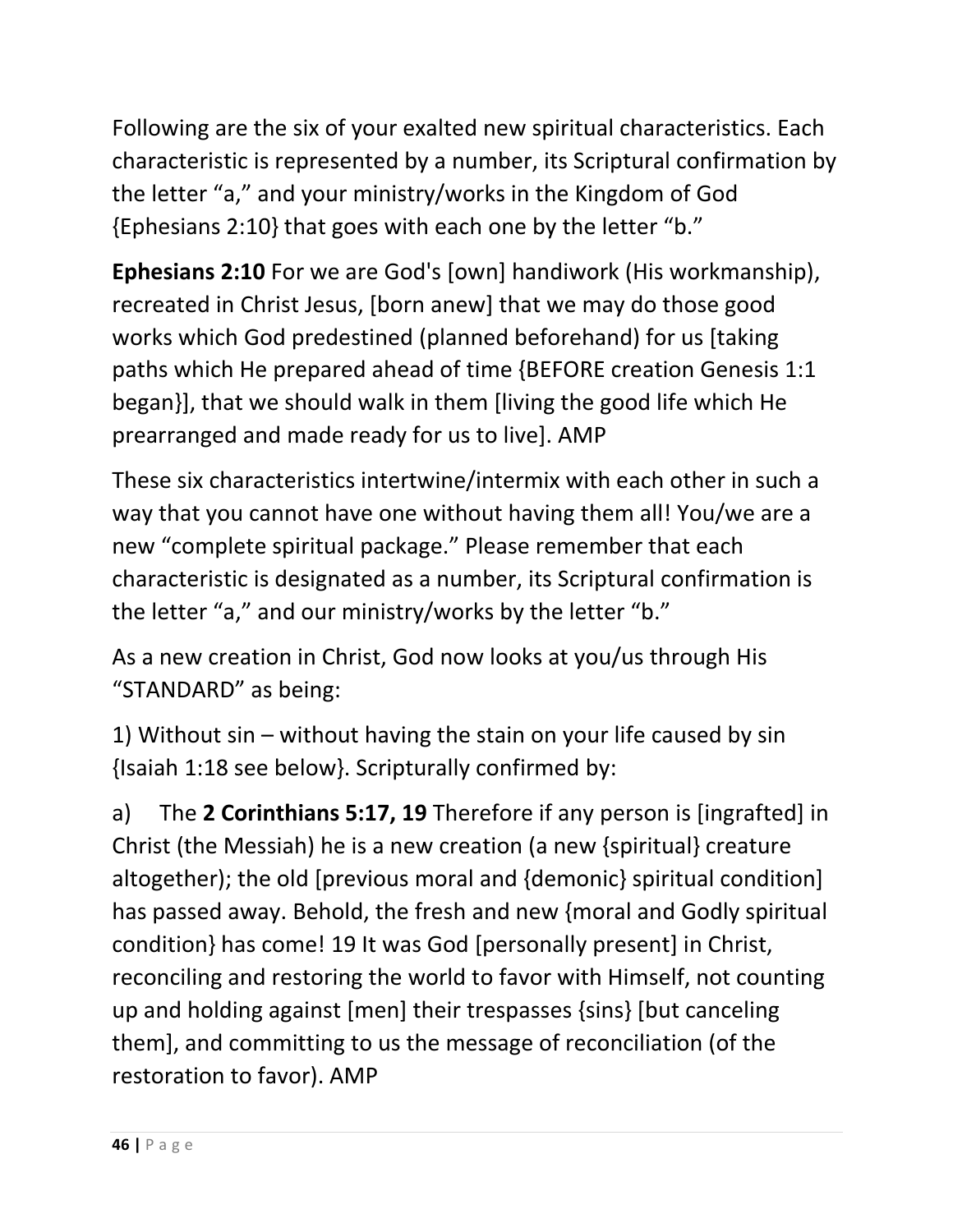b) **2 Corinthians 5:18, 20** But all things are from God, Who through Jesus Christ reconciled us to Himself [received us into favor, brought us into harmony with Himself] [and gave to us the ministry of reconciliation that by word and deed we might aim to bring others into harmony with Him {They become "Born Again."}].

20 So we are Christ's ambassadors, God making His appeal as it were through us. We [as Christ's personal representatives] beg you for His sake to lay hold of the divine favor [now offered you] and be reconciled to God. AMP

Isaiah 1:18 Come now, and let us reason together, says the Lord. Though your sins are like scarlet, they shall be as white as {fresh fallen glistening} snow; though they are red like crimson, they shall be like wool {as a new creation AND a new creature/human being}. AMP

2) Your/our being righteous – us being morally upright people who are without blemish:

 a) **Philippians 3:9** And that I may [actually] be found and known as in Him, not having any [self-achieved] righteousness that can be called my own, based on my obedience to the Law's demands (ritualistic uprightness and supposed right standing with God thus acquired), but possessing that [genuine righteousness] which comes through faith in Christ (the Anointed One), the [truly] right standing with God which comes from God by [saving] faith. AMP

b) **Luke 12:31** {Our ministry/works are to} Only aim at and strive for and seek His kingdom, and all these things shall be supplied to you also. AMP

3) Your/our being perfect – without any imperfections/a masterpiece of complete and total perfection: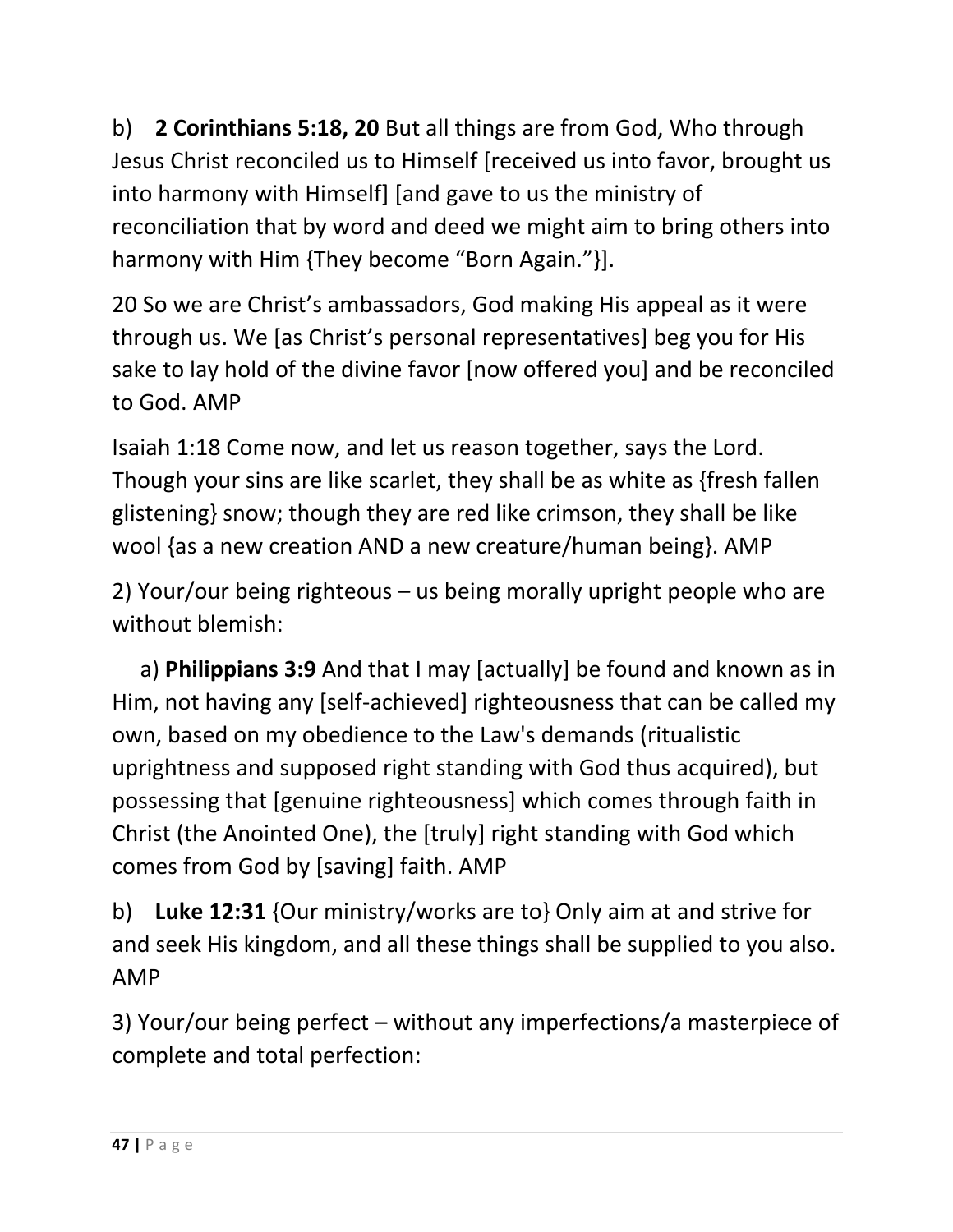a) **Hebrews 12:23** to the church of the firstborn, whose names are written {in the Book of Life} in {the third} heaven. You have come to God, the judge of all men, to the spirits of righteous men made perfect. NIV

b) **Matthew 5:48** You, therefore, must be perfect [growing into complete maturity of godliness in mind and character, having reached the proper height of virtue and integrity], as your heavenly Father is perfect. [Leviticus 19:2, 18.] AMP

4) Your/our being holy – being sanctified/set apart from the world to do God's preordained ministry/work in our lives:

a) **Hebrews 13:12** And so Jesus also suffered outside the city gate to make the people holy through his own blood. NIV

b) **Romans 12:1** Therefore, I urge you, brothers, in view of God's mercy, to offer your bodies as living sacrifices, holy and pleasing to God — this is your spiritual act of worship. NIV

5) Your/our being pure – untainted by the thinking and actions of the kingdoms of the world:

a) **1 John 3:2-3** Beloved, now we are children of God, and it has not appeared as yet what we will be. We know that when He appears, we will be like Him, because we will see Him just as He is. And everyone who has this hope fixed on Him purifies himself, just as He is pure. NASU

b) **1 Timothy 4:12** Let no one despise or think less of you because of your youth, but be an example (pattern) for the believers in speech, in conduct, in love, in faith, and in purity. AMP

6) Your/our being blessed – approved for God's spiritual Kingdom: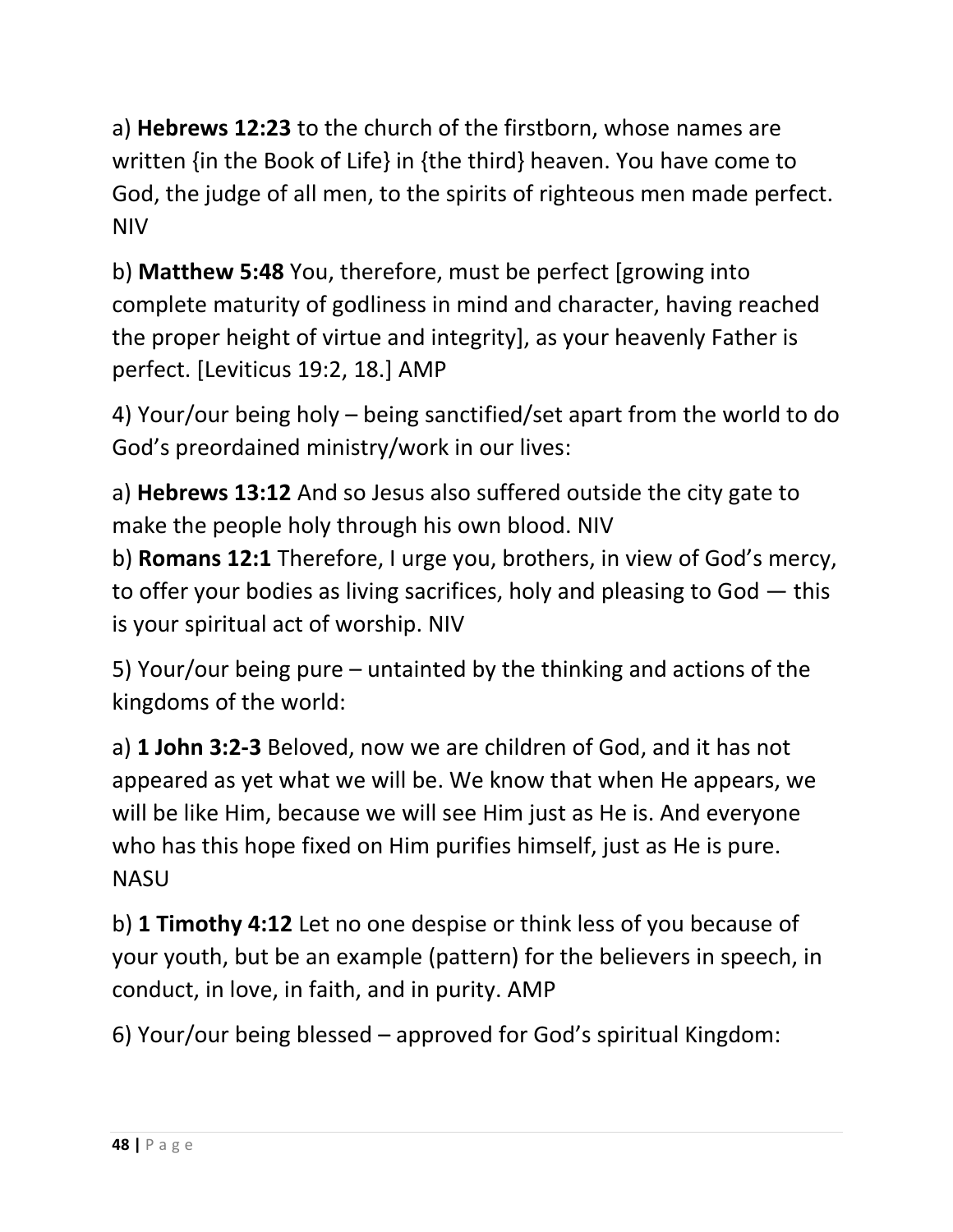a) **John 20:28-29** And Thomas answered and said to Him, "My Lord and my God!" 29 Jesus said to him, "Thomas, because you have seen Me, you have believed {in Me as Lord God}. Blessed are those who have not seen and yet have believed {in Me as their Lord God}." NKJV

b) **Psalms 2:12** Kiss the Son {Jesus Christ} [pay homage {worship} to Him in purity], lest He be angry and you perish in the way, for soon shall His wrath be kindled. O blessed (happy, fortunate, and to be envied) are all those who seek refuge and put their trust in Him! AMP

You/we are TRULY a unique new spiritual creation AND creature! Let's continue our sanctification/maturity by your partaking of God's spiritual divine nature – your having God's spiritual DNA – Divine Nature of the Almighty.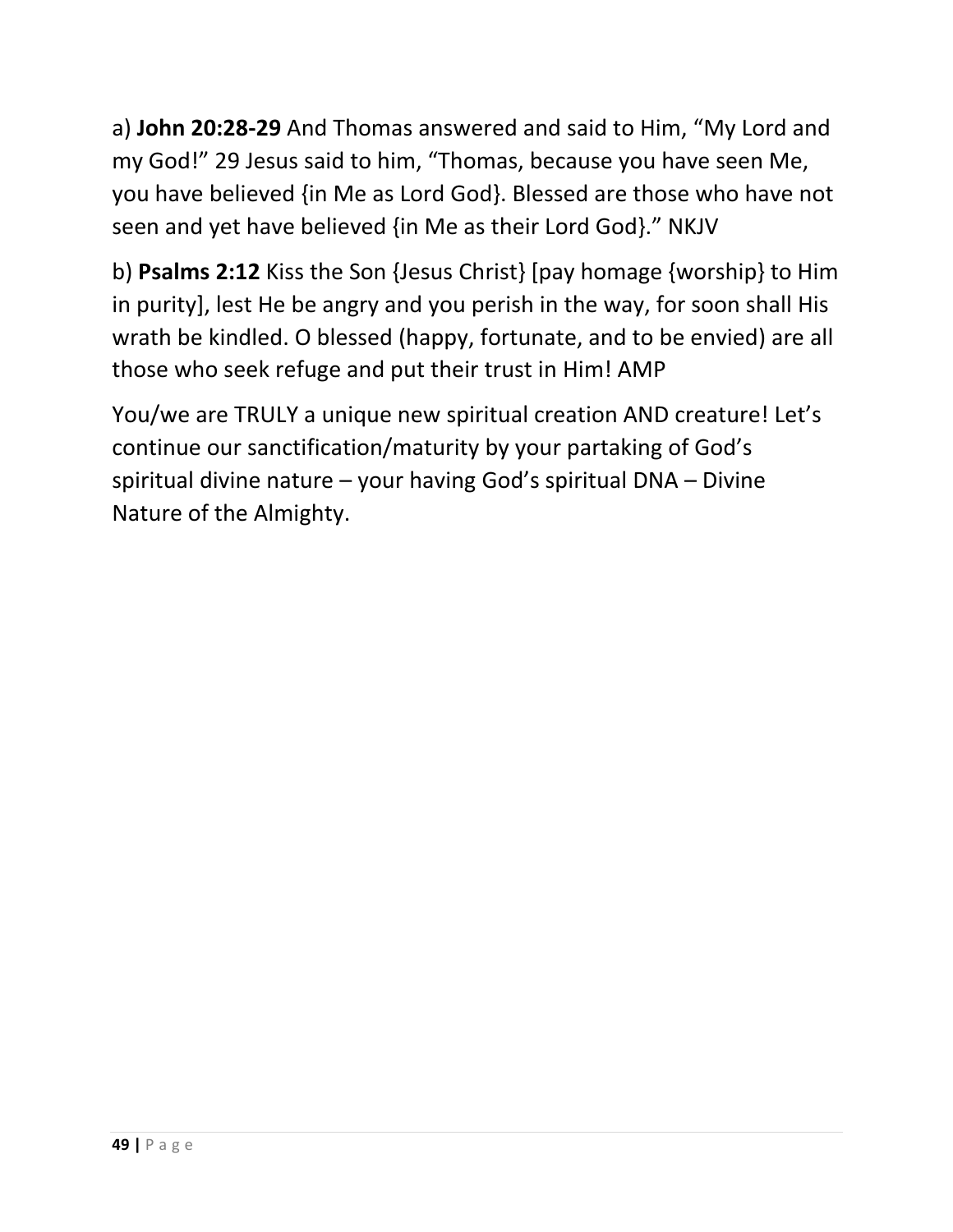# **CHAPTER 9 – You Partaking of God's Divine Nature i.e. Our Having His Spiritual DNA.**

The farther I go along in my faith walk with God the more that I realize the significance and importance of the template – the design of humankind that God created in original sinless Adam. What is NOT correctly being revealed is that when a sinner puts their faith in Jesus Christ as their personal Savior, their "Born Again" new creation partakes as I shared in the preceding chapter of some of the attributes of the "STANDARD" of God. NO, WE WILL NEVER BE GOD!!! BUT WE DO SHARE IN SOME OF HIS SPIRITUAL CHARACTERISTICS!

There are other really interesting God imputed spiritual characteristics that immediately indwell YOU as a NEW SPIRITUAL CREATURE in Christ! Only those who are truly "Born Again" will partake in the "Divine Nature {of the Almighty" i.e. having God's spiritual supernatural DNA.} – the very spiritual character of God. The following different translations of the same verse exemplify this thought.

**2 Peter 1:4** Through these he has given us his very great and precious promises {some 37,000}, so that through them you may participate in the divine nature {of God} and escape the corruption in the world caused by evil desires. NIV

**2 Peter 1:4** And by that same mighty power he has given us all the other rich and wonderful blessings he promised {some 37,000 promises}; for instance, the promise to save us from the lust and rottenness all around us, and to give us {His now adopted children of God} his {God's} own {spiritual} character. TLB

I have used the following Scripture numerous times to help us get started to understand just who we are and what our ministries are in Christ our Savior: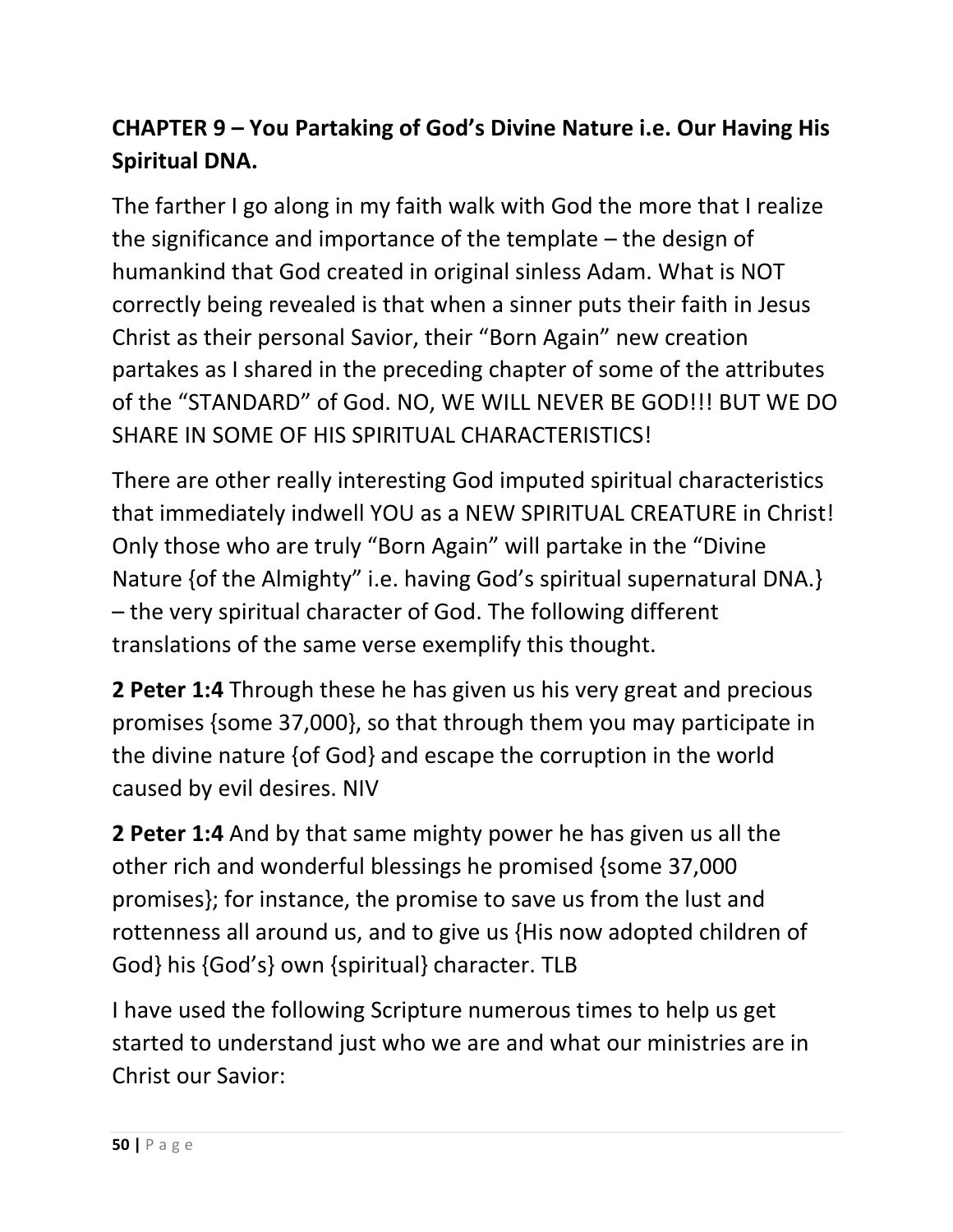**2 Corinthians 5:17** "Therefore if any person is [ingrafted] in Christ (the Messiah) he is a new {spiritual} creation (a new creature altogether); the old [previous moral and {demonic} spiritual condition] has passed away. Behold, the fresh and new {moral and spiritual condition} has come!" AMP

What "old" demonic spiritual characteristics were replaced by what "fresh and new" Godly spiritual characteristics? The Bible states that your old "spiritual condition" is passing away:

**Colossians 3:8-10** But now you {as a new creation} must rid yourselves of all such things as these: anger, rage, malice, slander, and filthy language from your lips. 9 Do not lie to each other, since you have taken off your old self with its practices 10 and have put on the new {spiritual} self, which is being renewed in {spiritual} knowledge in the {spiritual} image of its Creator. NIV

**1 Corinthians 2:12** We have not received the {demonic} spirit of the {god of this} world {Satan} but the Spirit who is from God, that we may understand what God has freely given us. NIV

I cannot express how important it is that we understand, know, and accept our new spiritual "STANDARD"/Kingdom of God Spiritual Profile. It is the spiritual foundation upon which God will build ALL of your new Godly spiritual traits. Our partaking of God's "STANDARD"/spiritual "divine nature of the Almighty" {DNA} will enable us to circumvent/avoid the sins that we used to enjoy in the kingdoms of the world.

**2 Peter 1:4** by which have been given to us exceedingly great and precious promises, that through these you may be partakers of the divine nature {of the Almighty – DNA}, having escaped the corruption that is in the world through lust. NKJV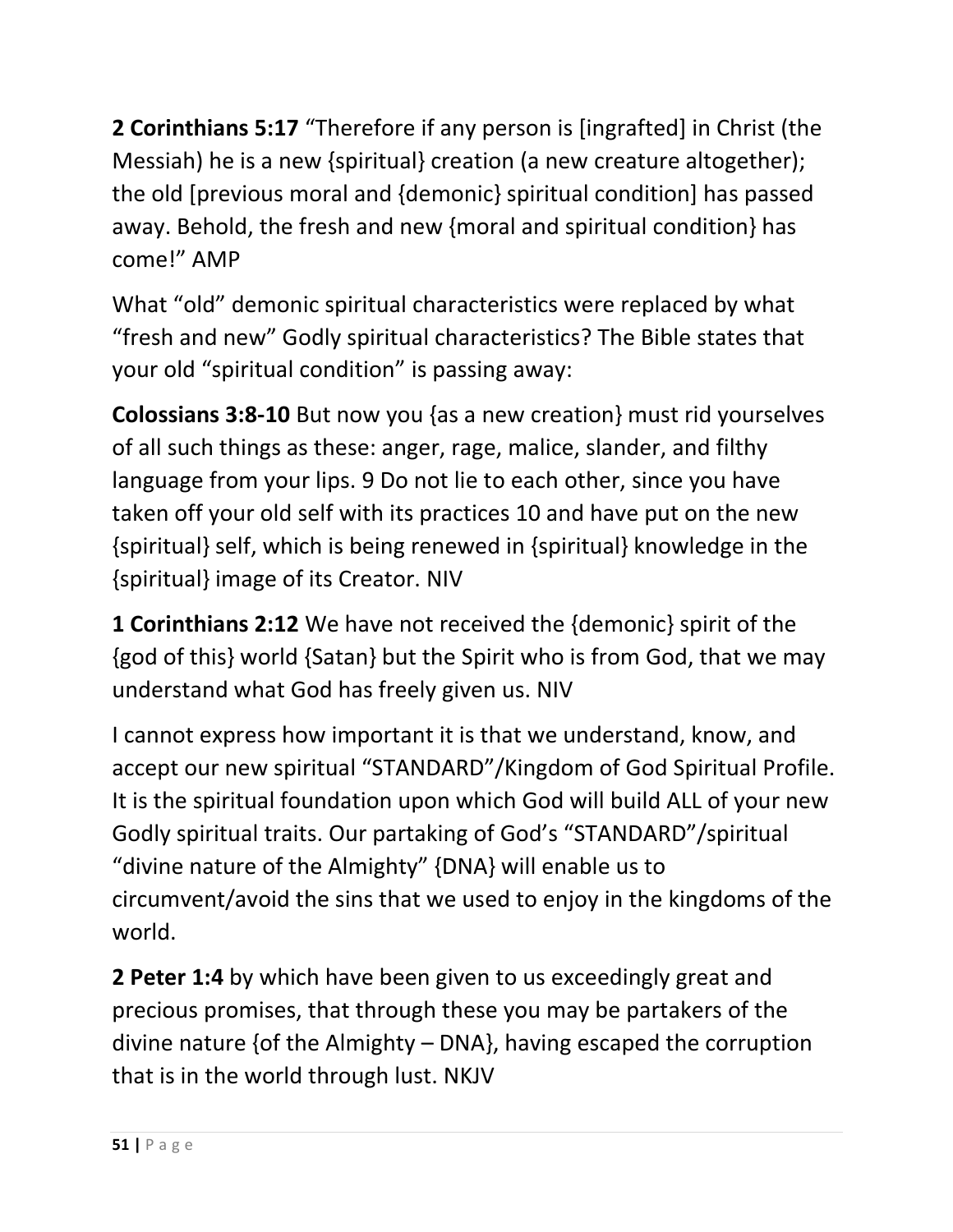**1 John 2:15-17** Do not love or cherish the world or the things that are in the world. If anyone loves the world, love for the Father [love of the Father – KJV, NKJV, NIV, NASU] is not in him. 16 For all that is in the world–the lust of the flesh [craving for sensual gratification] and the lust of the eyes [greedy longings of the mind] and the pride of life [assurance in one's own resources or in the stability of earthly things]– these do not come from the Father but are from the world [itself]. 17 And the world passes away and disappears, and with it the forbidden cravings (the passionate desires, the lust) of it; but he who does the will of God and carries out His purposes in his life abides (remains) forever. AMP

**Genesis 6:11-12** The earth was depraved and putrid in God's sight, and the land was filled with violence (desecration, infringement, outrage, assault, and lust for power) {This period of time [Genesis 6:12] was not too long after the creation of man when God said that His creation was "very good." – Genesis 1:31}. 12 And God looked upon the world and saw how degenerate, debased, and vicious it was, for all humanity had corrupted their way upon the earth and lost their true direction. AMP **Romans 1:18-32** For God's [holy] wrath and indignation are revealed from heaven {from the beginning of man's creation} against all ungodliness and unrighteousness of men, who in their wickedness repress and hinder the truth and make it inoperative. 19 For that which is known about God is evident to them and made plain in their inner consciousness, because God [Himself] has shown it to them. 20 For ever since the creation of the world His invisible nature and attributes, that is, His eternal power and divinity, have been made intelligible and clearly discernible in and through the things that have been made (His handiworks). So [men] are without excuse [altogether without any defense or justification], [Ps 19:1-4.]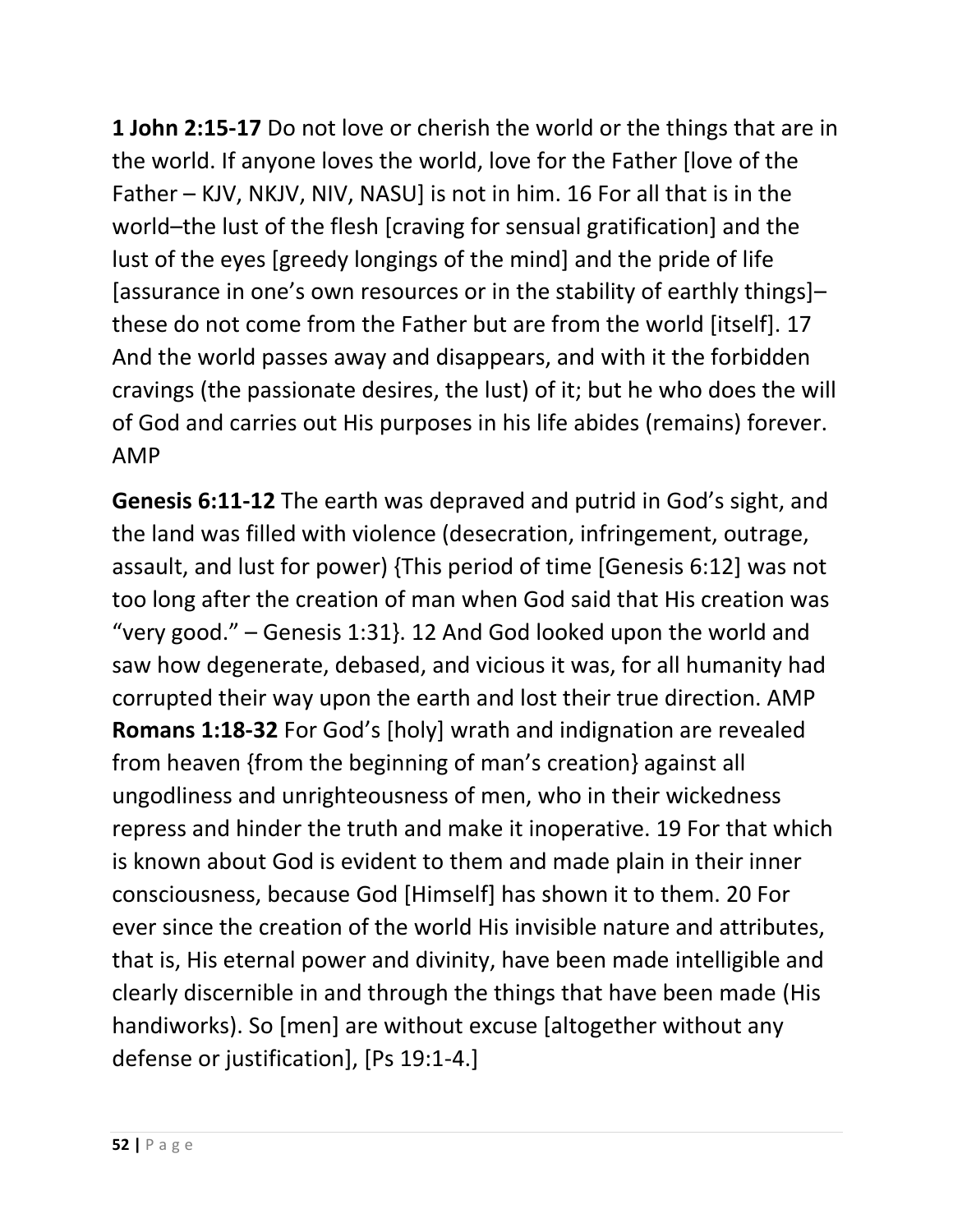21 Because when they knew and recognized Him as God, they did not honor and glorify Him as God or give Him thanks. But instead they became futile and godless in their thinking [with vain imaginings, foolish reasoning, and stupid speculations] and their senseless minds were darkened. 22 Claiming to be wise, they became fools [professing to be smart, they made simpletons of themselves].

23 And by them the glory and majesty and excellence of the immortal God were exchanged for and represented by images, resembling mortal man and birds and beasts and reptiles. 24 Therefore God gave them up in the lusts of their [own] hearts to sexual impurity, to the dishonoring of their bodies among themselves [abandoning them to the degrading power of sin], 25 Because they exchanged the truth of God for a lie and worshiped and served the creature {Satan} rather than the Creator, Who is blessed forever! Amen (so be it). [Jer 2:11.] 26 For this reason God gave them over and abandoned them to vile affections and degrading passions. For their women exchanged their natural function for an unnatural and abnormal one, 27 And the men also turned from natural relations with women and were set ablaze (burning out, consumed) with lust for one another — men committing shameful acts with men and suffering in their own bodies and personalities the inevitable consequences and penalty of their wrong-doing and going astray {their homosexual lifestyle}, which was [their] fitting retribution.

28 And so, since they did not see fit to acknowledge God or approve of Him or consider Him worth the knowing, God gave them over to a base and condemned mind to do things not proper or decent but loathsome, 29 Until they were filled (permeated and saturated) with every kind of unrighteousness, iniquity, grasping and covetous greed, and malice. [They were] full of envy and jealousy, murder, strife, deceit and treachery, ill will and cruel ways. [They were] secret backbiters and gossipers, 30 Slanderers, hateful to and hating God, full of insolence,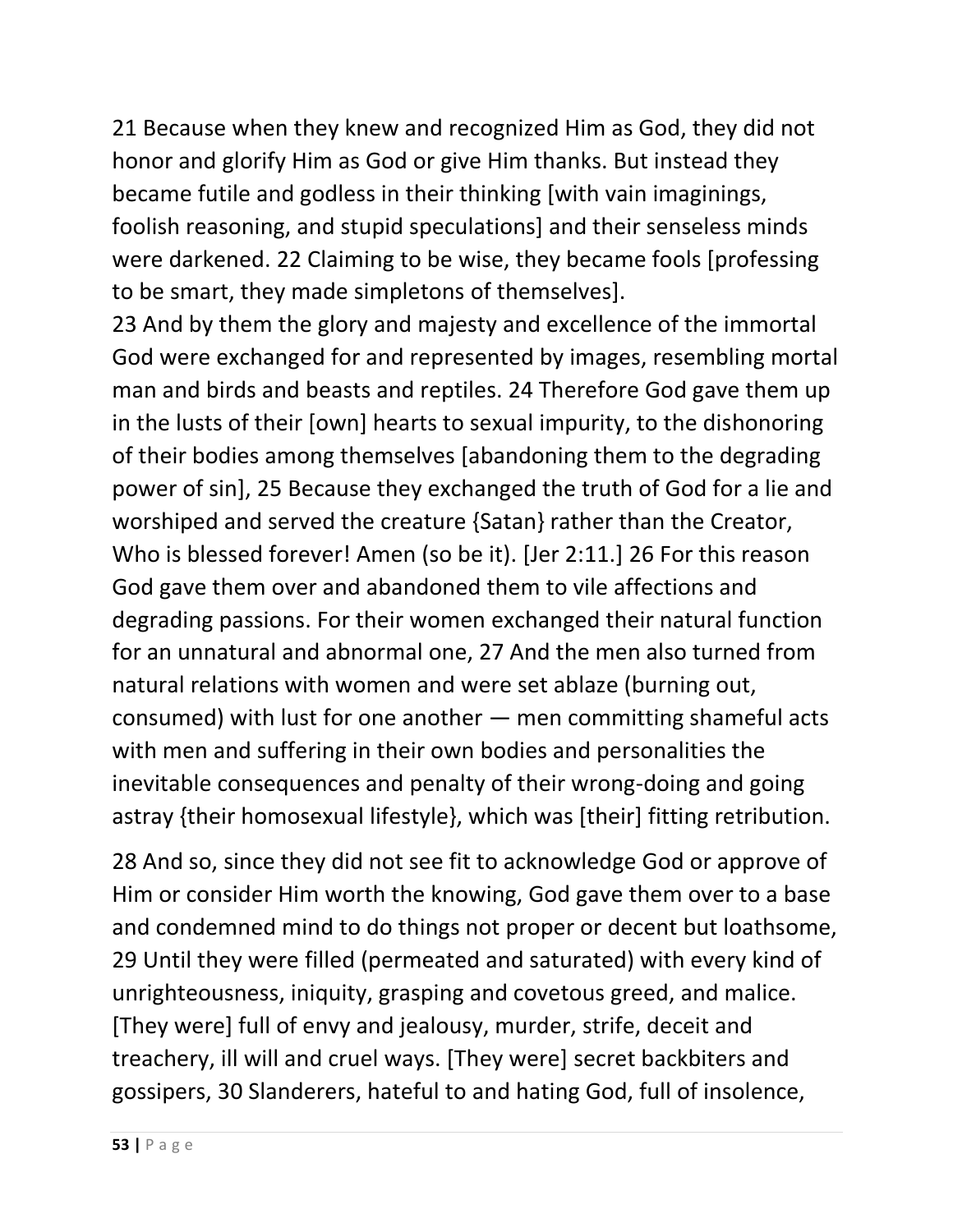arrogance, [and] boasting; inventors of new forms of evil, disobedient and undutiful to parents. 31 [They were] without understanding, conscienceless and faithless, heartless and loveless [and] merciless.

32 Though they are fully aware of God's righteous decree that those who do such things deserve to die, they not only do them themselves but approve and applaud others who practice them. AMP

The preceding texts share with us the sinful nature of man's mindset and spiritual heart after Adam and Eve sinned. The following texts reveal the imputed spiritual characteristics of God's "divine nature" with His new characteristics which will enable you to live your daily life using your new characteristics of the "Fruit of the Spirit!"

**2 Peter 1:5-11** Fruitful Growth in the Faith. But also for this very reason, giving all diligence{not giving up in our spiritual maturing}, add to your faith virtue {moral excellence}, to virtue knowledge, 6 to knowledge self-control, to self-control perseverance, to perseverance godliness, 7 to godliness brotherly kindness, and to brotherly kindness love {agape}. 8 For if these things are yours and abound, you will be neither barren nor unfruitful in the knowledge of our Lord Jesus Christ. 9 For he who lacks these things is shortsighted, even to blindness, and has forgotten that he was cleansed from his old sins. 10 Therefore, brethren, be even more diligent to make your call and election sure, for if you do these things you will never stumble; 11 for so an entrance will be supplied to you abundantly into the everlasting kingdom of our Lord and Savior Jesus Christ. NKJV

**Galatians 5:22-23** But the fruit of the [Holy] Spirit [the {spiritual} work which His presence within accomplishes] is love {Agape – unconditional love for God and others}, joy (gladness), peace, patience (an even temper, forbearance), kindness, goodness (benevolence{/sharing/giving to others}), faithfulness, Gentleness (meekness, humility), self-control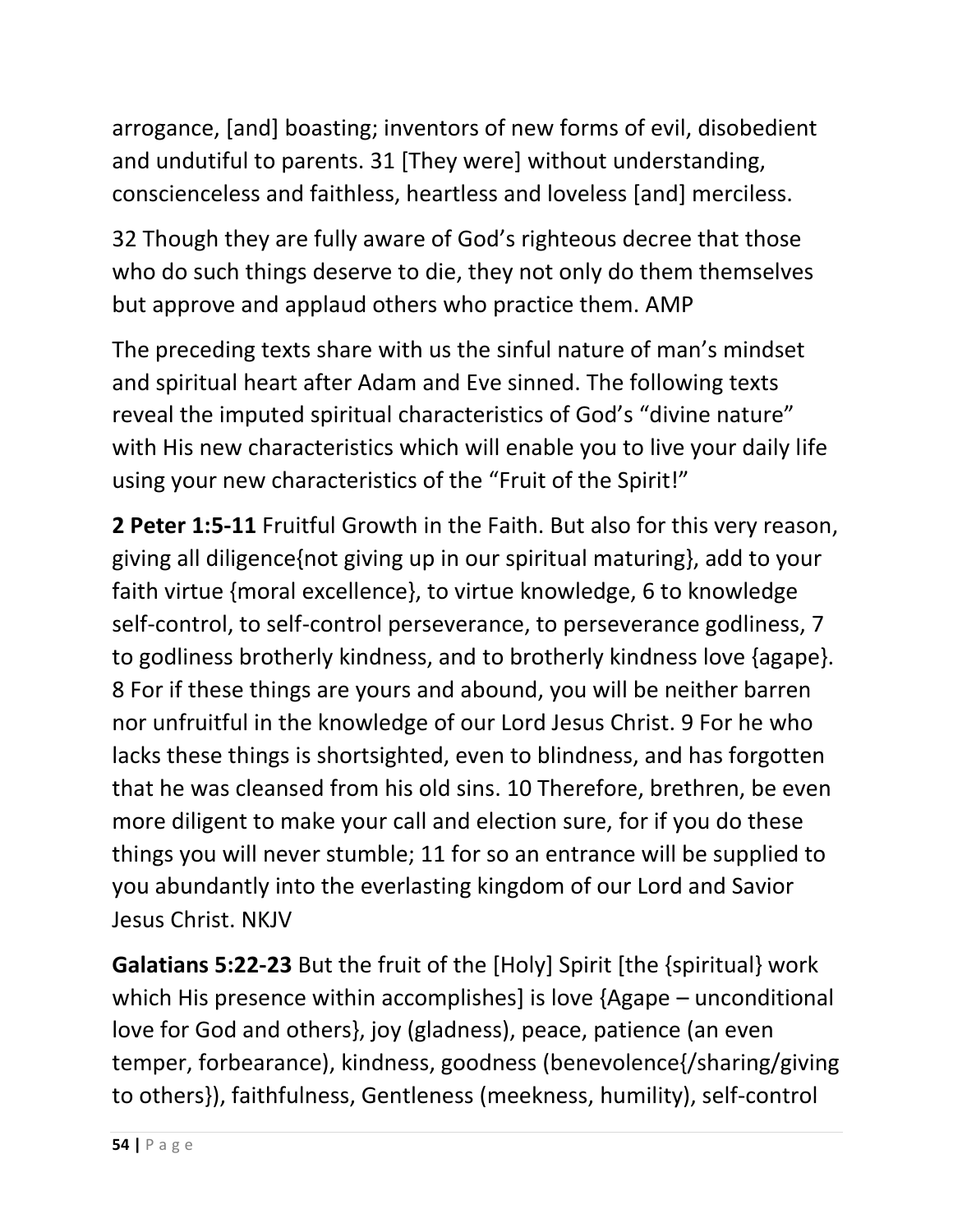(self-restraint, continence {abstinence from sexual sin}). Against such things there is no law [that can bring a charge]. AMP

Our new divine spiritual nature {DNA} helps us to partake and make work the "Fruit of the Spirit" in our lives. This also has "works" which must be implemented and reflected in our lives according to the Golden Rule and the Royal Law of Christ. The proper implementing of the "Fruit of the Spirit" will bring to fruition in our life a shield of faith that will extinguish all of the flaming darts of the enemy.

**Luke 6:31** And just as you want men to do to you, you also do to them likewise. NKJV

**Galatians 6:2** Bear (endure, carry) one another's burdens and troublesome moral faults, and in this way fulfill and observe perfectly the law of Christ (the Messiah) and complete what is lacking [in your obedience to it]. AMP

**James 2:8** If you really fulfill the royal law according to the Scripture, "You shall love your neighbor as yourself," you do well; NKJV

**Matthew 22:37-40** Jesus said to him, "'You shall love the Lord your God with all your heart, with all your soul, and with all your mind.' This is the first and great commandment. And the second is like it: 'You shall love your neighbor as yourself.' On these two commandments hang all the Law and the Prophets." NKJV[HS1] [HS2] [HS3]

**Ephesians 6:13, 16** Therefore take up the whole armor of God, that you may be able to withstand in the evil day, and having done all, to stand. 16 above all, taking the shield of faith with which you will be able to quench all the fiery darts of the wicked one. NKJV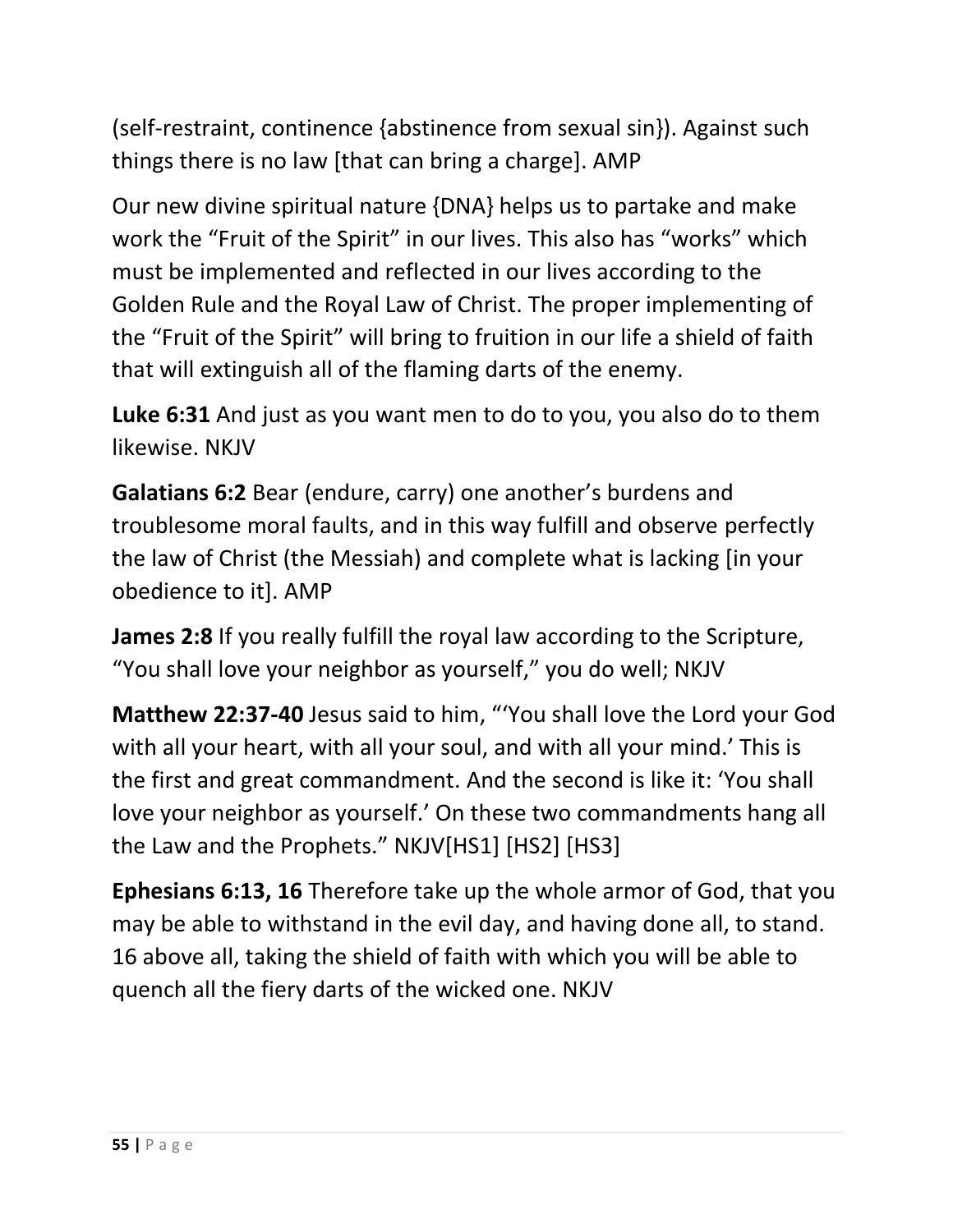These new divine characteristics enable us to be endowed with the "Gifts of God" which will enable us to do the ministry/works of God. Following are some over lapping Scriptures of these multiple listings of those Gifts. I do not believe that any one Saint will have ALL of these gifts at the SAME time, but over the span of their spiritual lifetime they can have access to them all. The following text has God the Holy Spirit providing these gifts:

**1 Corinthians 12:4-14** Now there are distinctive varieties and distributions of endowments (gifts, extraordinary powers distinguishing certain Christians, due to the power of divine grace operating in their souls by the Holy Spirit) and they vary, but the [Holy] Spirit remains the same. 5 And there are distinctive varieties of service and ministration, but it is the same Lord [Who is served]. 6 And there are distinctive varieties of operation [of working to accomplish things], but it is the same God Who inspires and energizes them all in all. 7 But to each one is given the manifestation of the [Holy] Spirit [the evidence, the spiritual illumination of the Spirit] for good and profit. 8 To one is given in and through the [Holy] Spirit [the power to speak] a message of wisdom, and to another [the power to express] a word of knowledge and understanding according to the same [Holy] Spirit; 9 To another [wonder-working] faith by the same [Holy] Spirit, to another the extraordinary powers of healing by the one Spirit; 10 To another the working of miracles, to another prophetic insight (the gift of interpreting the divine will and purpose); to another the ability to discern and distinguish between [the utterances of true] spirits [and false ones], to another various kinds of [unknown] tongues, to another the ability to interpret [such] tongues. 11 All these [gifts, achievements, abilities] are inspired and brought to pass by one and the same [Holy] Spirit, Who apportions to each person individually [exactly] as He chooses. AMP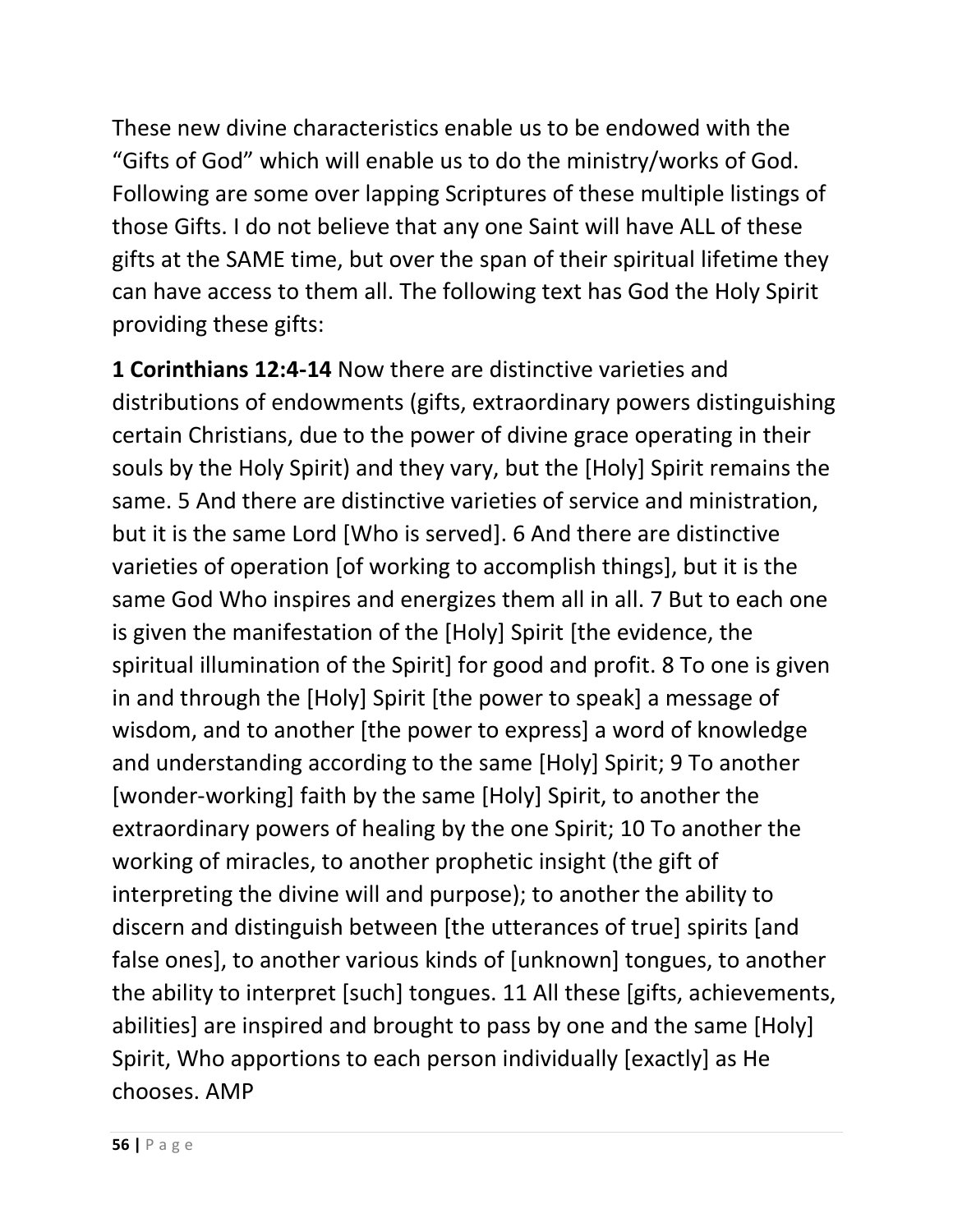The next list of gifts are provided by Jesus Christ with His intention for equipping His sisters/brothers to do the work of building up His church/body:

**Ephesians 4:7, 11-13** 7 Yet grace (God's unmerited favor) was given to each of us individually [not indiscriminately, but in different ways] in proportion to the measure of Christ's [rich and bounteous] gift. 11 And His gifts were [varied; He Himself appointed and gave men to us] some to be apostles (special messengers), some prophets (inspired preachers and expounders), some evangelists (preachers of the Gospel, traveling missionaries), some pastors (shepherds of His flock) and teachers. 12 His intention was the perfecting and the full equipping of the saints (His consecrated people), [that they should do] the work of ministering toward building up Christ's body (the church), 13 [That it might develop] until we all attain oneness in the faith and in the comprehension of the [full and accurate] knowledge of the Son of God, that [we might arrive] at really mature manhood (the completeness of personality {I believe our soul is one's personality.} which is nothing less than the standard height of Christ's own perfection), the measure of the stature of the fullness of the Christ and the completeness found in Him. AMP

God's command for His Saints to use His gifts here on earth to further His Kingdom:

**Romans 12:6-8** Having gifts (faculties, talents, qualities) that differ according to the grace given us, let us use them: [He whose gift is] prophecy, [let him prophesy] according to the proportion of his faith; 7 [He whose gift is] practical service, let him give himself to serving; he who teaches, to his teaching; 8 He who exhorts (encourages), to his exhortation; he who contributes, let him do it in simplicity and liberality; he who gives aid and superintends, with zeal and singleness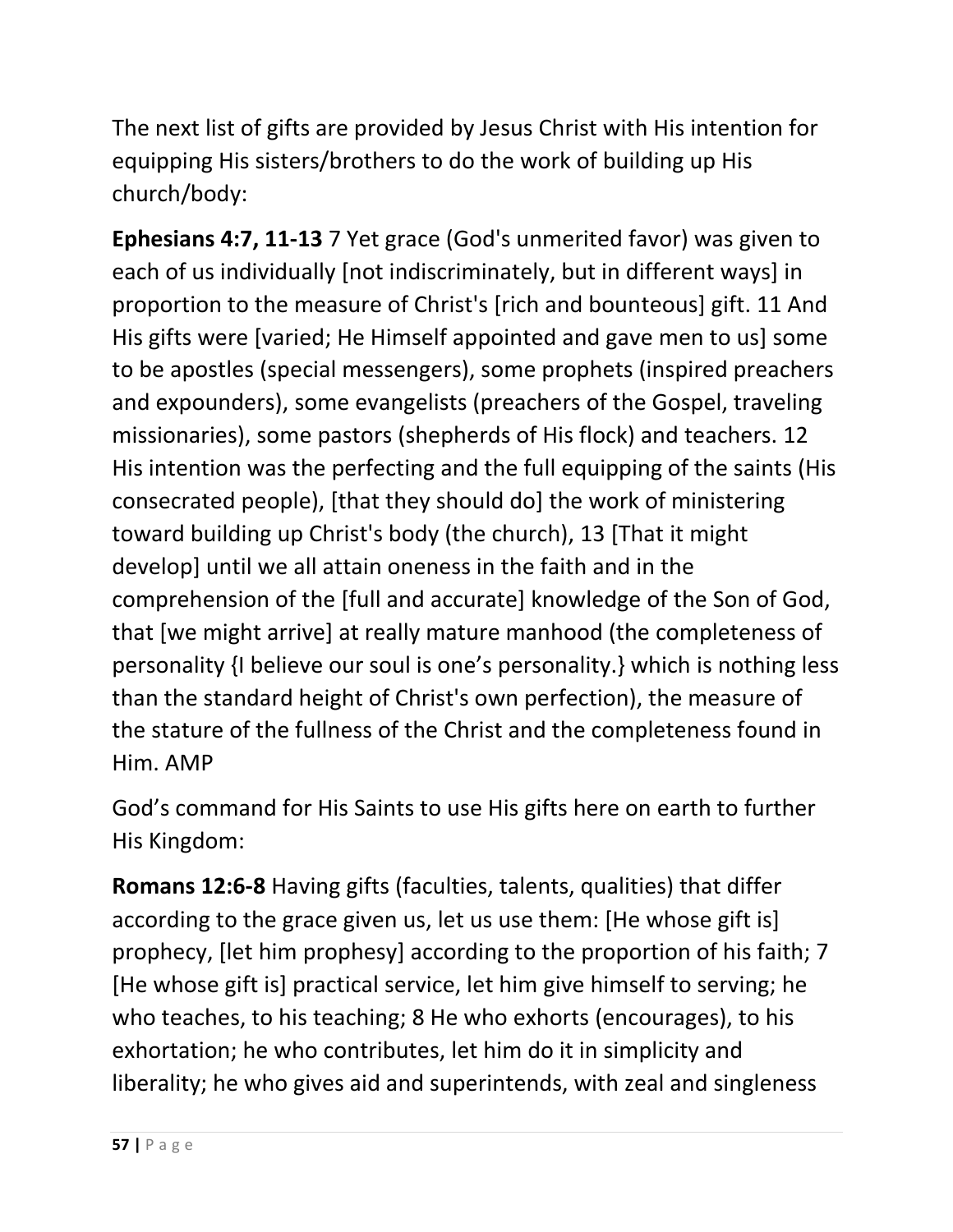of mind; he who does acts of mercy, with genuine cheerfulness and joyful eagerness. AMP

**1 Corinthians 12:27-28** Now you [collectively] are Christ's body and [individually] you are members of it, each part severally and distinct [each with his own place and function]. 28 So God has appointed some in the church [for His own use]: first apostles (special messengers); second prophets (inspired preachers and expounders); third teachers; then wonder-workers; then those with ability to heal the sick; helpers; administrators; [speakers in] different (unknown) tongues. AMP

Scripture shares with us that EACH adopted child of God has received at least ONE gift for ministry in Christ's Church. What is yours?

**1 Peter 4:10-11** As each of you has received a gift (a particular spiritual talent, a gracious divine endowment), employ it for one another as [befits] good trustees of God's many-sided grace [faithful stewards of the extremely diverse powers and gifts granted to Christians by unmerited favor]. 11 Whoever speaks, [let him do it as one who utters] oracles of God; whoever renders service, [let him do it] as with the strength which God furnishes abundantly, so that in all things God may be glorified through Jesus Christ (the Messiah). To Him be the glory and dominion forever and ever (through endless ages). Amen (so be it). AMP

God has thoroughly and completely equipped and anointed you/us for ministry in His Kingdom here on earth!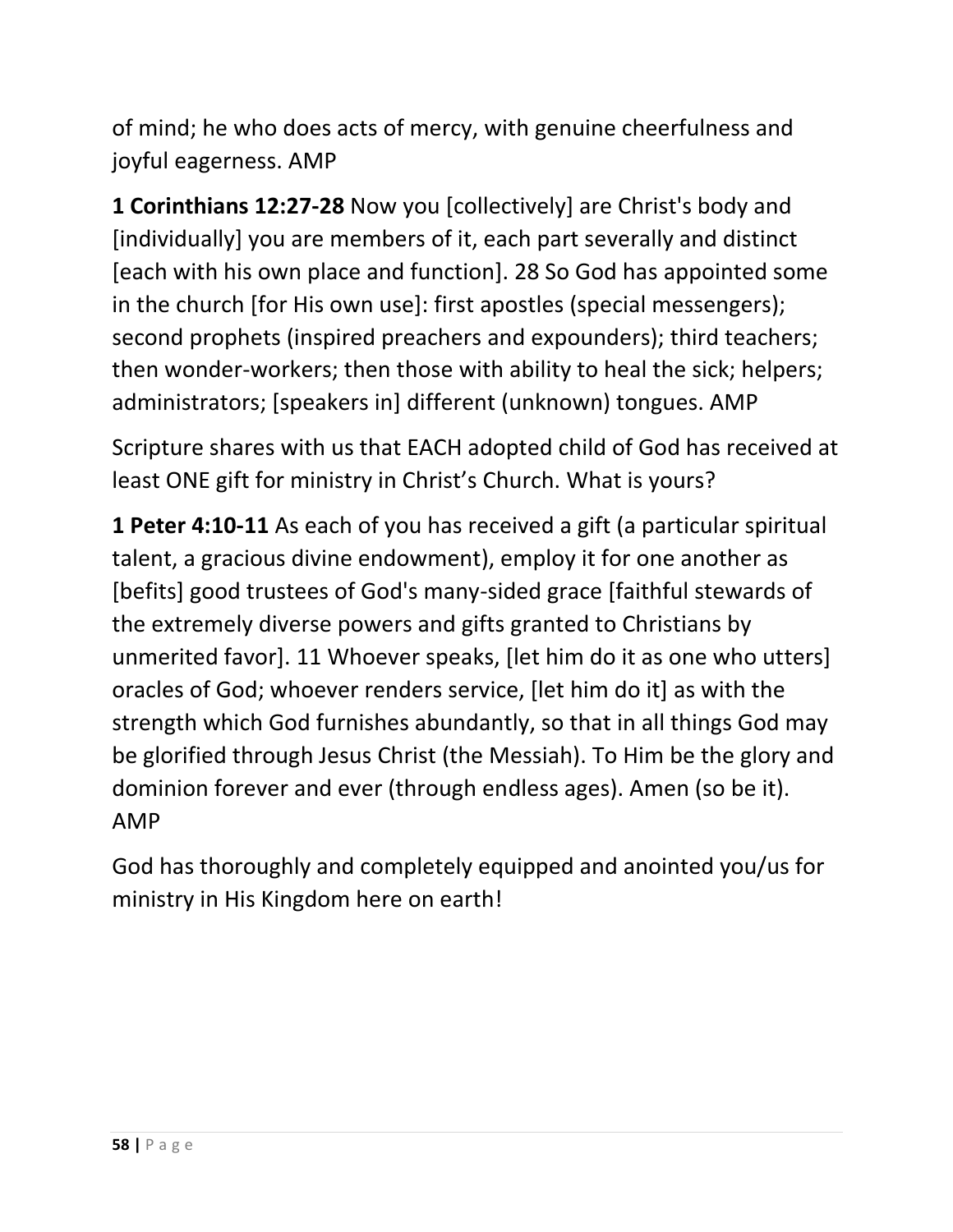#### **CHAPTER 10 – You As A True Believer Having A "ONENESS" With God.**

Not only are all truly "Born Again" Saints imputed with the SAME spiritual "STANDARD"/Spiritual Profile of God, the "fruit of the Spirit" and the "gifts of the Spirit, BUT we also partake of the SAME spiritual supernatural DNA that makes us "ONE" with God! Can you see the imputed spiritual supernatural development that has/is taking place in you/us? YOU/I WILL NEVER BE GOD, but WE as truly "Born Again" Saints have the SAME spiritual supernatural "STANDARD"/Kingdom of God Spiritual Profile and the SAME spiritual supernatural DNA of God as did sinless Adam! AS I HAVE STATED BEFORE, "WE WILL NEVER BE GOD, BUT WE DO SHARE SOME OF HIS TRAITS!" These give us new spiritual supernatural traits which enables us to shape the way we conduct and live our lives physically and spiritually in the world around us giving us a spiritual supernatural "ONENESS" with God and with each other within the Body of Christ that is truly beyond our comprehension.

**Matthew 10:32** Therefore, everyone who acknowledges Me before men and confesses Me [out of a state of oneness with Me], I will also acknowledge him before My Father Who is in heaven and confess [that I am abiding in] him. AMP

**Colossians 1:13-15** [The Father] has delivered and drawn us to Himself out of the control and the dominion of darkness and has transferred us into the kingdom of the Son of His love {Do you realize that Jesus Christ is called "God's Son?" There are other Scriptures where Jesus is called God's Son. Look them up on your own.}, 14 In Whom we have our redemption through His blood, [which means] the forgiveness of our sins. 15 [Now] He is the exact likeness of the unseen God [the visible representation of the invisible]; He is the Firstborn of all creation. AMP

**Ephesians 4:13** [That it might develop] until we all attain oneness in the faith and in the comprehension of the [full and accurate] knowledge of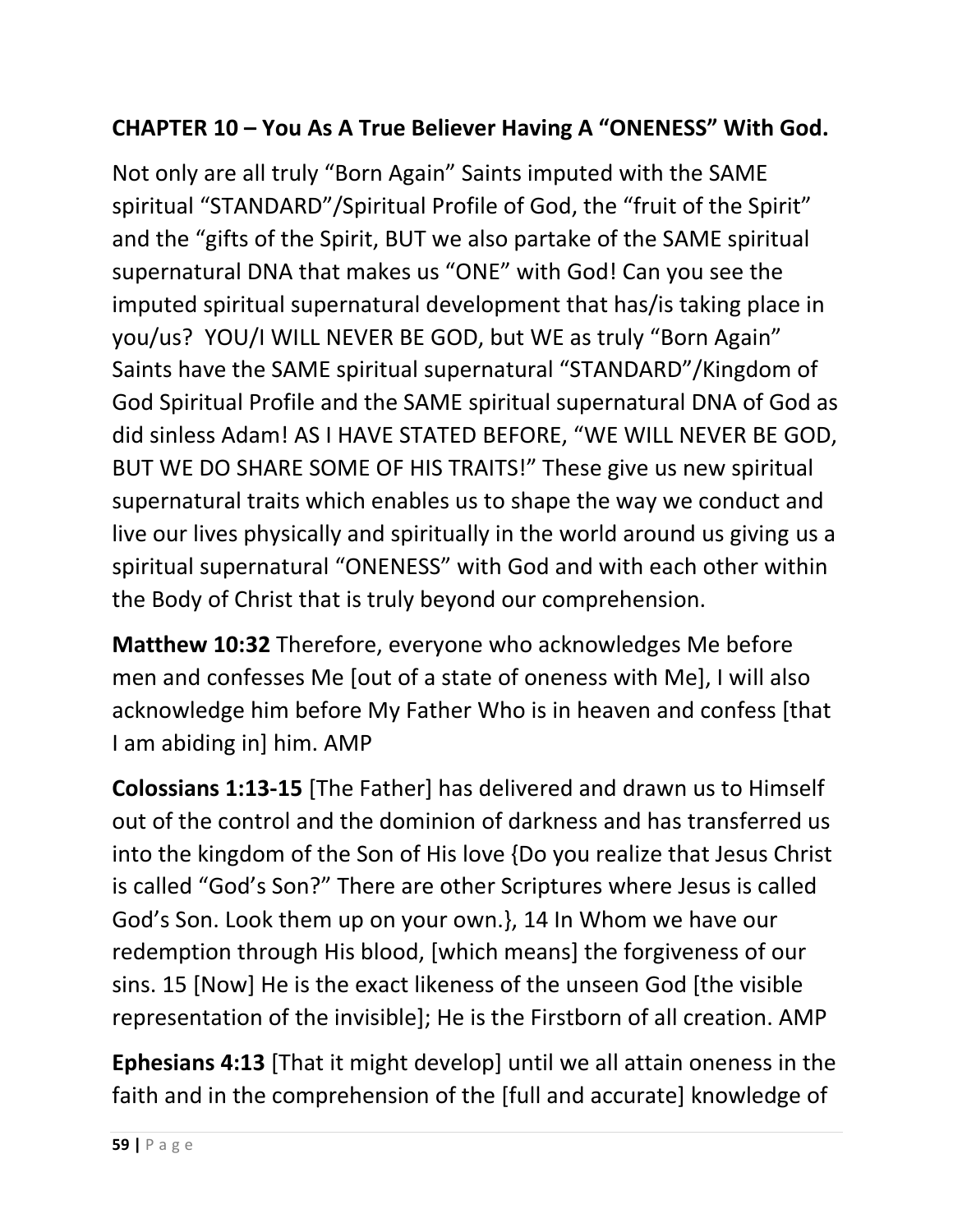the Son of God {Jesus Christ}, that [we might arrive] at really mature manhood (the completeness of personality which is nothing less than the standard height of Christ's own perfection), the measure of the stature of the fullness of the Christ and the completeness found in Him. AMP

What does it mean to have "ONENESS" with God and each other? Let's combine our new spiritual supernatural "STANDARD"/Spiritual Profile and His DNA which now enables us to become "one spirit" with God.

**1 Corinthians 6:17** But the person who is united to the Lord becomes one spirit with Him. AMP

How does Scripture define this? To me, this is truly awesome how God the Holy Spirit is able to communicate spiritually between God and our spirits instantly revealing God's thoughts to us and our thoughts to God!!! Take the following text apart to see how God the Holy Spirit wants to work within you and God at the SAME time! Paul is sharing how God the Holy Spirit shares with us True Believers of God the things of God and us with Him!

**1 Corinthians 2:7-16** {Paul speaking} But rather what we are setting forth is {a mystery  $-$  } a wisdom of God once hidden [from the human] understanding {of the Make Believer and the Unbeliever}] and now revealed to us {the True Believers} by God {the Holy Spirit}–[that wisdom] which God devised and decreed before the ages {before time began} for our glorification [to lift us into the glory of His presence] {as we are spiritually seated next to Christ and His Father in the Third Heaven – Ephesians 2:6}. 8 None of the rulers of this age or world perceived and recognized and understood this {they were spiritually blinded, made deaf, and ignorant by Satan – 2 Corinthians 4:4}, for if they had, they would never have crucified the Lord of glory. 9 But, on the contrary, as the Scripture says {about the True Believer}, What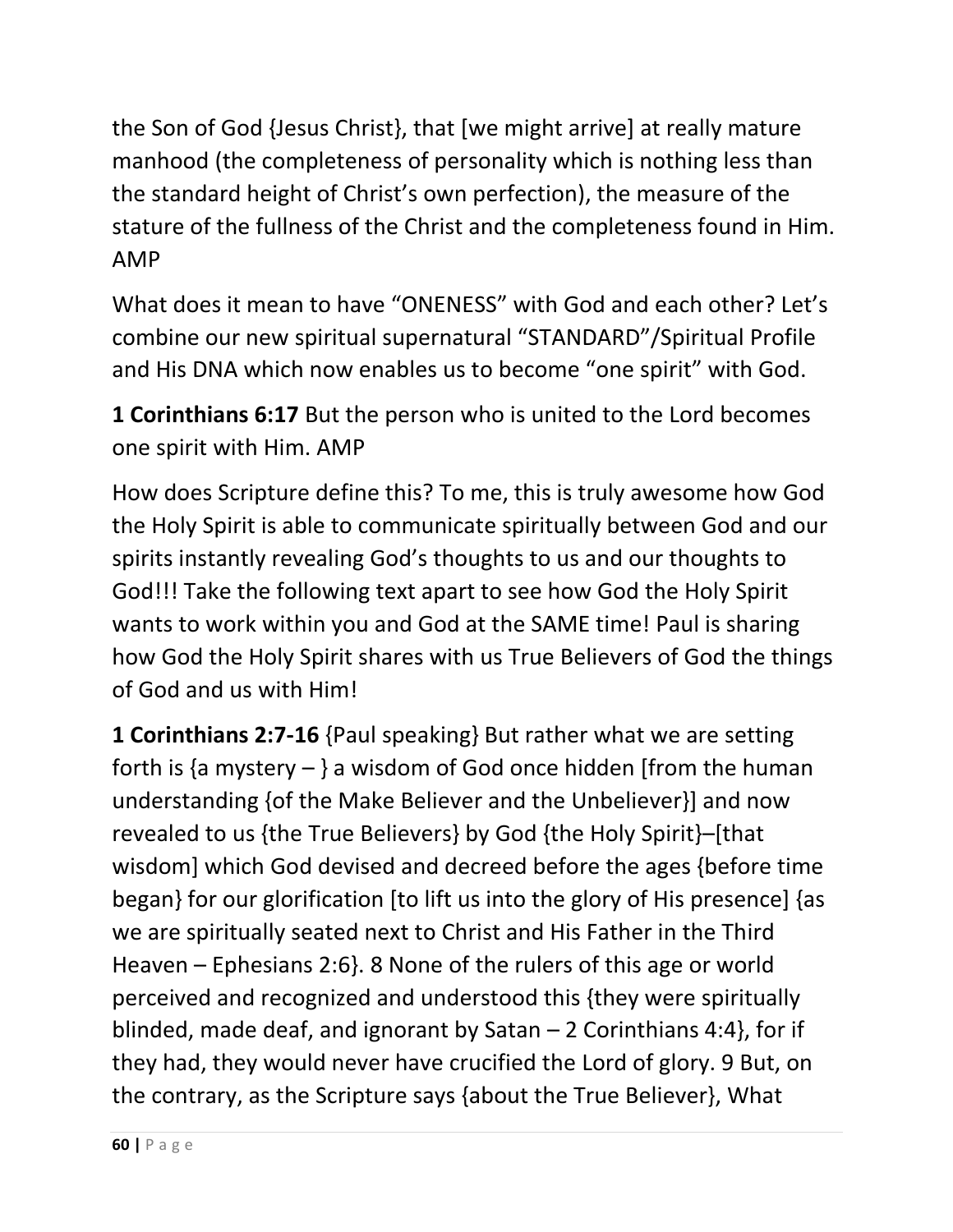{spiritual} eye has not seen and {spiritual} ear has not heard and has not entered into the {spiritual} heart of man, [all that] God has prepared (made and keeps ready) {in His spiritual Kingdom} for those who love Him [who hold Him in affectionate reverence, promptly obeying Him and gratefully recognizing the benefits He has bestowed]. [Isa 64:4; 65:17.] 10 Yet to us {True Believers using the sound mind of Christ} God has unveiled and revealed them {His principles and His mysteries} by and through His Spirit, for the [Holy] Spirit searches diligently, exploring and examining everything {Godly principles and mysteries}, even sounding the profound and bottomless things of God [the divine counsels and things hidden and beyond {sinful} man's scrutiny]. 11 For what person perceives (knows and understands) what passes through a man's thoughts except the man's own spirit within him? Just so no one discerns (comes to know and comprehend) the thoughts of God except the Spirit of God.

12 Now we {True Believers} have not received the {earthy, unspiritual, demonic – James 3:15} spirit [that belongs to] the world, but the [Holy] Spirit Who is from God, [given to us] that we might realize and comprehend and appreciate the gifts [of divine favor and blessing so freely and lavishly] bestowed on us by God. 13 And we {True Believers} are setting these truths forth in words not taught by human wisdom but taught by the [Holy] Spirit, combining and interpreting spiritual truths with spiritual language [This is Kingdom Teaching to those {True Believers} who possess the Holy Spirit]. 14 But the natural, nonspiritual {Make Believer and Unbeliever woman/}man does not accept or welcome or admit into his heart the gifts and teachings and revelations {of the mysteries and principles} of the Spirit of God, for they are folly (meaningless nonsense) to him; and he is incapable of knowing them [of progressively recognizing, understanding, and becoming better acquainted with them] {God's principles because his/her mindset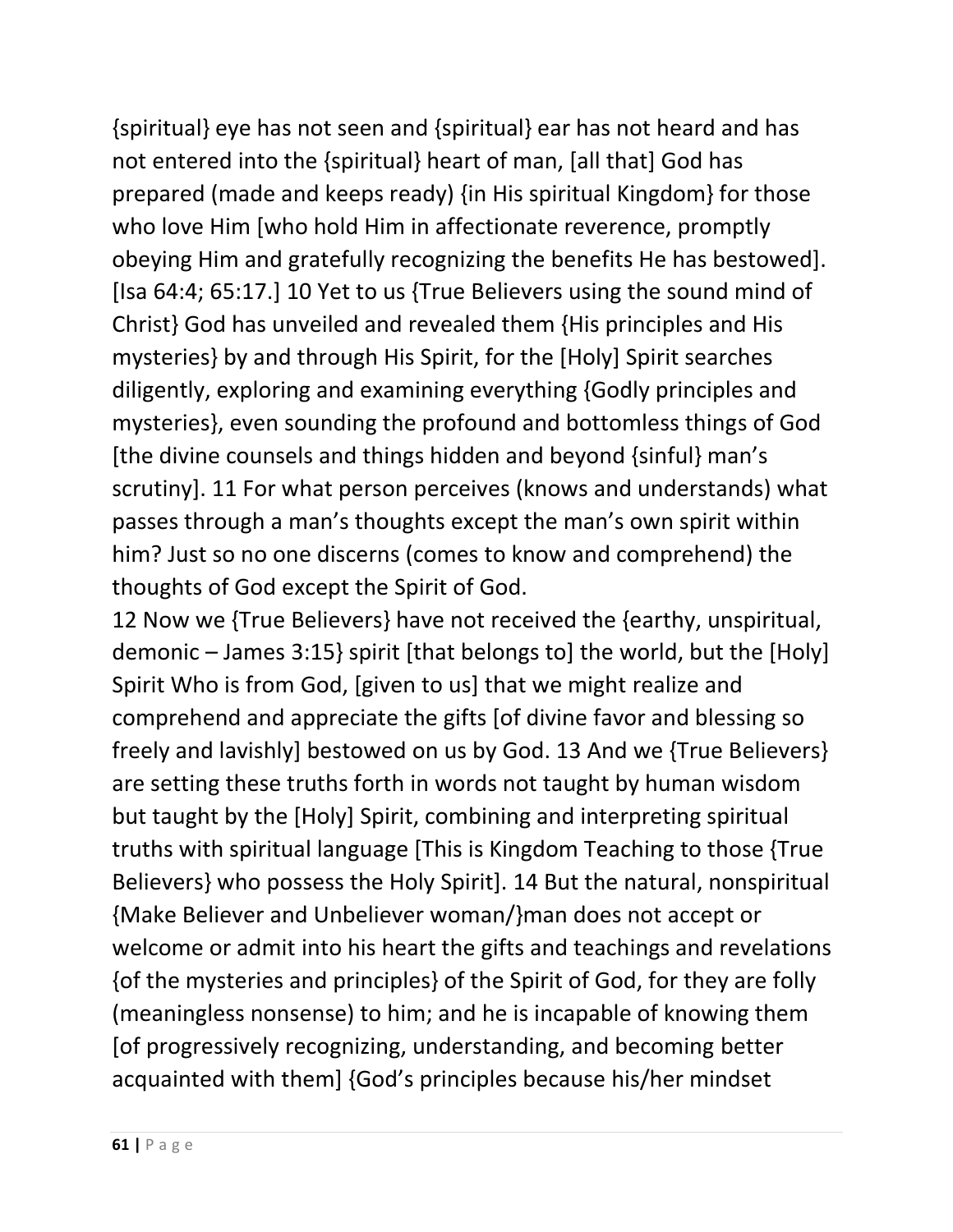cannot comprehend them – Romans 8:7-8} because they are spiritually discerned and estimated and appreciated {They are completely overwhelmed and baffled by God's principles to the extent they cannot even seek them!}.

15 But the spiritual man {True Believer} tries all things [he examines, investigates, inquires into, questions, and discerns all things], yet is himself to be put on trial and judged by no one [he can read the meaning of everything, but no one {Make Believer or Unbeliever} can properly discern or appraise or get an insight into him] {truly understands where he/she is coming from}. 16 For who has known or understood the mind (the counsels and purposes) of the Lord so as to guide and instruct Him and give Him knowledge? But we have the {spiritual supernatural sound} mind of Christ (the Messiah) and do hold the thoughts (feelings and purposes) of His heart. AMP

**1 Corinthians 12:13** For by [means of the personal agency of] one [Holy] Spirit we were all, whether Jews or Greeks, slaves or free, baptized [and by baptism united together] into one body {Christ's Bride Church}, and all made to drink of one [Holy] Spirit. AMP

**Ephesians 4:3-4** Be eager and strive earnestly to guard and keep the harmony and oneness of [and produced by] the Spirit in the binding power of peace. 4 [There is] one body and one Spirit — just as there is also one hope {of eternal life – Titus 1:2} [that belongs] to the calling you received. AMP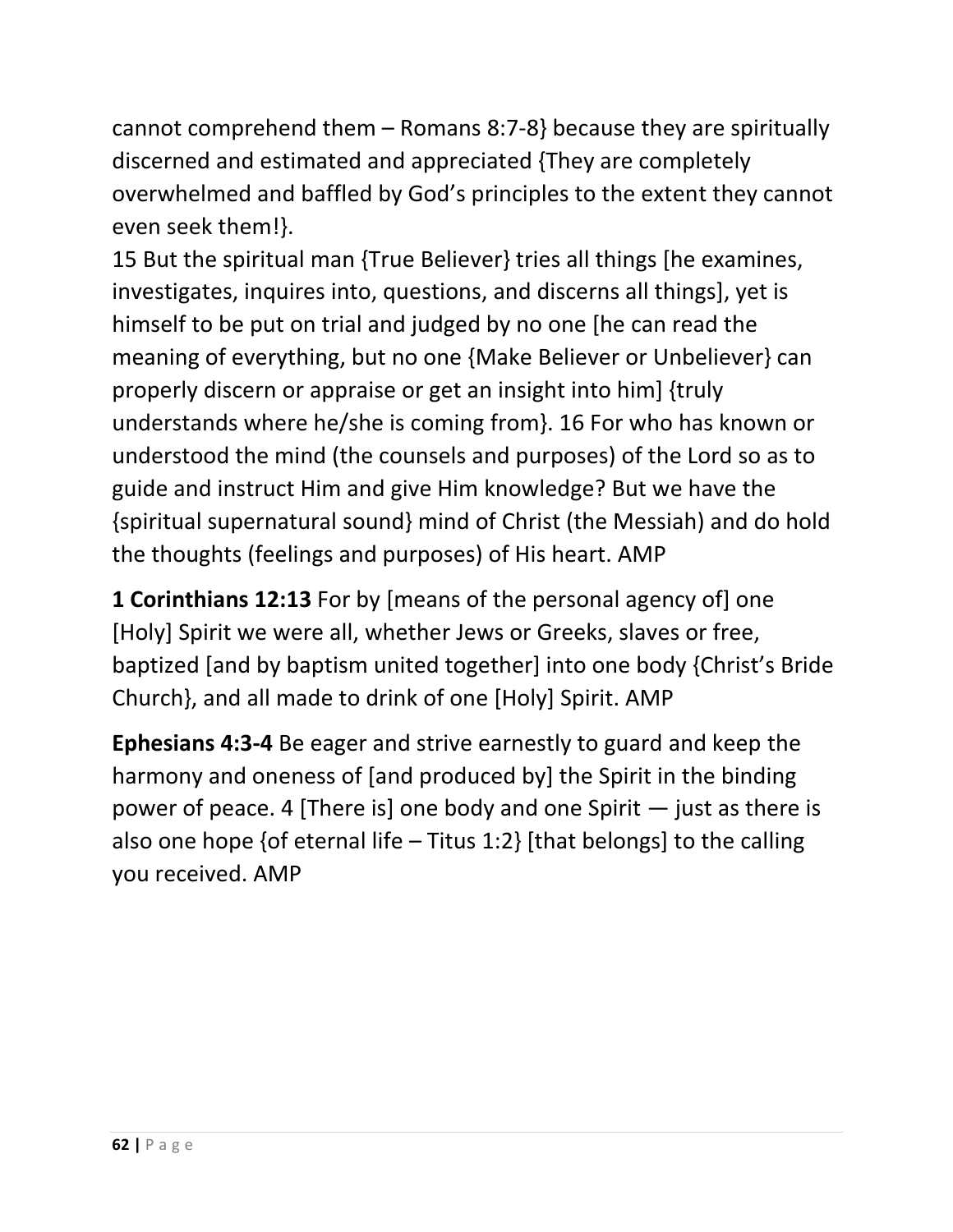## **CHAPTER 11- Our "ONENESS" With God Enables the Godhead to Live in Us and We Live in Him.**

I pray this study of our "ONENESS" with God will help you to better know, understand, and live a life that demonstrates that the Godhead does live in you/us, and WE as "Born Again" adopted children of God are living in God. To me this is mind boggling!!! I did NOT know this until recently! It's hard enough to believe, know, and understand how the Holy Spirit indwells us, BUT how can the Godhead – God the Father, God the Son, the Son of Man, and God the Holy Spirit live in us?

**1 Corinthians 6:19** Do you not know that your body is the temple (the very sanctuary) of the Holy Spirit Who lives within you, Whom you have received [as a Gift] from God? You are not your own, AMP

**John 14:23** Jesus answered, If a person [really] loves Me, he will keep My word [obey My teaching]; and My Father will love him, and We will come to him and make Our home (abode, special dwelling place) with him. AMP

In the following texts, Jesus shares with us truly "Born Again" adopted Saints that we do dwell in the Him and He does live in us! As you read these texts, you will see the answer is because of God's AGAPE for us from BEFORE time began, this includes our current LOVE for Him as His adopted children, and our LOVE for our spiritual Brothers and Sisters!

**John 17:21-23** That they all may be one, [just] as You, Father, are in Me and I in You, that they also may be one in Us, so that the world may believe and be convinced that You have sent Me. 22 I have given to them the glory and honor which You have given Me, that they may be one [even] as We are one: 23 I in them and You in Me, in order that they may become one and perfectly united, that the world may know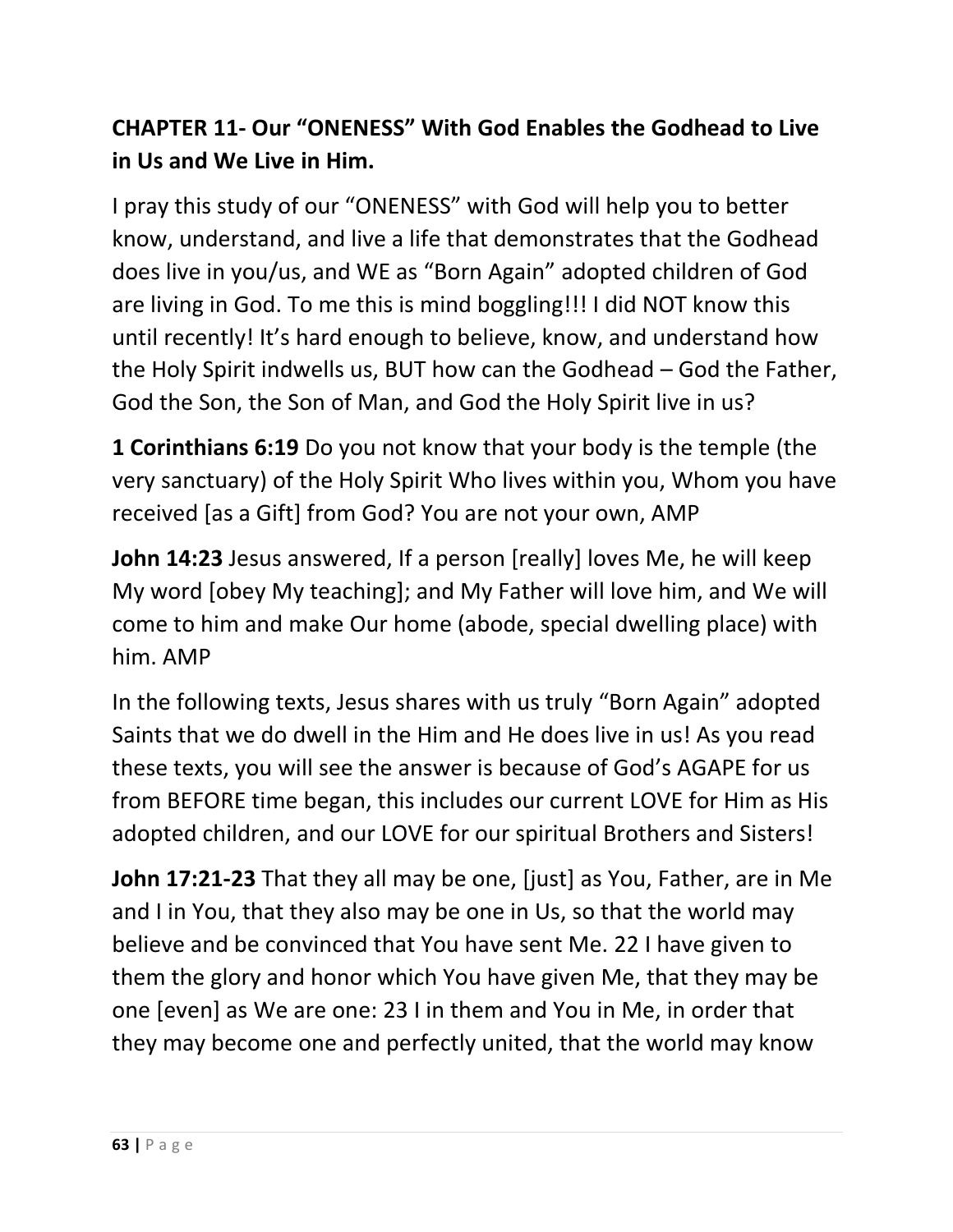and [definitely] recognize that You sent Me and that You have loved them [even] as You have loved Me. AMP

**John 15:1-16** "Jesus speaking} "I AM the True Vine, and My Father is the Vinedresser. 2 Any branch in Me that does not bear fruit [that stops bearing {spiritual fruit – This is a tough teaching – anyone who does NOT win lost sinners to Jesus Christ as their personal Savior.}] He cuts away (trims off, takes away); and He cleanses and repeatedly prunes every branch that continues to bear fruit, to make it bear more and richer and more excellent fruit. 3 You are cleansed and pruned already, because of the word which I have given you [the teachings I have discussed with you].

4 {Jesus speaking} "Dwell in Me, and I will dwell in you. [Live in Me, and I will live in you.] Just as no branch can bear {physical} fruit of itself without abiding in (being vitally united to) the {life giving physical} vine, neither can you bear {spiritual} fruit unless you abide in Me. 5 I am the {spiritual} Vine; you are the {spiritual} branches. Whoever lives in Me and I in him bears much (abundant {spiritual}) fruit {us redeemed helping repentant sinners with their salvation}. However, apart from Me [cut off from vital union with Me] you can do nothing.

6 "If a person does not dwell in Me, he is thrown out like a [broken-off] branch, and withers; such branches are gathered up and thrown into the fire, and they are burned {he/she is NOT "saved"}. 7 If you live in Me [abide vitally united to Me] and My words remain in you and continue to live in your hearts, ask whatever you will, and it shall be done for you {This verse needs clarification! Our prayer requests to be answered MUST conform to God's way and will:

**1 John 5:14** And this is the confidence (the assurance, the privilege of boldness) which we have in Him: [we are sure] that if we ask anything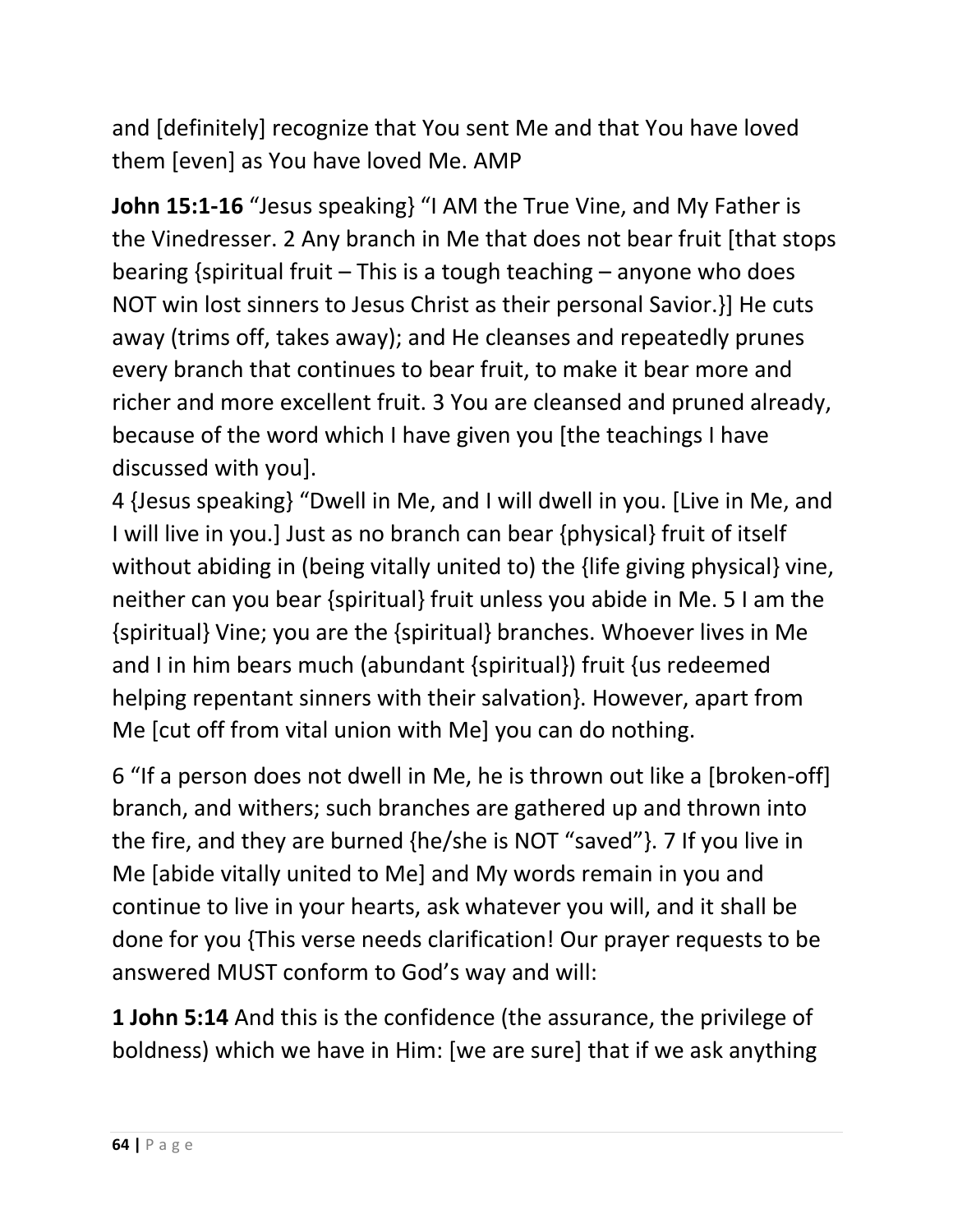(make any request) according to His will (in agreement with His own plan), He listens to and hears us. AMP

8 When you bear (produce) much {spiritual} fruit, My Father is honored and glorified, and you show and prove yourselves to be true followers of Me 9 "I have loved you, [just] as the Father has loved Me; abide in My love [continue in His love with Me]. 10 If you keep My commandments [if you continue to obey My instructions], you will abide in My love and live on in it, just as I have obeyed My Father's commandments and live on in His love. 11 I have told you these things, that My joy and delight may be in you, and that your joy and gladness may be of full measure and complete and overflowing. 12 "This is My commandment: that you love one another [just] as I have loved you. 13 No one has greater love [no one has shown stronger affection] than to lay down (give up) his own life for his friends. 14 You are My friends if you keep on doing the things which I command you to do. 15 I do not call you servants (slaves) any longer, for the servant does not know what his master is doing (working out). But I have called you My friends, because I have made known to you everything that I have heard from My Father. [I have revealed to you everything that I have learned from Him.]

16 "You have not chosen Me, but I have chosen you and I have appointed you [I have planted you], that you might go and bear {much spiritual} fruit {using your testimony to win sinners to Christ as their personal Savior} and keep on bearing, and that your {spiritual} fruit may be lasting [that it may remain, abide {for all eternity}], so that whatever you ask the Father in My Name [as presenting all that I AM], He may give it to you" {The SAME clarification that applied to John 15:7 also applies here.}." AMP

I believe that the "works of a True Believer" is that we MUST bear "fruit"/have the ministry/works for Christ of being a "soul winner," and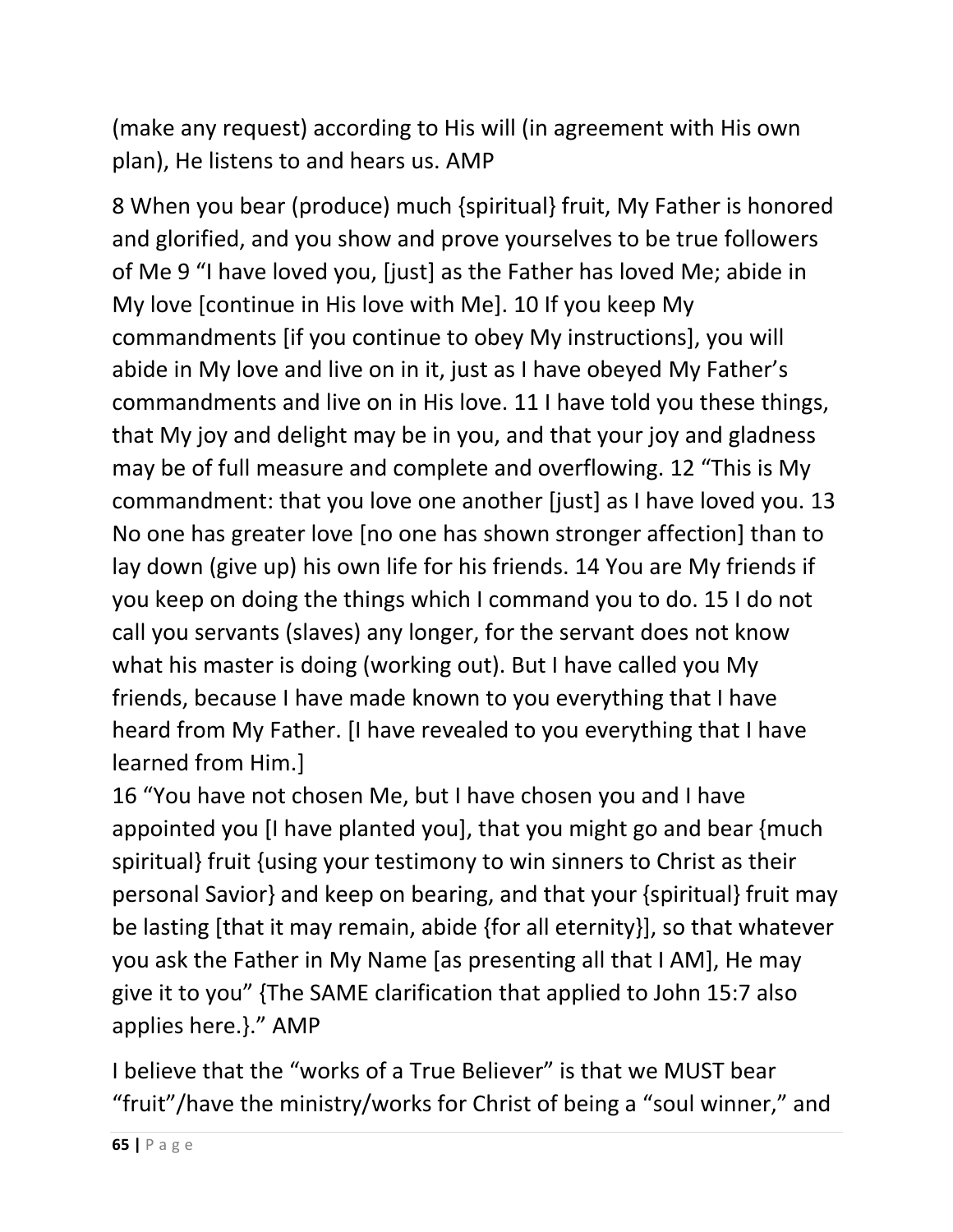then to disciple/teach these new "Saints" so they remain and grow in their faith and service to God!

**Ephesians 2:10** For we are God's [own] handiwork (His workmanship), recreated in Christ Jesus, [born anew] that we may do those good works which God predestined (planned beforehand) for us [taking paths which He prepared ahead of time], that we should walk in them [living the good life which He prearranged and made ready for us to live]. AMP

**Proverbs 11:30** The fruit of the righteous is a tree of life, And he who wins souls is wise. NKJV

**Daniel 12:3** And the teachers and those who are wise {lead sinners to Christ as their personal Savior – justification} shall shine like the brightness of the firmament {stars}, and those who turn many to righteousness {sanctification – being set apart through discipleship} (to uprightness and right standing with God) [shall give forth light] like the stars forever and ever. [Matt 13:43.] AMP

While each and all Christians are to "win and disciple" sinners – these now new believers to Christ {Proverbs 11:30; Daniel 12:3} – we are to also provide relief for the disadvantaged Saints in our churches and also to help the disadvantaged people in the world to find and know Christ as their personal Savior and help them to let Jesus Christ restore their lives and become responsible Saints/people in our churches around the world {Matthew 25:32-40}.

Let's continue on with our "ONENESS" with God. The following text is as good as it gets sharing with us our "ONENESS" with God! Follow and count the number of X's – God's indwelling/living in us and the number of Y's – our indwelling/living in Him.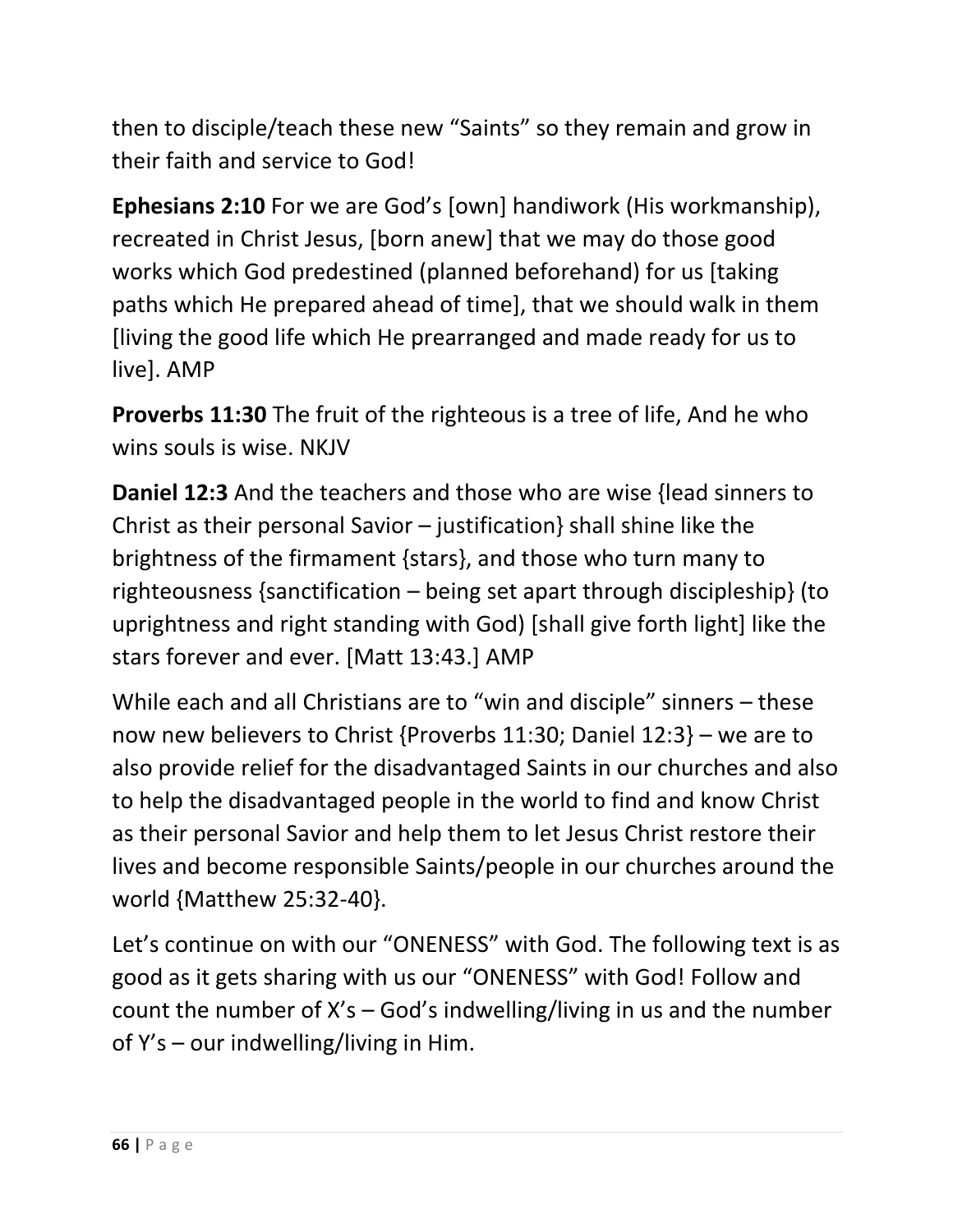1 John 4:12-16 No man has at any time [yet] seen God {the Father}. But if we love one another, God {spiritually} abides (lives and remains) in us {X} and His love (that love which is essentially His) is brought to completion (to its full maturity, runs its full course, is perfected) in us! 13 By this we come to know (perceive, recognize, and understand) that we {spiritually} abide (live and remain) in Him  ${Y}$  and He in us  ${X}$ : because He has given (imparted) to us of His [Holy] Spirit. 14 And [besides] we ourselves have seen (have deliberately and steadfastly contemplated) and bear witness that the Father has sent the Son [as the] Savior of the world. 15 Anyone who confesses (acknowledges, owns) that Jesus is the Son of God, God abides (lives, makes His home) in him  $\{X\}$  and he [abides, lives, makes his home] in God  $\{Y\}$ . 16 And we know (understand, recognize, are conscious of, by observation and by experience) and believe (adhere to and put faith in and rely on) the love God cherishes for us. God is love, and he who dwells and continues in love dwells and continues in God {Y}, and God dwells and continues in him {X}. AMP

Isn't this is an awesome text?! Four Xs for God dwelling/living in us and three Ys for us dwelling/living in Him ALL through AGAPE/LOVE.}

**Ephesians 1:5** For He {God the Father} foreordained us ({pre}destined us, planned in love for us) {BEFORE the foundation of the world} to be adopted (revealed) as His own children through Jesus Christ {for us to be in spiritual "oneness" with Him}, in accordance with the purpose of His will [because it pleased Him and was His kind intent]– AMP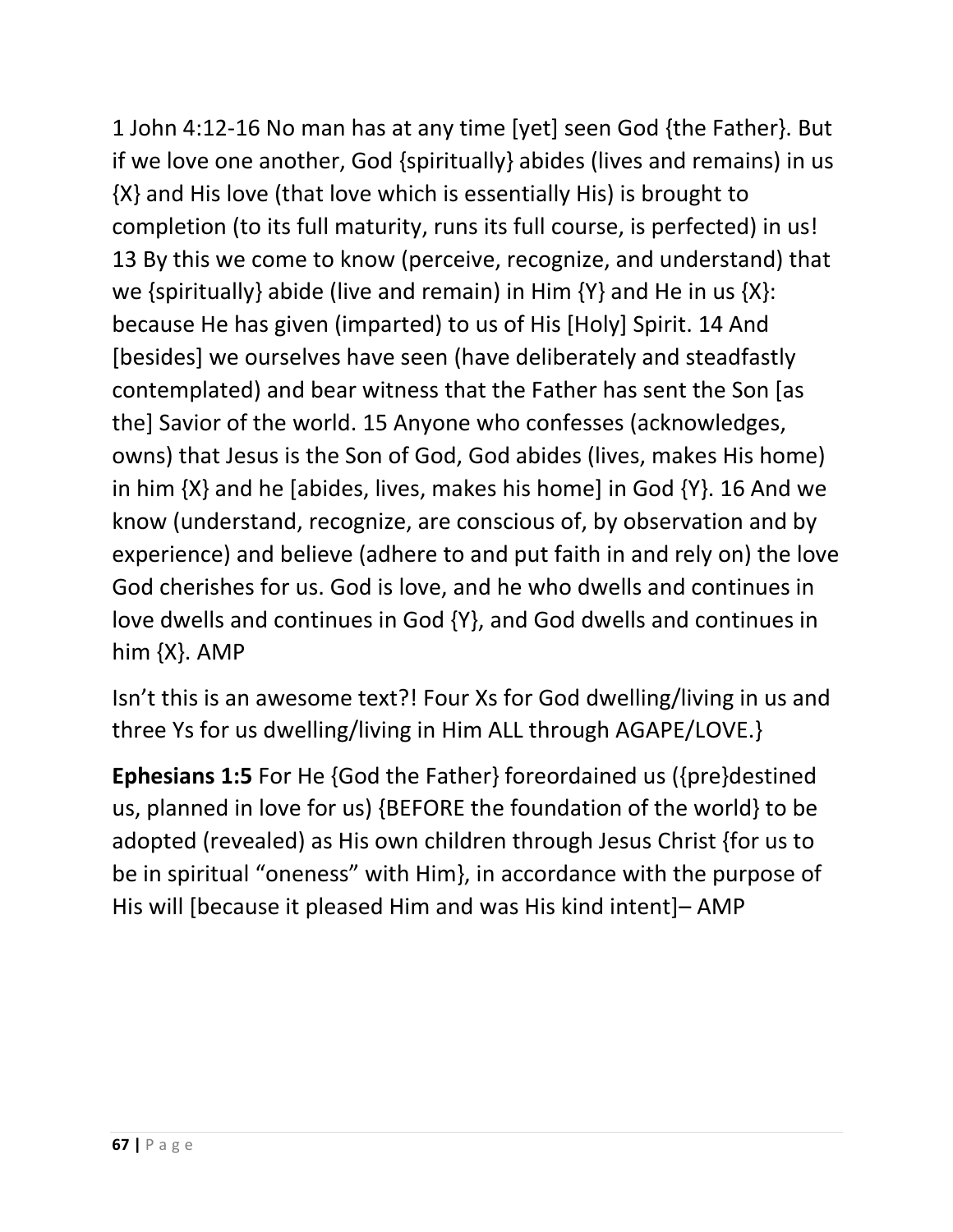# **CHAPTER 12 – Every Naturally Conceived Human's God Formed Spirit Returns to God Upon One's Death.**

Before I go any farther into the end times, I must make it clear that I believe every naturally conceived human's spirit whether they are saved during their life time or remain unsaved will spiritually live forever. The question becomes "Where will each one of us reside forever?":

**Matthew 25:46** Then they {the Unsaved and Make Believers} will go away into eternal punishment, but those who are just and upright and in right standing with God {the True Believers} into eternal life {with Him}. [Dan 12:2.] AMP

**Daniel 12:2** And many of those who sleep in the dust of the earth shall awake: some to everlasting life {in God's Kingdom} and some to shame and everlasting contempt and abhorrence {in Hell}. [John 5:29.] AMP

**John 5:29** And they shall come out — those who have practiced doing good [will come out] to the resurrection of [new] life, and those who have done evil will be raised for judgment [raised to meet their sentence]. [Dan 12:2. AMP

How does a person get a God formed spirit? As I have shared before, God the Holy Spirit forms a human's spirit within them at their natural conception:

**Zechariah 12:1** THE BURDEN or oracle (the thing to be lifted up) of the word of the Lord concerning Israel: Thus says the Lord, Who stretches out the heavens and lays the foundation of the earth and forms the spirit of man within him. AMP

I believe that at a naturally conceived person's conception God the Holy Spirit forms their spirit within them and upon their death it returns to Him. It is His exclusive eternal property. I believe it contains even the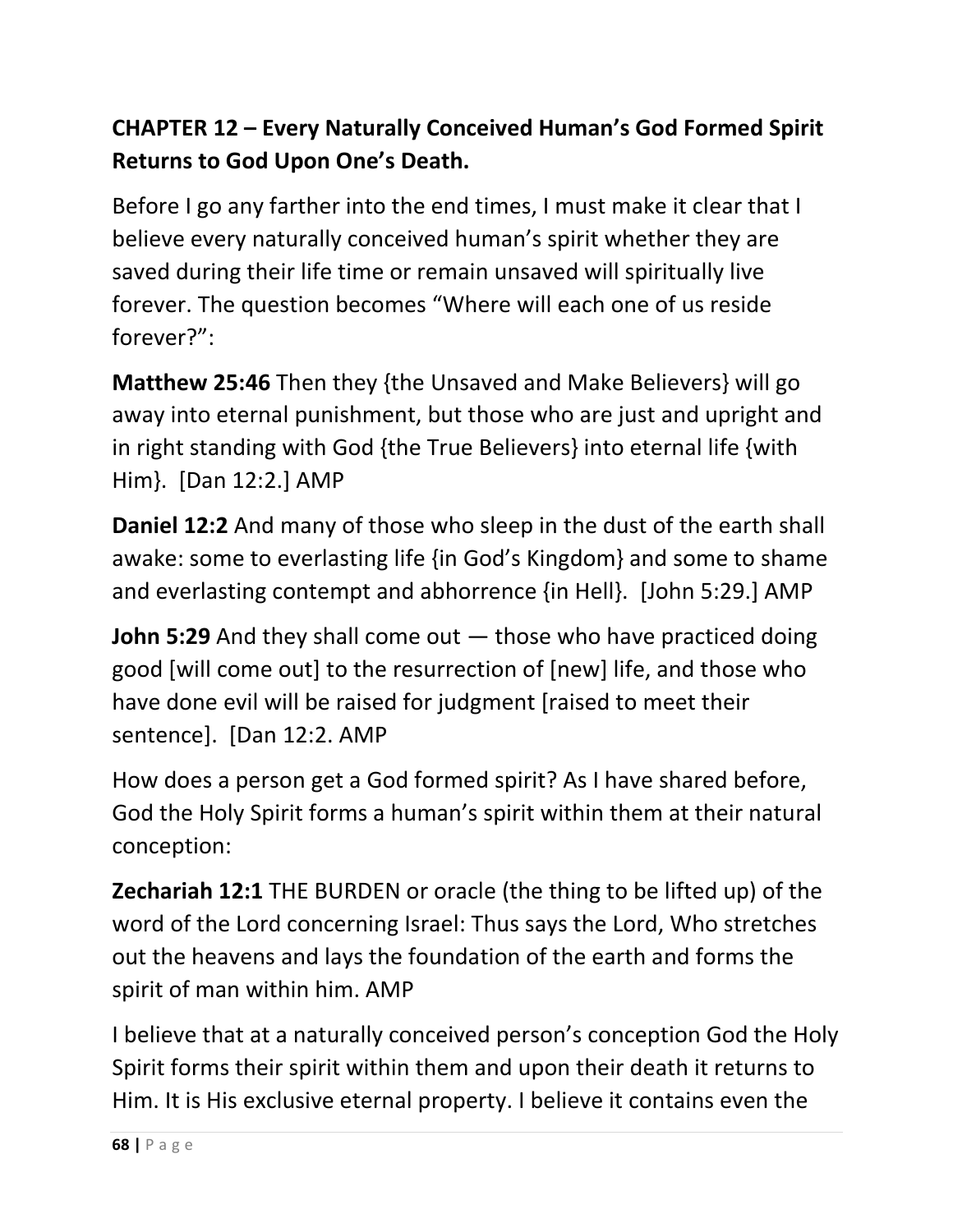minutest details of that person's entire life and upon their death its return to God where it will be used by God the Son Jesus Christ in His judgment of that person. A naturally conceived person's spirit is immortal! I believe it will continue to live on into eternity regardless as to the Son's judgment of them: AMP

**Ecclesiastes 12:7** Then shall the dust [out of which God made man's body] return to the earth as it was, and the spirit shall return to God Who gave it. AMP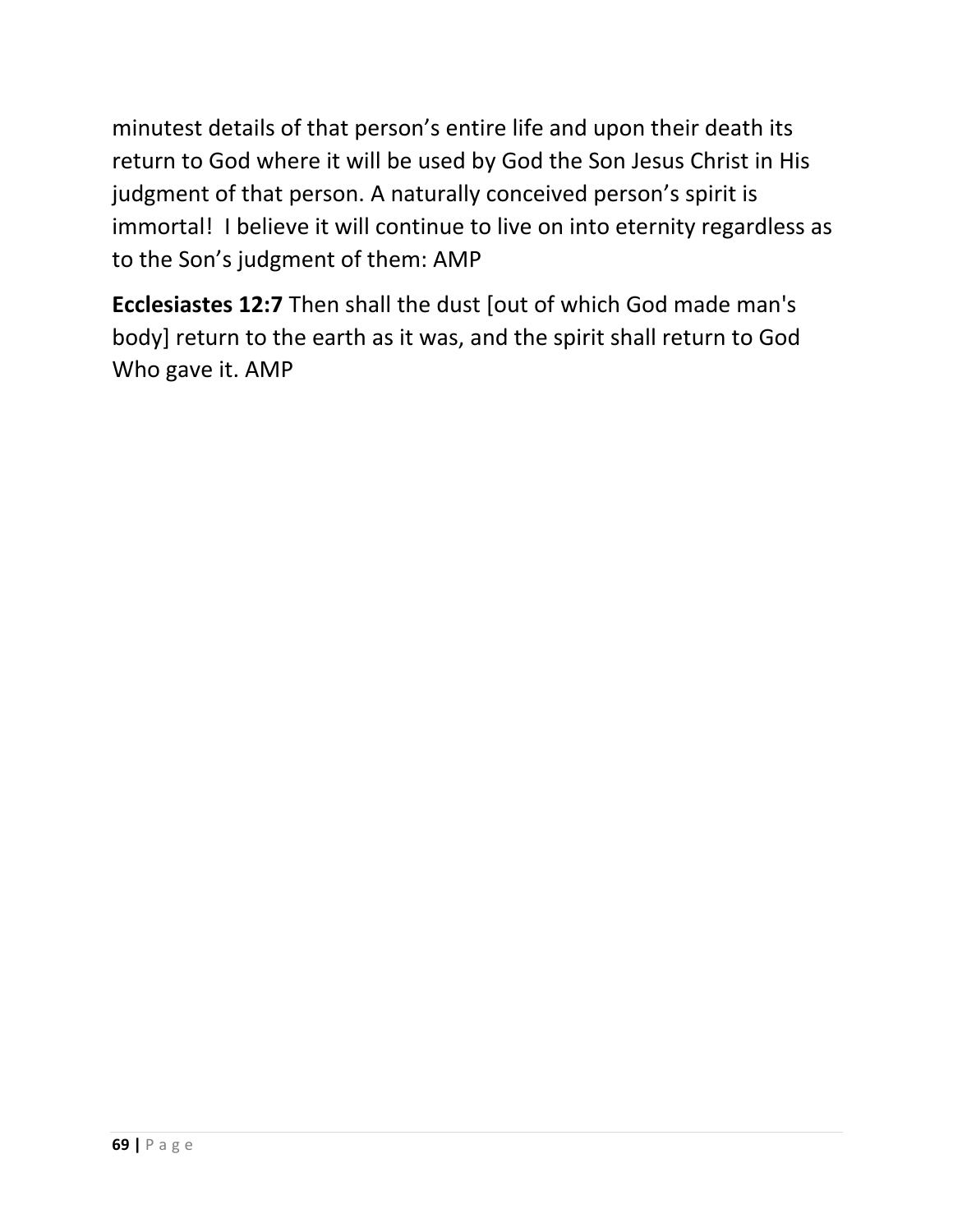# **CHAPTER 13 – There Are Eternal Consequences For Not Knowing and Acknowledging the Name of Jesus Christ As YOUR Personal Savior, Lord God, and Master:**

I believe that it is EXTREMELY IMPORTANT that you understand there are ETERNAL CONSEQUENCES for NOT knowing and publicly acknowledging THE Name of Jesus Christ as your personal Savior, Lord God, and Master. I believe that John 8 is EXTREMELY IMPORTANT for our salvation:

**John 8:23-24** He {Jesus} said to them, You are from below {the earth}; I am from above {My Kingdom is in the Third Heaven}. You are of this world (of this earthly order); I am not of this world. 24 That is why I told you that you will die in (under the curse of) your sins; for if you do not believe that I am He [Whom I claim to be  $-$  if you do not adhere to, trust in, and rely on Me], you will die in your sins. AMP {Who is "I AM" in Exodus 3:14? The Name of God.}

We MUST realize and understand that God is not only a God of true and great Agape and grace, but also a God of just WRATH for those NOT obeying His commands:

**Romans 2:8** But for those who are self-seeking and self-willed and disobedient to the Truth but responsive to wickedness, there will be {God's} indignation and wrath. AMP

**2 Thessalonians 1:7-8** And to [recompense] you who are so distressed and afflicted [by granting you] relief and rest along with us [your fellow sufferers] when the Lord Jesus is revealed from heaven with His mighty angels in a flame of fire, 8 To deal out retribution (chastisement and vengeance) upon those who do not know or perceive or become acquainted with God, and [upon those] who ignore and refuse to obey the Gospel of our Lord Jesus Christ. AMP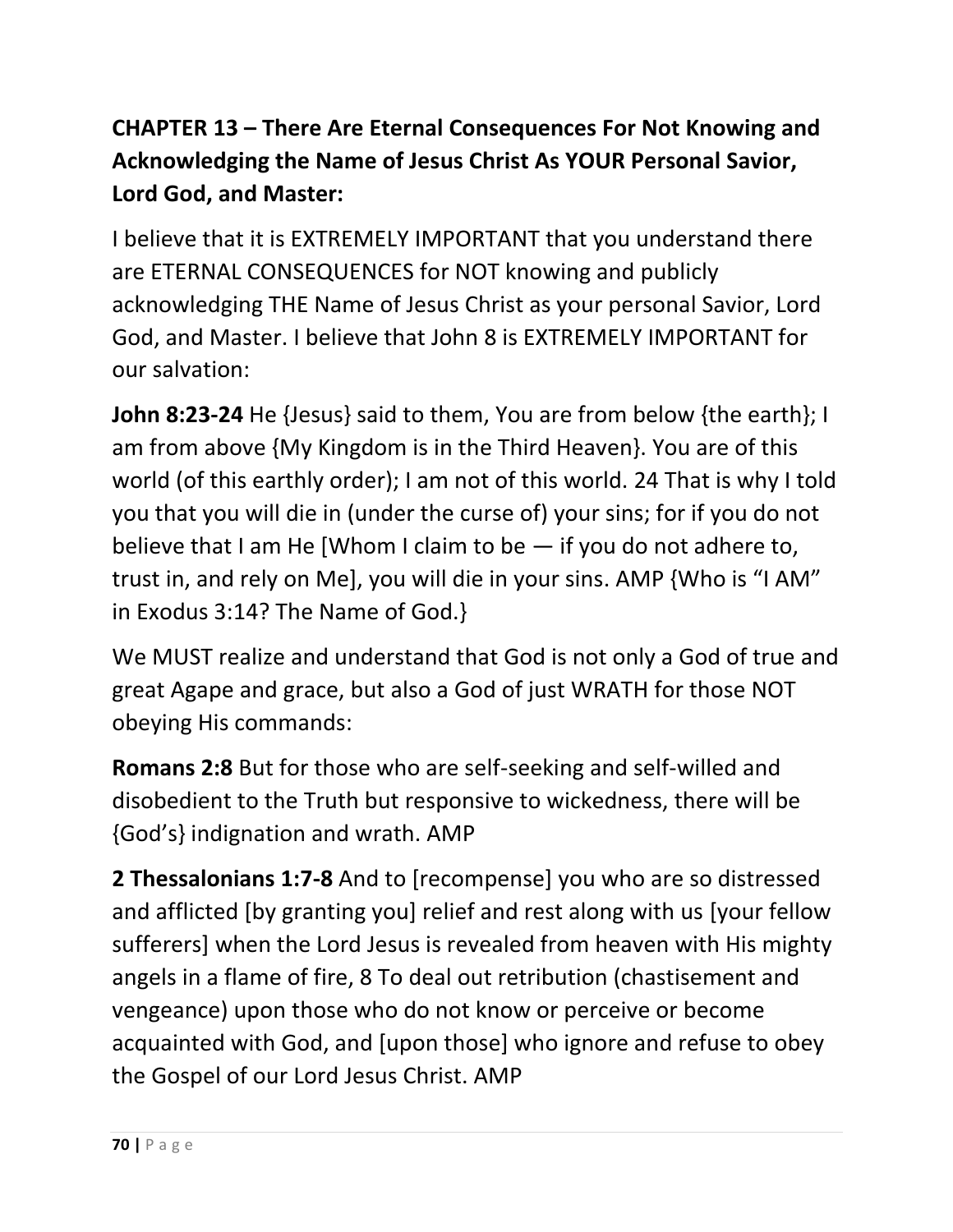God also has just WRATH towards the people who literally scoff at the Name of Jesus Christ Who is God. Judgment of this can be found in:

**John 3:18** He who believes in Him [who clings to, trusts in, relies on Him {Jesus Christ}] is not judged [he who trusts in Him never comes up for judgment; for him there is no rejection, no condemnation — he incurs no damnation]; but he who does not believe (cleave to, rely on, trust in Him) is judged already [he has already been convicted and has already received his sentence] because he has not believed in and trusted in the name of the only begotten Son of God. [He is condemned for refusing to let his trust rest in Christ's name.] AMP

**Romans 8:1** THEREFORE, [there is] now no condemnation (no adjudging guilty of wrong) for those who are in Christ Jesus, who live [and] walk not after the dictates of the flesh, but after the dictates of the Spirit. [John 3:18.] AMP

**Exodus 3:14-15** And God said to Moses, "I AM WHO I AM." And He said, "Thus you shall say to the children of Israel, 'I AM has sent me to you.'" 15 Moreover God said to Moses, "Thus you shall say to the children of Israel: 'The Lord God of your fathers, the God of Abraham, the God of Isaac, and the God of Jacob, has sent me to you. This is My name forever, and this is My memorial to all generations.' NKJV

**John 14:6** Jesus said to him, I am the Way and {I AM} the Truth and {I AM} the Life; no one comes to the Father except by (through) Me. AMP

As I go along in this study, God is revealing to me that throughout New Testament History Jesus Christ has always been "short changed" by people failing to acknowledge Him for Who He truly is. This includes His own people – the Jews, ALL the different Christian cults, and other religions of the world. The Bible is very clear about God's exaltation of Who Jesus truly is as God the Son of Man: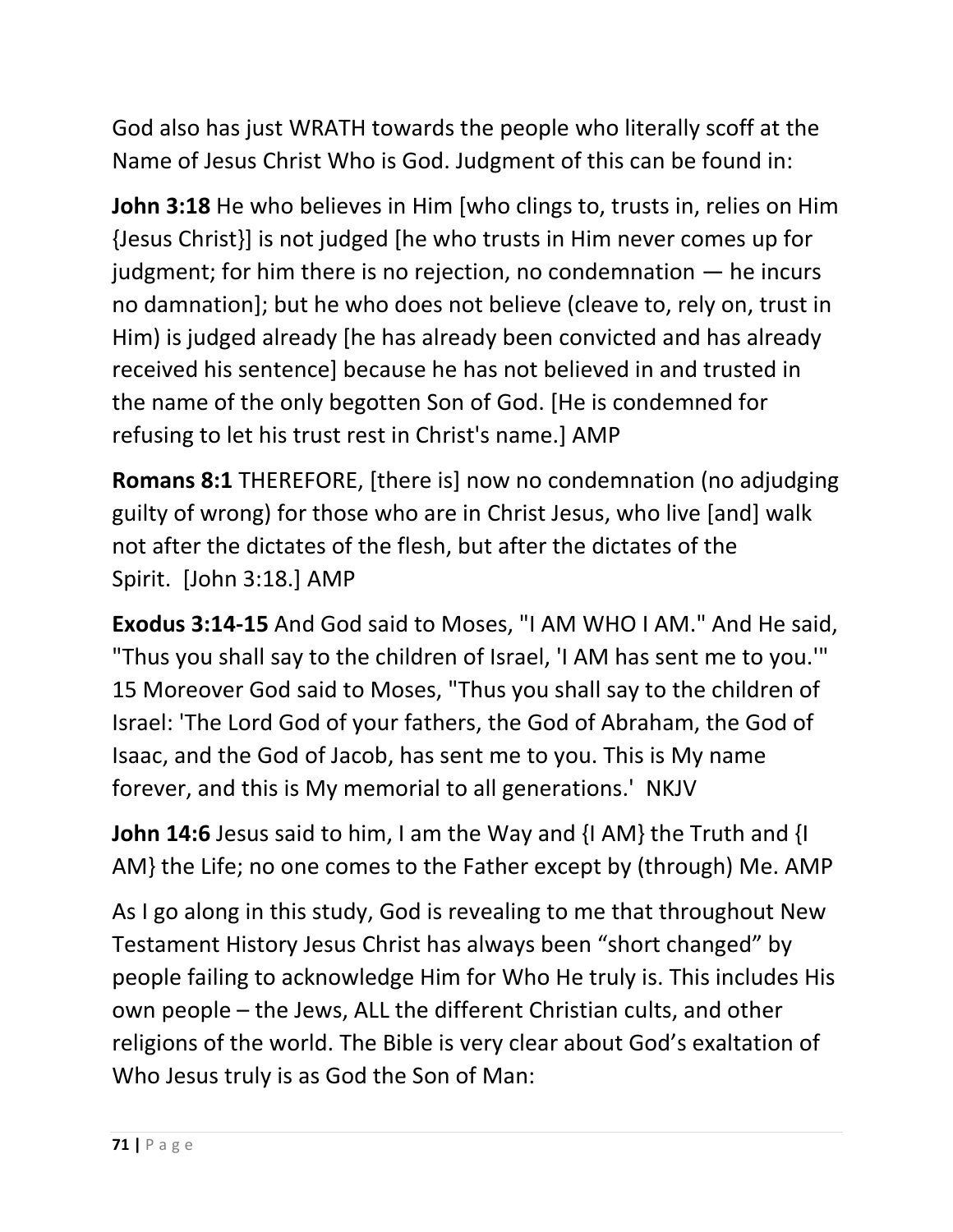**Philippians 2:9-11** Therefore [because He stooped so low] God has highly exalted Him {Jesus Christ} and has freely bestowed on Him the name that is above every name, 10 That in (at) the name of Jesus every knee should (must) bow, in heaven and on earth and under the earth, 11 And every tongue [frankly and openly] confess and acknowledge that Jesus Christ is Lord {the Greek word "kurios" here translated Lord can also be translated God}, to the glory of God the Father. AMP

**Romans 14:11-12** For it is written, As I live, says the Lord{/God Jesus Christ}, every knee shall bow to Me, and every tongue shall confess to God [acknowledge Him to His honor and to His praise]. [Isa 45:23.] 12 And so each of us shall give an account of himself [give an answer in reference to judgment] to God {the Son/Son of Man Jesus Christ|. AMP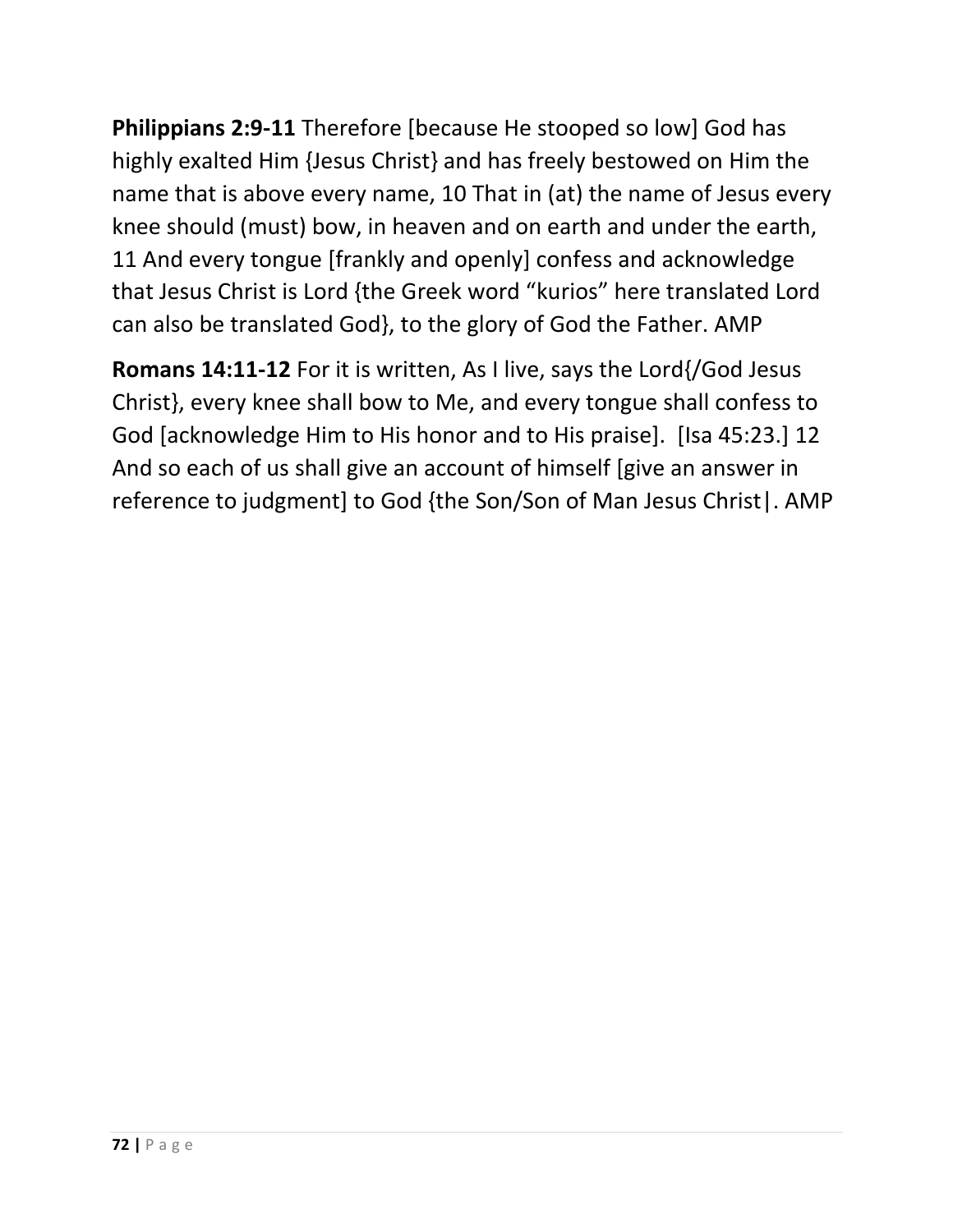# **CHAPTER 14 – God's Judgment of the True Believers and of the Unbelievers and of the So Called Christian Make Believers. Who Is Going to Do the Judging?**

**John 5:22** Even the Father judges no one, for He has given all judgment (the last judgment {Great White Throne Judgment} and the whole business of judging) entirely into the hands of the Son {Jesus Christ}, AMP

There are numerous texts that share Christ's judgment on the righteous {those who are saved} and the unrighteous {those who are unsaved}. The following text compares the judgment of the sheep {His righteous redeemed adopted children – the True Believers of Christ's Bride Church} to the goats {the Unbelievers and the Christian Make Believers of the world}:

**Matthew 25:31-46** When the Son of Man {Jesus Christ} comes in His glory (His majesty and splendor), and all the holy angels with Him, then He will sit on the throne of His glory {to minister His judgment}. 32 All nations will be gathered before Him, and He will separate them [the people] from one another as a shepherd separates his sheep from the goats; [Ezek 34:17.] 33 And He will cause the sheep {His righteous redeemed adopted children – the True Believers of Christ's Bride Church} to stand at His right hand, but the goats at His left {the Unbelievers and the Christian Make Believers}. 34 Then the King will say to those at His right hand, Come, you blessed of My Father [you favored of God and appointed to eternal salvation], inherit (receive as your own) the kingdom prepared for you from the foundation of the world.

35 For I was hungry and you gave Me food, I was thirsty and you gave Me something to drink, I was a stranger and you brought Me together with yourselves and welcomed and entertained and lodged Me, 36 I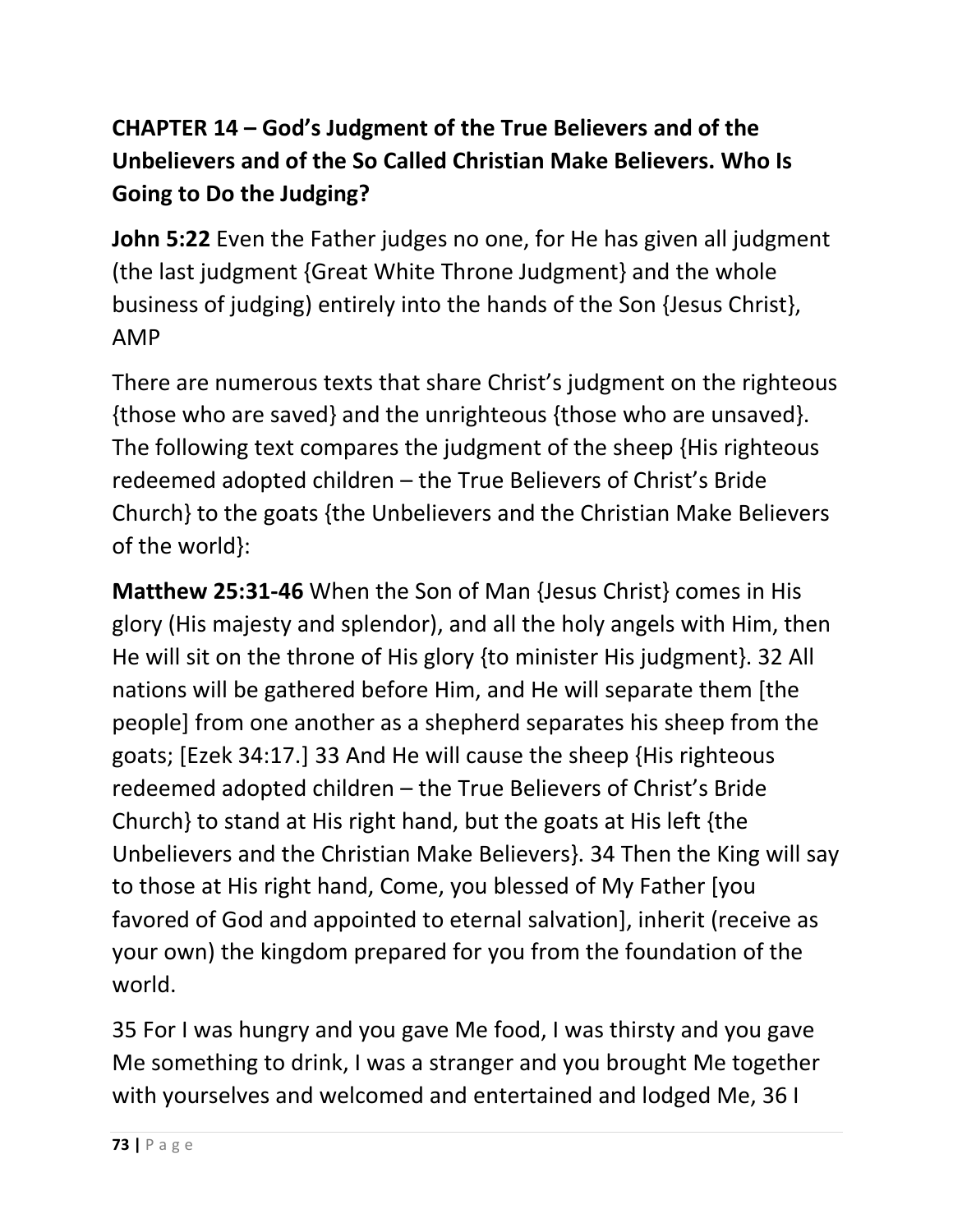was naked and you clothed Me, I was sick and you visited Me with help and ministering care, I was in prison and you came to see Me. [Isa 58:7.] 37 Then the just and upright will answer Him, Lord, when did we see You hungry and gave You food, or thirsty and gave You something to drink? 38 And when did we see You a stranger and welcomed and entertained You, or naked and clothed You? 39 And when did we see You sick or in prison and came to visit You? 40 And the King will reply to them, Truly I tell you, in so far as you did it for one of the least [in the estimation of men] of these My brethren, you did it for Me. [Prov 19:17.]

41 Then He will say to those at His left hand, Begone from Me, you cursed, into the eternal fire prepared for the devil and his angels {in Hell}! 42 For I was hungry and you gave Me no food, I was thirsty and you gave Me nothing to drink, 43 I was a stranger and you did not welcome Me and entertain Me, I was naked and you did not clothe Me, I was sick and in prison and you did not visit Me with help and ministering care. 44 Then they also [in their turn] will answer, Lord, when did we see You hungry or thirsty or a stranger or naked or sick or in prison, and did not minister to You? 45 And He will reply to them, Solemnly I declare to you, in so far as you failed to do it for the least [in the estimation of men] of these, you failed to do it for Me. [Prov 14:31; 17:5.] 46 Then they {the Unbelievers and Christian Make Believers} will go away into eternal punishment {Hell}, but those who are just and upright and in right standing with God into eternal life {in His Kingdom}. [Dan 12:2.] AMP

Those who are True Believers will not be judged, but the Unbelievers and especially the Make Believers will receive their just punishment. It is a terrible thing to be in the hands of the living God: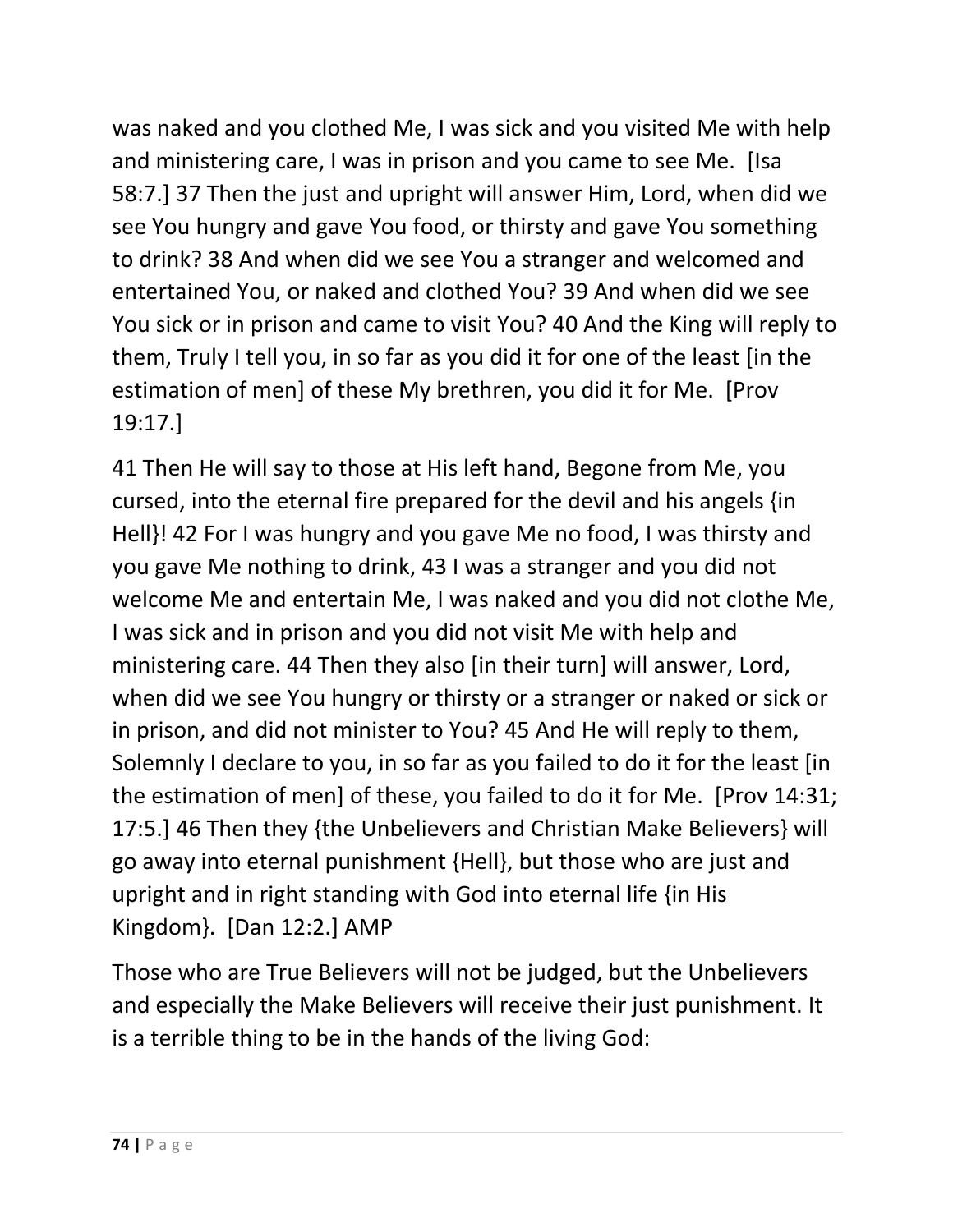**John 3:18** He who believes in Him [who clings to, trusts in, relies on Him] is not judged [he who trusts in Him never comes up for judgment; for him there is no rejection, no condemnation — he incurs no damnation]; but he who does not believe (cleave to, rely on, trust in Him) is judged already [he has already been convicted and has already received his sentence] because he has not believed in and trusted in the name of the only begotten Son of God. [He is condemned for refusing to let his trust rest in Christ's name.] AMP

**Romans 8:1** THEREFORE, [there is] now no condemnation (no adjudging guilty of wrong) for those who are in Christ Jesus, who live [and] walk not after the dictates of the flesh, but after the dictates of the Spirit. [John 3:18.] AMP

**Matthew 10:28** And do not be afraid of those who kill the body but cannot kill the soul; but rather be afraid of Him {God} who can destroy both soul and body in hell (Gehenna). AMP

**Hebrews 10:26-32** For if we {Christian Make Believers} go on deliberately and willingly sinning after once acquiring the knowledge of the Truth, there is no longer any sacrifice left to atone for [our] sins [no further offering to which to look forward]. 27 [There is nothing left for us then] but a kind of awful and fearful prospect and expectation of divine judgment and the fury of burning wrath and indignation which will consume those who put themselves in opposition [to God]. [Isa 26:11.]

28 Any person who has violated and [thus] rejected and set at naught the Law of Moses is put to death without pity or mercy on the evidence of two or three witnesses. [Deut 17:2-6.] 29 How much worse (sterner and heavier) punishment do you suppose he will be judged to deserve who has spurned and [thus] trampled underfoot the Son of God, and who has considered the covenant blood by which he was consecrated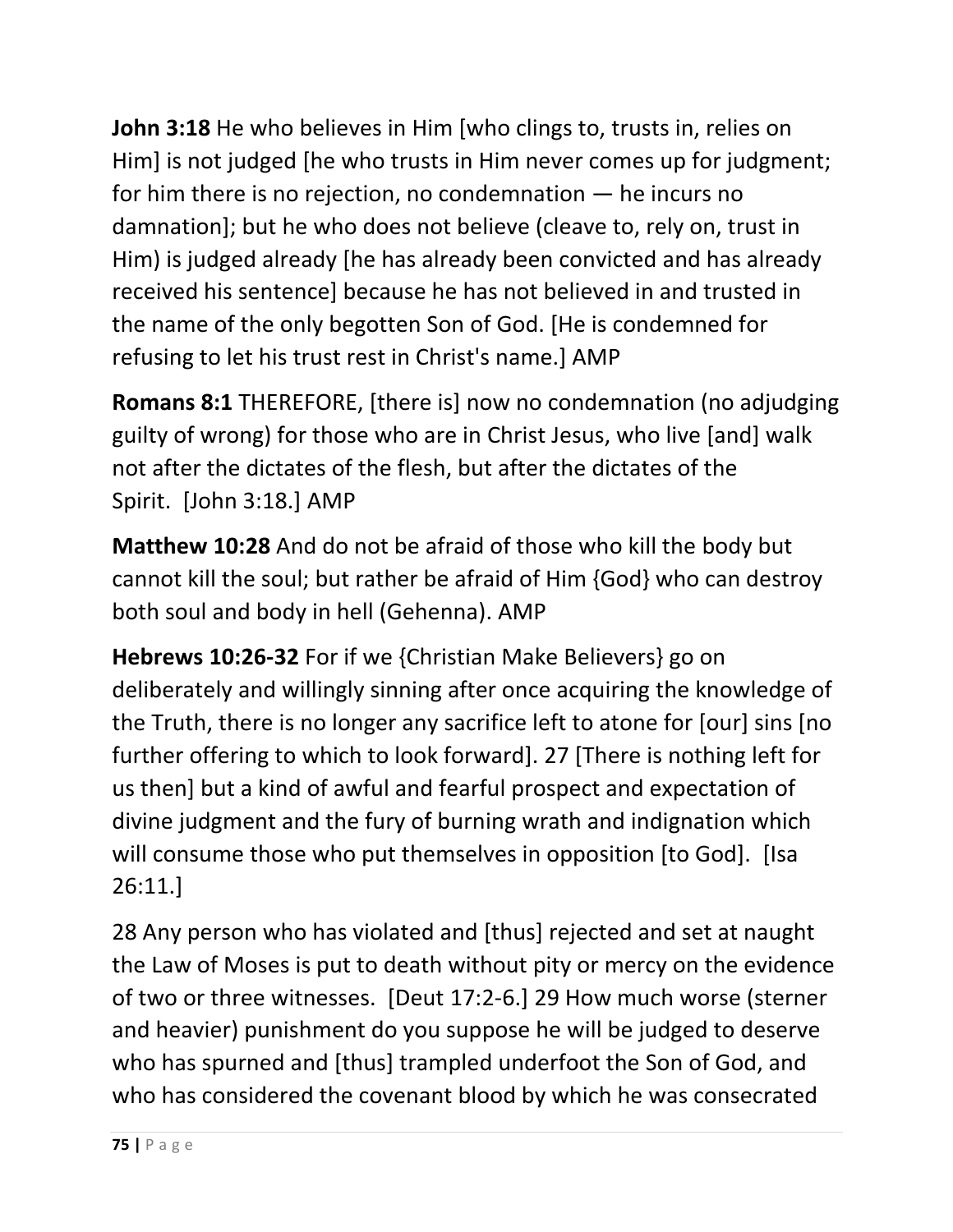common and unhallowed, thus profaning it and insulting and outraging the [Holy] Spirit [Who imparts] grace (the unmerited favor and blessing of God)? [Ex 24:8.]

30 For we know Him Who said, Vengeance is Mine [retribution and the meting out of full justice rest with Me]; I will repay [I will exact the compensation], says the Lord. And again, The Lord will judge and determine and solve and settle the cause and the cases of His people. [Deut 32:35, 36.] 31 It is a fearful (formidable and terrible) thing to incur the divine penalties and be cast into the hands of the living God! AMP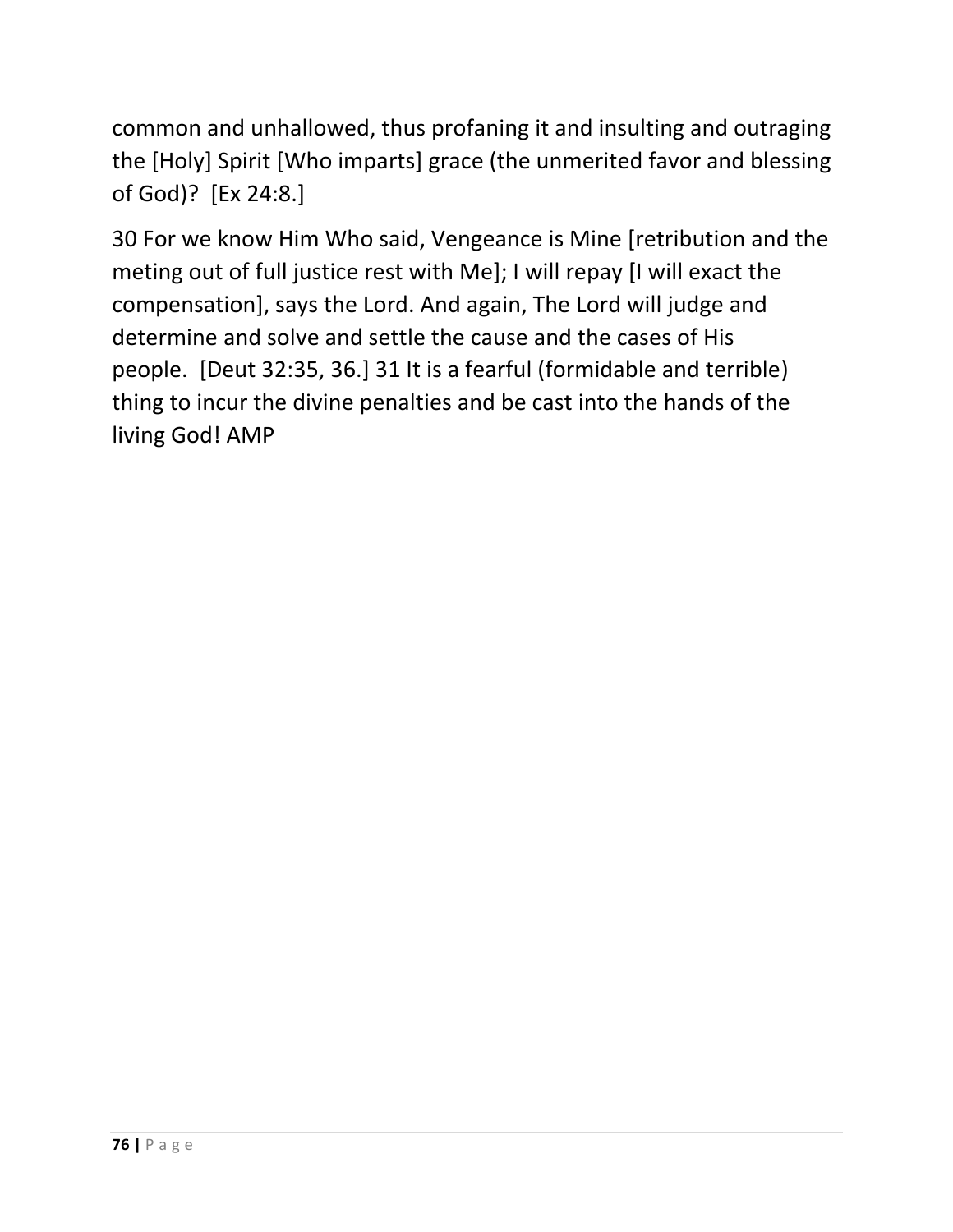## **CHAPTER 15 – A Short Description of Hell.**

Every naturally conceived person has an immortal spirit, and whether they are saved or unsaved it will be God's property forever. The redeemed person will be with God in His Kingdom forever and every unsaved person will reside eternally in Hell separated from God in torment and shame. I am not going into a lot of detail about Hell, but Hell is beyond anything humanly imaginable! The Bible describes it as a place where EVERY person there will experience the conditions allotted to them by the judgment of Jesus Christ, but somehow, they will NOT be aware of anyone else's condition – only their own. Apparently, every person in Hell will have a physical form for they will experience:

1) great continuing weeping and grinding of teeth:

**Matthew 8:12** While the sons and heirs of the kingdom {of the world} will be driven out into the darkness outside, where there will be weeping and grinding of teeth. [Ps 107:2, 3; Isa 49:12; 59:19; Mal 1:11.] AMP

2) and wailing and grinding of teeth as they are cast into the furnace of fire :

**Matthew 13:42** And will cast them into the furnace of fire; there will be weeping and wailing and grinding of teeth. AMP

**Matthew 13:50** And cast them [the wicked] into the furnace of fire; there will be weeping and wailing and grinding of teeth. AMP

3) The Unbelievers and Make Believers will be considered as a "no account" person and experience continual darkness with weeping and grinding of teeth:

**Matthew 25:30** And throw the good-for-nothing servant into the outer darkness; there will be weeping and grinding of teeth. AMP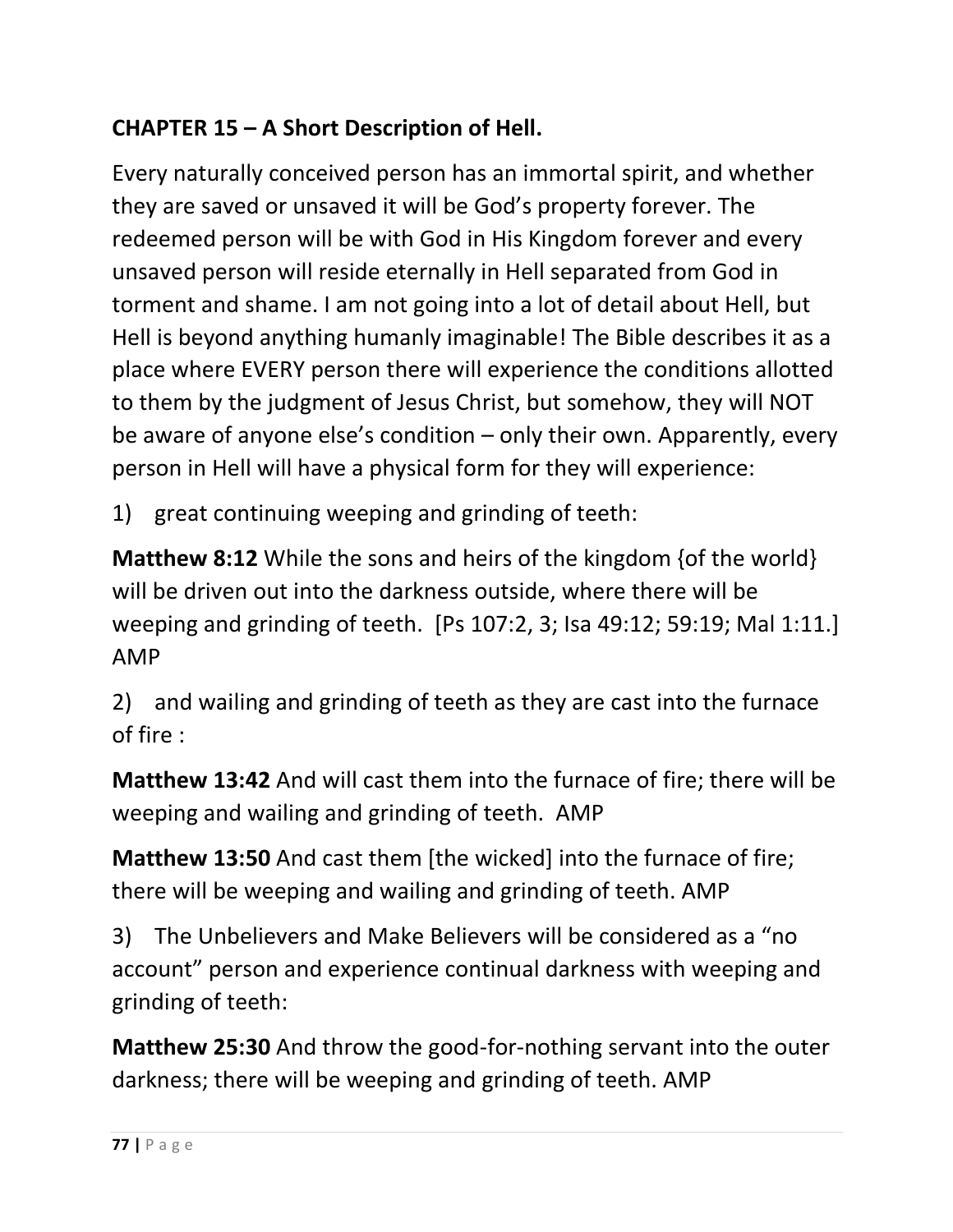4) They will be in continual flames of fire with no water to quench their thirst:

**Luke 16:24** And he cried out and said, Father Abraham, have pity and mercy on me and send Lazarus to dip the tip of his finger in water and cool my tongue, for I am in anguish in this flame. AMP

5) They will feel continual eternal burning:

**Isaiah 33:14** The sinners in Zion are afraid; trembling seizes the godless ones. [They cry] Who among us can dwell with that devouring fire? Who among us can dwell with those everlasting burnings? AMP

6) There will be eternally living in inexpressible squalor and torment:

**Luke 16:23** And in Hades (the realm of the dead), being in torment, he lifted up his eyes and saw Abraham far away, and Lazarus in his bosom. AMP

I have included some of the eternal conditions of those Unbelievers and Make Believers who will be in Hell forever. Are these eternal conditions described here which will give everlasting punishment to each Unbeliever and/or Make Believer in Hell what YOU want UNCEASINGLY FOREVER?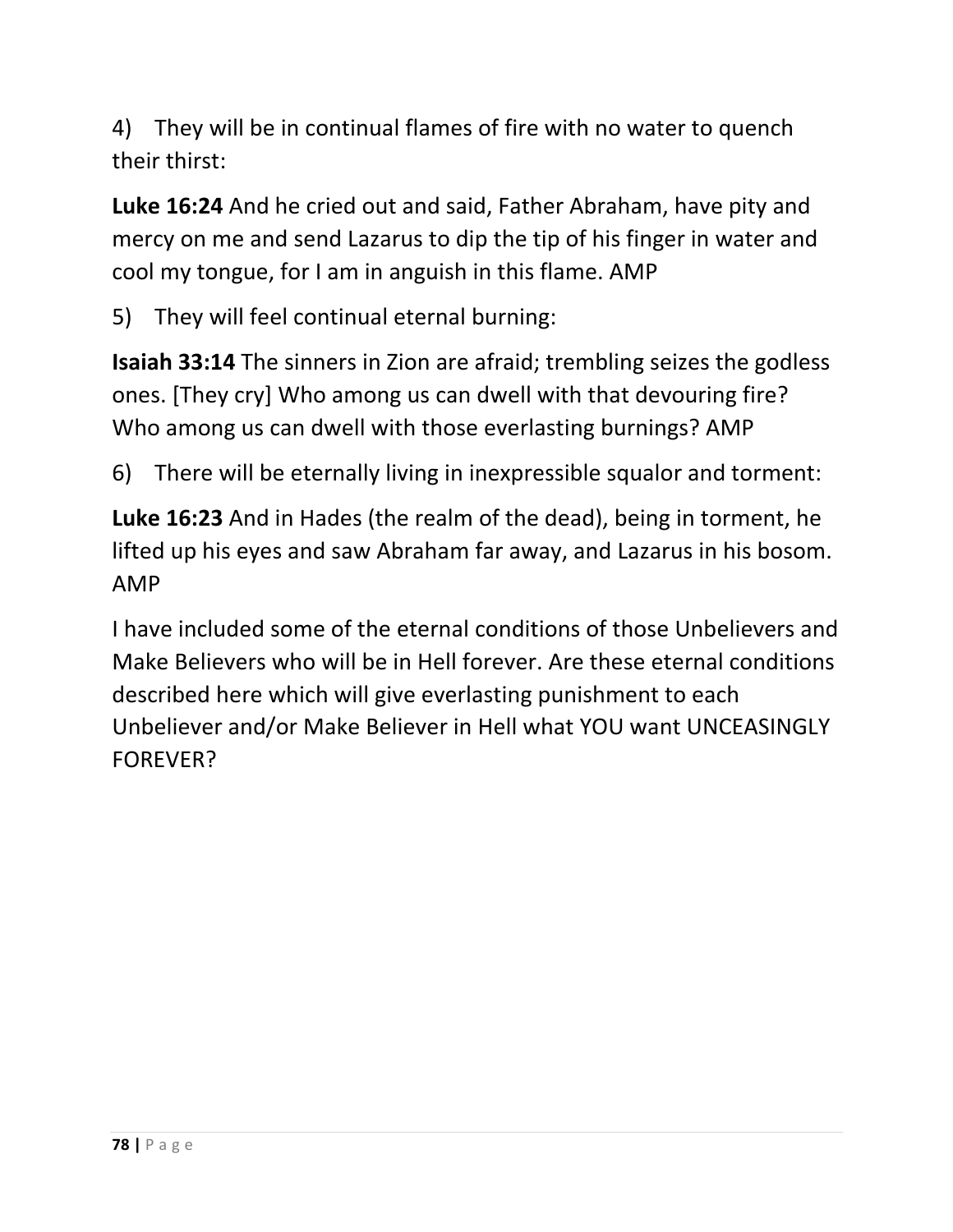## **CHAPTER 16 – The True Believer's Magnificent Inheritance.**

Previously I shared that every naturally conceived unsaved person's immortal spirit will reside in Hell eternally separated from God in torment and shame, and that Hell is beyond anything humanly imaginable! Now I want to compare the magnificent inheritance for us who are True Believers that is also beyond anything humanly imaginable. How did we obtain this inheritance? Let's follow its order: First – God the Father conferred an heirship on His Son Jesus Christ:

**Hebrews 1:2** [But] in the last of these days He has spoken to us in [the person of God the] Son {Jesus Christ}, Whom He appointed Heir and lawful Owner of all things, also by and through Whom He created the worlds and the reaches of space and the ages of time [He made, produced, built, operated, and arranged them in order]. AMP

Secondly when we are saved and become True Believers, we become the adopted children of God and as such we become co-heirs with Jesus Christ:

**John 1:12** But to as many as did receive and welcome Him, He gave the authority (power, privilege, right) to become the adopted children of God, that is, to those who believe in (adhere to, trust in, and rely on) His name — [Isa 56:5.] AMP

**Romans 8:15-17** For [the Spirit which] you have now received [is] not a spirit of slavery to put you once more in bondage to fear, but you have received the Spirit of adoption [the Spirit producing sonship] in [the bliss of] which we cry, Abba (Father)! Father! 16 The Spirit Himself [thus] testifies together with our own spirit, [assuring us] that we are children of God. 17 And if we are [His] children, then we are [His] heirs also: heirs of God and fellow heirs with Christ [sharing His inheritance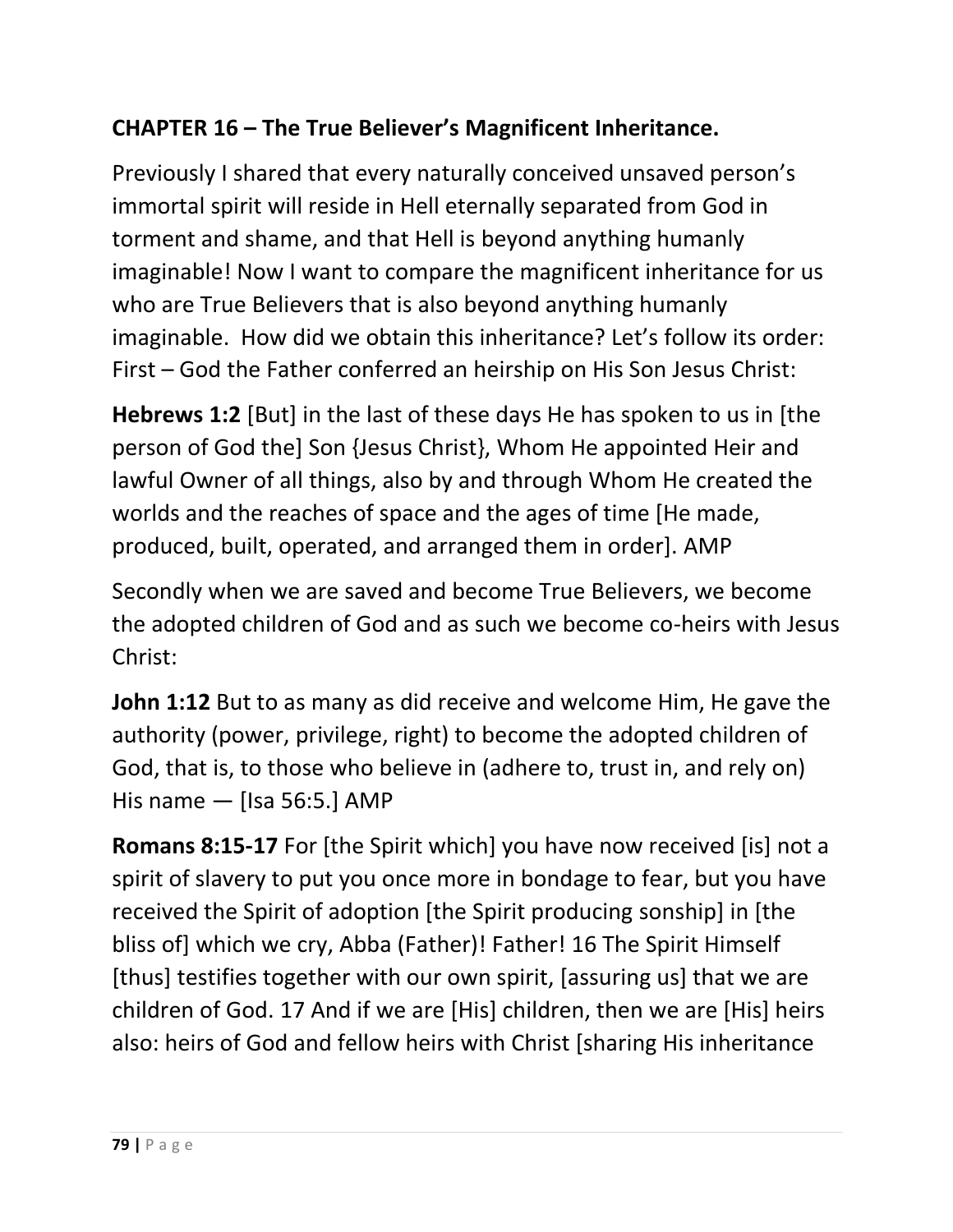with Him {as co-heirs}]; only we must share His suffering if we are to share His glory. AMP

**Ephesians 1:11** In Him we also were made [God's] heritage (portion) and we obtained an inheritance; for we had been foreordained (chosen and appointed beforehand) in accordance with His purpose, Who works out everything in agreement with the counsel and design of His [own] will, AMP

Thirdly for those of us who are redeemed our inheritance is kept safe in the third heaven:

**1 Peter 1:23** You have been regenerated (born again), not from a mortal origin {physical} (seed, sperm), but from one that is immortal by the ever living and lasting Word of God. AMP

**1 Peter 1:4** {We have been} [Born anew] into an inheritance which is beyond the reach of change and decay [imperishable], unsullied and unfading, reserved in heaven for you, AMP

Fourthly what are some of the characteristics of our inheritance? It is:

1) Imperishable –not subject to corruption nor decay:

**Matthew 6:19-20** Do not gather and heap up and store up for yourselves treasures on earth, where moth and rust and worm consume and destroy, and where thieves break through and steal. 20 But gather and heap up and store for yourselves treasures in heaven, where neither moth nor rust nor worm consume and destroy, and where thieves do not break through and steal; AMP

2) Our inheritance is unspoiled and unaltered awaiting our receiving it:

**Revelation 21:27** But nothing that defiles or profanes or is unwashed shall ever enter it {the city of New Jerusalem}, nor anyone who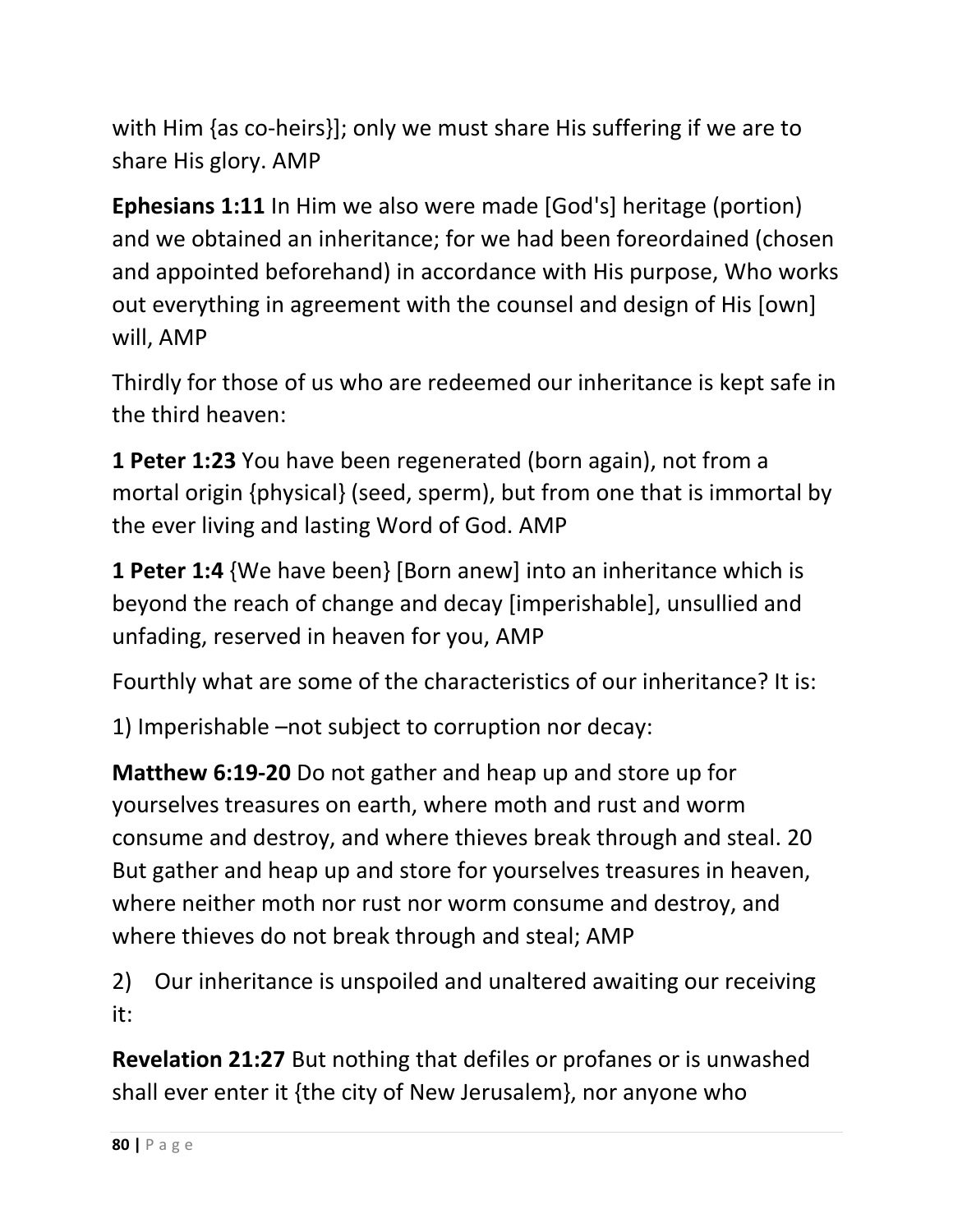commits abominations (unclean, detestable, morally repugnant things) or practices falsehood, but only those whose names are recorded in the Lamb's Book of Life. AMP

3) Our inheritance is unfading never changing in its magnificence:

**Revelation 21:5** And He Who is seated on the throne said, See! I make all things new. Also He said, Record this, for these sayings are faithful (accurate, incorruptible, and trustworthy) and true (genuine). [Isa 43:19.] AMP

4) Our inheritance is reserved for us:

**Ephesians 1:13-14** In Him you also who have heard the Word of Truth, the glad tidings (Gospel) of your salvation, and have believed in and adhered to and relied on Him, were stamped with the seal of the longpromised Holy Spirit. 14 That [Spirit] is the guarantee of our inheritance [the first fruits, the pledge and foretaste, the down payment on our heritage], in anticipation of its full redemption and our acquiring [complete] possession of it — to the praise of His glory. AMP

I believe that our inheritance contains numerous things, but to me the most awesome is our new living quarters in the city of the New Jerusalem which Jesus promised to His spiritual brothers and sisters:

**John 14:1-2** DO NOT let your hearts be troubled (distressed, agitated). You believe in and adhere to and trust in and rely on God; believe in and adhere to and trust in and rely also on Me. 2 In My Father's house there are many dwelling places (homes). If it were not so, I would have told you; for I am going away to prepare a place for you. AMP

**Revelation 3:12** He who overcomes (is victorious), I will make him a pillar in the sanctuary of My God; he shall never be put out of it or go out of it, and I will write on him the name of My God and the name of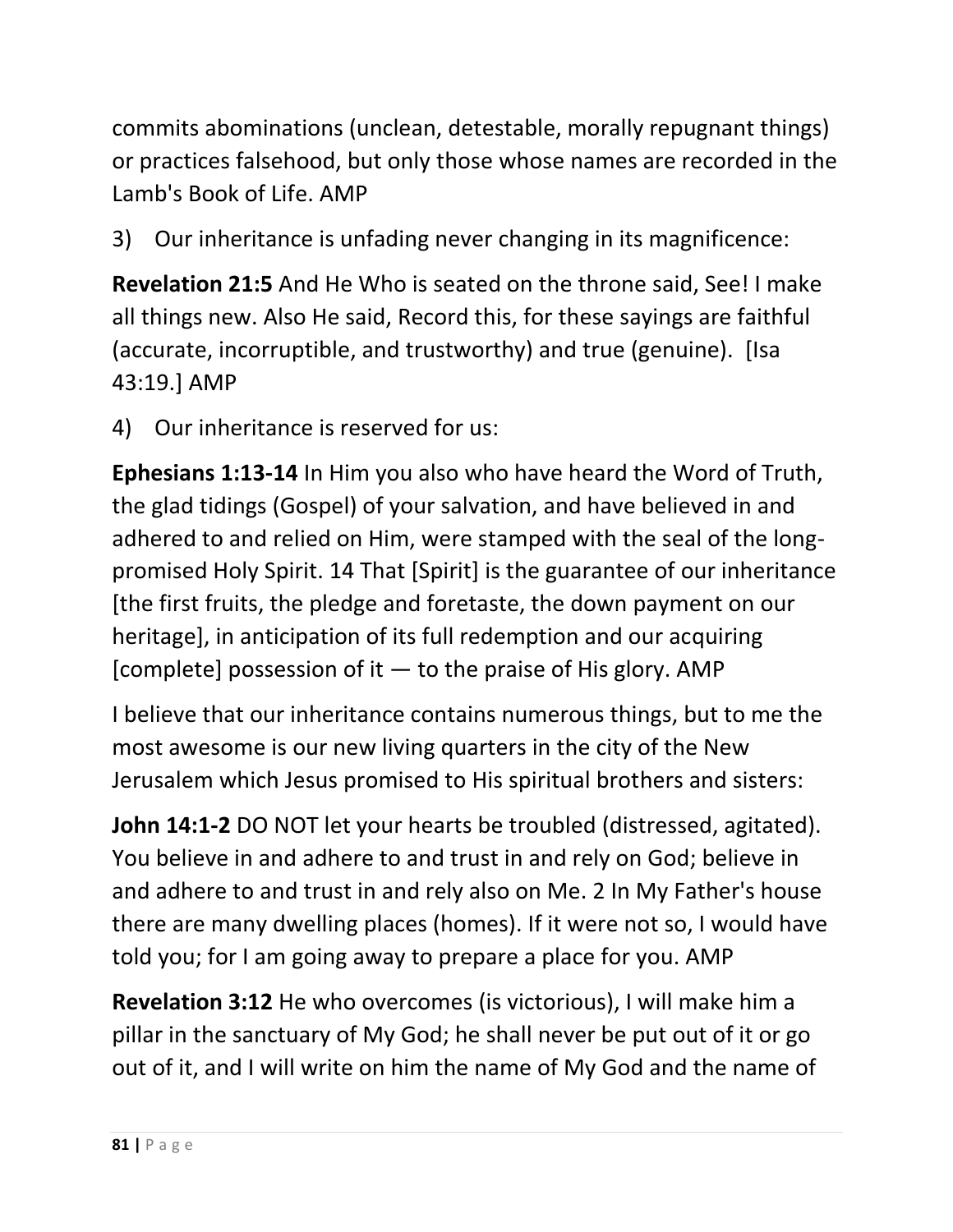the city of My God, the new Jerusalem, which descends from My God out of heaven, and My own new name. [Isa 62:2; Ezek 48:35.] AMP

Let's see what our new living quarters will be like. Apparently, we will continue to reproduce, we will also have vineyards/gardens, and there will be animals present:

**Isaiah 65:17-25** For behold, I create new heavens and a new earth. And the former things shall not be remembered or come into mind. [Isa 66:22; 2 Peter 3:13; Rev 21:1.] 18 But be glad and rejoice forever in that which I create; for behold, I create {the New} Jerusalem to be a rejoicing and her people a joy. 19 And I will rejoice in Jerusalem and be glad in My people; and the sound of weeping will no more be heard in it, nor the cry of distress. 20 There shall no more be in it an infant who lives but a few days, or an old man who dies prematurely; for the child shall die a hundred years old, and the sinner who dies when only a hundred years old shall be [thought only a child, cut off because he is] accursed.

21 They shall build houses and inhabit them, and they shall plant vineyards and eat the fruit of them. 22 They shall not build and another inhabit; they shall not plant and another eat [the fruit]. For as the days of a tree, so shall be the days of My people, and My chosen and elect shall long make use of and enjoy the work of their hands. 23 They shall not labor in vain or bring forth [children] for sudden terror or calamity; for they shall be the descendants of the blessed of the Lord, and their offspring with them. 24 And it shall be that before they call I will answer; and while they are yet speaking I will hear. [Isa 30:19; 58:9; Matt 6:8.]

25 The wolf and the lamb shall feed together, and the lion shall eat straw like the ox; and dust {the remnant of dead people – Genesis 3:14}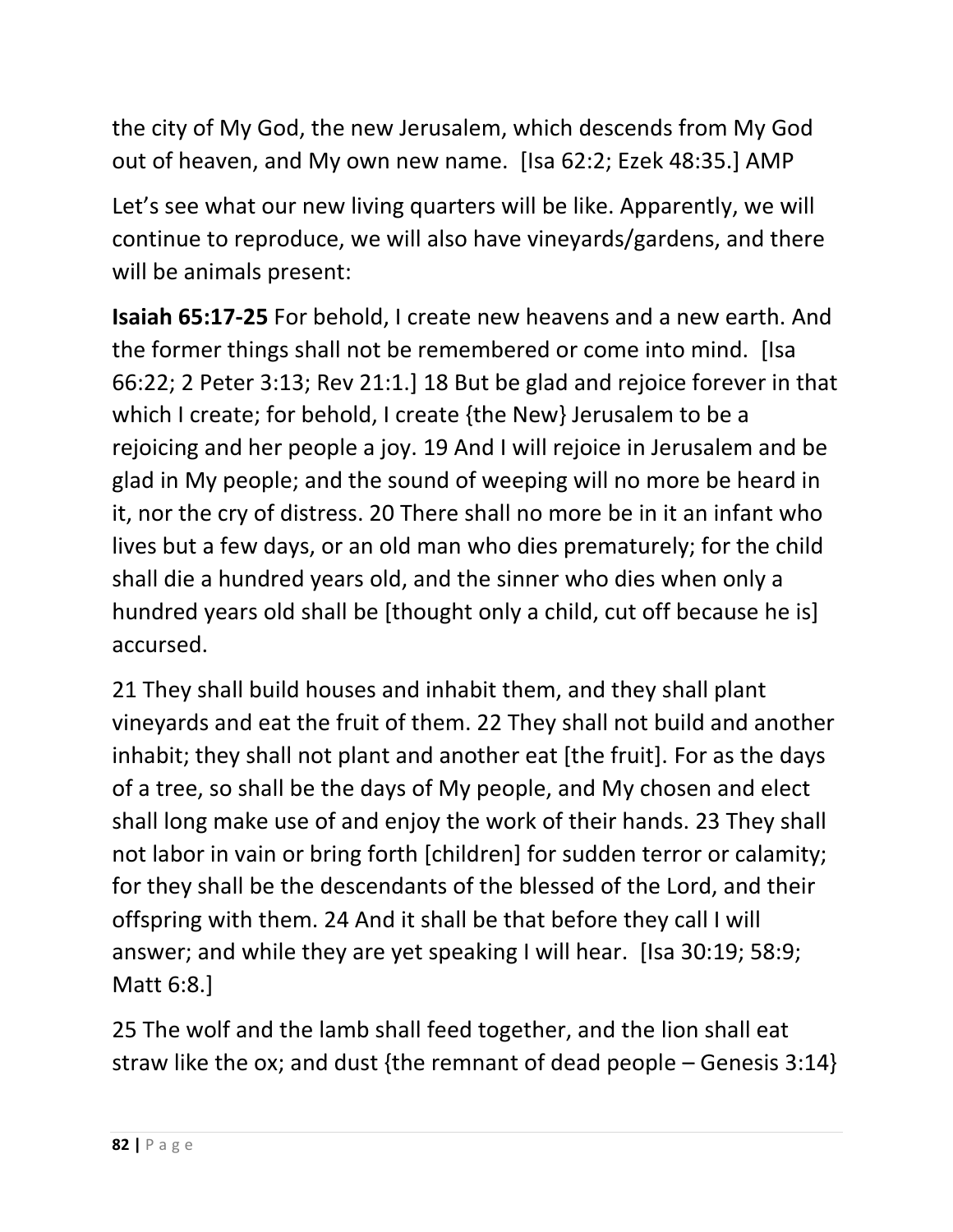shall be the serpent's food. They shall not hurt or destroy in all My holy Mount [Zion], says the Lord. AMP

**Revelation 21:1-3** THEN I saw a new sky (heaven) and a new earth, for the former sky and the former earth had passed away (vanished), and there no longer existed any sea. [Isa 65:17; 66:22.] 2 And I saw the holy city, the new Jerusalem, descending out of heaven from God, all arrayed like a bride beautified and adorned for her husband; 3 Then I heard a mighty voice from the throne and I perceived its distinct words, saying, See! The abode of God is with men, and He will live (encamp, tent) among them; and they shall be His people, and God shall personally be with them and be their God. [Ezek 37:27.]

What will our new eternal home look like?

**Revelation 21:16-22** The city {New Jerusalem} lies in a square, its length being the same as its width. And he measured the city with his reed — 12,000 stadia (about 1,500 miles); its length and width and height are the same {It is actually a cube.}. 17 He measured its wall also — 144 cubits (about 72 yards) by a man's measure [of a cubit from his elbow to his third fingertip], which is [the measure] of the angel. 18 The wall was built of jasper, while the city [itself was of] pure gold, clear and transparent like glass. 19 The foundation [stones] of the wall of the city were ornamented with all of the precious stones. The first foundation [stone] was jasper, the second sapphire, the third chalcedony (or white agate), the fourth emerald, [Isa 54:11,12.] 20 The fifth onyx, the sixth sardius, the seventh chrysolite, the eighth beryl, the ninth topaz, the tenth chrysoprase, the eleventh jacinth, the twelfth amethyst. 21 And the twelve gates were twelve pearls, each separate gate being built of one solid pearl. And the main street (the broadway) of the city was of gold as pure and translucent as glass. 22 I saw no temple in the city, for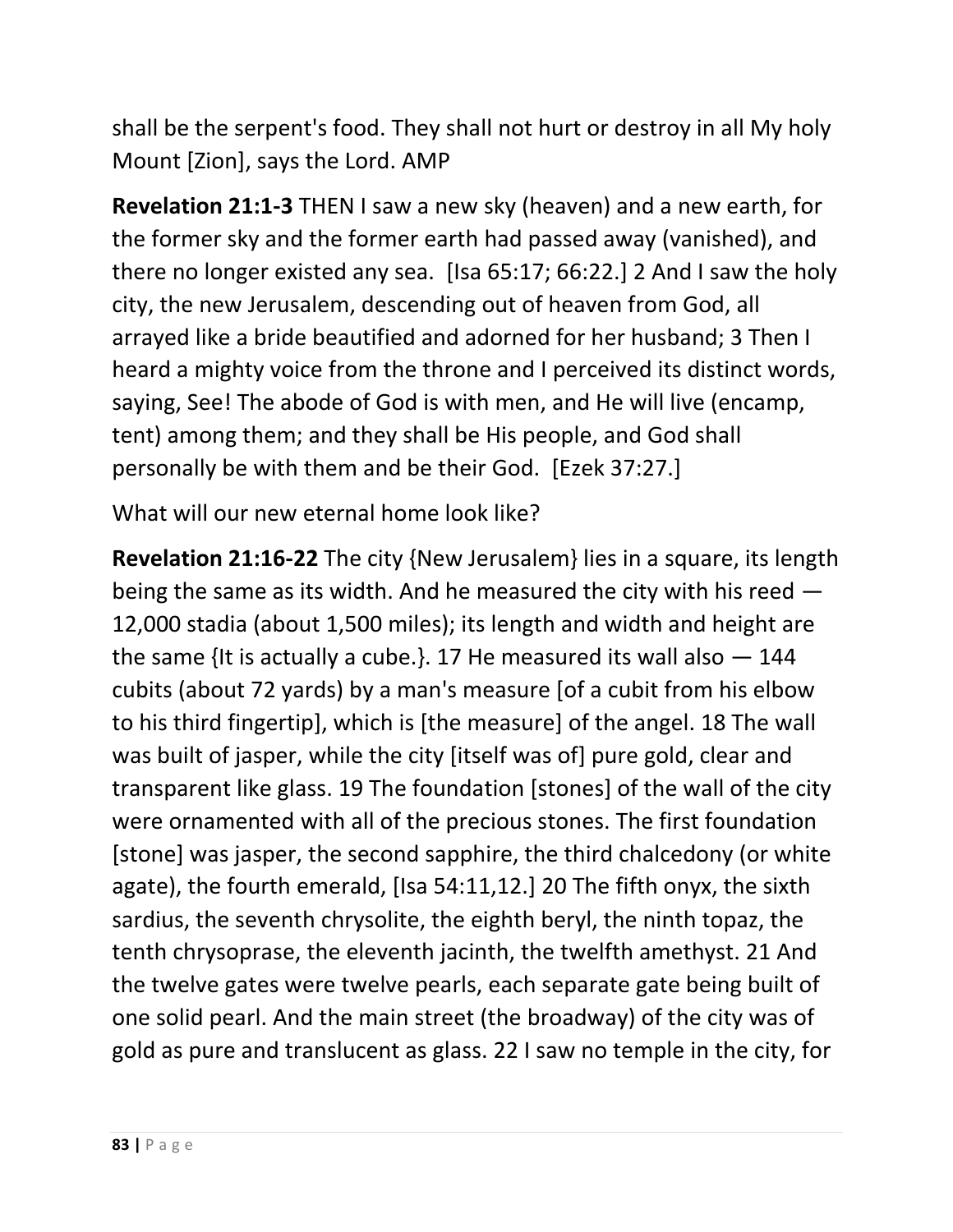the Lord God Omnipotent [Himself] and the Lamb [Himself] are its temple {and its light}. AMP

We the redeemed Bride of Christ will celebrate the marriage feast of the Lamb. We will eat as Christ ate AFTER His resurrection. Where will the food come from {see Isaiah 65:22 above}? Either Eden the Garden of God OR the Garden of Eden OR even our own gardens? Will we have people who cook our food or do we do it? Lots of unanswered questions about how we will live in eternity!

**Revelation 19:7-9** Let us rejoice and shout for joy [exulting and triumphant]! Let us celebrate and ascribe to Him glory and honor, for the marriage of the Lamb [at last] has come, and His bride has prepared herself. [Ps 118:24.] 8 She has been permitted to dress in fine (radiant) linen, dazzling and white  $-$  for the fine linen is (signifies, represents) the righteousness (the upright, just, and godly living, deeds, and conduct, and right standing with God) of the saints (God's holy people). 9 Then [the angel] said to me, Write this down: Blessed (happy, to be envied) are those who are summoned (invited, called) to the marriage supper of the Lamb. {I believe the "food" for this marriage supper can come the Garden of Eden or even from Eden the Garden of God in the Third Heaven or OUR own gardens?} And he said to me [further], These are the true words (the genuine and exact declarations) of God. AMP

**Revelation 22:2** Through the middle of the broadway of the city; also, on either side of the river was the tree of life with its twelve varieties of fruit, yielding each month its fresh crop; and the leaves of the tree were for the healing and the restoration of the nations. [Gen 2:9.] AMP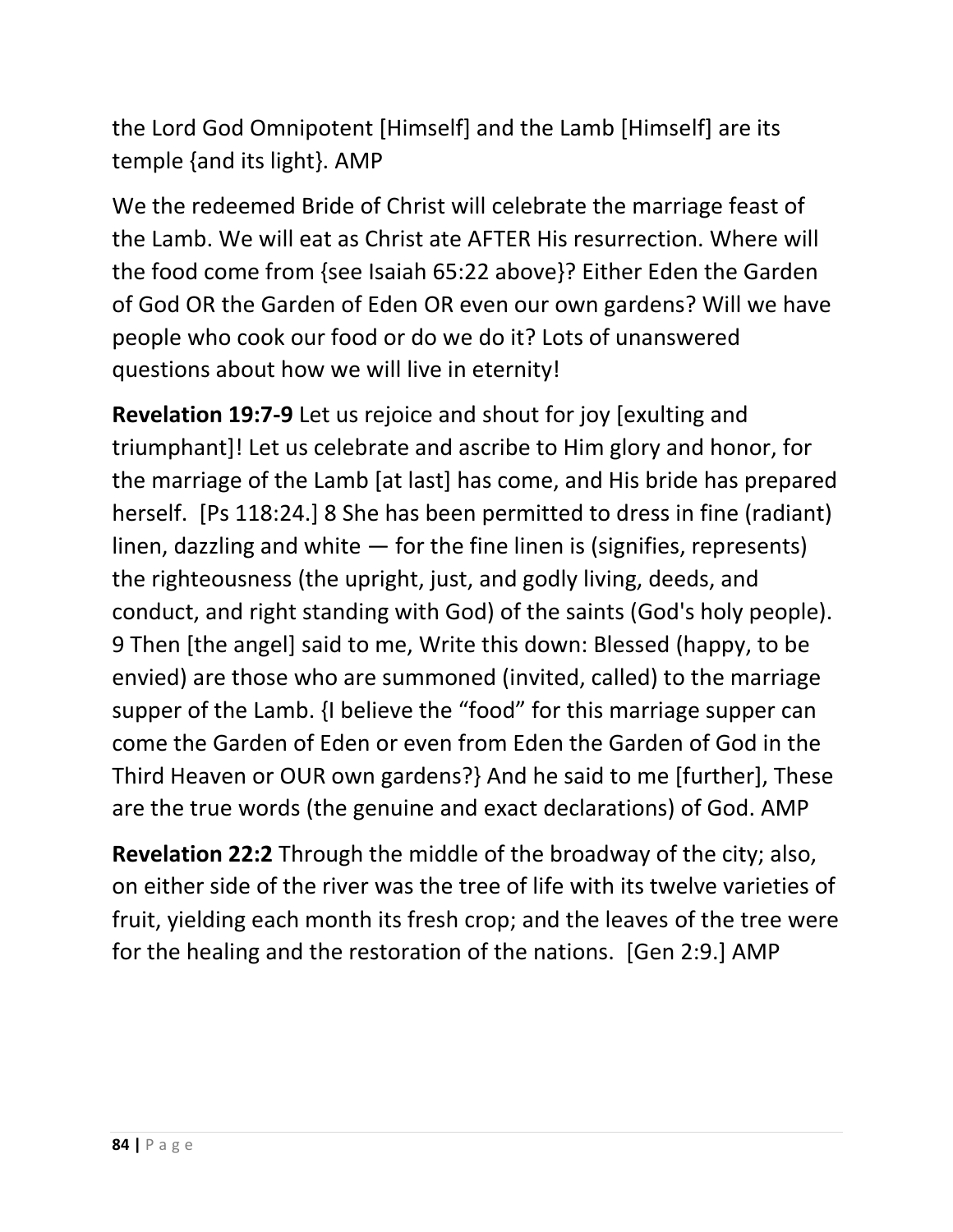### **CHAPTER 17 – Jesus Christ's 1000 Year Reign.**

After Christ's overwhelming victories over some end time wars, He will enjoy a 1000 year reign over the kingdom/nations of the world:

**Revelation 20:1-4** THEN I saw an angel descending from heaven; he was holding the key of the Abyss (the bottomless pit) and a great chain was in his hand. 2 And he gripped and overpowered the dragon, that old serpent [of primeval times], who is the devil and Satan, and [securely] bound him for a thousand years. 3 Then he hurled him into the Abyss (the bottomless pit) and closed it and sealed it above him, so that he should no longer lead astray and deceive and seduce the nations until the thousand years were at an end. After that he must be liberated for a short time. 4 Then I saw thrones, and sitting on them were those to whom authority to act as judges and to pass sentence was entrusted. Also I saw the souls of those who had been slain with axes [beheaded] for their witnessing to Jesus and [for preaching and testifying] for the Word of God, and who had refused to pay homage to the beast or his statue and had not accepted his mark or permitted it to be stamped on their foreheads or on their hands. And they lived again and ruled with Christ (the Messiah) a thousand years. [Dan 7:9, 22, 27.] AMP

**Revelation 11:15** The seventh angel then blew [his] trumpet, and there were mighty voices in heaven, shouting, The dominion (kingdom, sovereignty, rule) of the world has now come into the possession and become the kingdom of our Lord and of His Christ (the Messiah), and He shall reign forever and ever (for the eternities of the eternities)! [Ps 22:28; Dan 7:13, 14, 27.] AMP

**Daniel 7:27** And the kingdom and the dominion and the greatness of the kingdom under the whole heavens shall be given to the people of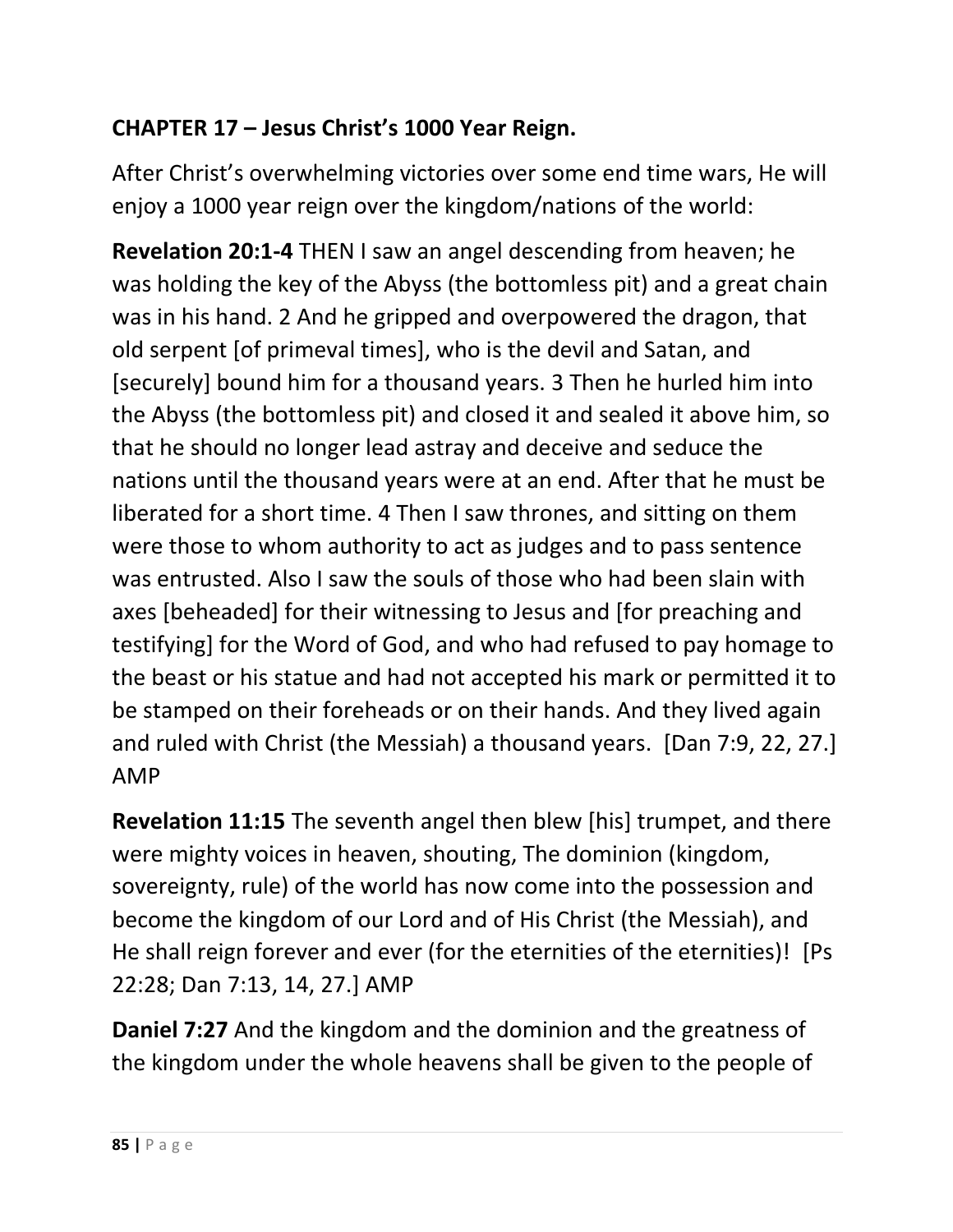the saints of the Most High; His kingdom is an everlasting kingdom, and all the dominions shall serve and obey Him. AMP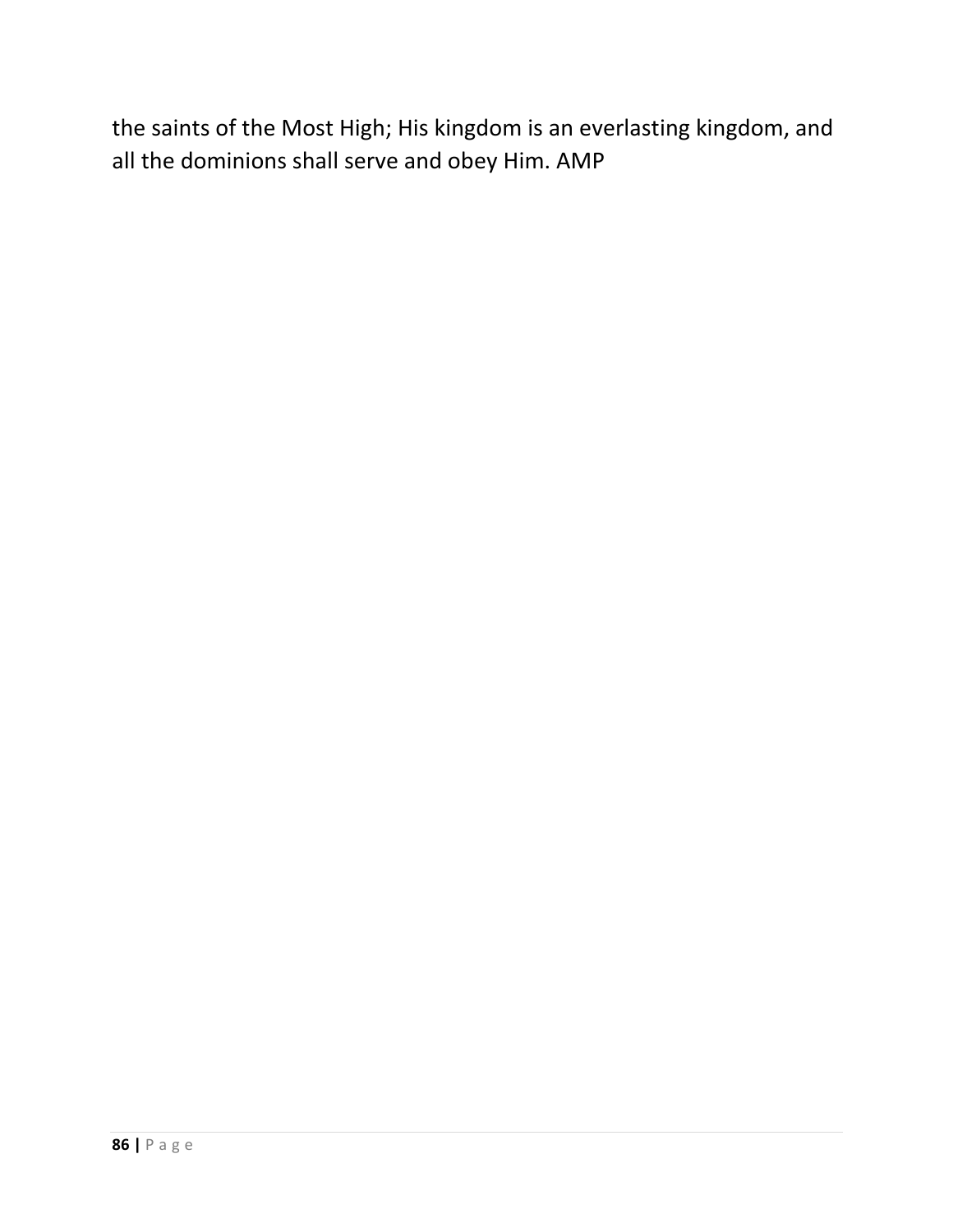# **CHAPTER 18 – God's Final Testing of His People At the End of Christ's Millennial Reign.**

After Christ's millennial reign in Revelation 20:3 above, Satan will be released for a short while. During Christ's 1000 year reign, human life went on including the birthing of children who were without testing and this includes wayward adults because Satan was thrown and locked in the abys. Only those who pass this final test will live with God absolutely free and unencumbered for eternity. The following Scriptures explain how God tested His adopted children throughout time.

**1 Thessalonians 3:5** That is the reason that, when I could bear [the suspense] no longer, I sent that I might learn [how you were standing the strain, and the endurance of] your faith, [for I was fearful] lest somehow the tempter {Satan} had tempted you and our toil [among you should prove to] be fruitless and to no purpose. AMP

**James 1:13-16** Let no one say when he is tempted, I am tempted from God; for God is incapable of being tempted by [what is] evil and He Himself tempts no one {but uses Satan to tempt to see how the people will react}. 14 But every person is tempted when he is drawn away, enticed and baited by his own evil desire (lust, passions) {which allows Satan to enter one's life and ramp up the situation}. 15 Then the evil desire, when it has conceived, gives birth to sin, and sin, when it is fully matured, brings forth death {eternal separation from God}. 16 Do not be misled, my beloved brethren. AMP

The following text tells us God's purpose for Satan's release:

**Revelation 20:7-10** And when the thousand years are completed, Satan will be released from his place of confinement, 8 And he will go forth to deceive and seduce and lead astray the {peoples of the} nations which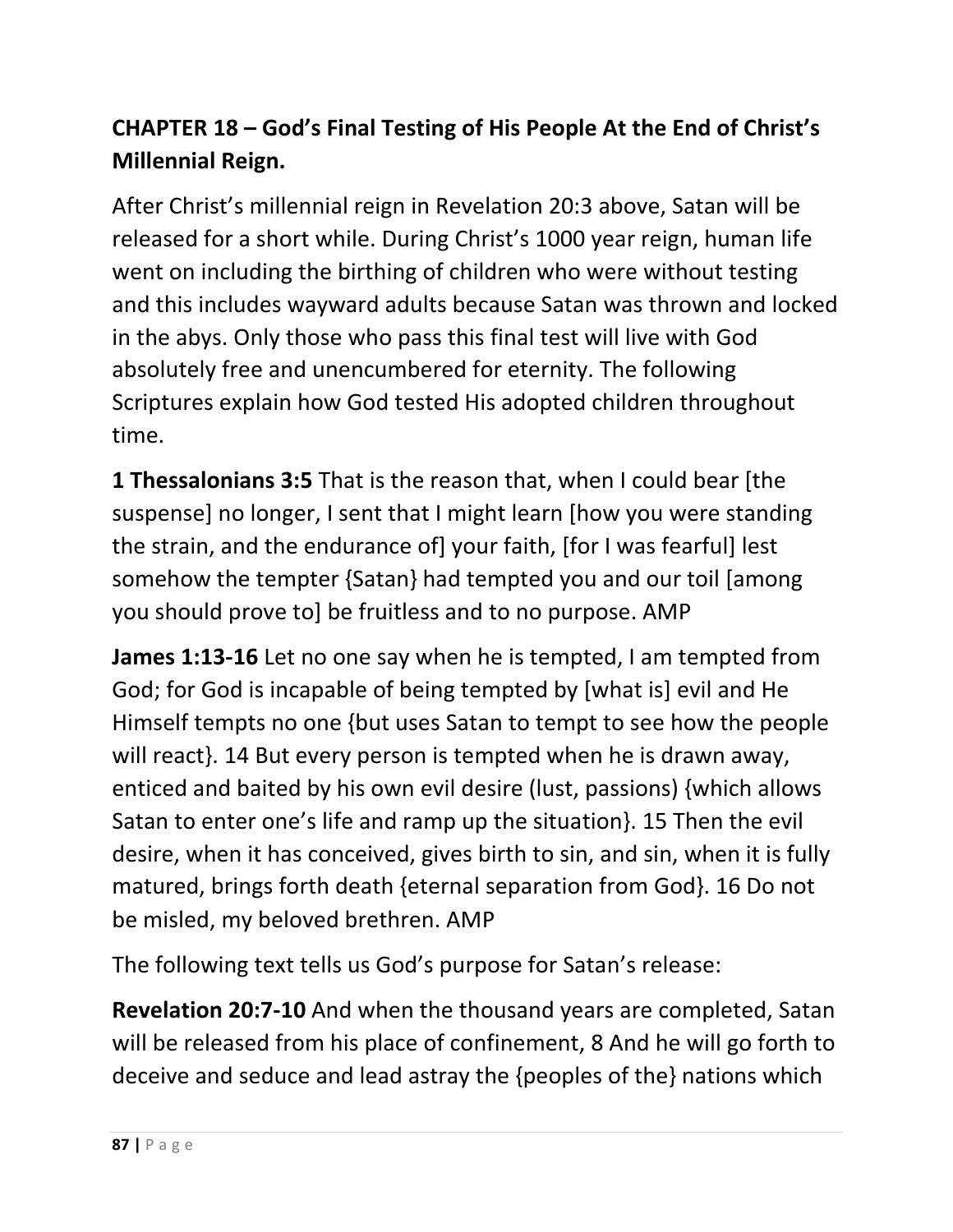are in the four quarters of the earth  $-$  Gog and Magog  $-$  to muster them for war; their number is like the sand of the sea. [Ezek 38:2, 9, 15, 22.] 9 And they swarmed up over the broad plain of the earth and encircled the fortress (camp) of God's people (the saints) and the beloved city {New Jerusalem}; but fire descended from heaven and consumed them. [2 Kings 1:10-12; Ezek 38:2, 22.] 10 Then the devil who had led them astray [deceiving and seducing them] was hurled into the fiery lake of burning brimstone, where the beast and false prophet were; and they will be tormented day and night forever and ever (through the ages of the ages) {for the rest of eternity}. AMP

At the INTRODUCTION of this study, I stated that I believe for us to understand God's IMPLEMENTATION and RESTORATION of REDEEMED MANKIND THROUGHOUT TIME and HISTORY we MUST know Who Jesus Christ as God/Man truly and really is! I believe that throughout history Jesus Christ has NOT received the full recognition of just Who He is and what His ministry is. In other words, He has been SHORT CHANGED in His identity and ministry! All Christian cults, other religions of the world, and even some Christian Churches and their pastors and teachers do NOT give Him His rightful place in the Godhead as God/Man. I BELIEVE THIS MUST BE CORRECTED!!! I pray this study has taken God out of the box that has been placed around Him over the centuries and encouraged you to solve some of the mysteries of the Bible.

AMEN and AMEN!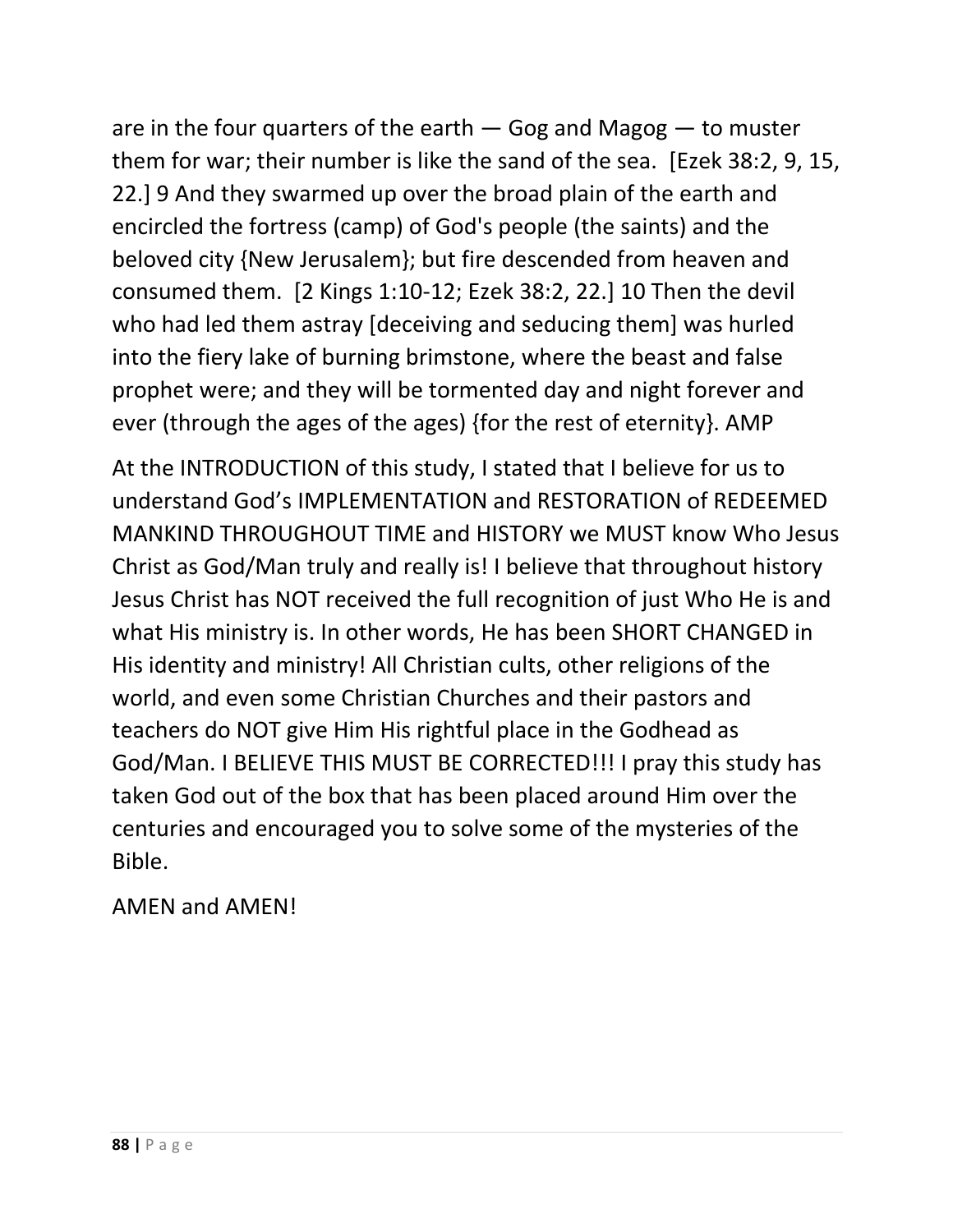#### **SUMMARY:**

I believe mankind has come "full circle" from God's concepts and plans for mankind made in the ERA BEFORE creation and time to the creation of Adam's original sinless "STANDARD." Sin greatly altered Adam's sinless nature bringing physical death and caused eternal spiritual separation from God. God imputed this punishment to ALL naturally conceived humans which God restores when one is spiritually "Born Again" and becomes one of God's adopted children to live with God throughout time and history in His Kingdom forever and forever as the final chapters in this study reveals.

**Romans 6:23** For the wages which sin pays is death, but the [bountiful] free gift of God is eternal life through (in union with) Jesus Christ our Lord. AMP

As I prepared this study, I became very aware of our knowing and understanding original sinless Adam's importance to us who have been redeemed, and how God the Father's hand is so intricately involved in EVERY naturally conceived human life from the ERA BEFORE the creation of Genesis 1:1 to the creation of Genesis Chapter One all the way through Christ's Second Coming and on into the future. I pray this study will reveal to you/us God's total and absolute desire to make ALL of us His adopted children. Following are some Scriptures that reveal to us God's uncompromising love, compassion, concern, and caring for mankind and to correct man's sinful nature:

**Job 7:17** What is man that You should magnify him and think him important? And that You should set Your mind upon him? [Ps 8:4.] AMP

**Job 15:14** What is man, that he could be pure and clean? And he who is born of a woman, that he could be right and just? AMP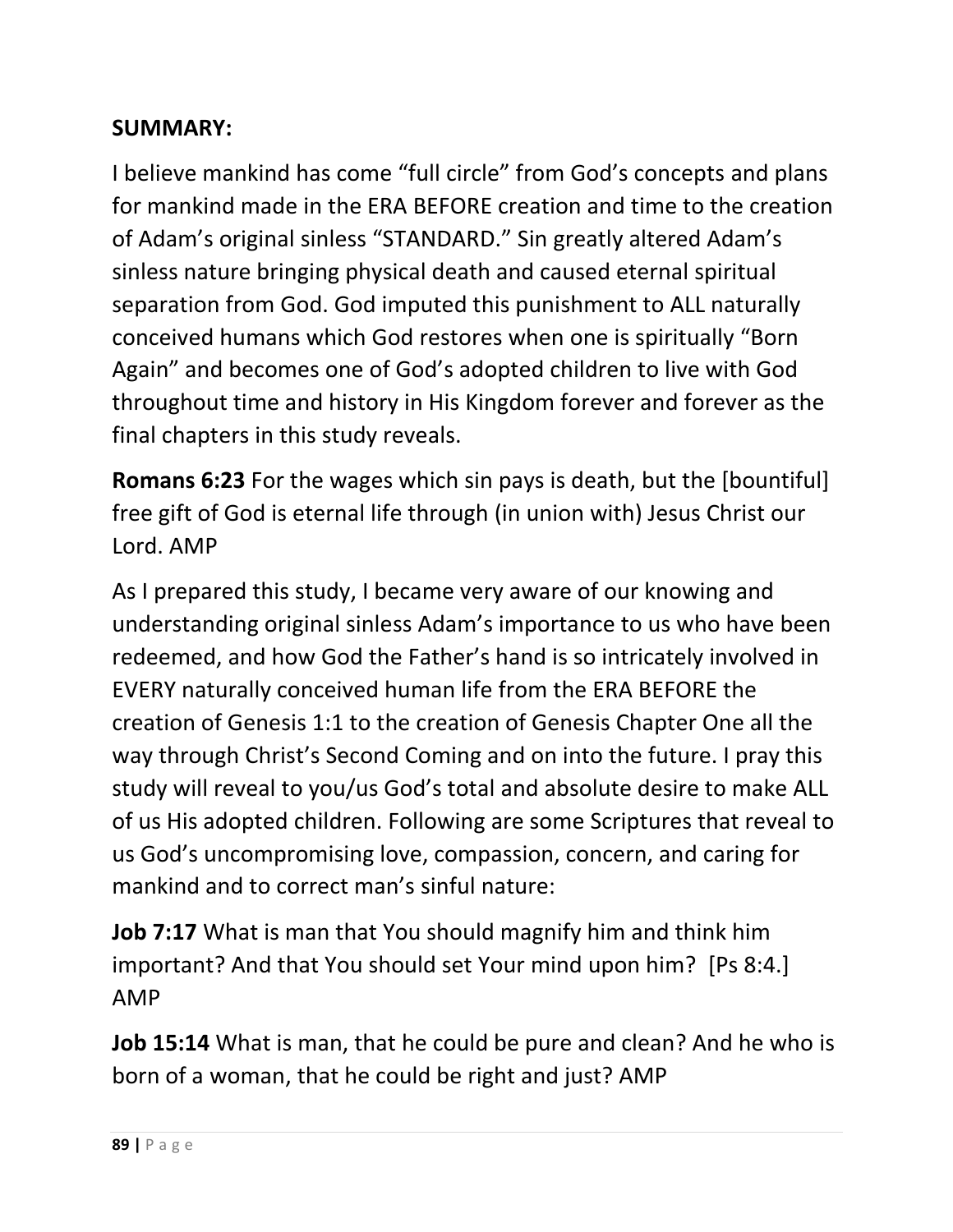**Psalms 8:4** What is man that You are mindful of him, and the son of [earthborn] man that You care for him? AMP

**Hebrews 2:6** It has been solemnly and earnestly said in a certain place, What is man that You are mindful of him, or the son of man that You graciously and helpfully care for and visit and look after him? AMP

**Psalms 144:3** Lord, what is man that You take notice of him? Or [the] son of man that You take account of him? [Job 7:17; Ps 8:4; Heb 2:6.] AMP

Some Christians boast about the integrity of Job, BUT he was not always so upbeat about God nor his own life:

**Job 7:16-21** {Job speaking to God} I hate my life. Oh, let me alone for these few remaining days. 17 What is mere man that you should spend your time persecuting him? 18 Must you be his inquisitor {examiner} every morning and test him every moment of the day? 19 Why won't you let me alone-even long enough to spit? 20 "Has my sin harmed you, O God, Watcher of mankind? Why have you made me your target, and made my life so heavy a burden to me? 21 Why not just pardon my sin and take it all away? For all too soon I'll lie down in the dust and die, and when you look for me, I shall be gone." TLB

In the ERA before creation, God the Father foreknew, preplanned, and predestined all His plans for creation down to the minutest detail and wrote all of them in numerous books – including His most precious book – His Book of Life which I believe contains the names of EVERY naturally conceived human from the beginning of the physical human age to its end.

Prayerfully, this study will reveal to you God the Father's inception for ALL naturally conceived humans during this ERA BEFORE TIME BEGAN to their physical conception during successive ages and hopefully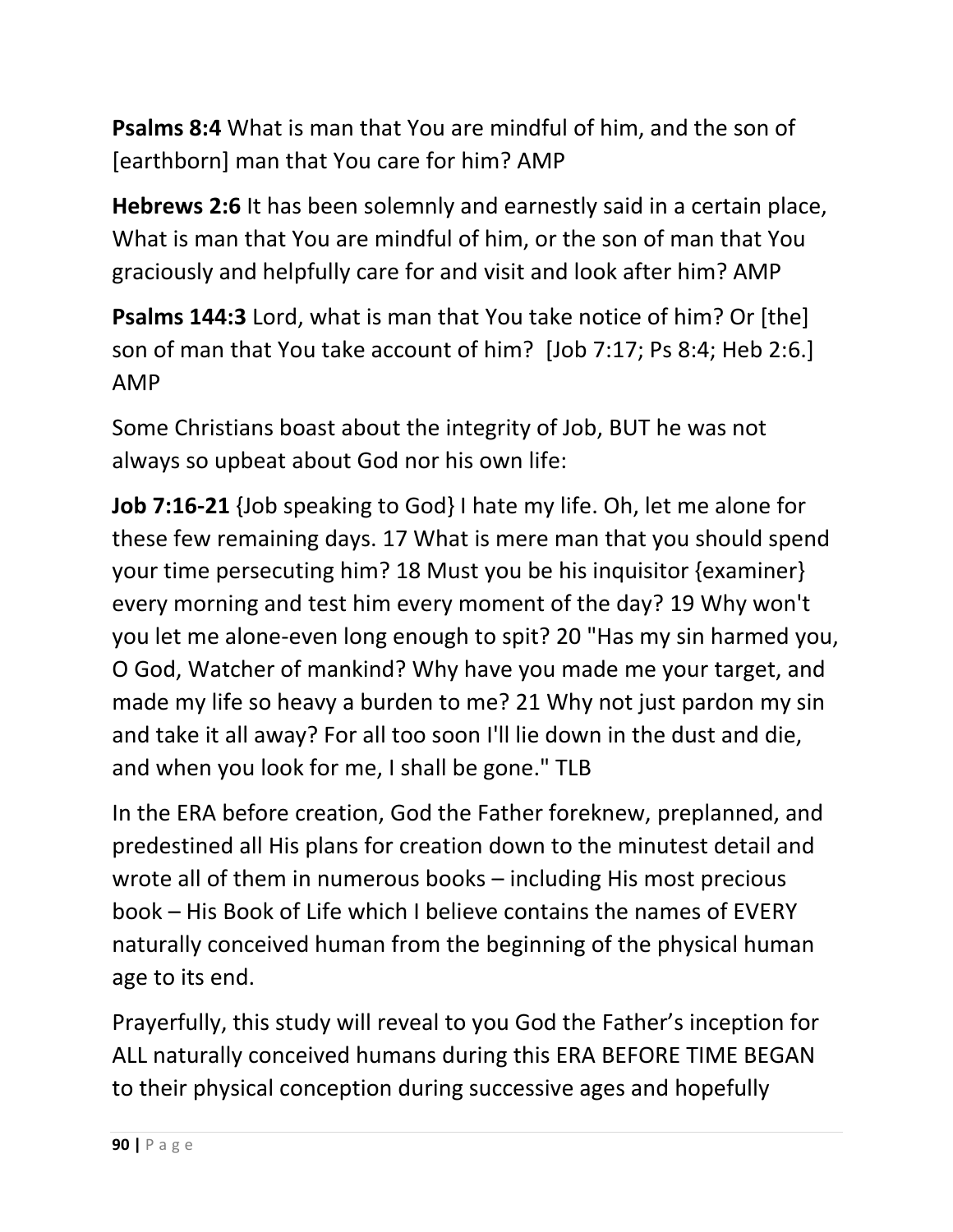{because of mankind's morbid obsession with preventing conception to the killing of their unborn offspring} their birth during God the Father's preplanned time in history. After our physical birth according to God the Father's designated time in history, we lived our lives as sinners in the world in need of a Savior – Jesus Christ:

**Acts 4:12** And there is salvation in and through no one else, for there is no other name under heaven given among men by and in which we must be saved {Jesus Christ}. AMP

Prayerfully at some time during your life, you made a decision to accept Jesus Christ as your personal Savior which God uses the process of instant "justification" of our being "Born Again" spiritually which I finally did at the age of 35. The spiritual act of our being "Born Again" made us a "new creation as a new creature" bearing the "STANDARD" or nature of original Adam BEFORE he sinned and the physical and spiritual nature of Jesus Christ as God/Man because He never sinned. This "STANDARD" contains six spiritual traits that intermingle to give us a new way of life to live and a ministry/work for God to bring lost sinners to Jesus Christ as THEIR personal Savior, Lord God, AND Master – our work of "sanctification" until our physical death.

I shared that we partook of God's DNA and we have a ONENESS with God that males us inseparable from Him! I also shared that WE WILL NEVER BE GOD, but we MUST NOT have any part of this world because the Godhead comes to live in us as we are ONE in God and he is ONE in us:

**1 John 4:12-16** No man has at any time [yet] seen God {the Father}. But if we love one another, God {spiritually} abides (lives and remains) in us and His love (that love which is essentially His) is brought to completion (to its full maturity, runs its full course, is perfected) in us! 13 By this we come to know (perceive, recognize, and understand) that we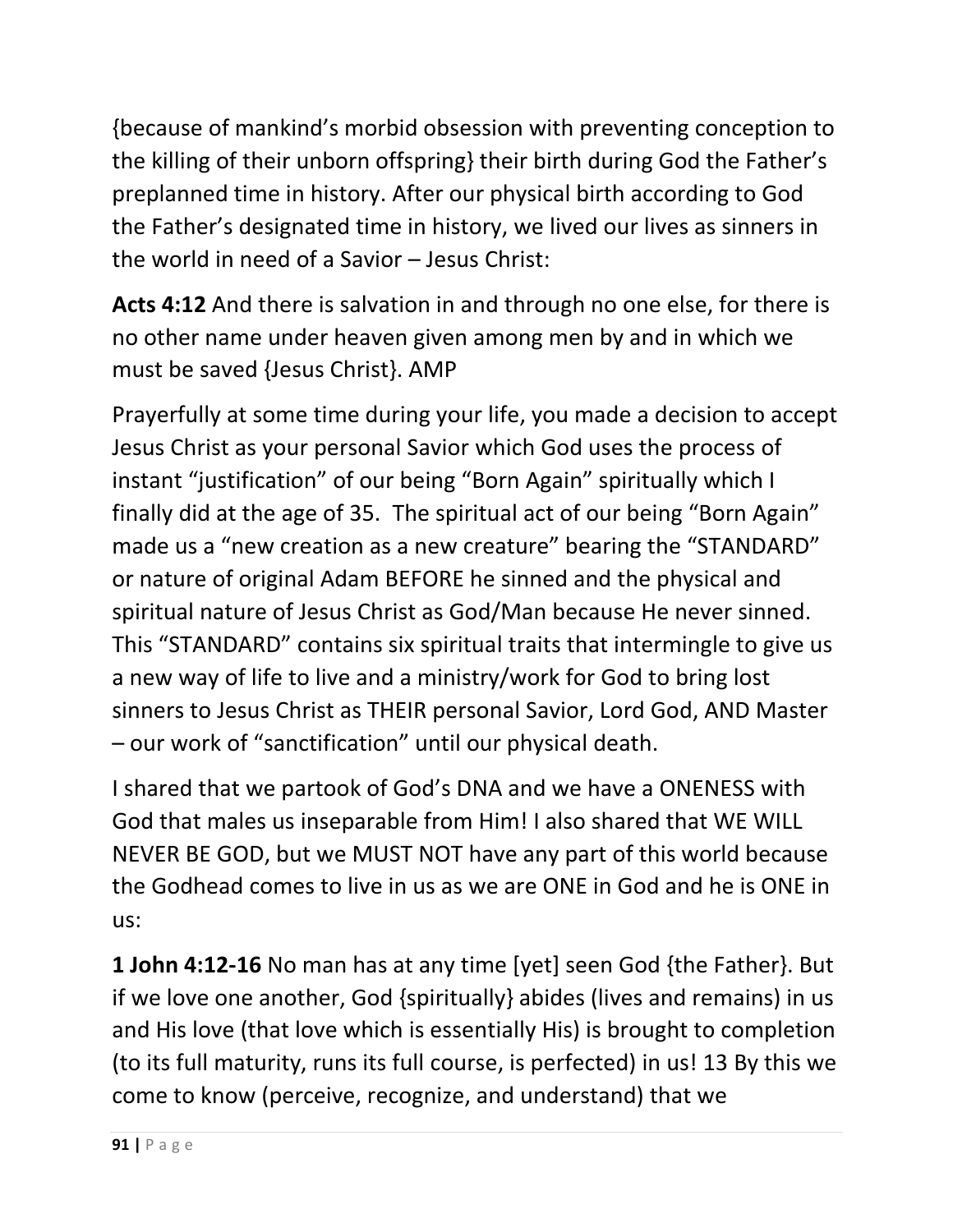{spiritually} abide (live and remain) in Him and He in us: because He has given (imparted) to us of His [Holy] Spirit. 14 And [besides] we ourselves have seen (have deliberately and steadfastly contemplated) and bear witness that the Father has sent the Son [as the] Savior of the world. 15 Anyone who confesses (acknowledges, owns) that Jesus is the Son of God, God abides (lives, makes His home) in him and he [abides, lives, makes his home] in God. 16 And we know (understand, recognize, are conscious of, by observation and by experience) and believe (adhere to and put faith in and rely on) the love God cherishes for us. God is love, and he who dwells and continues in love dwells and continues in God, and God dwells and continues in him. AMP

And I know there are numerous Unbelievers who just cannot wait until they stand before Christ to "give Him a piece of their mind." But God is much wiser than to allow such acts of rebellion, bitterness, and hatred before Him because He is continually aware of a person's status before Him:

**John 3:18** He who believes in Him [who clings to, trusts in, relies on Him] is not judged [he who trusts in Him never comes up for judgment; for him there is no rejection, no condemnation — he incurs no damnation]; but he who does not believe (cleave to, rely on, trust in Him) is judged already [he has already been convicted and has already received his sentence] because he has not believed in and trusted in the name of the only begotten Son of God. [He is condemned for refusing to let his trust rest in Christ's name.] AMP

**Romans 8:1** THEREFORE, [there is] now no condemnation (no adjudging guilty of wrong) for those who are in Christ Jesus, who live [and] walk not after the dictates of the flesh, but after the dictates of the Spirit. [John 3:18.] AMP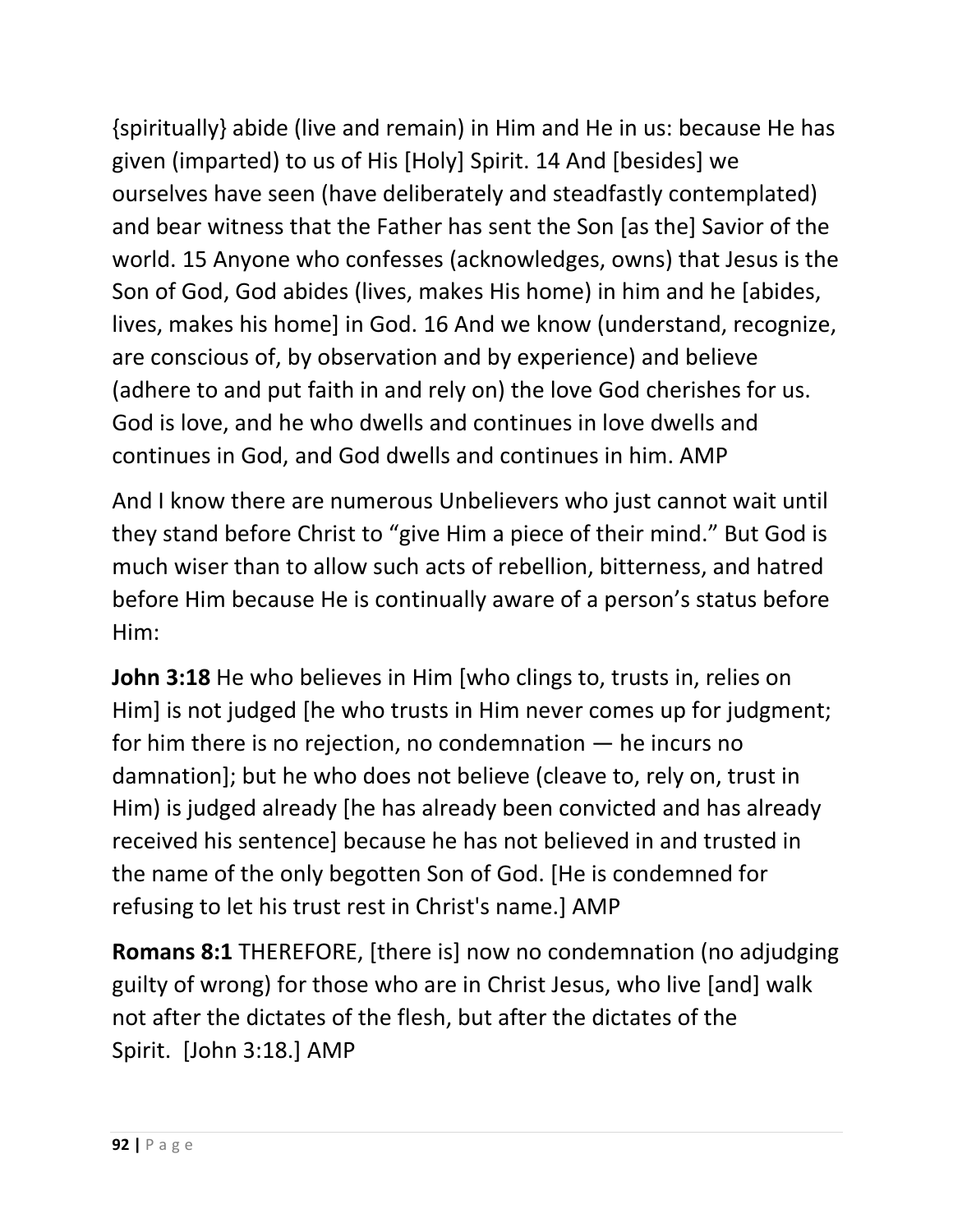**Philippians 2:10-11** That in (at) the name of Jesus every knee should (must) bow, in heaven and on earth and under the earth, 11 And every tongue [frankly and openly] confess and acknowledge that Jesus Christ is Lord {the Greek word "kurios" can also be translated "God"}, to the glory of God the Father. AMP

After the judgment of the sheep and the goats and a period of time comes the "Great White Throne Judgment" which will bring eternal judgment against ALL Unbelievers and so called Christian Make Believers.

**Revelation 20:11-15** Then I saw a great white throne and the One Who was seated upon it {Jesus Christ}, from Whose presence and from the sight of Whose face earth and sky fled away, and no place was found for them. 12 I [also] saw the dead, great and small; they stood before the throne, and books were opened. Then another book was opened, which is [the Book] of Life. And the dead were judged (sentenced) by what they had done [their whole way of feeling and acting, their aims and endeavors] in accordance with what was recorded in the books. 13 And the sea delivered up the dead who were in it, death and Hades (the state of death or disembodied existence) surrendered the dead in them, and all were tried and their cases determined by what they had done [according to their motives, aims, and works]. 14 Then death and Hades (the state of death or disembodied existence) were thrown into the lake of fire. This is the second death, the lake of fire. 15 And if anyone's [name] was not found recorded in the Book of Life, he was hurled into the lake of fire. {I believe God the Father's Book of Life contains ALL OF THE NAMES of ALL the naturally conceived human offspring. Those "cloned humans" through AI and IVF will NOT have their names found in the Father's Book of Life!} AMP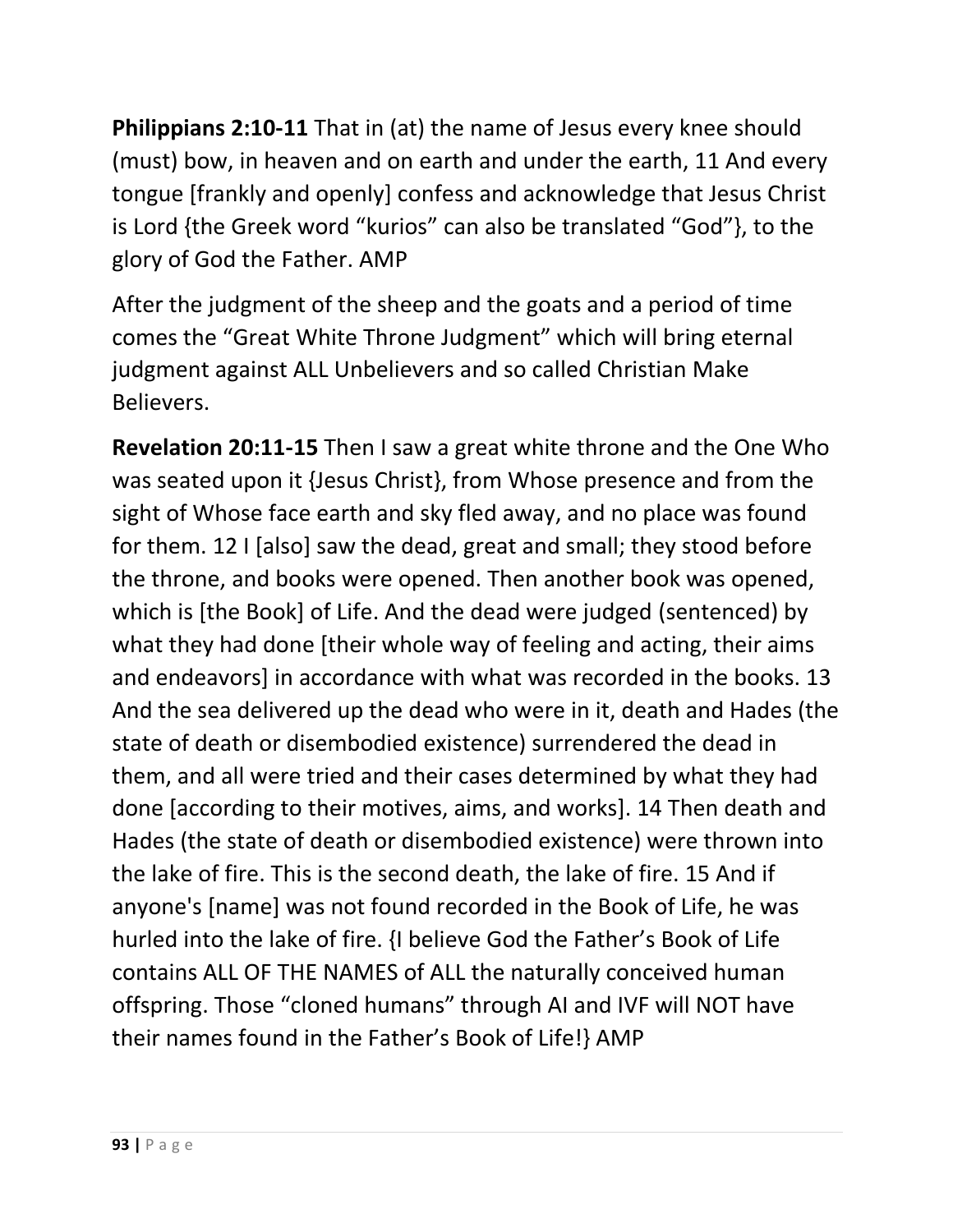In closing, I believe the main Scripture with Its supplemental texts that we MUST completely understand is John 1:1-2. I believe It does reveal the four Persons of the Godhead! We MUST also understand that the "beginning" that is referred to is NOT "a beginning" but merely a reference indicating its ETERNAL position in the eternal ERA BEFORE creation, time, and history began:

**John 1:1** IN THE beginning [before all time] {during the ERA of ETERNITY} was the Word 1) {the Son of Man Jesus} (Christ), and the Word was with God {2) {the Father and 3) God the Holy Spirit}, and the Word was God {4*)* the Son} Himself. [Isa 9:6.]

**Isaiah 9:6** For to us a Child is born {Jesus Christ}, to us a Son is given; and the government shall be upon His shoulder, and His name shall be called Wonderful Counselor, Mighty God, Everlasting Father [of Eternity], Prince of Peace. [Isa 25:1; 40:9-11; Matt 28:18; Luke 2:11.] AMP

**John 1:2** He {God the Son Who is also the Son of Man Jesus Christ} was present originally with God {the Father and God the Holy Spirit during the ERA of ETERNITY}. AMP

**John 1:14** And the Word (Christ) became flesh (human, incarnate) and tabernacled (fixed His tent of flesh, lived awhile) among us; and we [actually] saw His glory (His honor, His majesty), such glory as an only begotten son receives from his father, full of grace (favor, lovingkindness) and truth. [Isa 40:5.] AMP

If you can share the four eternal Persons of the Godhead and the eternal ERA in which all this happened, you should be able to witness to ANY person who has an erroneous belief about Jesus Christ, because you can give a credible testimony for Him. I gave definitions to some